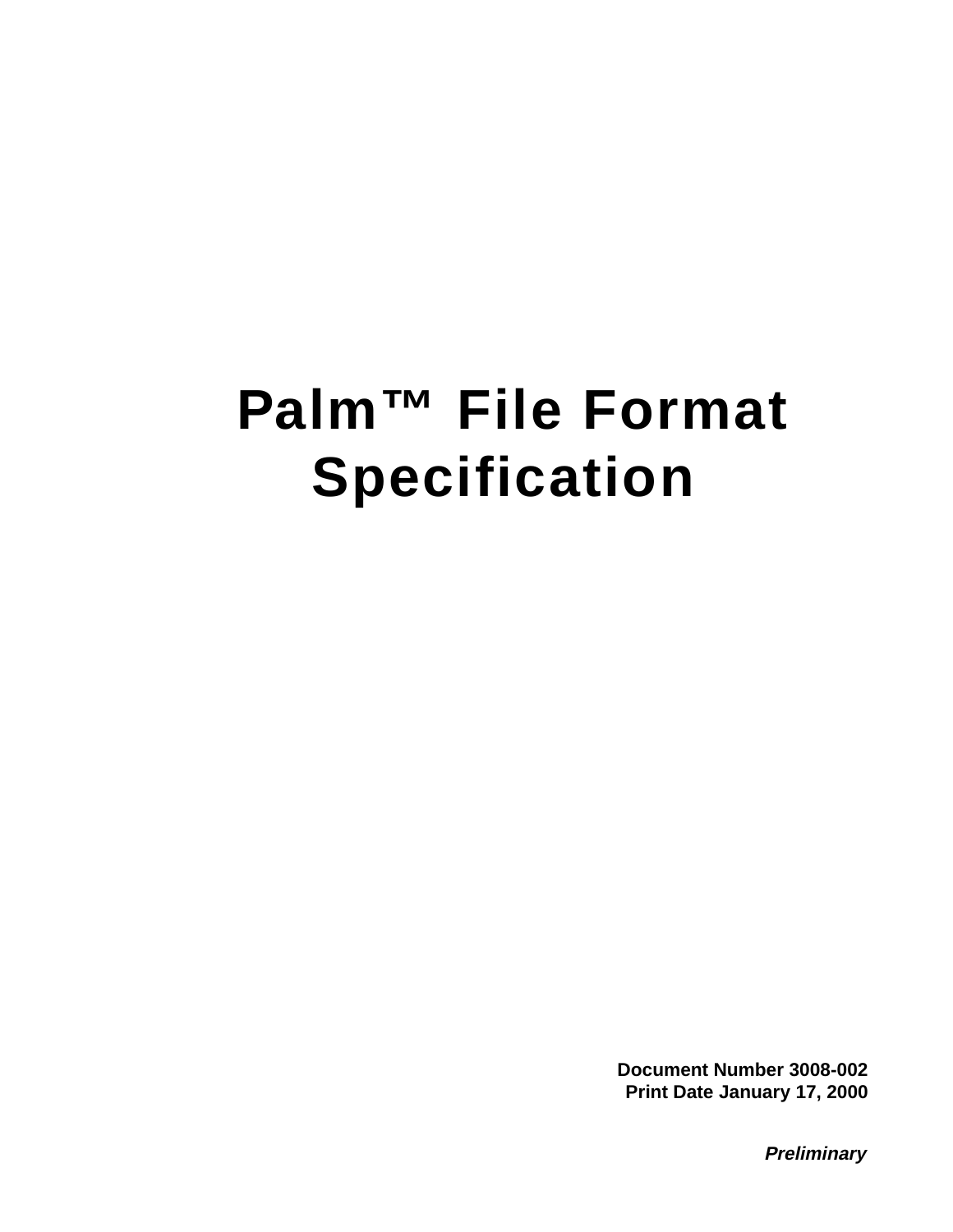#### CONTRIBUTORS

Written by Christopher Bey Engineering contributions by David Fedor

Copyright © 1996 - 2000, Palm Computing, Inc. All rights reserved. This documentation may be printed and copied solely for use in developing products for Palm OS software. In addition, two (2) copies of this documentation may be made for archival and backup purposes. Except for the foregoing, no part of this documentation may be reproduced or transmitted in any form or by any means or used to make any derivative work (such as translation, transformation or adaptation) without express written consent from Palm Computing.

Palm Computing reserves the right to revise this documentation and to make changes in content from time to time without obligation on the part of Palm Computing to provide notification of such revision or changes. PALM COMPUTING MAKES NO REPRESENTATIONS OR WARRANTIES THAT THE DOCU-MENTATION IS FREE OF ERRORS OR THAT THE DOCUMENTATION IS SUITABLE FOR YOUR USE. THE DOCUMENTATION IS PROVIDED ON AN "AS IS" BASIS. PALM COMPUTING MAKES NO WAR-RANTIES, TERMS OR CONDITIONS, EXPRESS OR IMPLIED, EITHER IN FACT OR BY OPERATION OF LAW, STATUTORY OR OTHERWISE, INCLUDING WARRANTIES, TERMS, OR CONDITIONS OF MER-CHANTABILITY, FITNESS FOR A PARTICULAR PURPOSE, AND SATISFACTORY QUALITY.

TO THE FULL EXTENT ALLOWED BY LAW, PALM COMPUTING ALSO EXCLUDES FOR ITSELF AND ITS SUPPLIERS ANY LIABILITY, WHETHER BASED IN CONTRACT OR TORT (INCLUDING NEGLI-GENCE), FOR DIRECT, INCIDENTAL, CONSEQUENTIAL, INDIRECT, SPECIAL, OR PUNITIVE DAM-AGES OF ANY KIND, OR FOR LOSS OF REVENUE OR PROFITS, LOSS OF BUSINESS, LOSS OF INFORMATION OR DATA, OR OTHER FINANCIAL LOSS ARISING OUT OF OR IN CONNECTION WITH THIS DOCUMENTATION, EVEN IF PALM COMPUTING HAS BEEN ADVISED OF THE POSSI-BILITY OF SUCH DAMAGES.

Palm Computing, Palm OS, Graffiti, HotSync, and Palm Modem are registered trademarks, and Palm III, Palm IIIe, Palm IIIx, Palm V, Palm Vx, Palm VII, Palm, More connected., Simply Palm, the Palm Computing platform logo, Palm III logo, Palm IIIx logo, Palm V logo, and HotSync logo are trademarks of Palm Computing, Inc. or its subsidiaries. All other product and brand names may be trademarks or registered trademarks of their respective owners.

IF THIS DOCUMENTATION IS PROVIDED ON A COMPACT DISK, THE OTHER SOFTWARE AND DOCUMENTATION ON THE COMPACT DISK ARE SUBJECT TO THE LICENSE AGREEMENT AC-COMPANYING THE COMPACT DISK.

Palm File Format Specification Document Number 3008-002 January 17, 2000

Palm Computing, Inc. 5400 Bayfront Plaza Santa Clara, CA 95052 USA

**www.palm.com/devzone**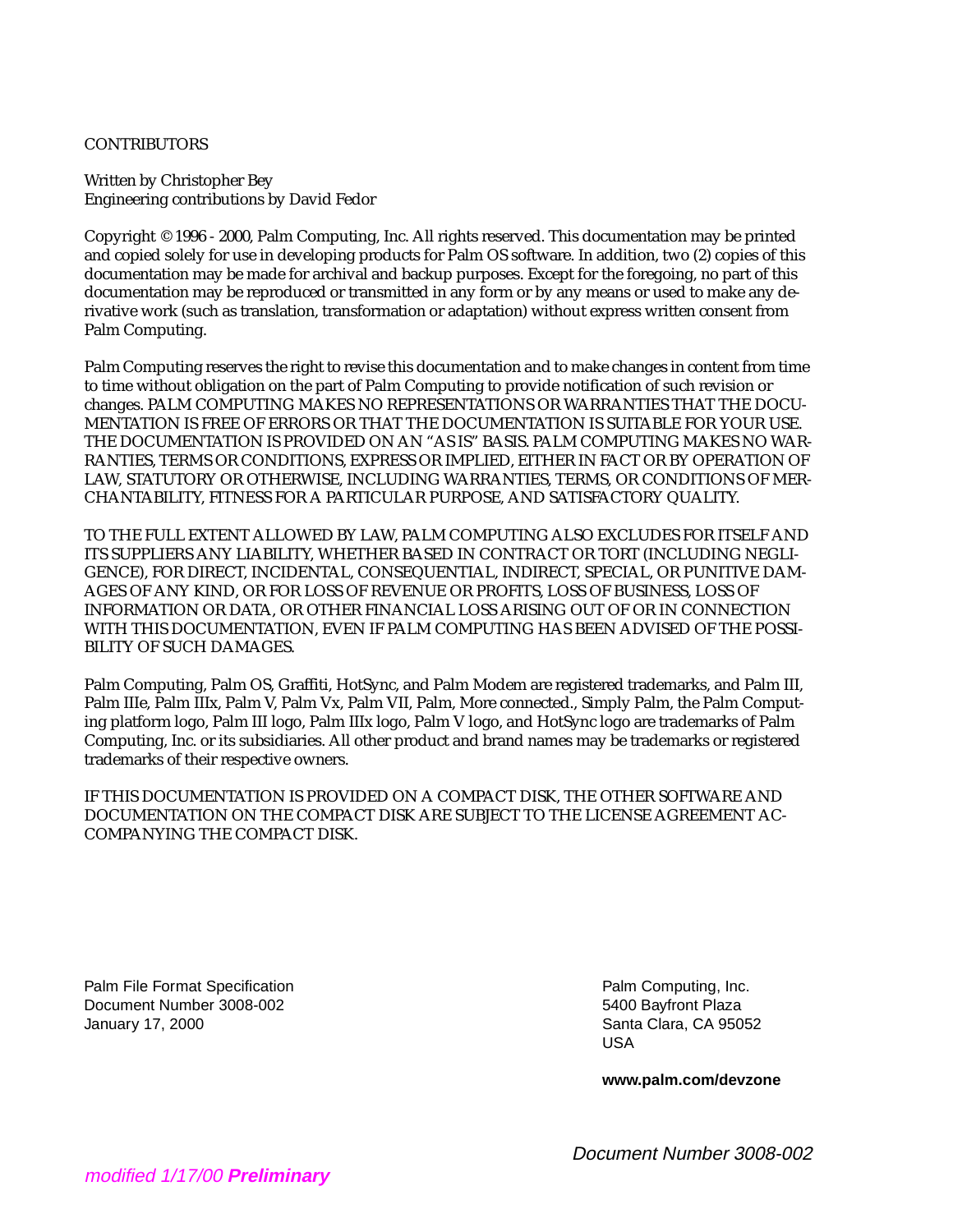# **Table of Contents**

| <b>About This Document</b>                                |  |  |  |  | 7  |
|-----------------------------------------------------------|--|--|--|--|----|
| <b>1 PQA Database Format</b>                              |  |  |  |  | 1  |
|                                                           |  |  |  |  |    |
|                                                           |  |  |  |  |    |
|                                                           |  |  |  |  |    |
| Record List in the PDB Header 7                           |  |  |  |  |    |
|                                                           |  |  |  |  |    |
|                                                           |  |  |  |  |    |
| 2 Content And Compression Types                           |  |  |  |  | 17 |
| cmlContentTypeTextCml 18                                  |  |  |  |  |    |
|                                                           |  |  |  |  |    |
| cmlContentTypeImagePalmOS 18                              |  |  |  |  |    |
| cmlCompressionTypeNone and cmlCompressionTypeBitPacked 18 |  |  |  |  |    |
| <b>3 PQA Encoding Format</b>                              |  |  |  |  | 21 |
|                                                           |  |  |  |  |    |
| Differences From HTML. 23                                 |  |  |  |  |    |
| Bit Packed Compression. 24                                |  |  |  |  |    |
| Bit Packed Compression Encoding 28                        |  |  |  |  |    |
| ASCII Text Encoding 28                                    |  |  |  |  |    |
|                                                           |  |  |  |  |    |
| Numeric Parameter Value Encoding 29                       |  |  |  |  |    |
| Image Compression 29                                      |  |  |  |  |    |
| Compact Data Structure Notation. 29                       |  |  |  |  |    |
| Compact Data Structure Types 30                           |  |  |  |  |    |
|                                                           |  |  |  |  |    |
|                                                           |  |  |  |  |    |
|                                                           |  |  |  |  |    |
|                                                           |  |  |  |  |    |
|                                                           |  |  |  |  |    |
|                                                           |  |  |  |  |    |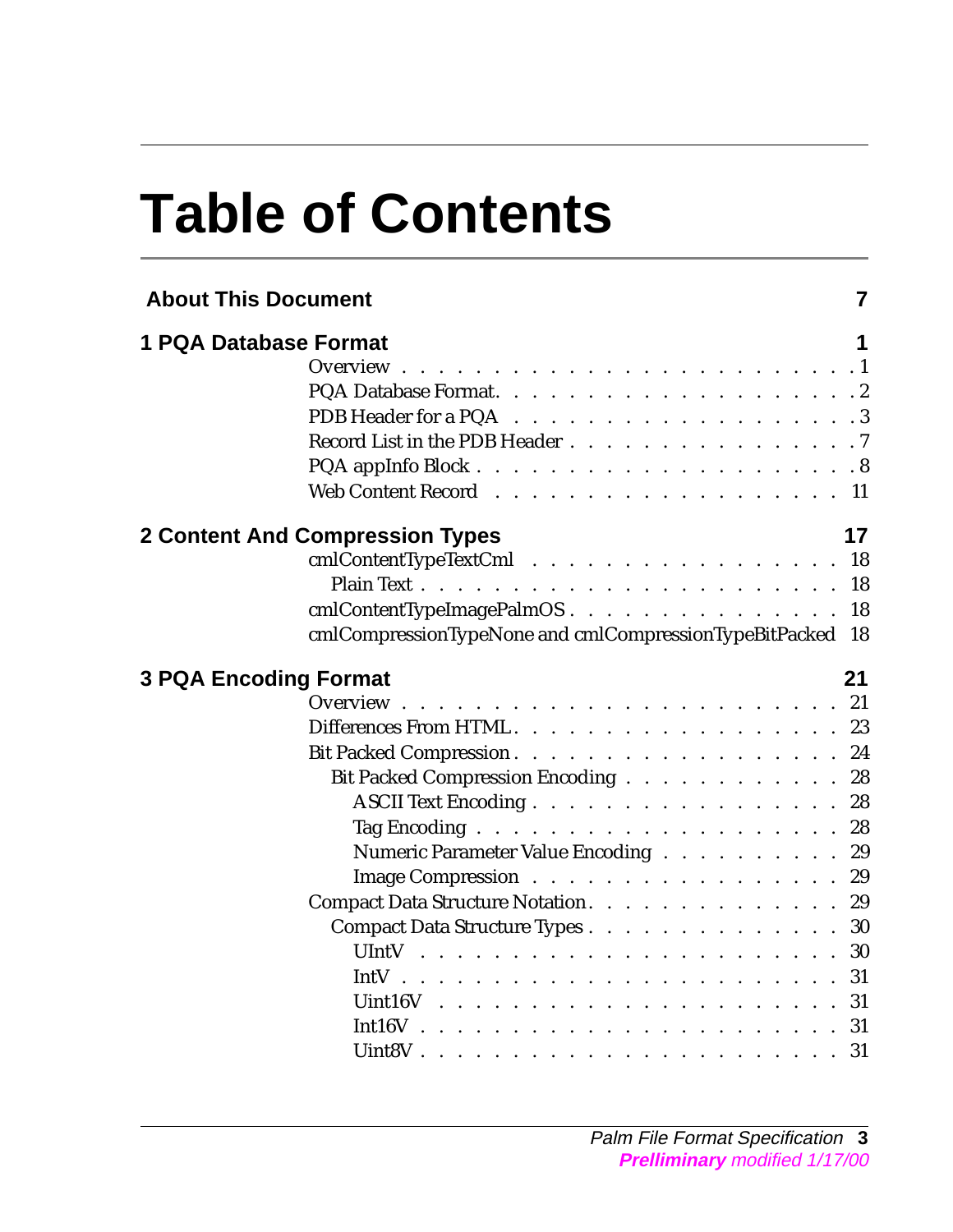|                                                                                     |  |  | 32 |  |
|-------------------------------------------------------------------------------------|--|--|----|--|
|                                                                                     |  |  | 32 |  |
|                                                                                     |  |  |    |  |
| The Tag Data Type $\ldots$ $\ldots$ $\ldots$ $\ldots$ $\ldots$ $\ldots$ $\ldots$ 35 |  |  |    |  |
|                                                                                     |  |  |    |  |
|                                                                                     |  |  |    |  |
|                                                                                     |  |  |    |  |
| Translation of Bit-Packed to Uncompressed Data 38                                   |  |  |    |  |
| Example Translation 40                                                              |  |  |    |  |
|                                                                                     |  |  | 41 |  |
|                                                                                     |  |  |    |  |
| Background Attributes 41                                                            |  |  |    |  |
|                                                                                     |  |  |    |  |
|                                                                                     |  |  |    |  |
|                                                                                     |  |  |    |  |
|                                                                                     |  |  |    |  |
|                                                                                     |  |  |    |  |
|                                                                                     |  |  |    |  |
|                                                                                     |  |  |    |  |
|                                                                                     |  |  |    |  |
|                                                                                     |  |  |    |  |
|                                                                                     |  |  |    |  |
|                                                                                     |  |  |    |  |
|                                                                                     |  |  | 46 |  |
| cmlTag8BitEncoding                                                                  |  |  | 46 |  |
| cmlTagH1, cmlTagH2, cmlTagH3,                                                       |  |  |    |  |
| cmlTagH4, cmlTagH5, cmlTagH6 47                                                     |  |  |    |  |
| cmlTagHistoryListText                                                               |  |  | 47 |  |
|                                                                                     |  |  | 48 |  |
| cmlTagParagraphAlign                                                                |  |  | 48 |  |
|                                                                                     |  |  | 48 |  |
|                                                                                     |  |  | 49 |  |
|                                                                                     |  |  | 49 |  |
|                                                                                     |  |  | 49 |  |
| cmlTagListUnordered.                                                                |  |  | 50 |  |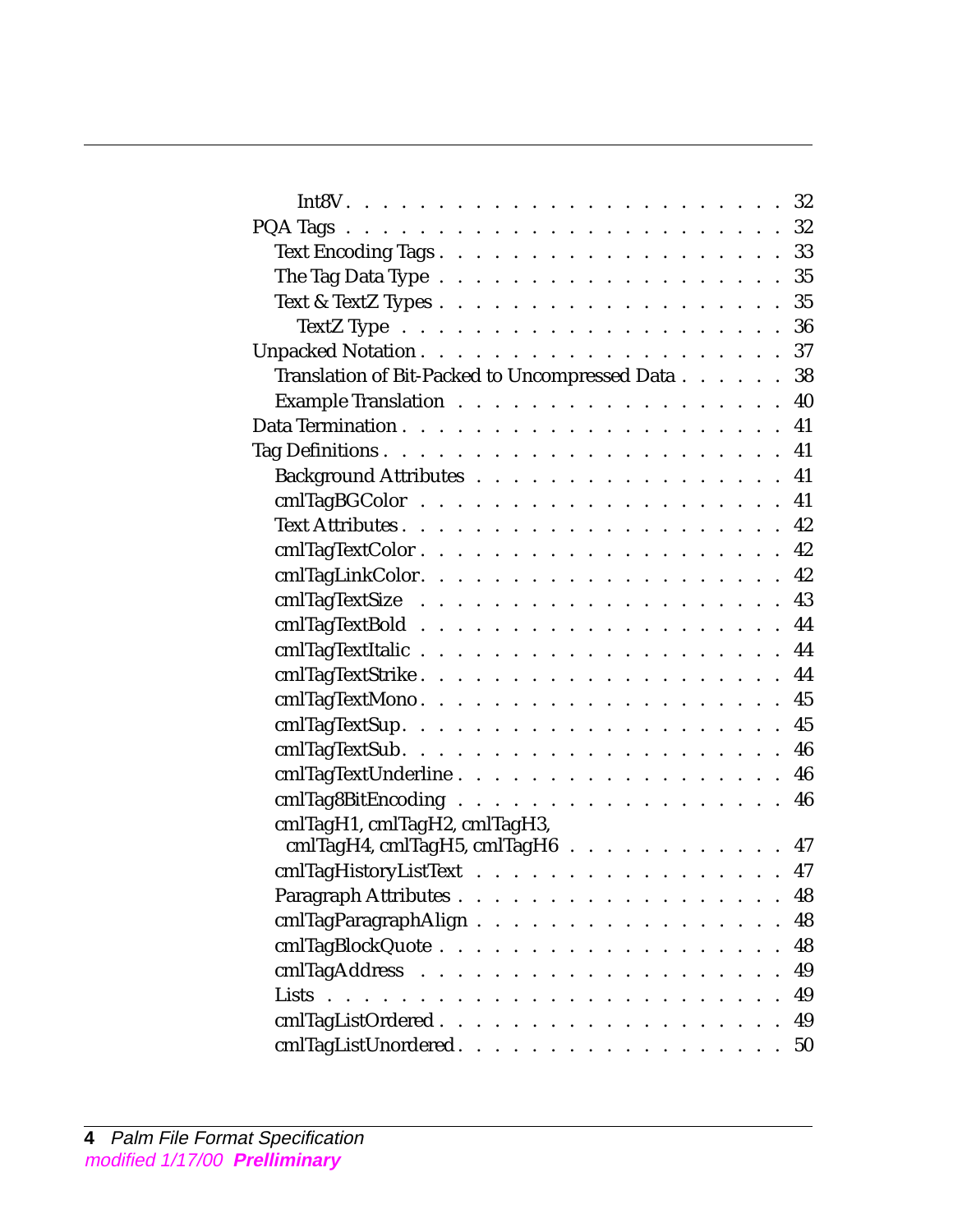| cmlTagListDefinition     |  |  |  |  |  |  |  |                      | 51 |
|--------------------------|--|--|--|--|--|--|--|----------------------|----|
| cmlTagListItemNormal     |  |  |  |  |  |  |  |                      | 52 |
| cmlTagListItemCustom     |  |  |  |  |  |  |  |                      | 52 |
| cmlTagListItemTerm       |  |  |  |  |  |  |  |                      | 54 |
| cmlTagListItemDefinition |  |  |  |  |  |  |  |                      | 54 |
|                          |  |  |  |  |  |  |  |                      | 54 |
|                          |  |  |  |  |  |  |  |                      | 54 |
|                          |  |  |  |  |  |  |  |                      | 57 |
| cmlTagInputPassword      |  |  |  |  |  |  |  |                      | 58 |
|                          |  |  |  |  |  |  |  |                      | 59 |
| cmlTagInputCheckBox      |  |  |  |  |  |  |  |                      | 60 |
| cmlTagInputSubmit        |  |  |  |  |  |  |  |                      | 61 |
| cmlTagInputReset         |  |  |  |  |  |  |  |                      | 62 |
| cmlTagInputHidden        |  |  |  |  |  |  |  |                      | 63 |
| cmlTagInputTextArea.     |  |  |  |  |  |  |  |                      | 63 |
|                          |  |  |  |  |  |  |  | $\ddot{\phantom{a}}$ | 64 |
| cmlTagSelectItemNormal   |  |  |  |  |  |  |  |                      | 65 |
| cmlTagSelectItemCustom   |  |  |  |  |  |  |  |                      | 65 |
| cmlTagInputDatePicker.   |  |  |  |  |  |  |  | $\ddot{\phantom{a}}$ | 66 |
| cmlTagInputTimePicker.   |  |  |  |  |  |  |  |                      | 67 |
|                          |  |  |  |  |  |  |  |                      | 67 |
|                          |  |  |  |  |  |  |  |                      | 67 |
|                          |  |  |  |  |  |  |  |                      | 69 |
| cmlTagTableRow           |  |  |  |  |  |  |  |                      | 70 |
|                          |  |  |  |  |  |  |  |                      | 71 |
| cmlTagTableHeader        |  |  |  |  |  |  |  |                      | 72 |
|                          |  |  |  |  |  |  |  |                      | 74 |
|                          |  |  |  |  |  |  |  |                      | 74 |
|                          |  |  |  |  |  |  |  |                      |    |
|                          |  |  |  |  |  |  |  |                      | 78 |
|                          |  |  |  |  |  |  |  |                      | 78 |
| cmlTagHorizontalRule     |  |  |  |  |  |  |  |                      | 80 |
|                          |  |  |  |  |  |  |  |                      | 82 |
|                          |  |  |  |  |  |  |  |                      | 82 |
|                          |  |  |  |  |  |  |  |                      | 83 |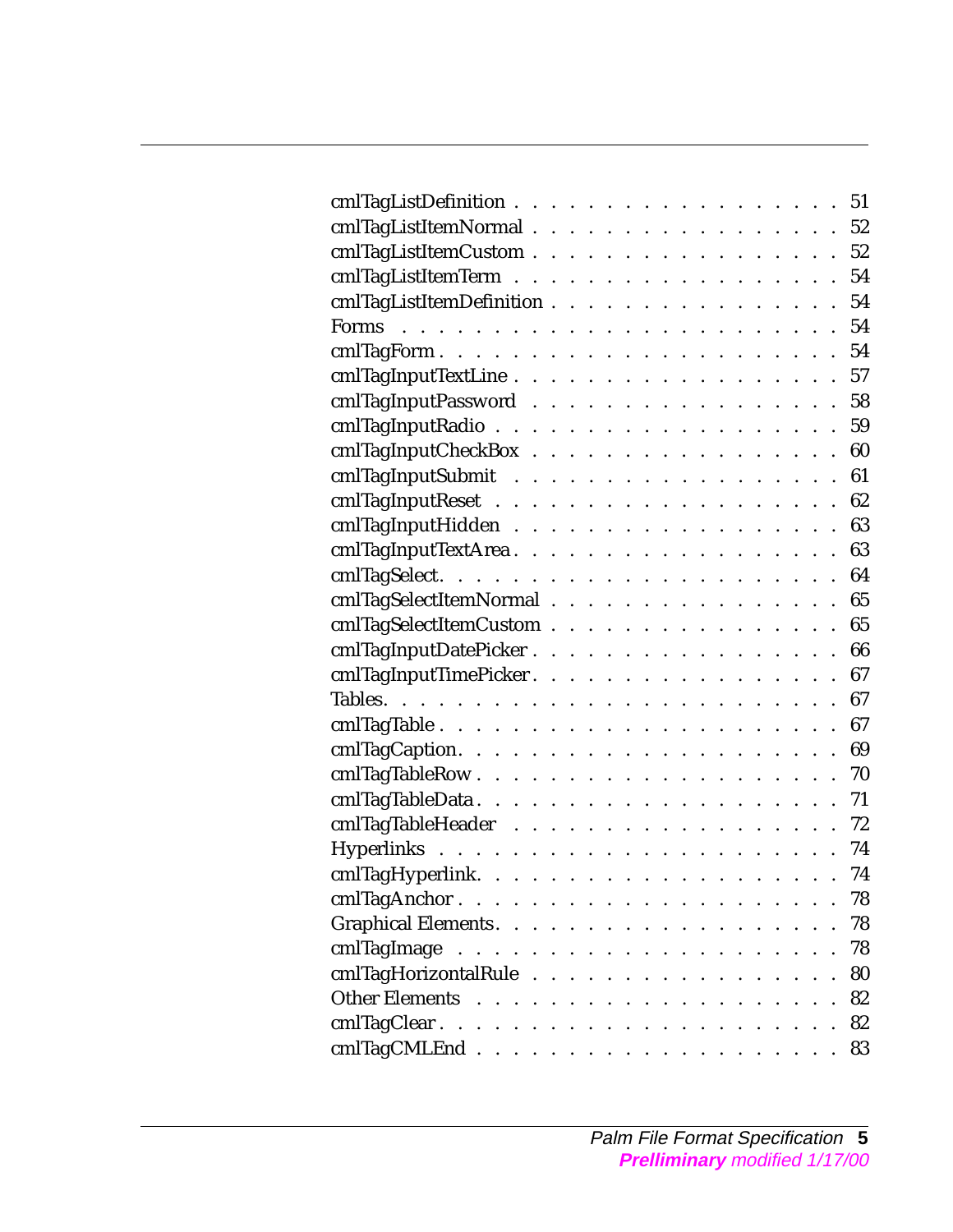#### **Index** 85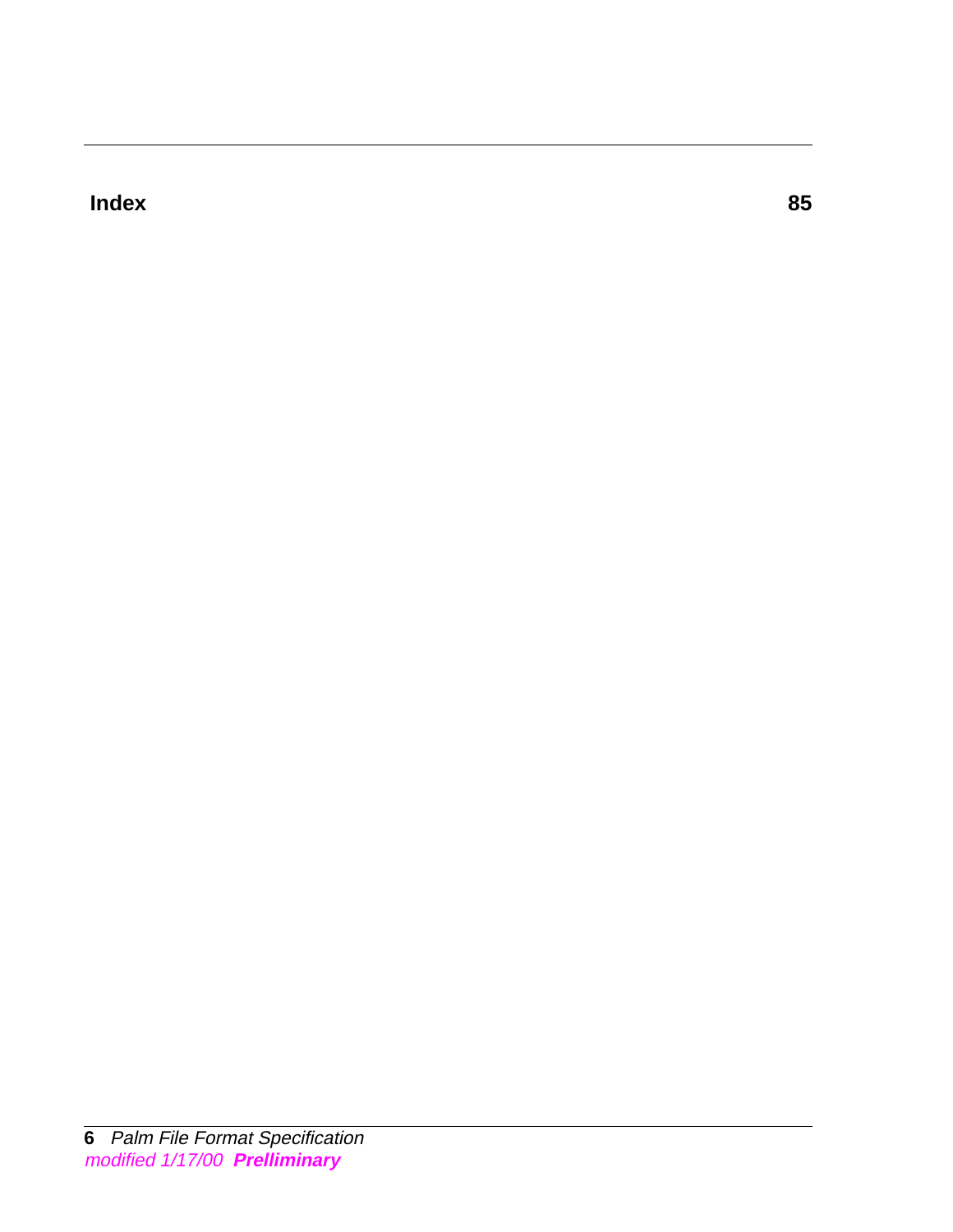## **About This Document**

This document contains information about the Palm Query Application (PQA) File Format. Information about Palm Database file (PDBs) formats and Palm Resource (PRCs) file formats will be added to this document within a month after this release and posted to the Palm website:

http://www.palm.com/devzone/docs.html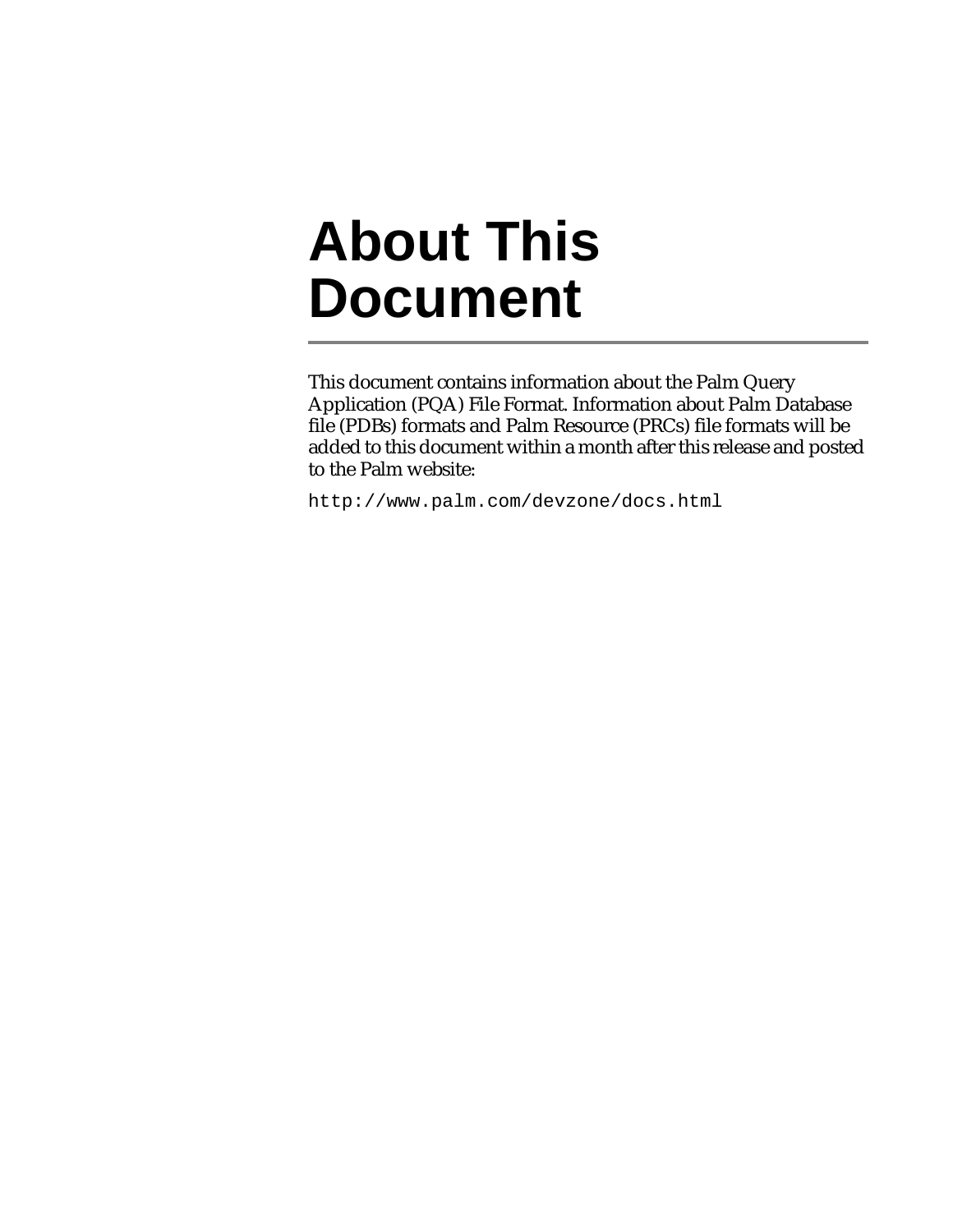#### **About This Document**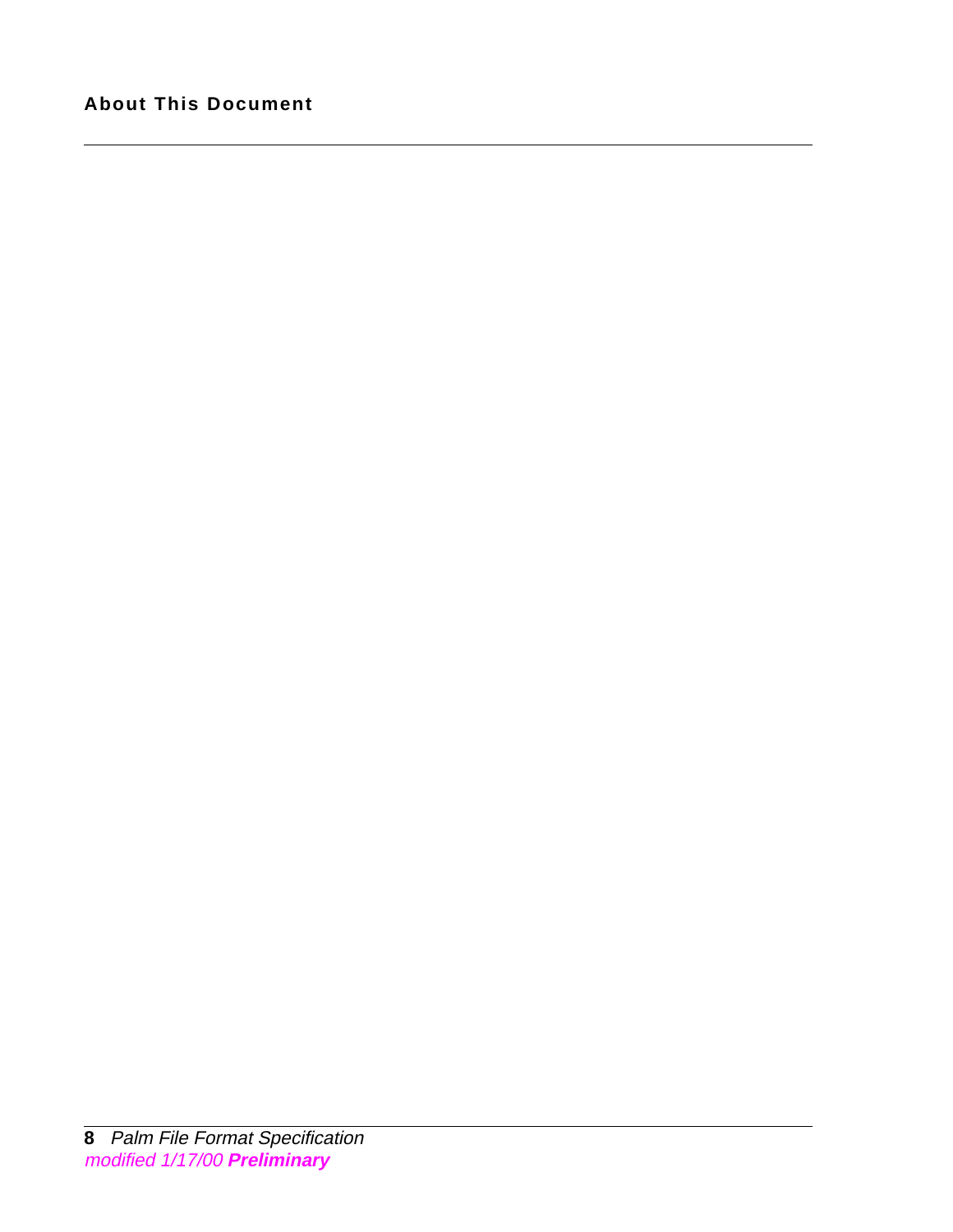## **PQA Database Format**

### **Overview**

A Palm Query Application (PQA) is a Palm Database (PDB) containing world-wide web content. On the Palm device all PQAs are associated through the Launcher with the Clipper web-clipping viewer. When a user opens a PQA file for viewing, the Launcher starts Clipper, which in turn displays the contents of the selected PQA.

A PQA database may contain one or more PDB records, which in turn contain the actual web content. Clipper displays each record as a "page" in the sense that a traditional web browser displays an HTML file. Records contain either hypertext markup language (HTML) encoded into simplified PQA format, or image content encoded as Palm bitmap data. The data is also compressed. The content in a record may contain links to other records in the same PQA, to other PQAs or applications, and to HTML pages on a remote server.

This chapter describes the format and contents of a PQA.

The version described herein includes DatabaseHdrType version 1 and PQA header version 3.

**NOTE:** All structure elements in all headers are byte-packed in network (big-endian) order.

The offsets listed in the structure diagrams are in hexadecimal.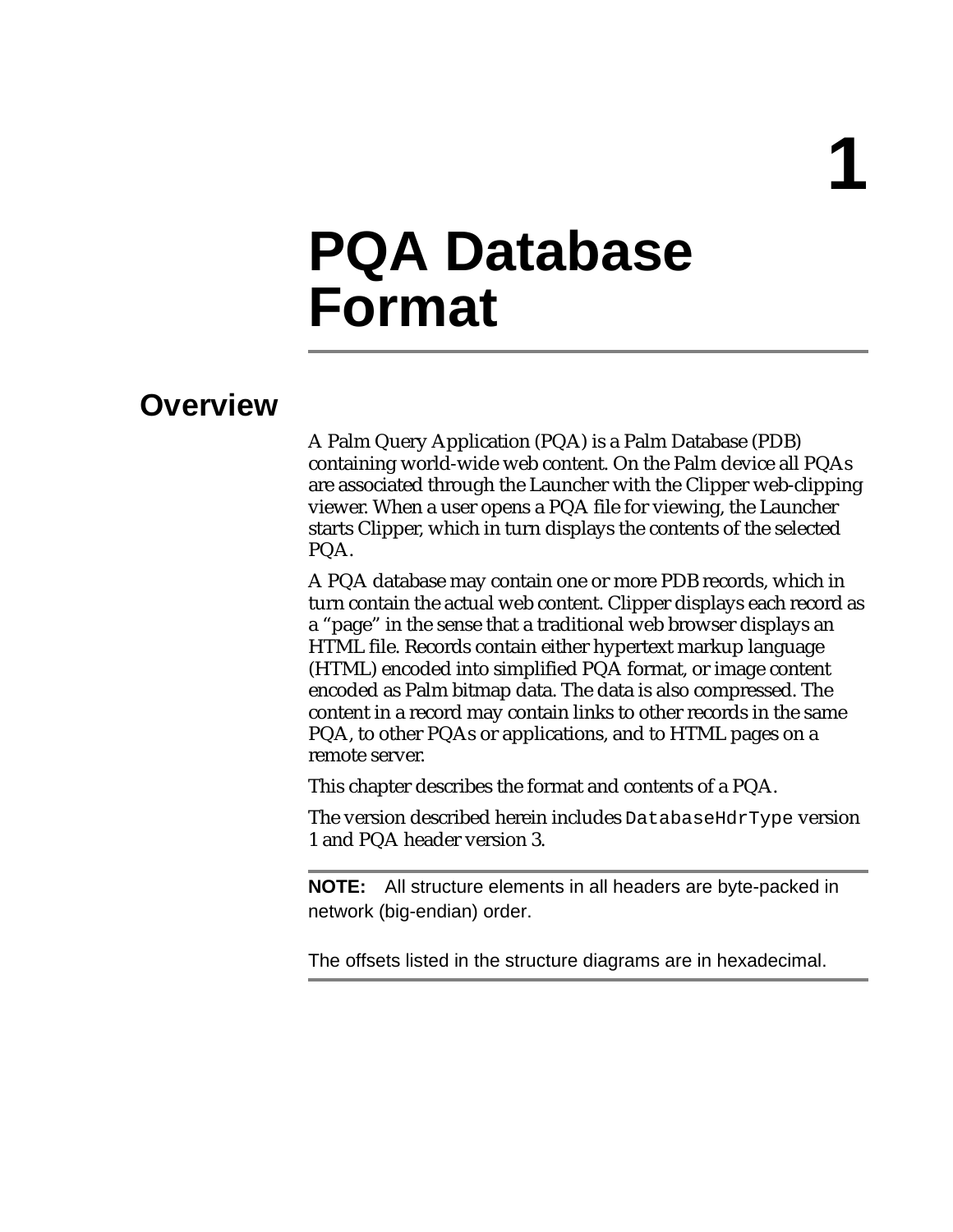## **PQA Database Format**

The format of a PQA database is shown in Figure 1.1. Note that this is a normal Palm database with certain constraints unique to a PQA, as described throughout this chapter.



**Figure 1.1 PQA Database Format**

A PQA contains the following parts:

- A standard PDB header (DatabaseHdrType). See "PDB Header for a PQA" on page 3.
- A single list (RecordListType) of records (RecordEntryType) that correspond to individual web content records. See "Record List in the PDB Header" on page 7.
- Two NULL bytes separating the end of the record entry list from the start of the appInfo block. This is an artifact of preexisting PDB support in the Palm OS®, and is required by the HotSync® mechanism.
- An appInfo block, containing a PQA header. See "PQA appInfo Block" on page 8.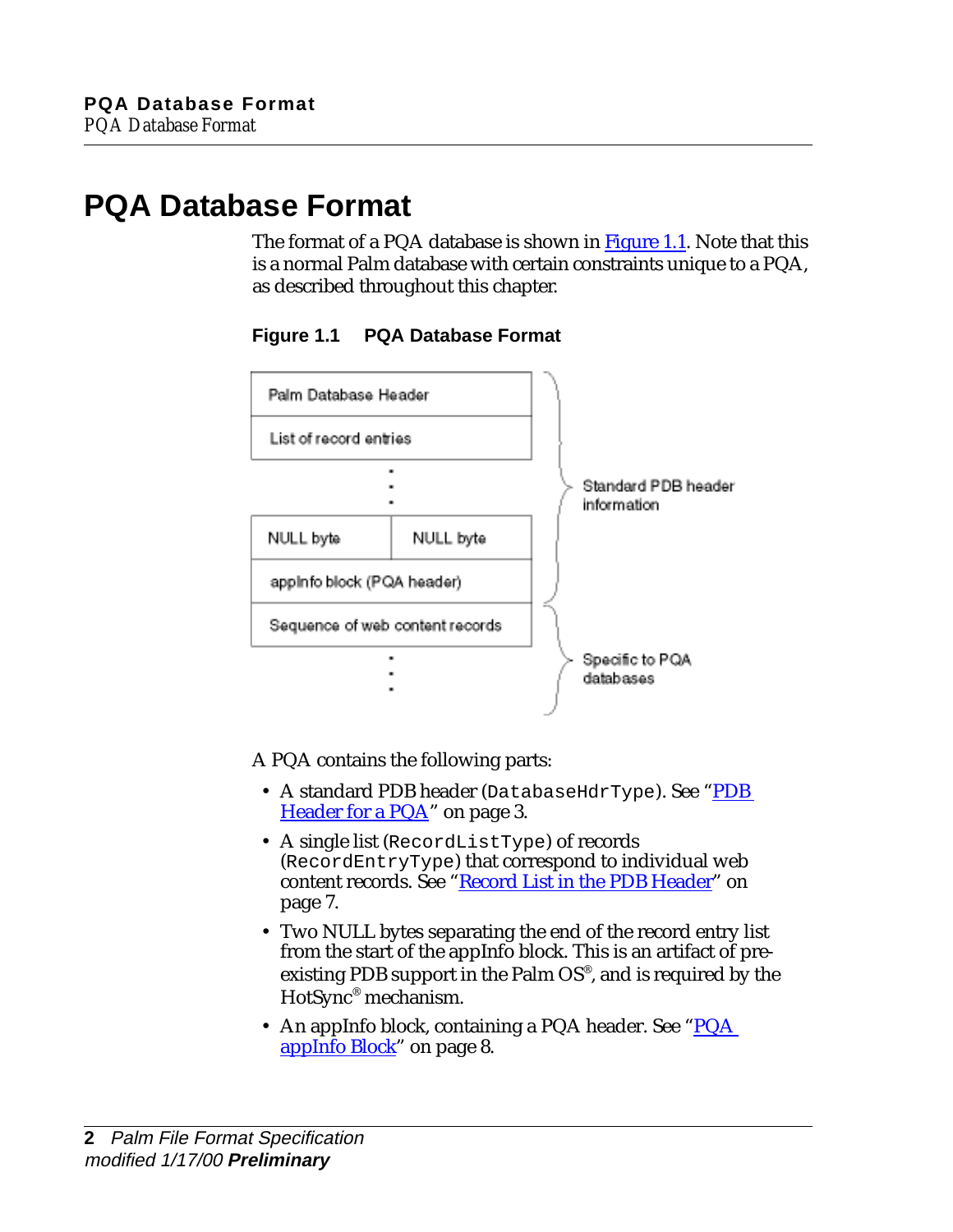• One or more individual resource blocks (records) containing displayable web content. Each record contains a header (PqfWebDocRecordType) and web content (HTML data encoded into the PQA format, or graphic data). See "Web Content Record" on page 11.

## **PDB Header for a PQA**

The PDB header in a PQA is a standard DatabaseHdrType structure. The format is shown in Figure 1.2.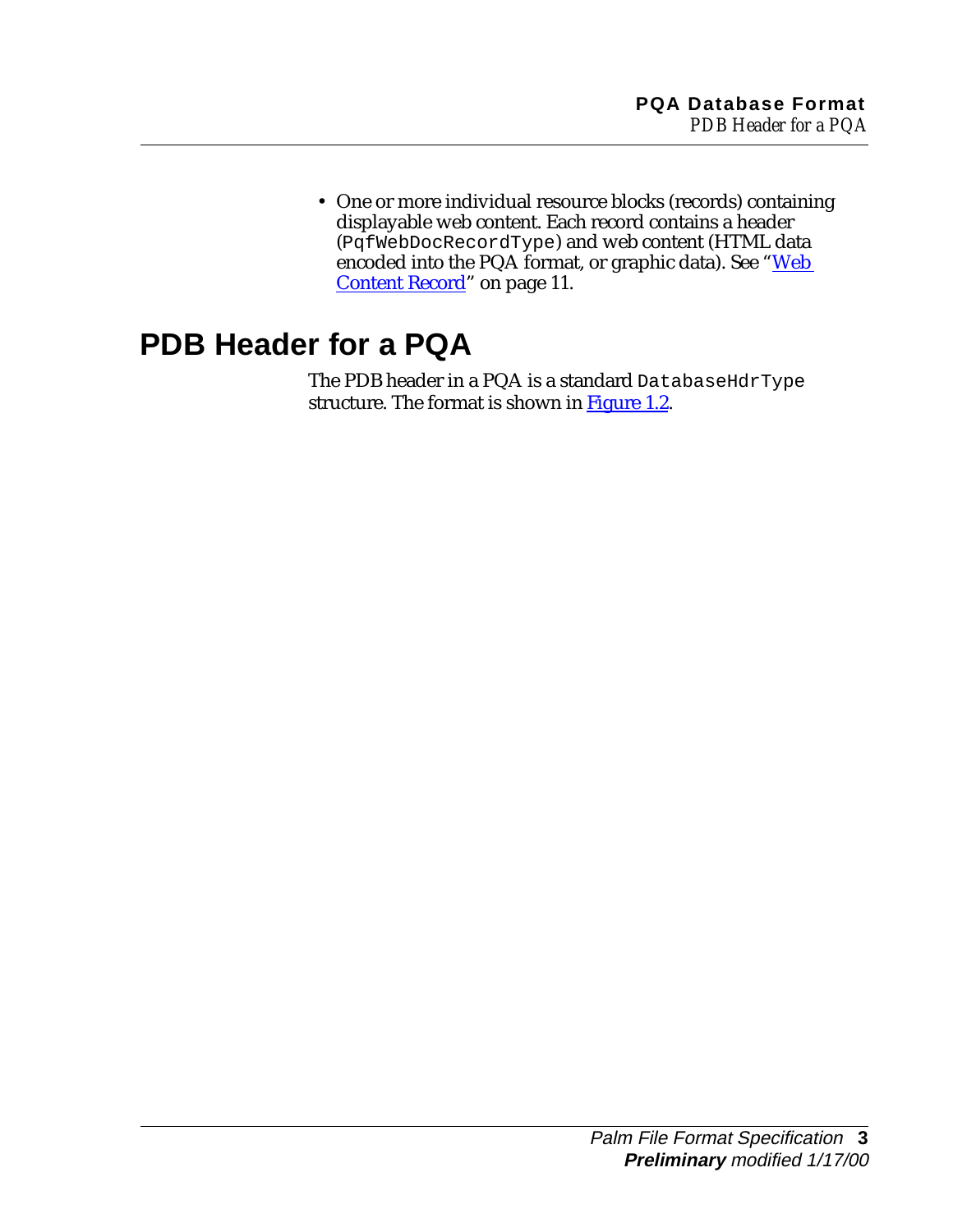

#### **Figure 1.2 PQA Header**

A Palm OS application should use Palm OS functions for extracting data from particular records in the database and should have little need for details concerning the PDB structure. However, there are four elements in the PDB header that contain PQA specific data: name, attributes, type, and creator.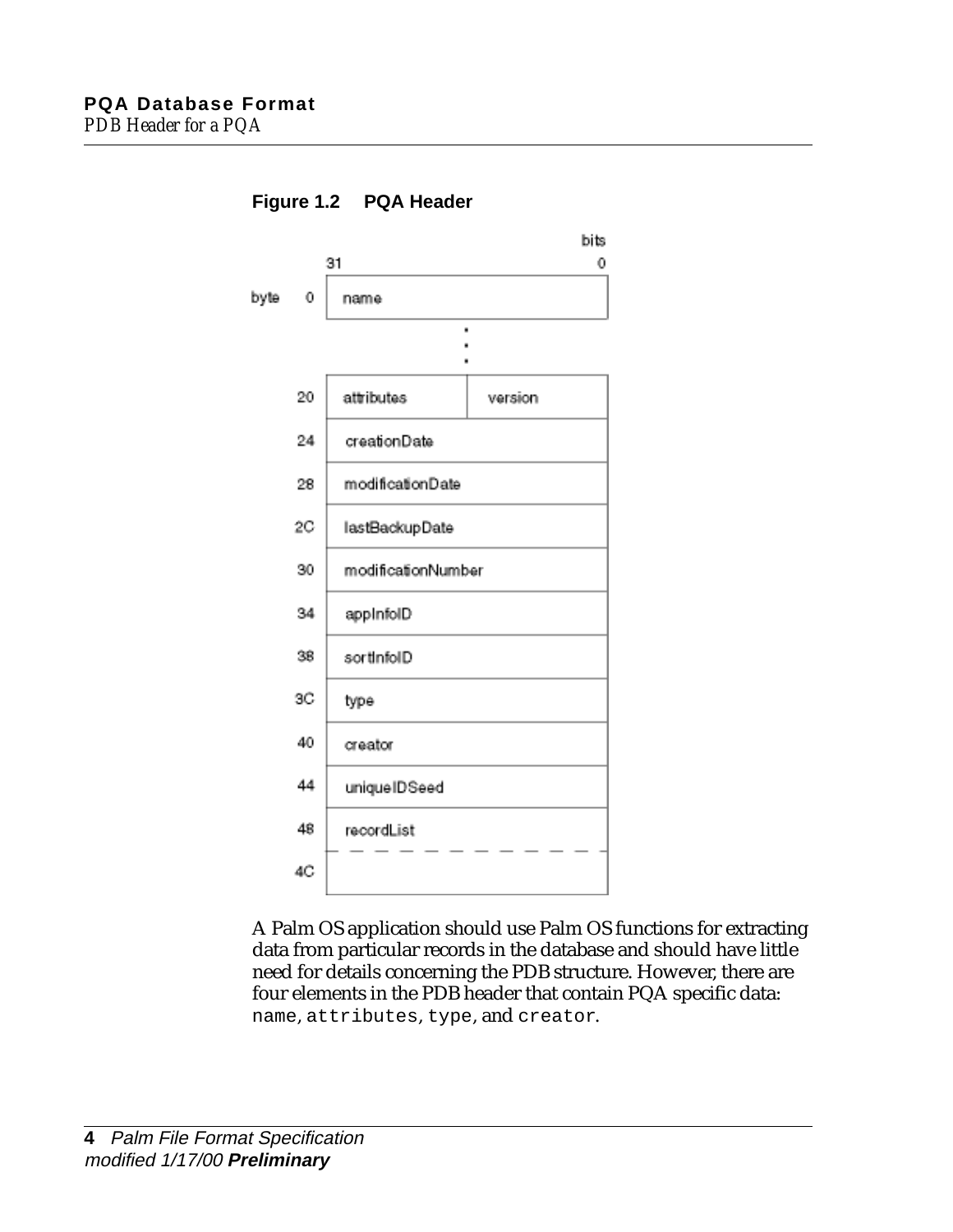#### **Field Descriptions**

| name               | A string containing up to 31 bytes of the name and<br>extension (filname.ext format) of the PQA file, which is<br>also the name of the database on the Palm device. (This file<br>is the one saved to disk by the Query Application Builder<br>application on the content development machine.) This is<br>the file name used to back up the PDB during the HotSync<br>process to a desktop computer. The name string preserves<br>the case of the original file name.<br>This string is null-terminated; there are 31 characters<br>available for the actual name. |
|--------------------|---------------------------------------------------------------------------------------------------------------------------------------------------------------------------------------------------------------------------------------------------------------------------------------------------------------------------------------------------------------------------------------------------------------------------------------------------------------------------------------------------------------------------------------------------------------------|
| attributes         | A Word of flags; standard PDB attributes. For all PQAs:<br>attributes = dmHdrAttrBackup<br>dmHdrAttrLaunchableData<br>The dmHdrAttrBackup (0x0008) attribute sets the backup<br>bit. The dmHdrAttrLaunchableData (0x0200) attribute<br>designates this PDB as one that can be launched by an<br>application with the same creator, which is how PQAs are<br>associated with the Clipper application (see creator<br>below).                                                                                                                                         |
| version            | A Word; the version of the database layout. Currently 1 for<br>the layout described here.                                                                                                                                                                                                                                                                                                                                                                                                                                                                           |
| creationDate       | A DWord; the creation date of the database. The time <sup>a</sup><br>when the PQA was written to disk on the content<br>development machine.                                                                                                                                                                                                                                                                                                                                                                                                                        |
| modificationDate   | A DWord; the time <sup>1</sup> of the last modification of the PQA.<br>Initially set equal to the value of creationDate.                                                                                                                                                                                                                                                                                                                                                                                                                                            |
| lastBackupDate     | A DWord; the time <sup>1</sup> the PQA was last backed up. Initially<br>set to the value 2.                                                                                                                                                                                                                                                                                                                                                                                                                                                                         |
| modificationNumber | A DWord; the modification number of the database.<br>Initially set to 0.                                                                                                                                                                                                                                                                                                                                                                                                                                                                                            |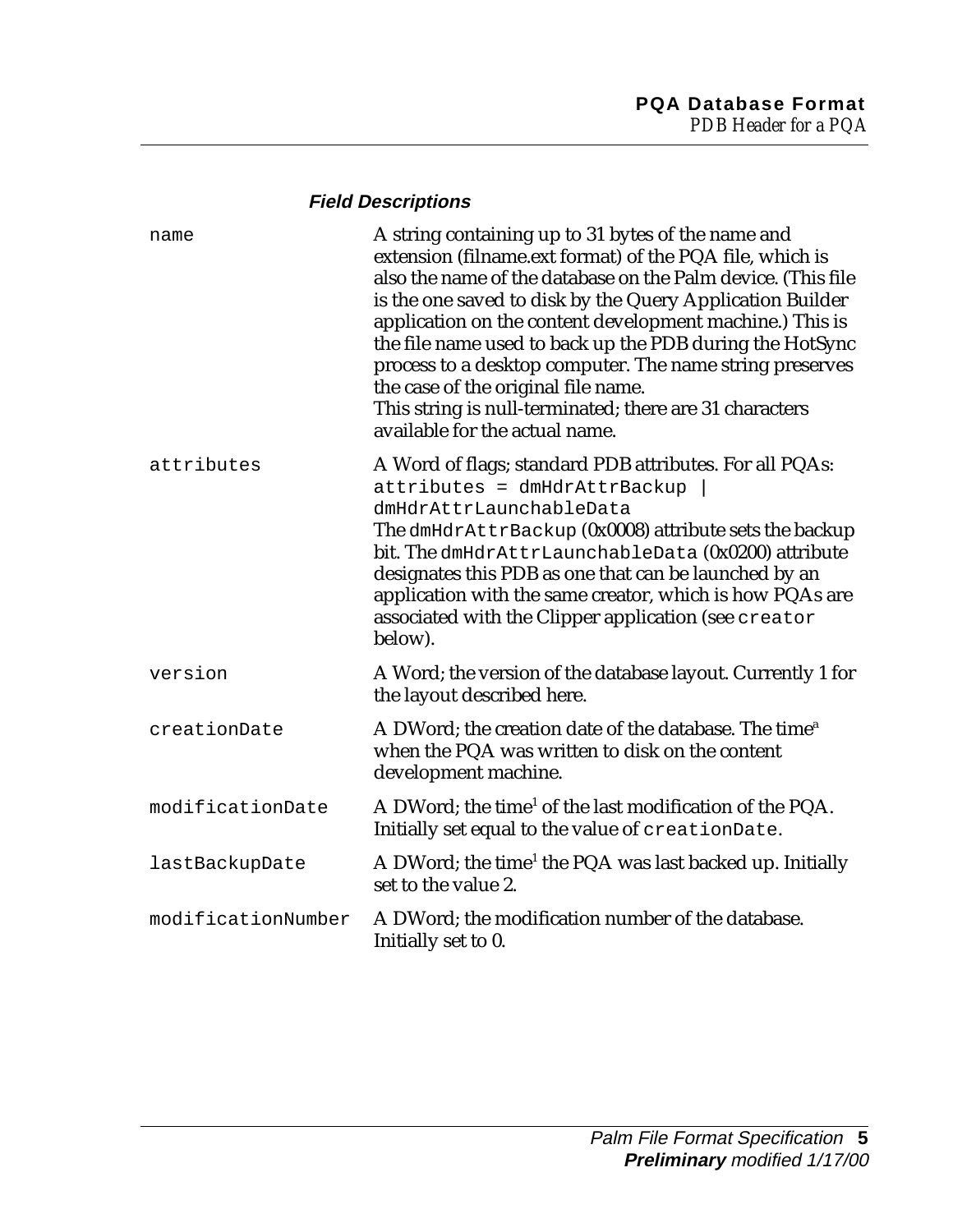| appInfoID    | A LocalID (DWord); the offset from the beginning of the<br>PDB header data to the start of the application-specific<br>appInfo block, identifying the location of the PQA header.<br>For a given PQA, this offset is equal to:<br>sizeof(DatabaseHdrType) - 2 + numRecords *<br>sizeof (RecordEntryType)<br>Subtract two to allow for the two dummy bytes in the<br>record entry list, recordList (see the following section,<br><b>Record List in the PDB Header).</b> |
|--------------|-------------------------------------------------------------------------------------------------------------------------------------------------------------------------------------------------------------------------------------------------------------------------------------------------------------------------------------------------------------------------------------------------------------------------------------------------------------------------|
| sortInfoID   | A LocalID (DWord); offset from the beginning of the PDB<br>header data to the start of an application-specific sortInfo<br>block (PDB sorting information). Unused in PQAs; always<br>$\mathbf{0}$ .                                                                                                                                                                                                                                                                    |
| type         | A DWord; the PDB type identifier. Always 'pqa '<br>(0x70716120).                                                                                                                                                                                                                                                                                                                                                                                                        |
| creator      | A DWord; the PDB creator identifier. Always 'clpr'<br>(0x636C7072).<br>This, together with the dmHdrAttrLaunchableData<br>attribute, identifies PQAs as databases to be launched by<br>the Clipper application.                                                                                                                                                                                                                                                         |
| uniqueIDSeed | A DWord; normally used to generate unique identifiers on<br>the Palm device. Unused in PQAs; always 0.                                                                                                                                                                                                                                                                                                                                                                  |
| recordList   | A RecordListType; a single record list. For details, see<br>the following section, Record List in the PDB Header.<br>Normally, a PDB (not a PQA) recordList field may<br>contain more than one list (RecordListType) of record<br>entries. A PQA PDB header always contains a single list.                                                                                                                                                                              |

a. For creationDate, modificationDate, and lastBackupDate, the value is as given by the standard C run-time routine time() added to a constant offset (decimal 2082844800) to produce a Palm-device standard time value. The value is the number of seconds elapsed since midnight (00:00:00), January 1, 1970, coordinated universal time, according to the system clock. A Palm device standard time value is the number of seconds elapsed since 1/1/1904.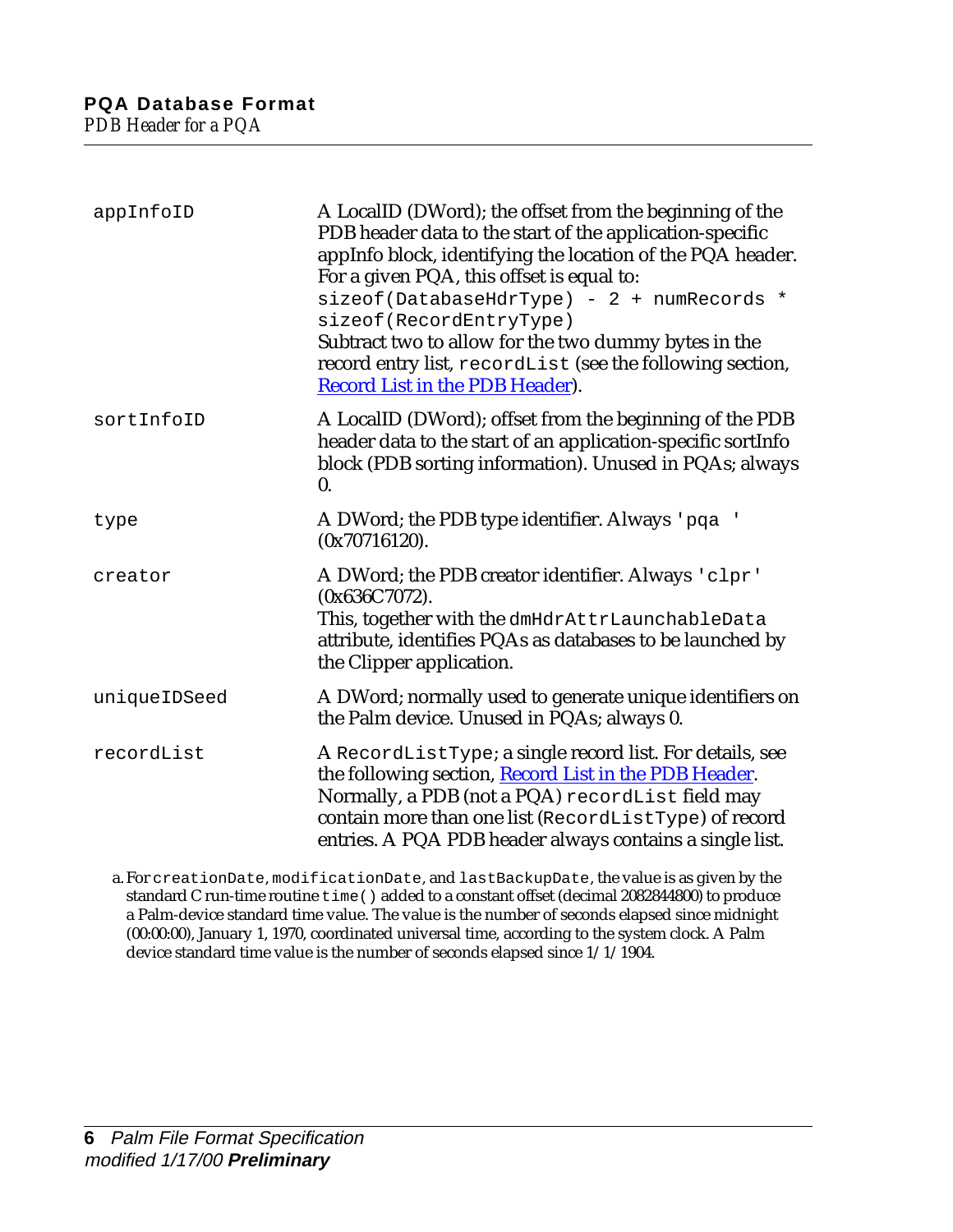## **Record List in the PDB Header**

A PDB header in a PQA file contains a standard record list, shown in Figure 1.3.

There is always a single record list in a PQA PDB header. The list consists of a header (a RecordListType) followed by 0 or more record entries (of type RecordEntryType).



#### **Figure 1.3 PQA Record List**

The fields in the RecordListType header are described here:

#### **Field Descriptions**

| nextRecordListID | A LocalID (DWord); the local offset of the<br>next list. In the PDB header of a PQA,<br>always 0 (i.e. a PQA PDB header always<br>contains only a single record entry list). |
|------------------|------------------------------------------------------------------------------------------------------------------------------------------------------------------------------|
| numRecords       | A Word; the number of record entries in<br>this list. Also, by definition, the number<br>of web record resources contained in the<br>PQA.                                    |
| unused bytes     | Two pad bytes set to 0; not used.                                                                                                                                            |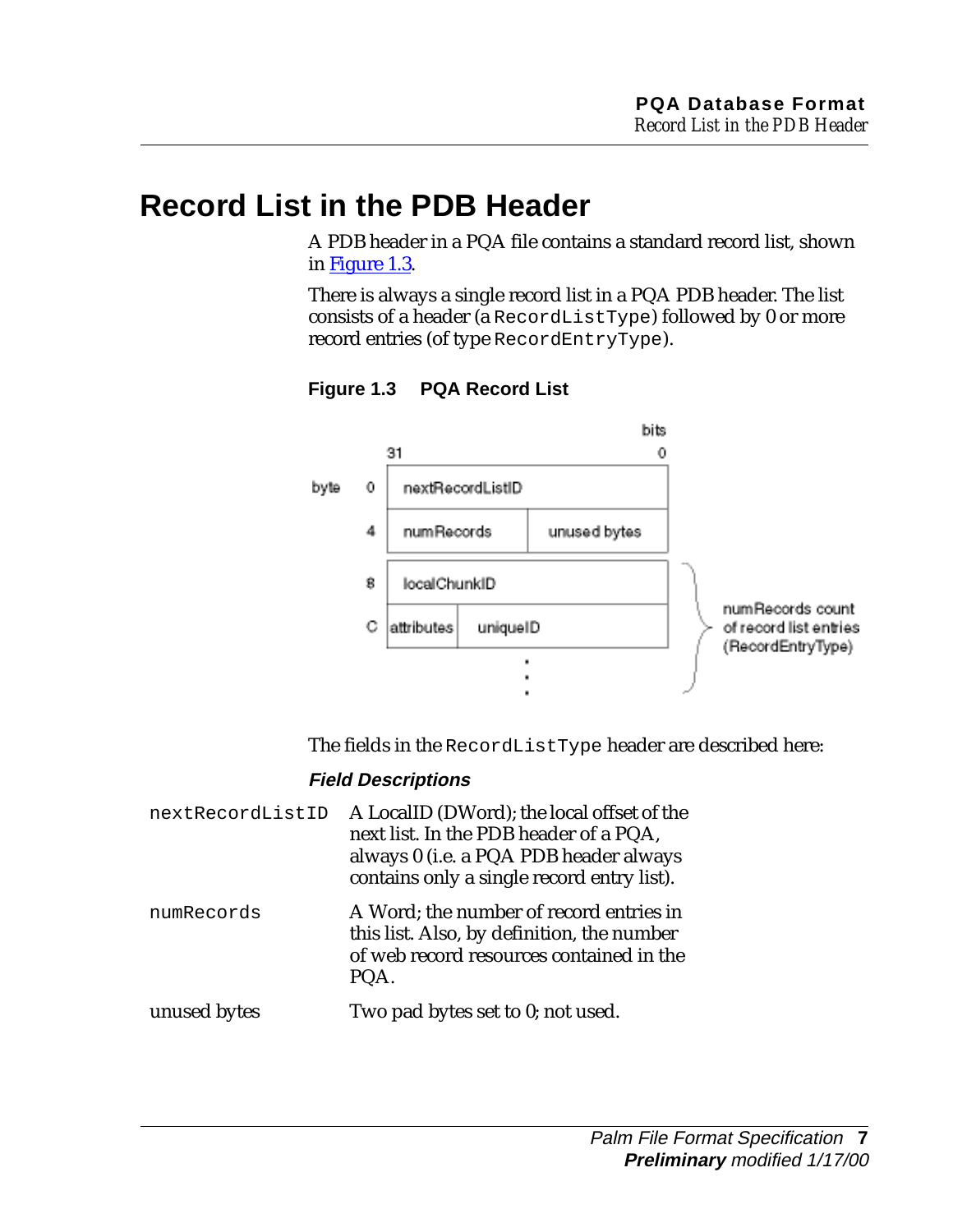|              | Each record list entry (RecordEntryType) in the PDB header<br>identifies a single web content record in the PQA. Here are the fields<br>in each record list entry:                                |
|--------------|---------------------------------------------------------------------------------------------------------------------------------------------------------------------------------------------------|
|              | <b>Field Descriptions</b>                                                                                                                                                                         |
| localChunkID | A LocalID (DWord); the offset from the<br>top of the PDB to the start of the web<br>content record data for this entry. This is<br>the offset to the start of the web content<br>records's header |

(PqfWebDocRecordType).

attributes One byte; always 0 in a PQA.

uniqueID Three bytes; always 0 in a PQA.

## **PQA appInfo Block**

Each PQA's PDB header (described previously) is followed by a block of application-specific data.

The format is shown in Figure 1.4. The field names followed by asterisks (\*) identify variable-length fields of bytes, padded, if necessary, to a word boundary.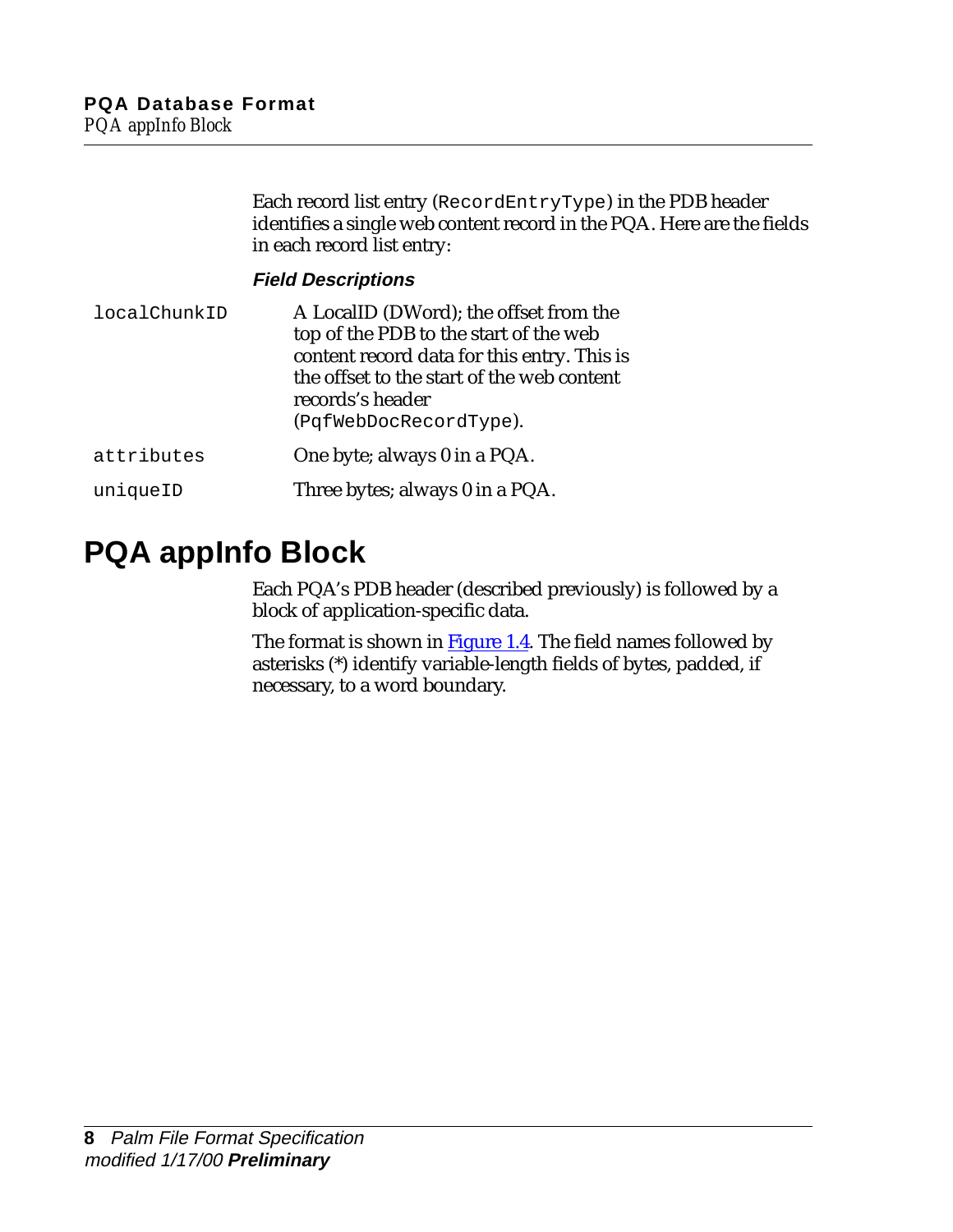

**Figure 1.4 PQA appInfo Block**

#### **Field Descriptions**

| signature   | A DWord; must be 'lnch' (0x6C6E6368).                                                                                                                                                              |
|-------------|----------------------------------------------------------------------------------------------------------------------------------------------------------------------------------------------------|
| hdrVersion  | A Word; the version of this PQA header. Currently 3.                                                                                                                                               |
| encVersion  | A Word; for PQAs that contain HTML data encoded into the<br>PQA format, the version of the encoding. All web content<br>records within a given PQA are taken to have the same<br>encoding version. |
| verStrWords | A Word; the length of the verstr (version string) that follows,<br>in 16-bit words, including any pad byte at the end.                                                                             |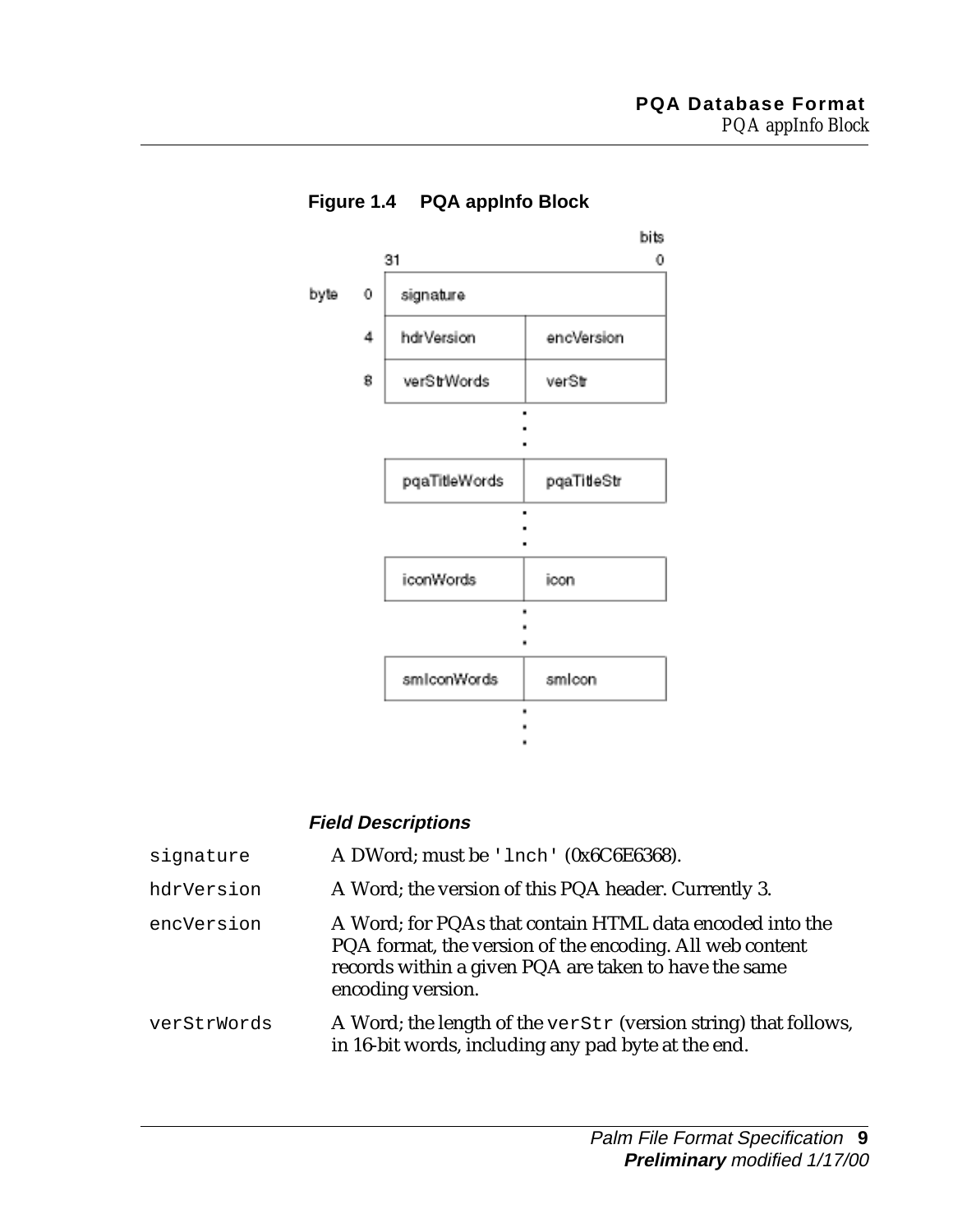| verStr        | A sequence of (verStrWords * 2) Bytes; a null-terminated<br>version string that Clipper shows. This is the version string for<br>the PQA itself (i.e. the version of this web content).<br>If the value of verStrWords is zero, the verStr field will<br>contain no bytes.<br>The end of this sequence of bytes must be word-aligned. If the<br>size of the data (including the string's null terminator) is an odd<br>number of bytes, the data must be followed by a null pad byte.                                                                                                                 |
|---------------|-------------------------------------------------------------------------------------------------------------------------------------------------------------------------------------------------------------------------------------------------------------------------------------------------------------------------------------------------------------------------------------------------------------------------------------------------------------------------------------------------------------------------------------------------------------------------------------------------------|
| pqaTitleWords | A Word; the length of the pqaTitleStr (PQA Launcher-<br>visible title string) that follows, in 16-bit words, including any<br>pad byte at the end.                                                                                                                                                                                                                                                                                                                                                                                                                                                    |
| pqaTitleStr   | A sequence of (pqaTitleWords * 2) Bytes; a null-terminated<br>title string that the Launcher shows for this PQA's icon. This is<br>the title string for the PQA itself; not the title string included in<br>the original HTML index file's source for the web page's title,<br>shown by Clipper.<br>If the value of pqaTitleWords is zero, the pqaTitleStr field<br>will contain no bytes.<br>The end of this sequence of bytes must be word-aligned. If the<br>size of the data (including the string's null terminator) is an odd<br>number of bytes, the data must be followed by a null pad byte. |
| iconWords     | A Word; the length of the bitmap data that follows, in 16-bit<br>words, including any pad byte at the end.                                                                                                                                                                                                                                                                                                                                                                                                                                                                                            |
| icon          | A sequence of (iconWords * 2) Bytes; a Palm bitmap<br>(BitmapType and associated bitmap data). This is the large<br>icon that appears on the device for this PQA. <sup>a</sup><br>If the value of iconwords is zero, the icon field will contain no<br>bytes.<br>The end of this sequence of bytes must be word-aligned. If the<br>size of the data is an odd number of bytes, the data must be<br>followed by a null pad byte.                                                                                                                                                                       |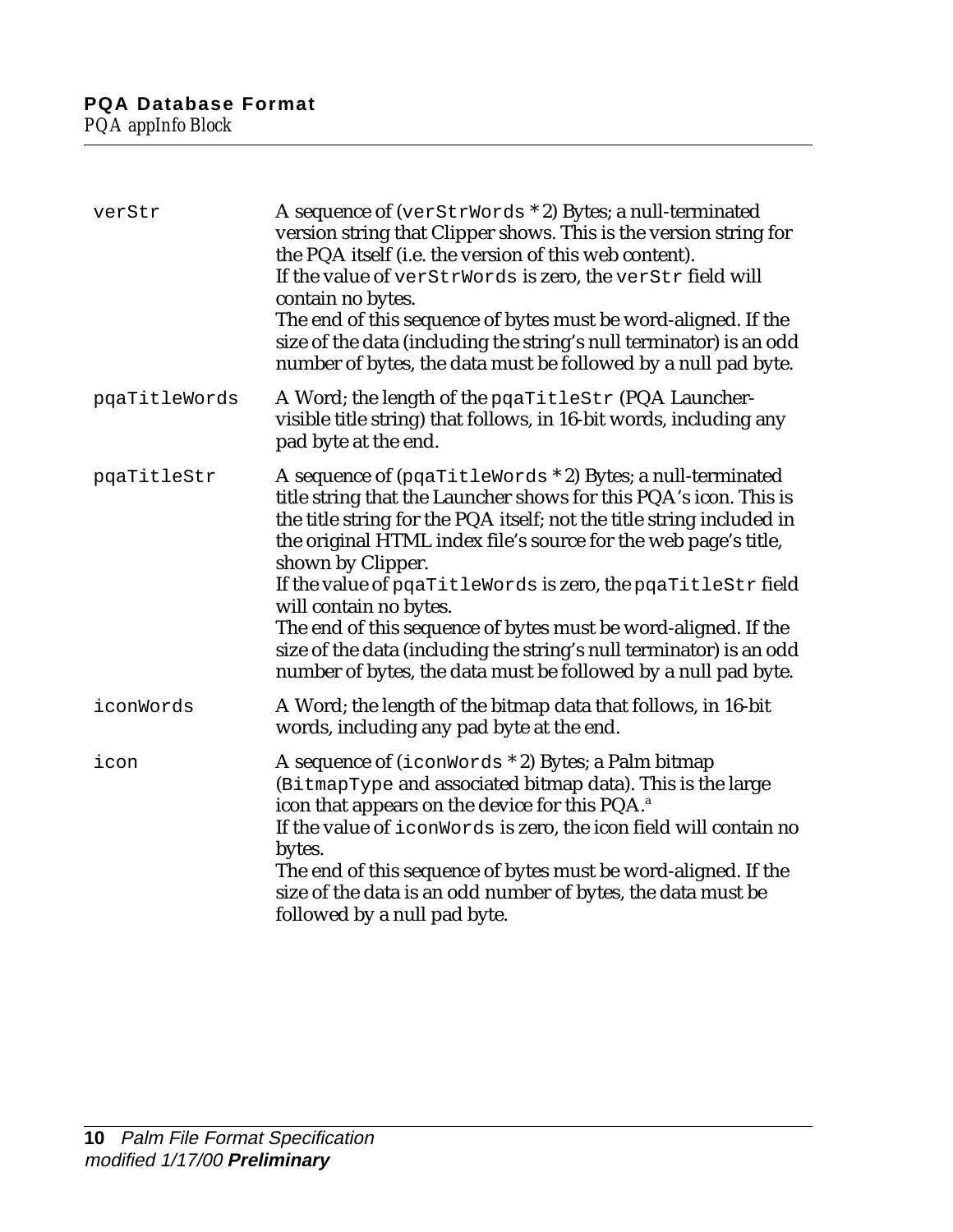| smIconWords | A Word; the length of the bitmap that follows, in 16-bit words,<br>including any pad byte at the end.                                                                                                                                                                                                                                                                                                                                 |
|-------------|---------------------------------------------------------------------------------------------------------------------------------------------------------------------------------------------------------------------------------------------------------------------------------------------------------------------------------------------------------------------------------------------------------------------------------------|
| smIcon      | A sequence of (smIconWords * 2) Bytes; a Palm bitmap<br>(BitmapType and associated bitmap data). This is the small<br>icon that appears on the device for this PQA. <sup>*</sup><br>If the value of smIconWords is zero, the smIcon field will<br>contain no bytes.<br>The end of this sequence of bytes must be word-aligned. If the<br>size of the data is an odd number of bytes, the data must be<br>followed by a null pad byte. |

a.The icon sizes are 32 by 32 for the large icon and 15 by 9 for the small icon. There is no color table present in these bitmaps. Currently, images converted to Palm bitmaps for use as icons have their color depth reduced to 1 bit per pixel.

## **Web Content Record**

Following the appInfo block in a PQA is a sequence of web content records; one for each record list entry in the PDB header record list. Each web content record begins on a word boundary, and contains a header (PqfWebDocRecordType) followed by the content's original URL and the content itself (that is, HTML data encoded into the PQA format, or graphic data).

The layout of a web content record is shown in Figure 1.5.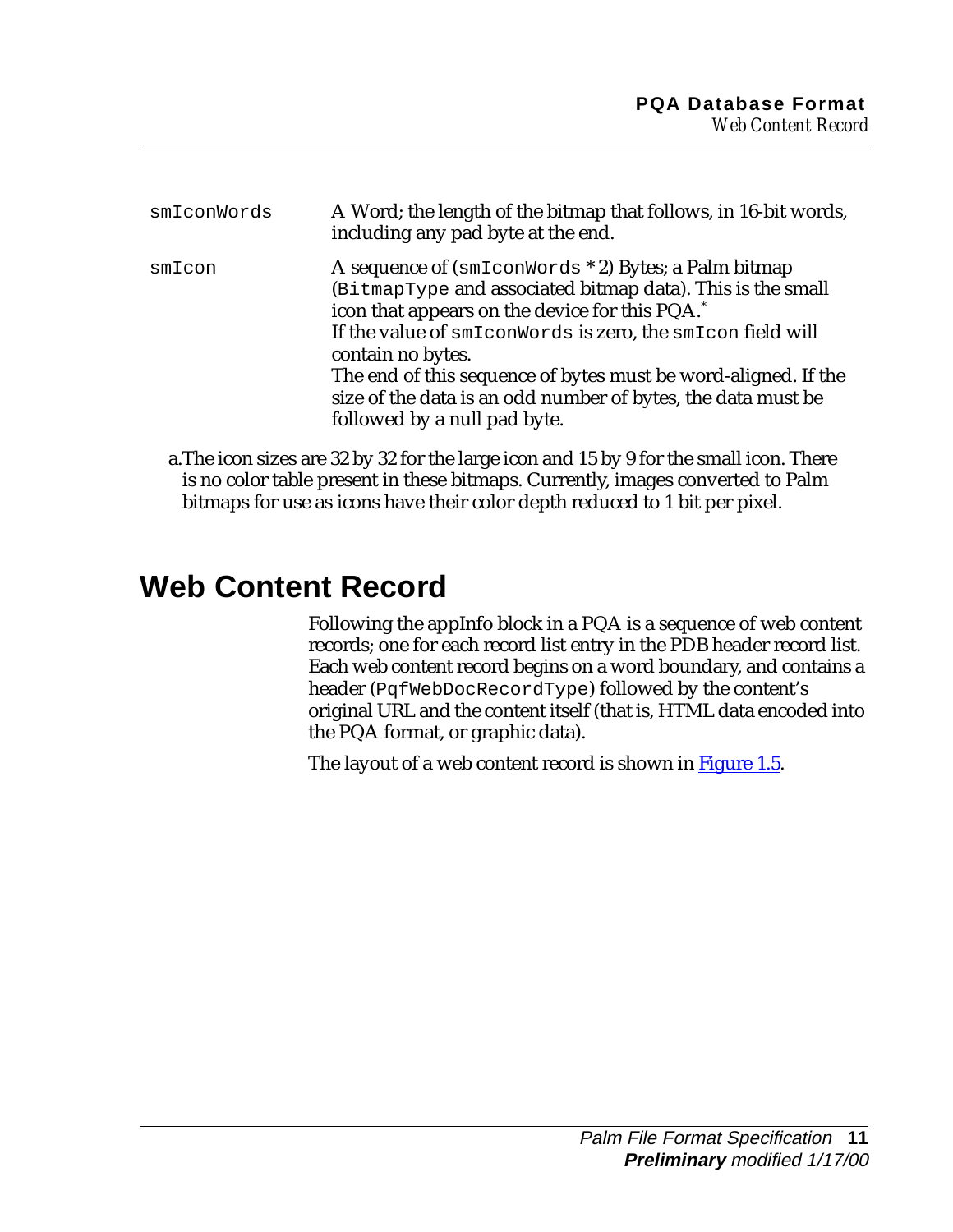

**Figure 1.5 Web Content Record**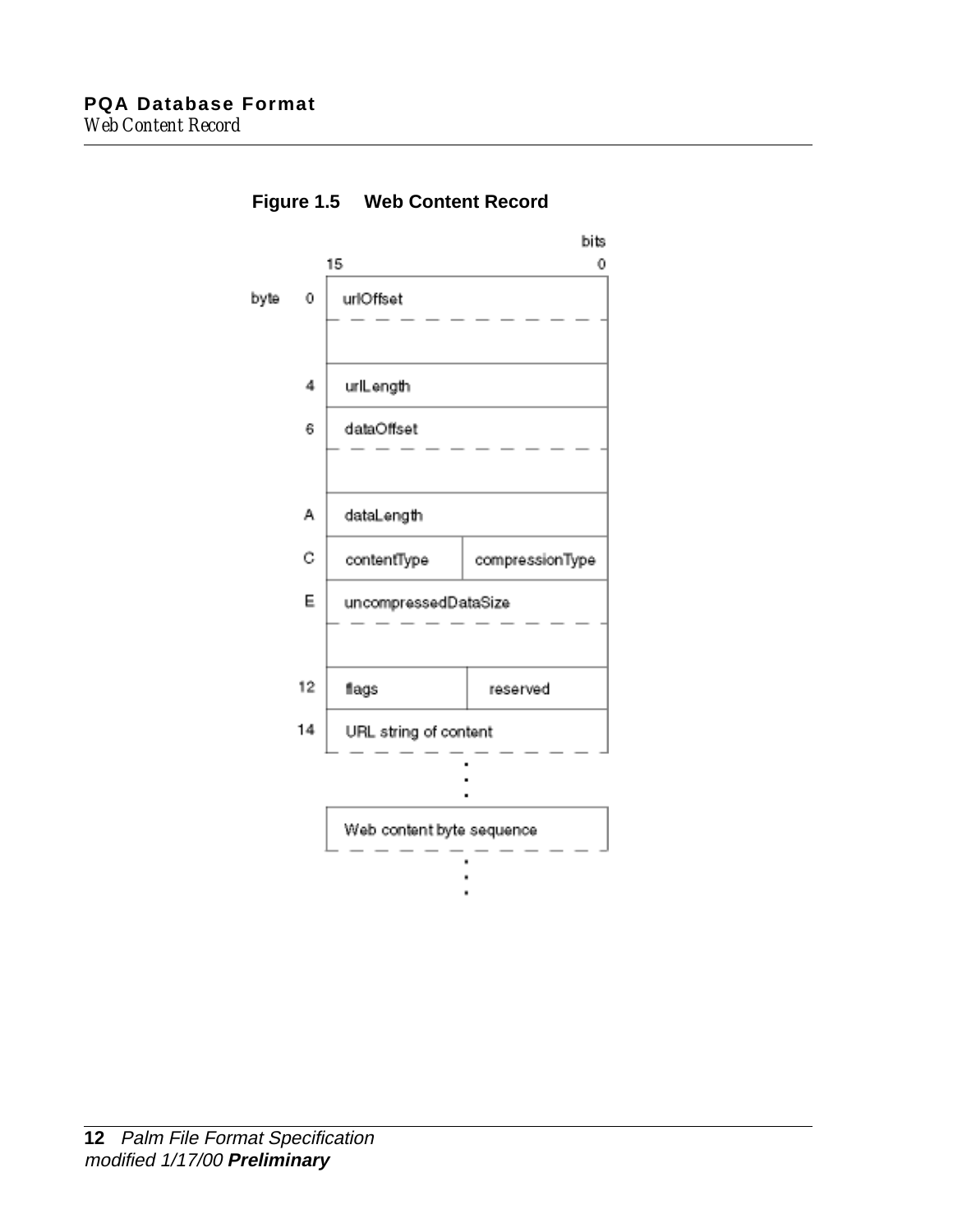#### **Field Descriptions**

| urlOffset   | A DWord; the offset, in number of bytes, from the top of<br>this PqfWebDocRecordType header to the start of the<br>URL for this web content resource.<br>For this version of the web content record, this field's<br>value is always 0x14. This seemingly unnecessary field is<br>included in this version of the record format for historical<br>reasons.                                                                                                                                                                                                                               |
|-------------|------------------------------------------------------------------------------------------------------------------------------------------------------------------------------------------------------------------------------------------------------------------------------------------------------------------------------------------------------------------------------------------------------------------------------------------------------------------------------------------------------------------------------------------------------------------------------------------|
| urlLength   | A Word; the length of the URL string, in bytes. This is<br>simply the size of the URL string itself and counts neither<br>a null terminator nor any pad byte following the string<br>data.                                                                                                                                                                                                                                                                                                                                                                                               |
| dataOffset  | A DWord; the offset, in number of bytes, from the top of<br>this PqfWebDocRecordType to the start of the data for<br>this web content resource.                                                                                                                                                                                                                                                                                                                                                                                                                                          |
| dataLength  | A Word; the length of the data, in bytes.                                                                                                                                                                                                                                                                                                                                                                                                                                                                                                                                                |
| contentType | A Byte; a code for the type of content, defined in<br>CMLConst.h and described in Chapter 2, "Content And<br>Compression Types." The content Type indicates the<br>type of resource encoded in this record, e.g. HTML, text,<br>JPEG, or GIF. The content type is determined either from<br>a MIME string passed from a server or by the filename<br>extension of the original resource. Valid content types<br>include:<br>cmlContentTypeTextPlain<br>cmlContentTypeTextHTML<br>cmlContentTypeImageGIF<br>cmlContentTypeImageJPEG<br>cmlContentTypeTextCml<br>cmlContentTypeImagePalmOS |
|             | Version 1 of the Palm Query Application Builder<br>application encodes any valid image resource (i.e. GIF or<br>JPEG) into cmlContentTypeImagePalmOS, and all                                                                                                                                                                                                                                                                                                                                                                                                                            |
|             | other resources as cmlContentTypeTextCml. Other<br>content types are provided for future use.                                                                                                                                                                                                                                                                                                                                                                                                                                                                                            |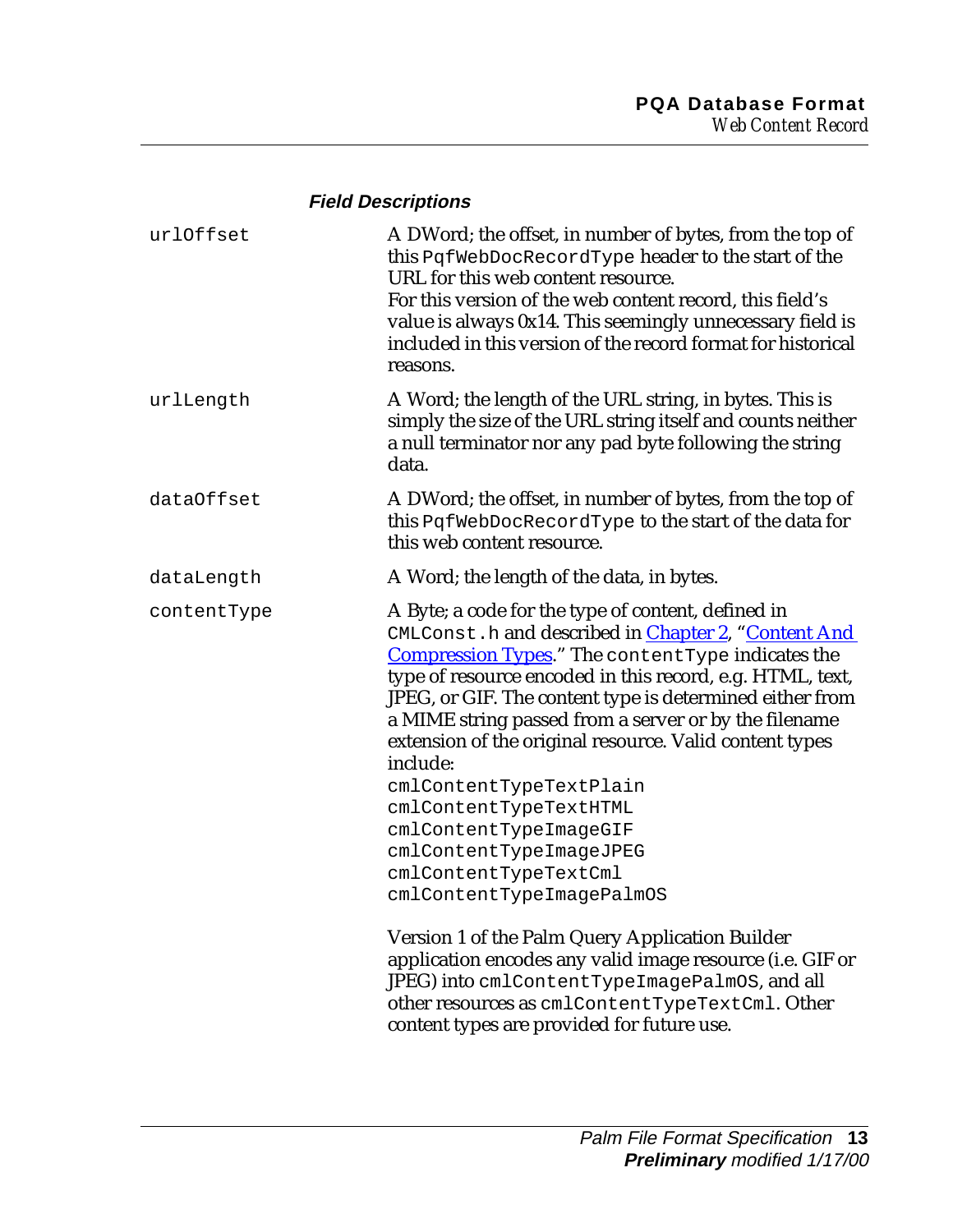| compressionType          | A Byte indicating the type of compression of the content,<br>defined in CMLConst.h. Valid types include:<br>cmlCompressionTypeNone<br>cmlCompressionTypeBitPacked<br>cmlCompressionTypeLZ77                                                                                                                                                                                                                                                                                                                                                                                  |
|--------------------------|------------------------------------------------------------------------------------------------------------------------------------------------------------------------------------------------------------------------------------------------------------------------------------------------------------------------------------------------------------------------------------------------------------------------------------------------------------------------------------------------------------------------------------------------------------------------------|
|                          | Type cmlCompressionTypeNone is loosely termed<br>"raw" and is described in "Unpacked Notation" on<br>page 37. Type cmlCompressionTypeBitPacked is the<br>standard PQA compression type, described in "Bit<br>Packed Compression" on page 24. Type<br>cmlCompressionTypeLZ77 is reserved for future use.                                                                                                                                                                                                                                                                      |
| uncompressedDataSiz<br>e | A DWord; the uncompressed size, in bytes, of the web<br>content. This field contains the size of the resource data<br>in "raw" (cmlCompressionTypeNone) form, before<br>compression is applied to produce data using<br>cmlCompressionTypeBitPacked compression.<br>Note that in test code, in a record with<br>compressionType set to cmlCompressionTypeNone,<br>the value of the field uncompressedDataSize equals<br>the value of the field dataLength. If the web content is<br>an image, this field contains the size of the Palm OS<br>bitmap data before compression. |
| flags                    | A Byte; currently unused. Should be zero.                                                                                                                                                                                                                                                                                                                                                                                                                                                                                                                                    |
| reserved                 | A Byte; currently unused. Should be zero.                                                                                                                                                                                                                                                                                                                                                                                                                                                                                                                                    |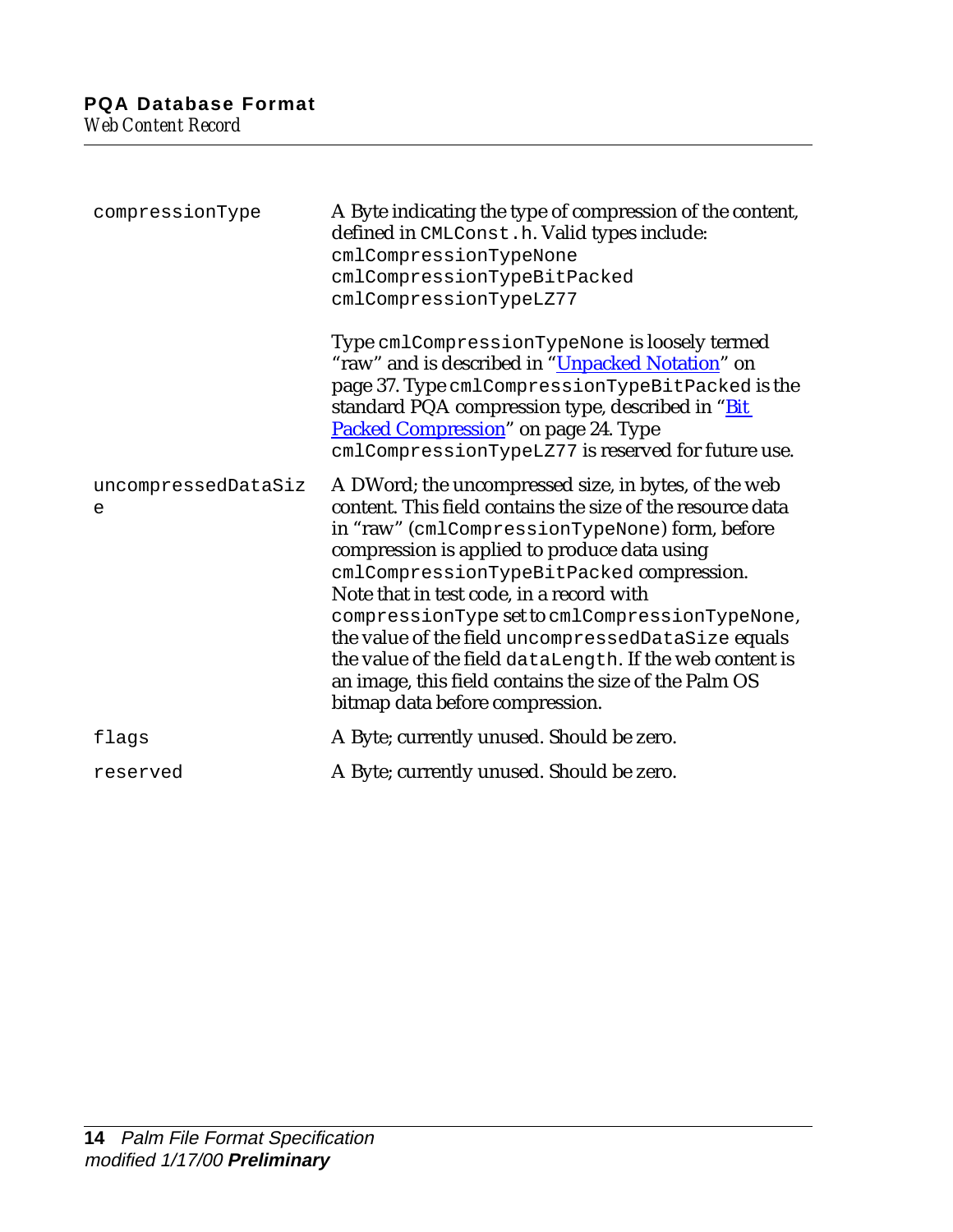| <b>URL</b> string | The URL string follows the end of the<br>PqfWebDocRecordType structure. The string contains<br>the filename of the individual resource as it existed on<br>the development system when the PQA was built (for<br>example, "palm.htm").<br>The URL string may be followed by a zero pad byte (not<br>a null-terminator), if necessary, to align the string data on<br>a word boundary.                                                                                                                                                                                                                                                                                                                                                      |
|-------------------|--------------------------------------------------------------------------------------------------------------------------------------------------------------------------------------------------------------------------------------------------------------------------------------------------------------------------------------------------------------------------------------------------------------------------------------------------------------------------------------------------------------------------------------------------------------------------------------------------------------------------------------------------------------------------------------------------------------------------------------------|
| Web document data | Document data begins on a word boundary following<br>the end of the URL string. Version 1 of the Palm Query<br>Application Builder application encodes any valid image<br>resource (i.e. GIF or JPEG) into<br>cmlContentTypeImagePalmOS, and all other<br>resources as cmlContentTypeTextCml.<br>A cmlContentTypeImagePalmOS resource is a<br>standard Palm bitmap, compressed using standard Palm<br>bitmap image compression.<br>A cmlContentTypeTextCml resource is text or HTML<br>data encoded in the PQA format, described in Chapter 3,<br>"PQA Encoding Format." The Palm Query Application<br>Builder application builds cmlContentTypeTextCml<br>resources that are compressed using<br>cmlCompressionTypeBitPacked compression. |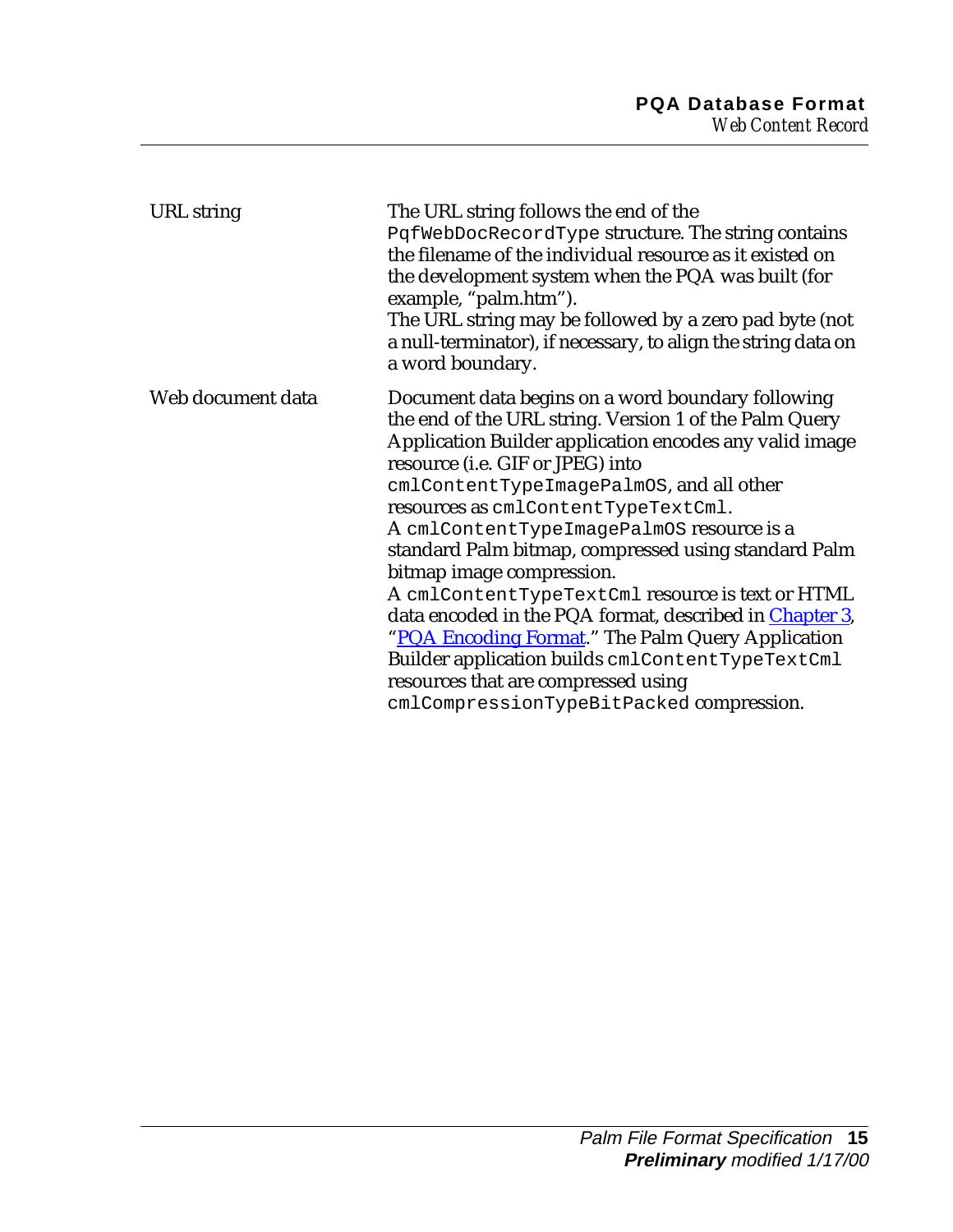#### **PQA Database Format** *Web Content Record*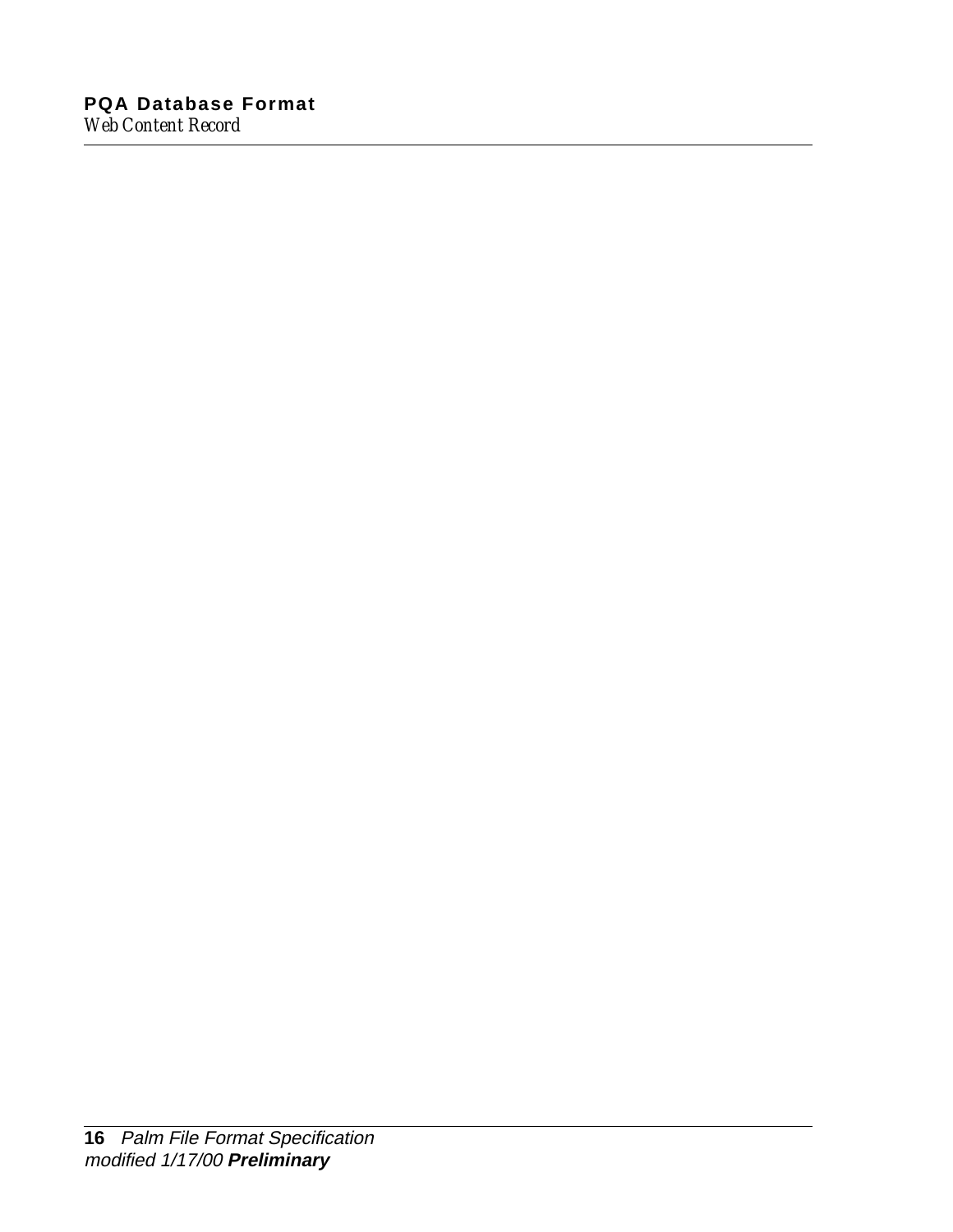## **Content And Compression Types**

The Palm web clipping application (Clipper) displays web content on a Palm VII™ device. This content arrives on the device either within a Palm query application (PQA) database or as part of a transmission from the Palm Web Clipping Proxy server.

The container identifies the type of content it contains. The valid type identifiers are:

```
cmlContentTypeTextPlain 0
cmlContentTypeTextHTML 1
cmlContentTypeImageGIF 2
cmlContentTypeImageJPEG 3
cmlContentTypeTextCml 4
cmlContentTypeImagePalmOS 5
```
The current version of the Clipper web clipping application processes only content identified with either content type cmlContentTypeTextCml or cmlContentTypeImagePalmOS.

A PQA or proxy server response stream also identifies the compression type applied to the content. The valid compression type identifiers are:

```
cmlCompressionTypeNone 0
cmlCompressionTypeBitPacked 1
cmlCompressionTypeLZ77 2
```
The current version of the Clipper web clipping application processes only content identified with either compression type cmlCompressionTypeNone or

cmlCompressionTypeBitPacked.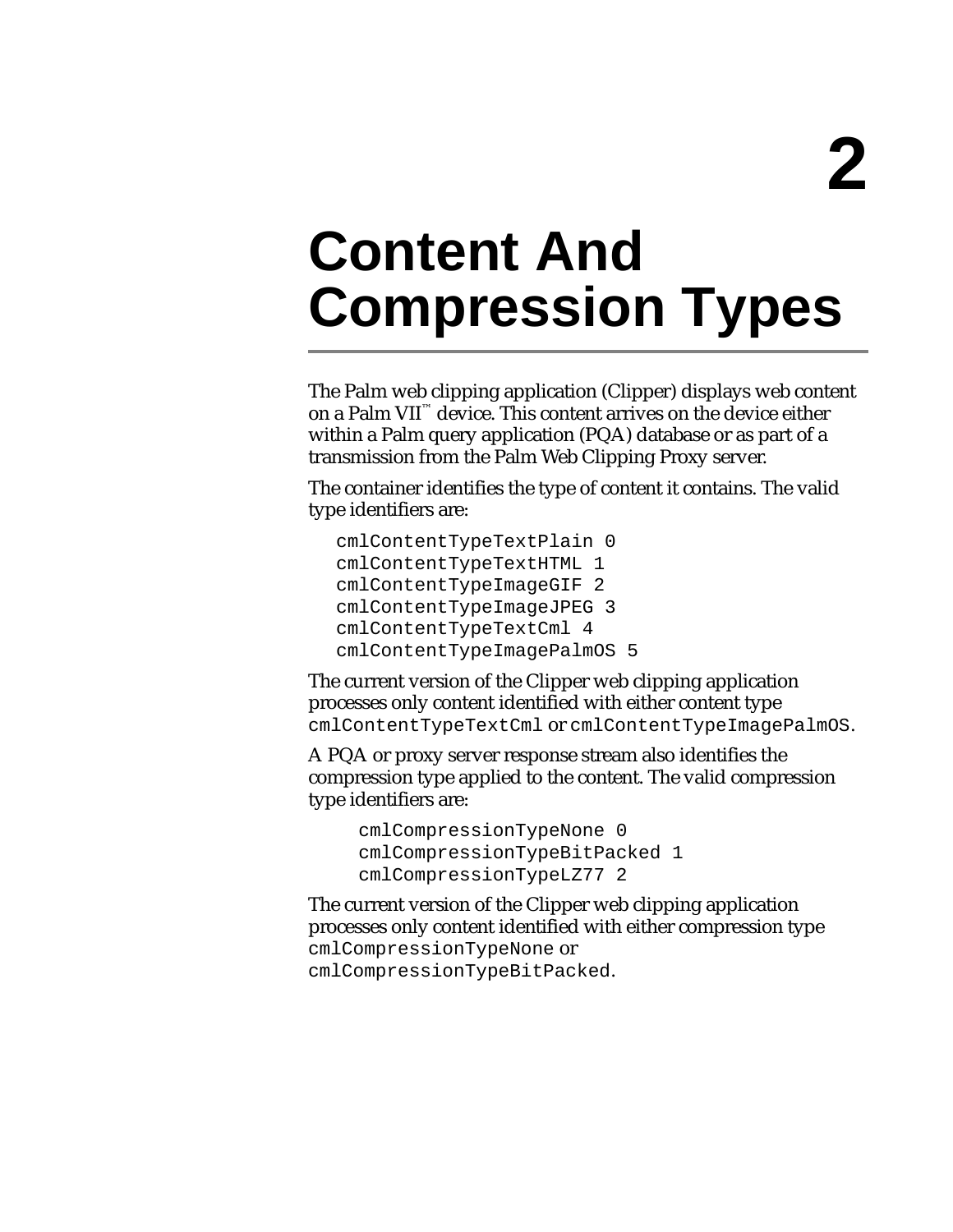## **cmlContentTypeTextCml**

The Palm PQA data format encoder converts resources with MIME type text/html to content with type cmlContentTypeTextCml. The format of the data is specified in Chapter 3, "PQA Encoding Format."

#### **Plain Text**

The data format encoder interprets resources with MIME type text/ plain, as well as any content that is not identified as text/html, image/gif, or image/jpeg data, as "plain text" content. The encoder processes the source content and produces plain text consisting only of characters that fall within the defined ANSI text character set (0x20 through 0x7e, 0x82 through 0x8c, 0x91 through 0x9e, and 0xa1 through 0xff) together with ASCII tab (0x09), linebreak (0x0a), and carriage return (0x0d) codes. The encoder identifies this content as type cmlContentTypeTextCml since that is the only non-image content type that Clipper handles.

## **cmlContentTypeImagePalmOS**

Content type cmlContentTypeImagePalmOS is standard Palm OS® bitmap image data, which may be compressed according to the Palm OS bitmap standard. The current version of the Palm PQA data format encoder, used by both the Palm Query Application Builder application and by the Palm Web Clipping Proxy server, converts resources with MIME content types image/gif and image/ jpeg into compressed Palm OS bitmaps.

See BitmapType and BitmapFlagsType in the header file WindowNew.h for information on the Palm OS bitmap format.

### **cmlCompressionTypeNone and cmlCompressionTypeBitPacked**

Type cmlCompressionTypeNone is an intermediate form; the Query Application Builder and Palm Web Clipping Proxy server always generate cmlCompressionTypeBitPacked data.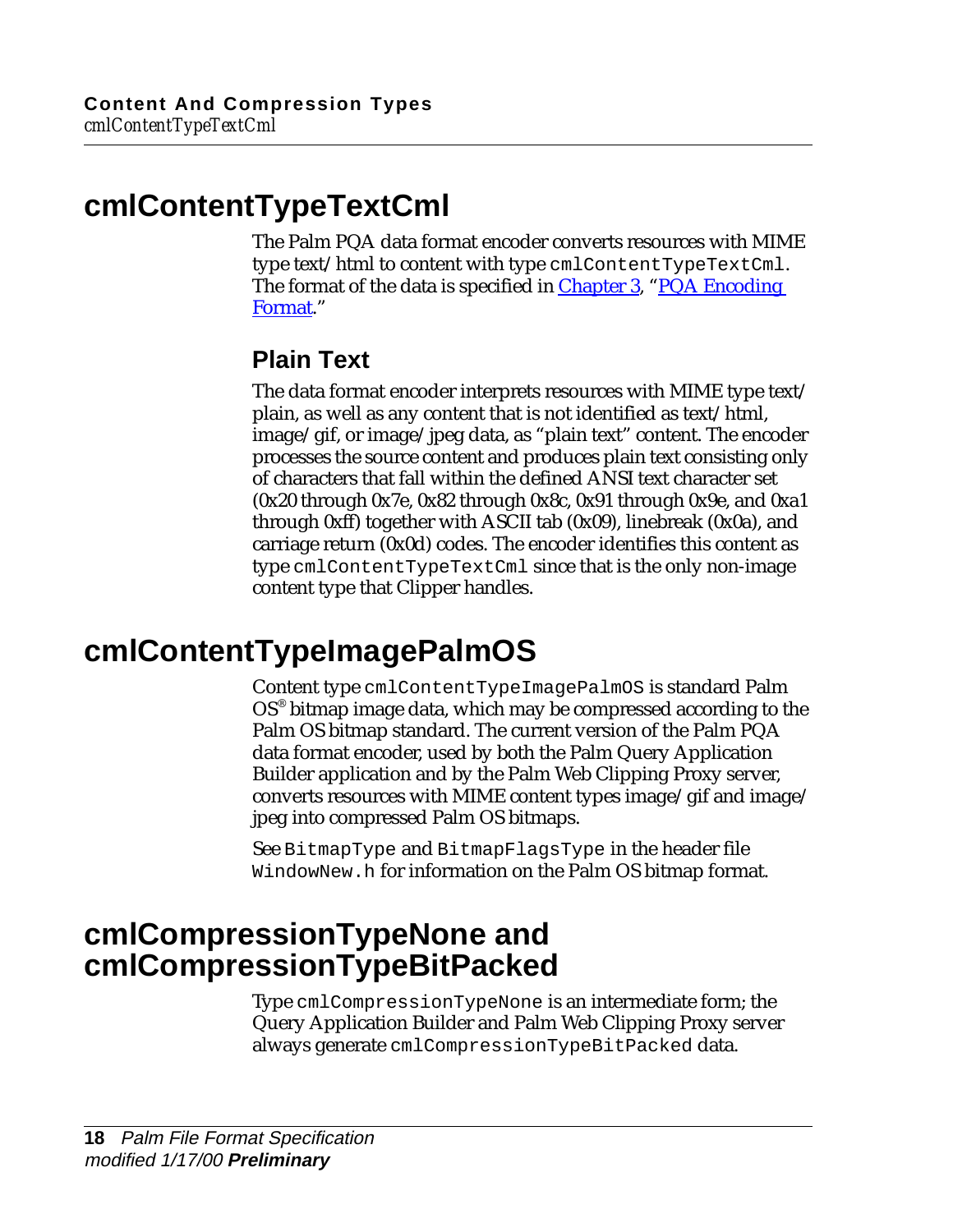For more information, see the sections "<u>Bit Packed Compression</u>" on page 24 and "<u>Unpacked Notation</u>" on page 37.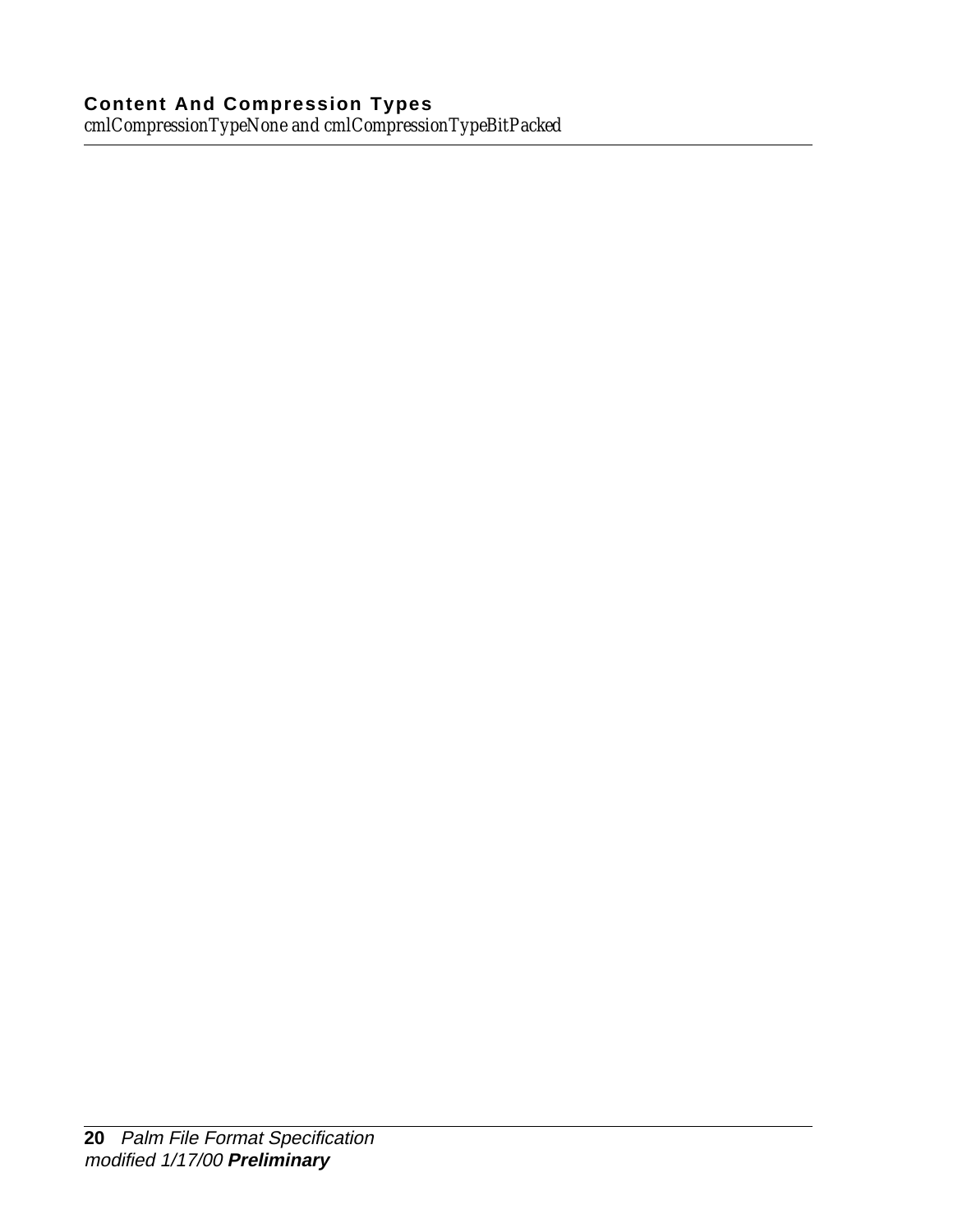## **PQA Encoding Format**

This chapter describes the PQA data encoding format.

The Clipper web clipping display application on the Palm VII device, the Palm Query Application Builder application, and the Palm Web Clipping Proxy servers all work with a data format that is a binary translation of HTML source data, known as the PQA data format. Furthermore, the Query Application Builder application and proxy servers produce data that is compressed with a Palmproprietary "bit-packed" scheme.

This chapter describes the PQA data encoding format and the associated bit-packed compression scheme, and includes the specifications for both. Note that when it's necessary to discuss unpacked data, we'll refer to the data as raw, unpacked or uncompressed.

This document describes version 1 of the PQA encoding and compressing scheme. Future versions may include additional features and support more content types.

#### **Overview**

PQA data is a stream of text and image data with embedded formatting tags. PQA data is generated from HTML data; PQA tags embedded in the data correspond to HTML tags. For example, some common HTML tags (BR, P, DIV) are mapped to single linebreak characters; other PQA tags and their parameters are embedded as binary data rather than ASCII characters (see the section "Unpacked Notation" on page 37).

Given some HTML input, a PQA data format encoder transforms HTML tags to their PQA representations, ignoring unsupported HTML tags, and converts images to Palm OS® bitmaps to be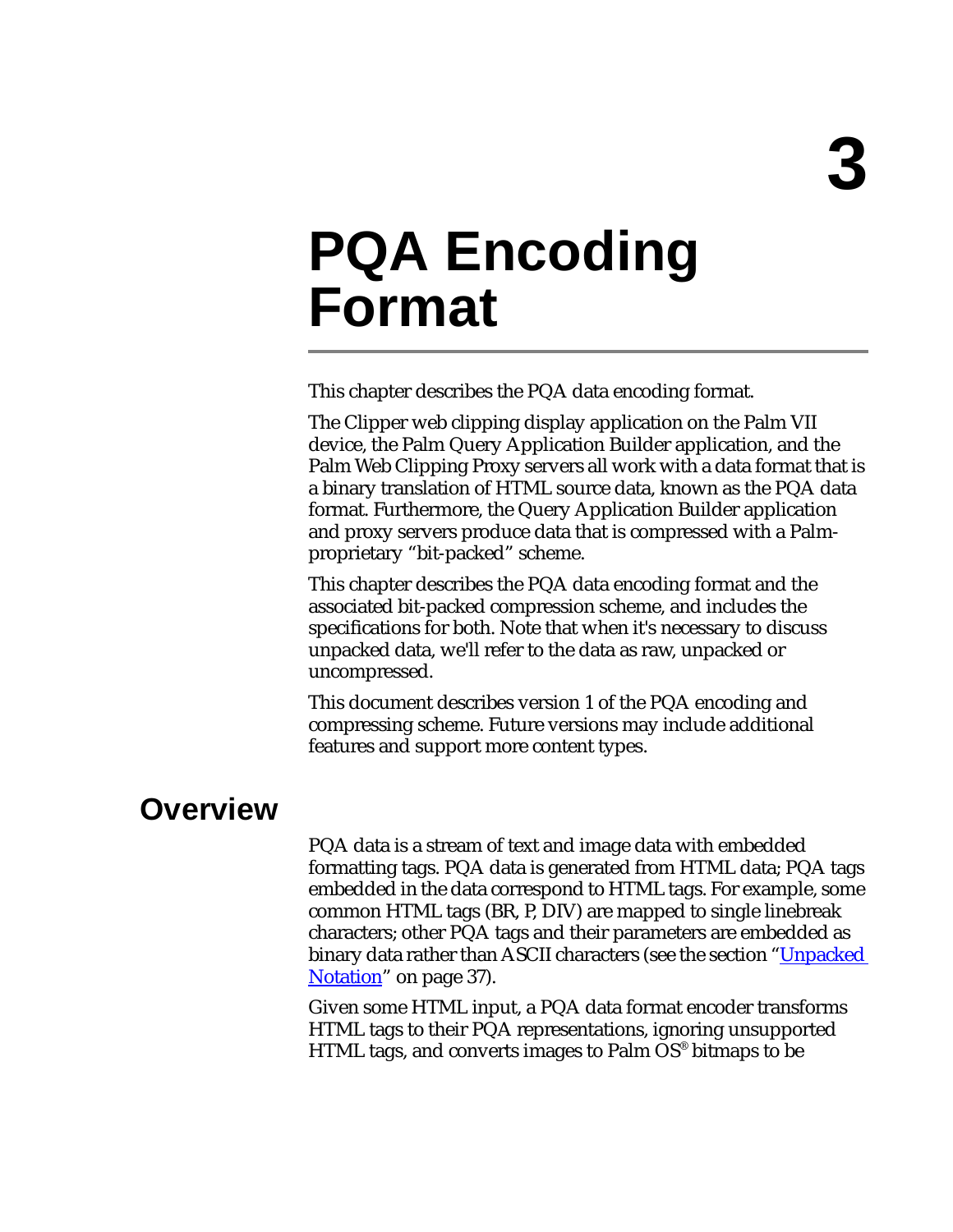embedded in the PQA output. (Note that the current version of the PQA data format encoder used by the Palm Query Application Builder and the Palm Web Clipping Proxy server accepts and converts only GIF and JFIF images.) The result is uncompressed PQA format data.

After transforming the HTML source to a PQA representation, the encoder may compress the data using the bit-packed compression scheme.

Here is an example translation from HTML to bit-packed PQA format. Given this original HTML content:

```
<h+ml><head>
  <title>Example</title>
</head>
<body>
Body text
</body>
</html>
```
A byte stream containing unpacked PQA data appears as follows (in hexadecimal):

45 78 61 6D 70 6C 65 00 42 6F 64 79 20 74 65 78 74 01 71 E x a m p l e \0 B o d y sp t e x t cmlEnd

> A bit stream containing the equivalent bit-packed data appears as follows:

000100100010111101001101001010101100010101000000000100100 001010100010011111000101110010101011101110010000101110001

Or, in hexadecimal, it appears like this:

12 2F 4D 2A C5 40 12 15 13 E2 E5 5D C8 5C 40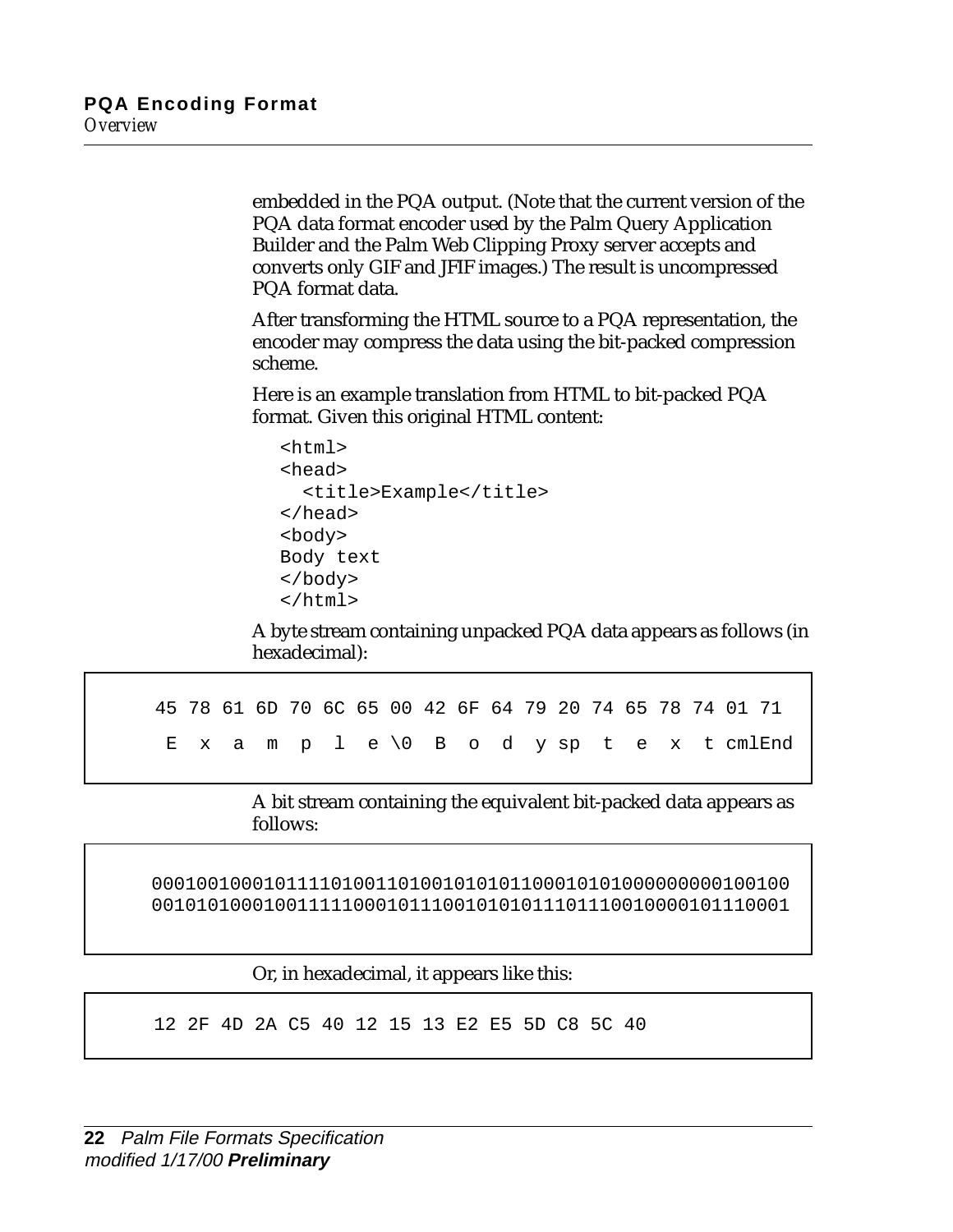Encoding the HTML as bit-packed PQA data results in a compact representation relative to the size of the original. (Note that the hexadecimal representation above includes zero bits not part of the PQA bit stream, which actually ends with the last "on" (1) digit in the byte with the value 40h.)

Here is a break-out of the data elements for comparison:

```
 00010 <single character escape>
01000101 E
    11101 x
    00110 a
    10010 m
    10101 p
    10001 l
    01010 e
    00000 <title string textz null terminator>
    00010 <single character escape>
01000010 B
    10100 o
    01001 d
    11110 y
    00101 <space>
    11001 t
    01010 e
    11101 x
    11001 t
    00001 <start of tag>
01110001 cmlTagCMLEnd
```
This specification describes how HTML elements are encoded and compressed into PQA format to produce a bit stream like the one shown here.

## **Differences From HTML**

The major emphasis of the PQA format is that it is optimized for size, in keeping with the overall goal for the Palm VII device of minimizing the number of bytes transmitted over the air. The PQA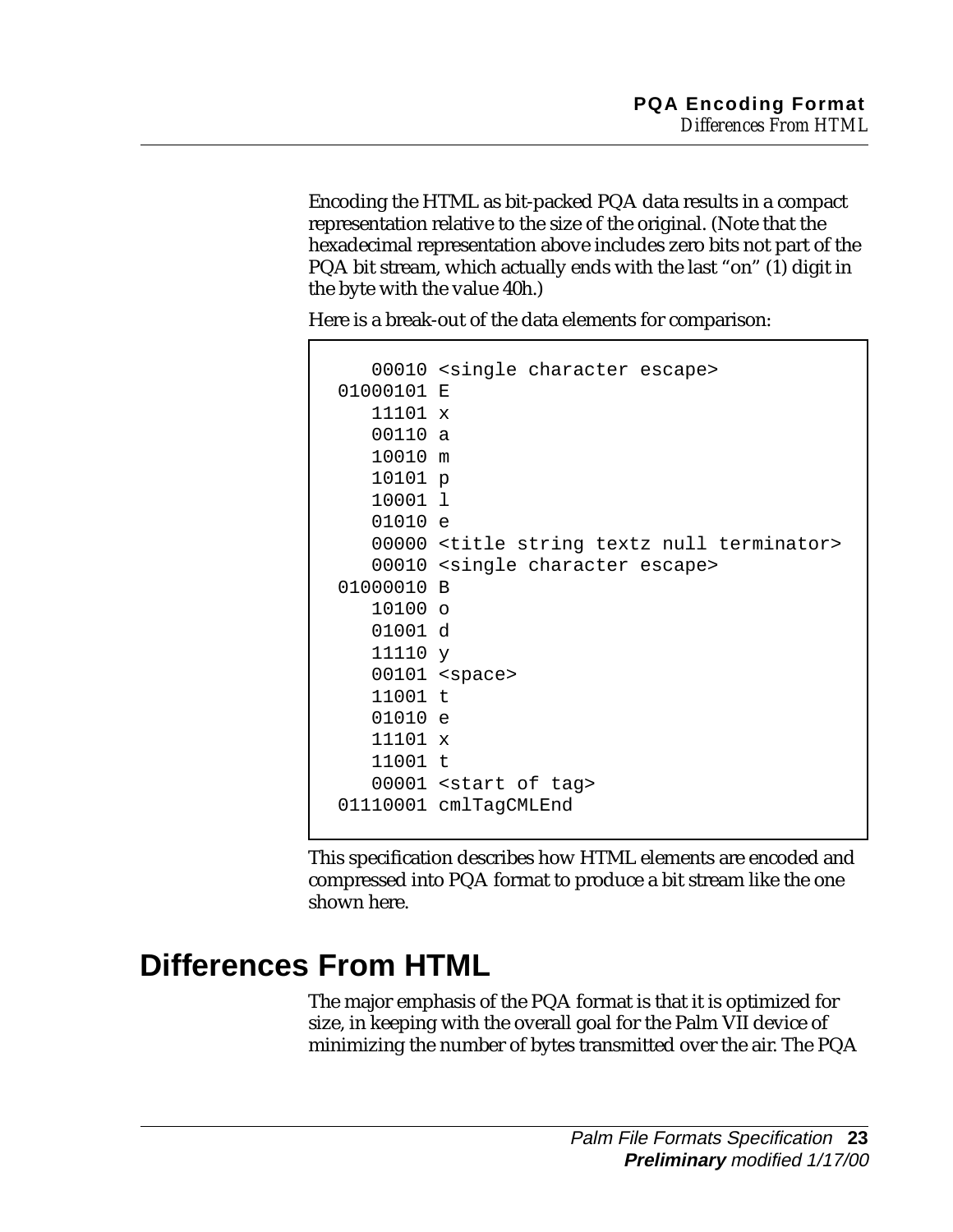format consists of binary data. Readability and flexibility are compromised for compactness.

One major design difference between HTML and PQA format is that PQA format is not designed as a content creation language. The PQA format is not intended to be used to actively mark-up web content. It is merely a temporary format used to represent content as it is being transferred between a server and a client. As such, it is always algorithmically generated from HTML source, a process similar to object code being generated from a compilation of source code.

Another important difference between PQA format and HTML is that white space and line breaks in the PQA format text are significant. That is, the equivalent of the HTML line break tag (<BR>) is not required in PQA format since line breaks are embedded directly into the text as linebreak characters.

Lastly, unlike HTML, the PQA data format specifies no identification scheme of any kind; successful data transfer and handling depends entirely upon context. There is no header or magic number at the start of a stream of PQA data, unless such identification is part of some enclosing transport mechanism for the data. For example, PQA data is expected in a response from the Palm Web Clipping Proxy server and within a Palm Query Application resource, and is identified by the appropriate headers in each case.

For details on the HTML tags and attributes that are supported in the Palm system, refer to Appendix A of the *Web Clipping Developer's Guide*.

### **Bit Packed Compression**

In its raw form, unpacked PQA data

(cmlCompressionTypeNone) is an encoded form of HTML, smaller in size than the original content. Of course, a stream of unpacked encoded data can be compressed further. Although unpacked PQA data could be compressed using any standard method, for historical reasons the current versions of the Palm Query Application Builder application, the Palm Web Clipping Proxy servers, and the Clipper web clipping display application, all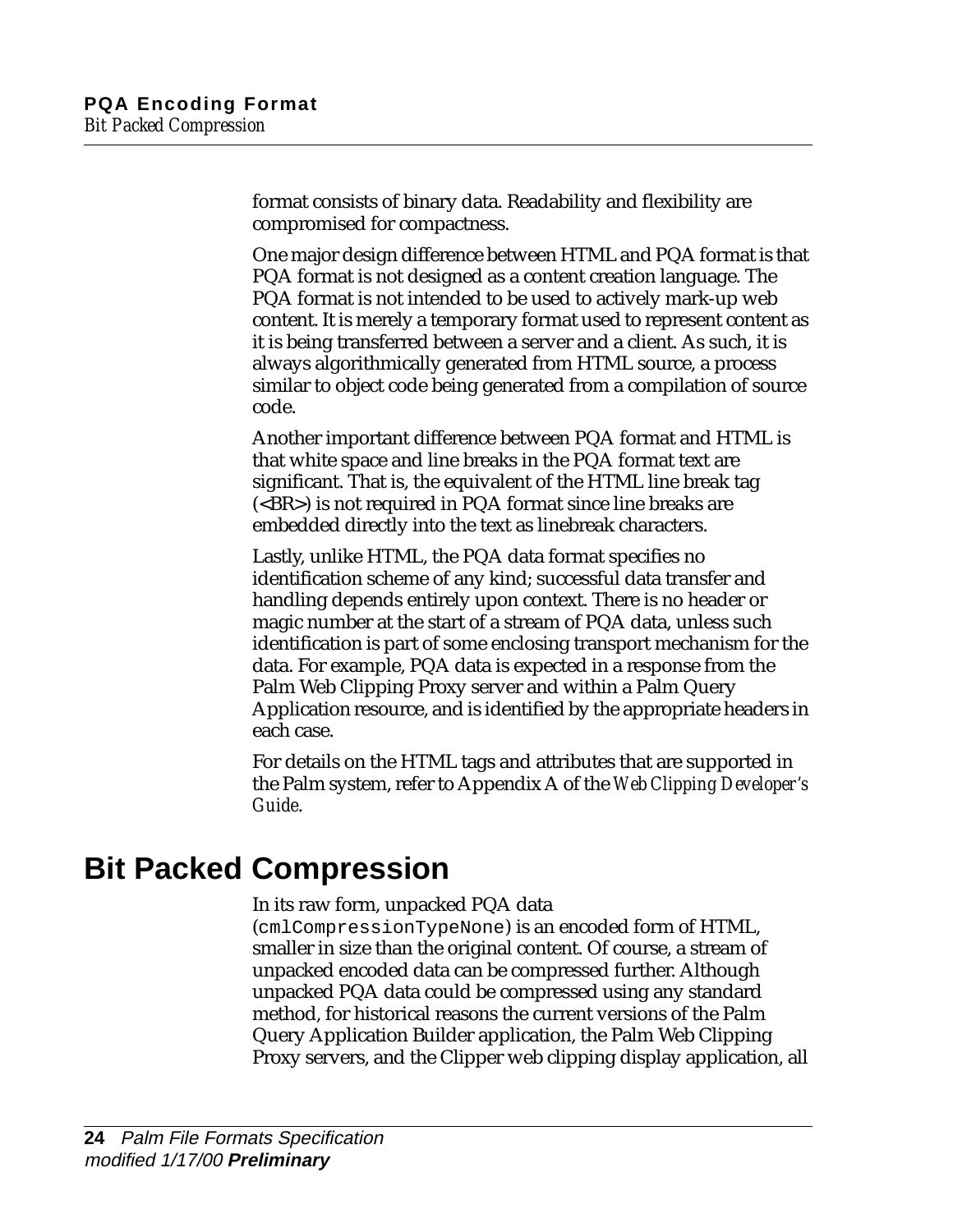work with PQA data that has been compressed using a proprietary compression scheme called "bit-packed" (cmlCompressionTypeBitPacked).

Palm software uses the bit-packed scheme in the hopes of reducing the size of the web content transmitted over the air. This is in keeping with one of the primary goals of the Palm VII device: to minimize the number of bytes transmitted, and thus to minimize data transmission charges.

The fundamental idea behind bit-packed compression is simply to map single- or multiple-byte data elements in an unpacked PQA data stream to data elements represented by fewer bits in a bit stream.

A bit-packed PQA data stream is by default a 5-bit character text stream. That is, until a special character (see below) appears in the stream, each sequence of 5 bits is assumed to represent a single text character. Table 3.1 lists the possible 5-bit characters.

| <b>Value</b>   | <b>Special</b> | <b>Reset</b>   | <b>Description</b>                                                            |  |
|----------------|----------------|----------------|-------------------------------------------------------------------------------|--|
| $\bf{0}$       | Yes            | Yes            | EndTag character (cmlCharEnd). Used to end a<br>TextZ type and certain tags.  |  |
|                | Yes            | Yes            | StartTag character (cmlCharStart), followed by<br>an 8-bit Tag ID             |  |
| 2              | <b>Yes</b>     | No             | Single character escape (cmlCharEsc), followed by<br>a single ASCII character |  |
| 3              | No             | No             | ASCII Formfeed (0x0c), (cmlCharFormFeed)                                      |  |
| 4              | No             | No.            | ASCII Carriage return (0x0d),<br>(cmlCharLineBreak)                           |  |
| $\overline{5}$ | No             | No             | ASCII Space (0x20), (cmlCharSpace)                                            |  |
| $6 - 31$       | N <sub>0</sub> | N <sub>0</sub> | ASCII lowercase letters: a through z (0x61 through<br>0x7a)                   |  |

|  | Table 3.1 Bit-Packed Encoding 5-bit Characters |  |  |  |
|--|------------------------------------------------|--|--|--|
|--|------------------------------------------------|--|--|--|

The table columns have the following meanings: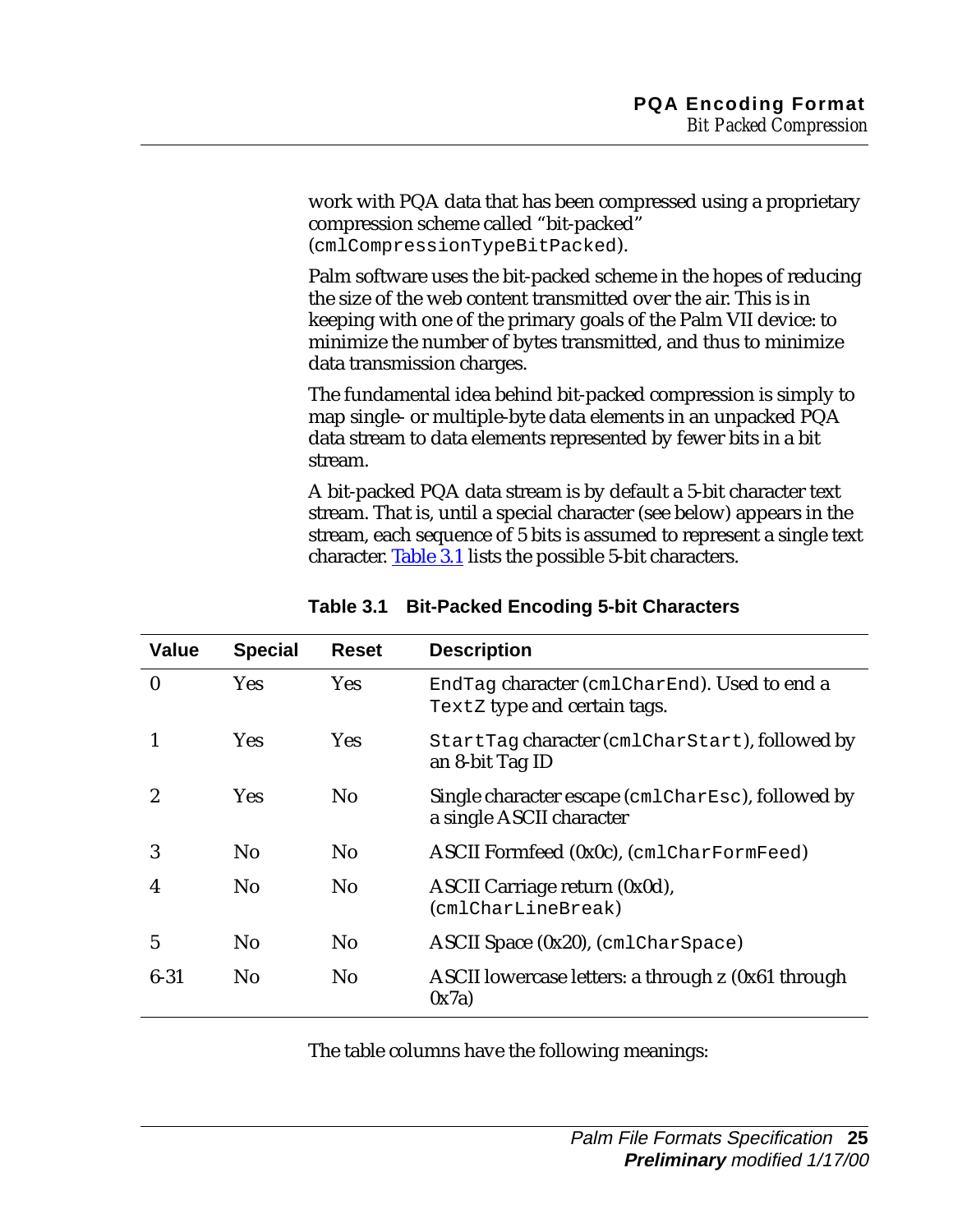- **Value** is the 5-bit numeric value.
- **Special** indicates whether or not the value is an encoding escape or text. As described under "cmlTag8BitEncoding" on page 46, an encoder may produce sections of output within which text is encoded using 8 bits per character instead of 5 bits per character. Even in these sections with larger number of bits per character, the decimal character values 0 through 2 always have special meaning.
- **Reset** indicates whether or not a decoder that is currently processing a cmlTag8BitEncoding of 8-bit text characters should reset to 5-bit mode when the decoder encounters a "reset" character. (See "Tag Definitions" on page 41 for details of the tag encodings.)

A bit-packing decompressor operates essentially in three modes:

- 5-bit character mode, in which each group of 5 bits of input is interpreted as one of the bit-packed encoding characters.
- Single-character escape mode, in which the next 8 bits of input is taken as a single character.
- Tag mode, in which the bits of input are interpreted according to the tag encoding definitions given in this specification (see the section "Tag Definitions" on page 41.)

Bit-packing provides a benefit when applied to input consisting of lowercase ASCII text characters and HTML tags and attribute values (including image data). In the case of lowercase characters, each 8-bit character is translated into a 5-bit equivalent. In the case of HTML tags, numeric tag attribute values may be compressed with variable-length integer encoding. In the case of image data, the standard Palm OS bitmap image compression scheme uses bitpacking.

Conversely, bit-packing results in expansion when applied to nonlowercase characters (e.g. uppercase and numeric characters). In this case, any reduction of the data size of an HTML stream encoded as a bit-packed PQA data stream is due to the PQA encoding itself.

Note that the 5-bit compressor used by the Palm Query Application Builder and the Palm Web Clipping Proxy servers takes only ASCII text or uncompressed PQA data as input. That compressor does not directly interpret HTML tags and end-tags in the input, and also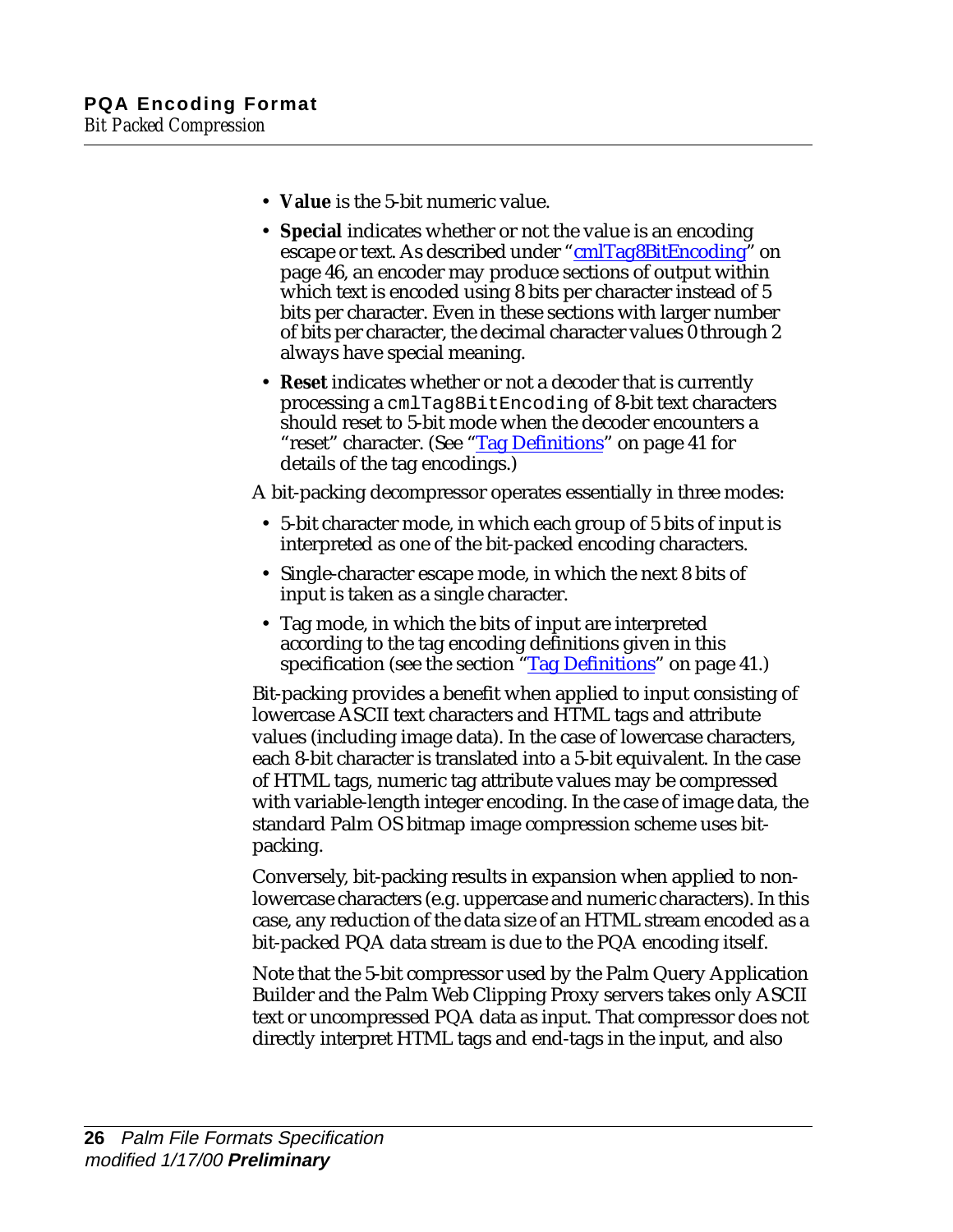generates bit-packed plain text only from plain ASCII text data or as part of PQA data.

Following is an example of how a simple section of text would be represented in PQA format. The text:

```
abc d
ef
```
would be represented as:

```
Bit[5] char = 6 // 'a'
Bit[5] char = 7 // 'b'
Bit[5] char = 8 // 'c'
Bit[5] char = 5 / / ' '
Bit[5] char = 9 // 'd'
Bit[5] char = 4 // line break
Bit[5] char = 10 // 'e'
Bit[5] char = 11 // 'f'
```
which, as a binary bit stream is:

```
00110 00111 01000 00101 01001 00100 01010 01011
```
When the text encoding mode is 5 bit characters, the single character escape (2), is always followed by an 8 bit ASCII character. This single character escape then can be used to represent characters which are not present in the 5-bit alphabet. For example, the text:

```
a Cow
```
would be represented in PQA format as the following sequence:

```
Bit[5] char = 6 // 'a'
Bit[5] char = 5 // ' '
Bit[5] char = 2 \frac{1}{2} single character escape
Bit[8] char = 67 // °C'Bit[5] char = 20 // 'o'
Bit[5] char = 28 // 'w'
```
where the 67 is the 8 bit sequence 01000011 which represents the ASCII value for 'C' (67 decimal, 0x43 hexadecimal), and all other characters are 5 bits long.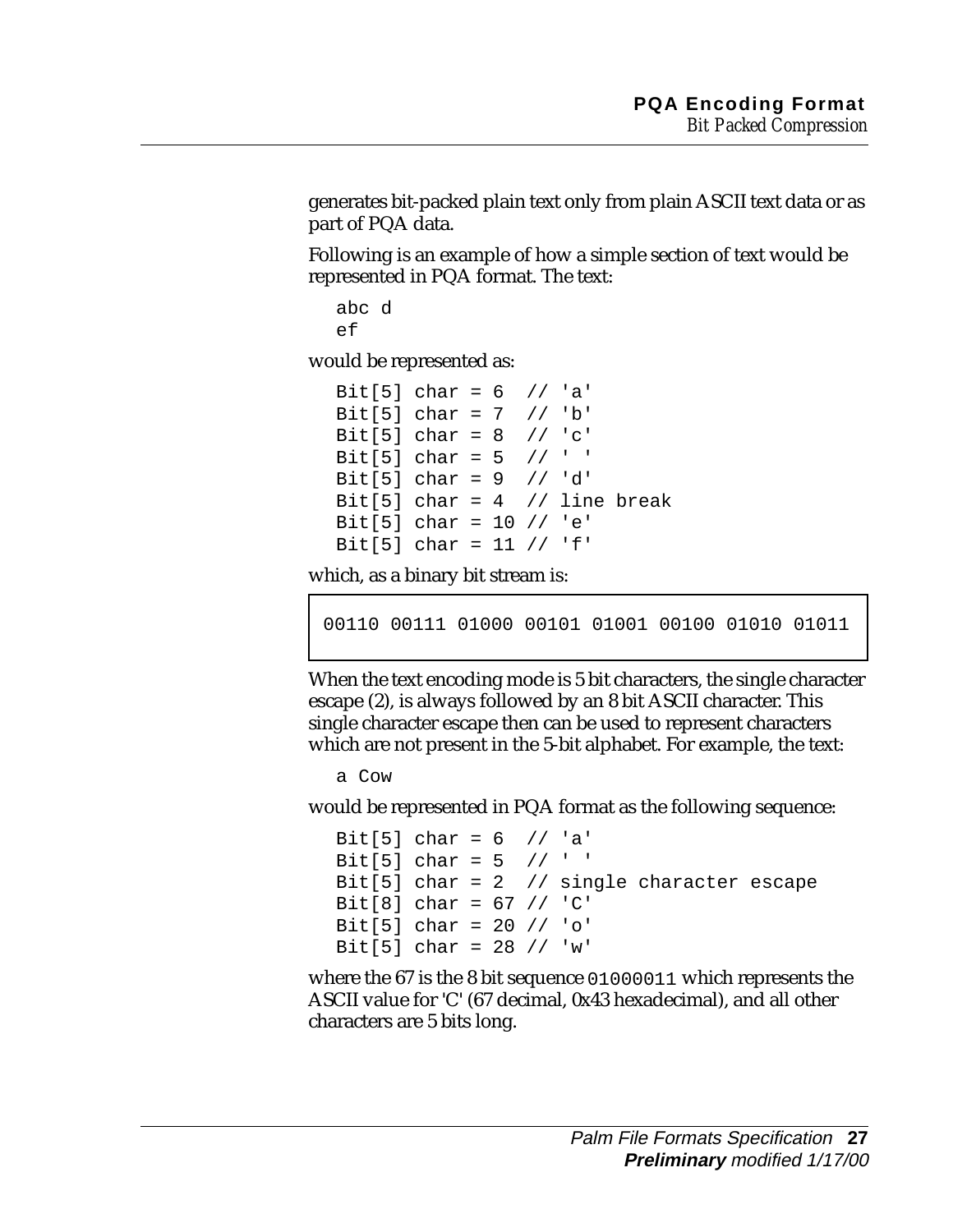Multiple sequences of non-lower case alpha or international characters can also be included in the stream by including the appropriate text encoding tag in the stream followed by the 8 or 16 bit (unicode) character text string. Tags are described in the next sections.

### **Bit Packed Compression Encoding**

The bit-packed compression scheme uses four fundamental encodings for each of ASCII text, HTML tags, numeric parameter values of the tags, and images.

These four encodings are described in the following sections. ASCII, tag, and numeric parameter value encodings are defined in the rest of this specification.

#### **ASCII Text Encoding**

Lowercase ASCII text characters, the space character and the linebreak character are mapped to corresponding 5-bit codes. All other ASCII text characters are encoded either by a 5-bit singlecharacter escape code or within a tagged run of 8-bit ASCII characters.

#### **Tag Encoding**

All HTML tags are encoded as:

- 5-bit "start tag" code
- 8-bit tag identifier

If the tag includes attributes, the encoding includes:

• Encoded tag parameters (using numeric parameter value and ASCII text encodings)

If the tag encloses associated tag data, for example, a hyperlink tag enclosing a link or an image tag specifying an image URL, the encoding includes:

• Encoded tag data (using ASCII text encoding and image compression)

If the tag requires an end tag, for example, a hyperlink tag's  $\langle A \rangle$ , the encoding includes: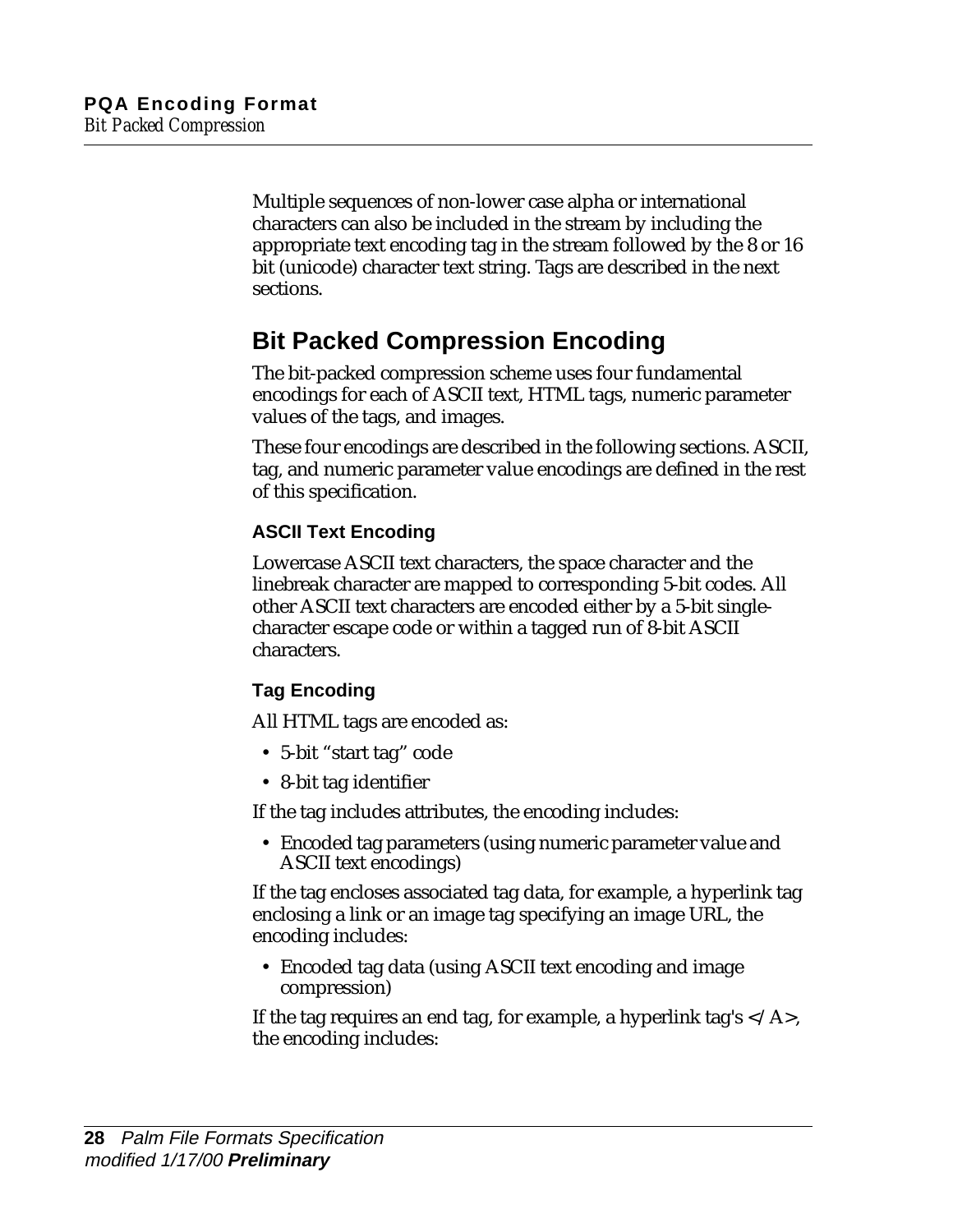• 5-bit "end tag" code

#### **Numeric Parameter Value Encoding**

Numeric HTML parameter values may be compressed by encoding the numeric values as binary numbers. Further, the binary representations may be further compressed using variable-length integer representations, defined under "Compact Data Structure Types" on page 30.

#### **Image Compression**

The encoder must convert all original source image data to Palm OS bitmap data. A bit-packing compressor compresses all Palm OS images in the data with standard Palm OS bitmap image compression, which is somewhat akin to PICT image compression on the Mac OS.

## **Compact Data Structure Notation**

Throughout the rest of this document, PQA data is represented using a notation similar to that used in the C language for representing data structures. We'll call this notation Compact Data Structure Notation (CDSN).

This notation describes PQA data elements with compression type cmlCompressionTypeBitPacked.

The general form is:

```
<data type> <identifier> = <legal value>
```
For example, the notation for a three bit value:

```
Bit[3] aValue = 7
```
Note that <legal value> may be an identifier the value of which is a legal value. Also, note that the values of Bit[5] arrays are typically denoted by the numeric values of characters defined in bitpacked encoding, and given as the code for that character (for example, 6 for 'a', 0 for the end tag code, etc.).

Here's a longer example:

Bit enabled = 1 Bit[3] type = typeRound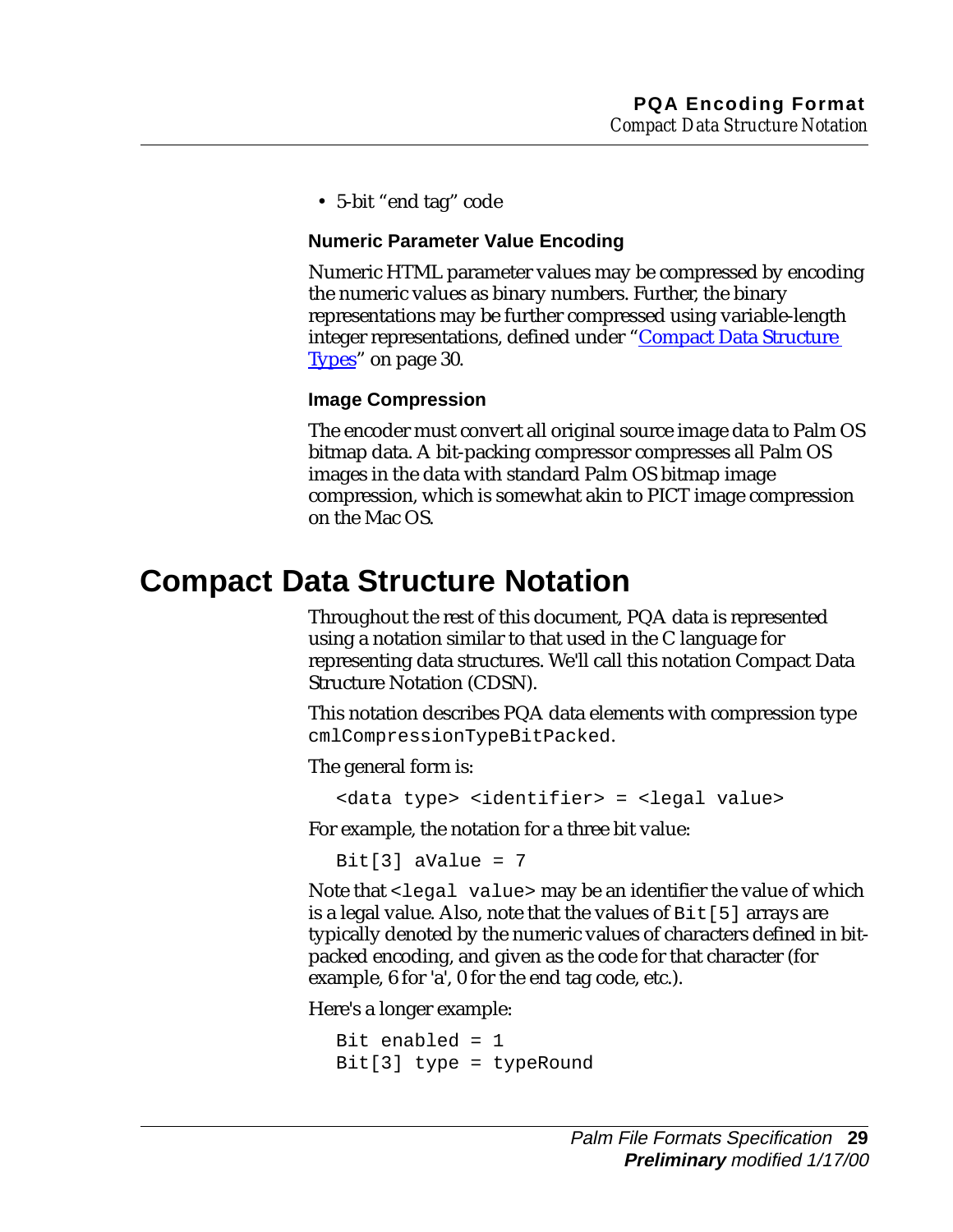```
Int16 length = 0x1234
```
The above structure represents the following sequence of 20 bits:

```
1 010 0001001000110100
```
The first field, enabled, is a 1 bit field that has the value 1. The second field, type, is a 3 bit field that has the value typeRound which is a constant defined to be 2. The third field, length, is a 16 bit integer with the value 0x1234.

Fields in CDSN are never padded to fall on word or byte boundaries. That is, each field starts off on the next free bit after the previous field. All multi-bit values are stored most-significant-bit first.

#### **Compact Data Structure Types**

A number of primitive data types are used in Compact Data Structure Notation. The basic ones are:

- Bit: a single bit
- UInt8, Int8: 8 bit unsigned and signed integers
- UInt16, Int16: 16 bit unsigned and signed integers
- UInt32, Int32: 32 bit unsigned and signed integers

Other important types include the variable length integer types: UIntV and IntV. These can be anywhere from 1 to 36 bits in length, depending on their value. The actual length can be determined by looking at the first 1 to 4 bits.

Using the UIntV, an integer of value 0 can be represented with just 1 bit, values 1 through 7 would require 5 bits, values 8 through 63 would require 9 bits, etc.

The types UIntV, IntV, UInt16V, Int16V, Uint8V, and Int8V are defined in the following sections.

#### **UIntV**

0 The value 0

10 Bit[3] The values 0 through 7 (0x07)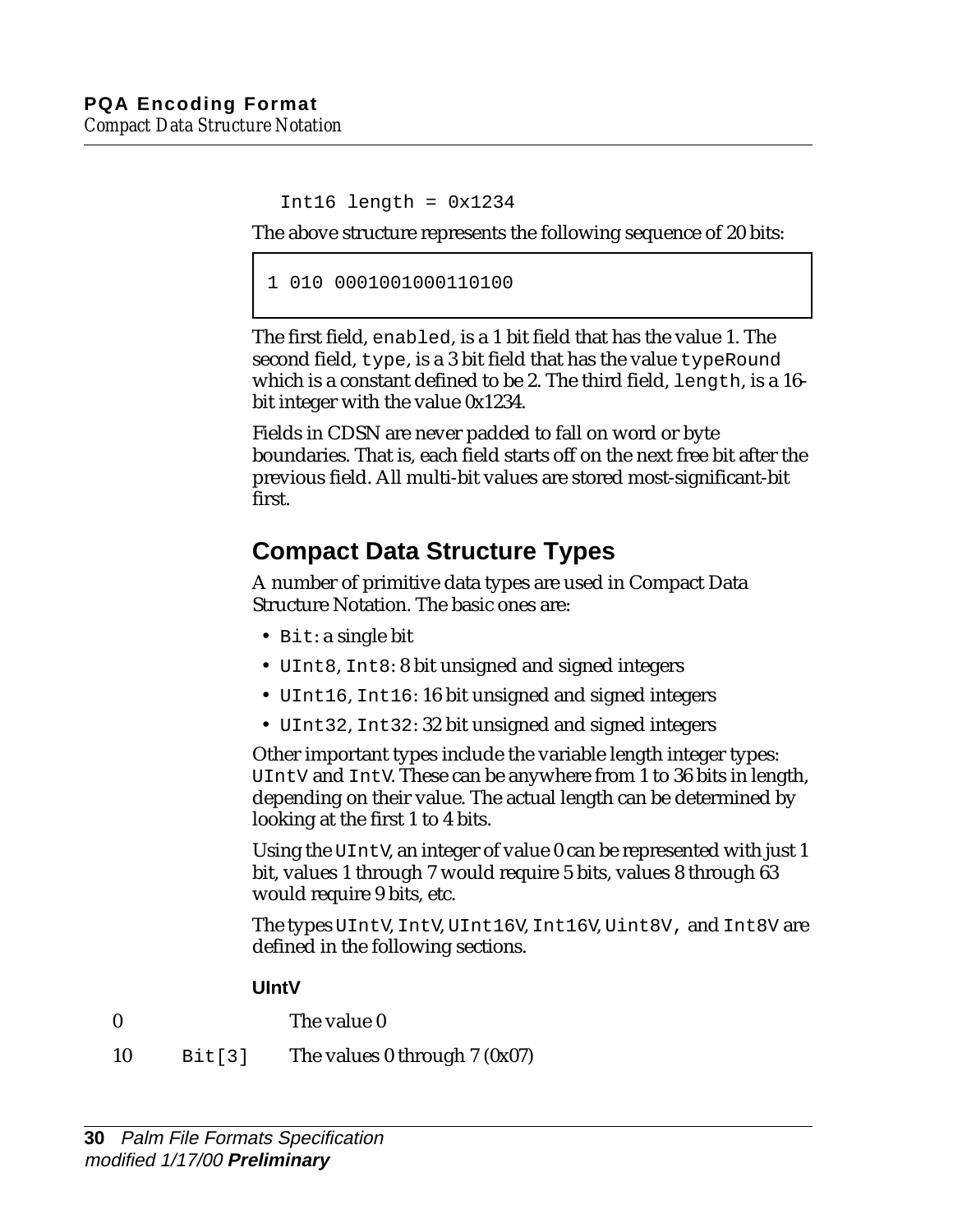| 110  | Bit[6]  | The values 0 through 63 (0x3F)                         |
|------|---------|--------------------------------------------------------|
| 1110 | Bit[16] | The values 0 through 65535 (0xFFFF)                    |
| 1111 | Bit[32] | The values 0 through 4,294,967,295<br>$(0x$ FFFFFFFFFF |

#### **IntV**

| $\boldsymbol{0}$ |         | The value 0                                        |
|------------------|---------|----------------------------------------------------|
| 10               | Bit[3]  | The values -4 through 3                            |
| <b>110</b>       | Bit[6]  | The values -32 through 31                          |
| 1110             | Bit[16] | The values -32768 through 32767                    |
| 1111             | Bit[32] | The values -2,147,483,648 through<br>2,147,483,647 |

#### **Uint16V**

| $\bf{0}$   |         | The value 0                         |
|------------|---------|-------------------------------------|
| <b>10</b>  | Bit[3]  | The values 0 through $7(0x07)$      |
| <b>110</b> | Bit[6]  | The values 0 through 63 (0x3F)      |
| 1110       | Bit[16] | The values 0 through 65535 (0xFFFF) |

#### **Int16V**

| $\bf{0}$   |         | The value 0                     |
|------------|---------|---------------------------------|
| 10         | Bit[3]  | The values -4 through 3         |
| <b>110</b> | Bit[6]  | The values -32 through 31       |
| 1110       | Bit[16] | The values -32768 through 32767 |

#### **Uint8V**

| $\mathbf{0}$ |        | The value 0                    |
|--------------|--------|--------------------------------|
| <b>10</b>    | Bit[3] | The values 0 through $7(0x07)$ |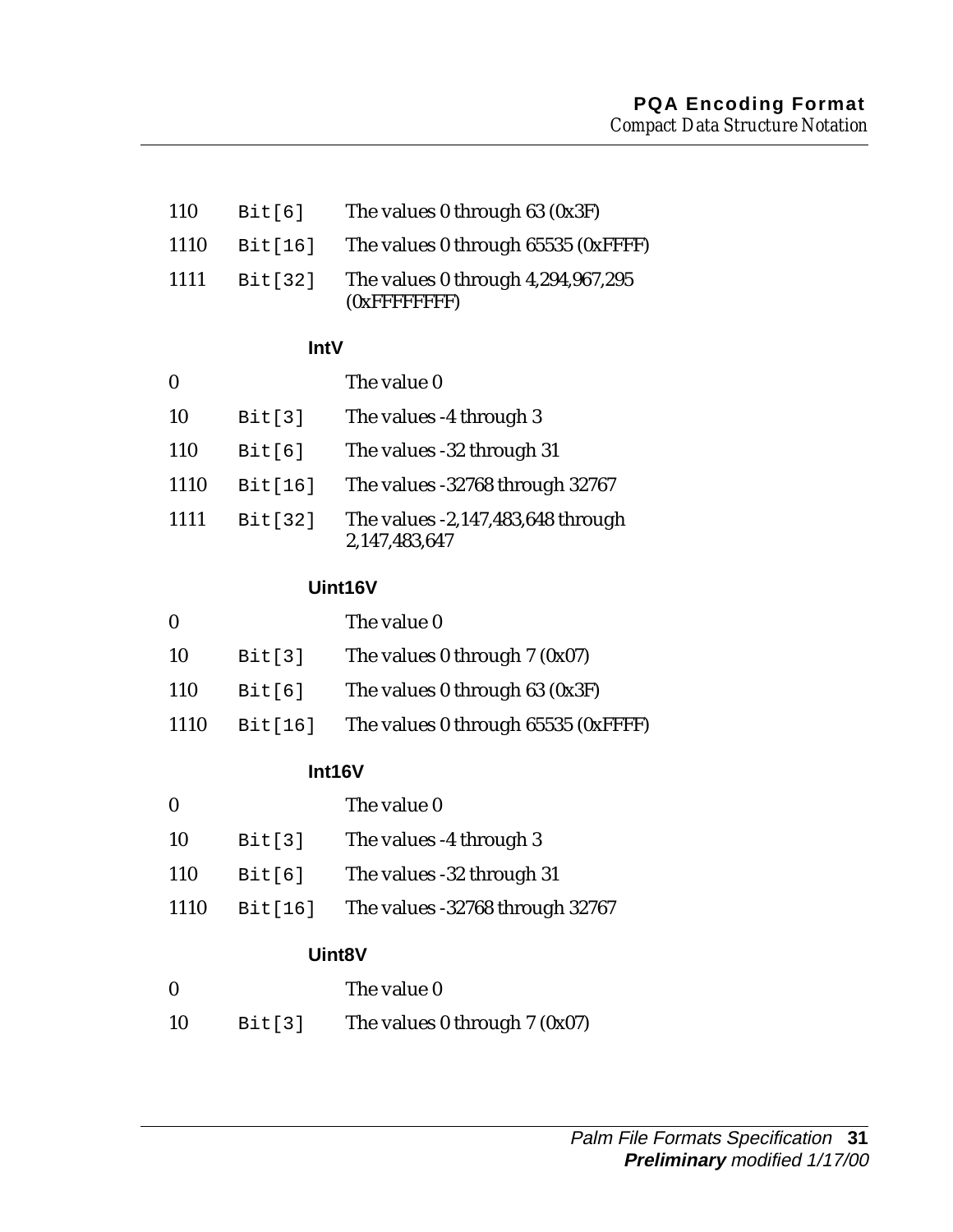| 110  | Bit[6]  | The values 0 through 63 (0x3F)      |
|------|---------|-------------------------------------|
| 1110 | Bit[16] | The values 0 through 65535 (0xFFFF) |
|      |         | Int <sub>8</sub> V                  |
| 0    |         | The value 0                         |
| 10   | Bit[3]  | The values -4 through 3             |
| 110  | Bit[6]  | The values -32 through 31           |
| 1110 | Bit[16] | The values -32768 through 32767     |

# **PQA Tags**

The tag start character (1) is included in a data stream to indicate the presence of a PQA tag. It is always followed by an 8-bit Tag ID structure, and optionally followed by other variable length bit fields, depending on the specific tag. The 8-bit Tag ID structure can have a value of 0 through 255 (0 through 0xFF).

Different tags have different functions. Some tags are always followed by other variable length bit fields which specify parameters for that particular tag function. Other tags have no parameters at all. In any case, because the tag start character is a reset character, the text encoding mode is always set back to 5-bit characters whenever a tag is encountered (unless the tag specifically changes the text encoding mode).

This specification describes PQA data elements with their bitpacked representations.

For example, the tag cmlTagTextBold is used to turn on bold formatting. It has no parameters. The following text:

a **cow**

would be represented in PQA data format as:

```
Bit[5] char = 6 // 'a'Bit[5] char = 5 / / 'Bit[5] char = 1 // tag escape character
Bit[8] tagID = cmlTagTextBold // bold constant
Bit[5] char = 8 // 'c'
```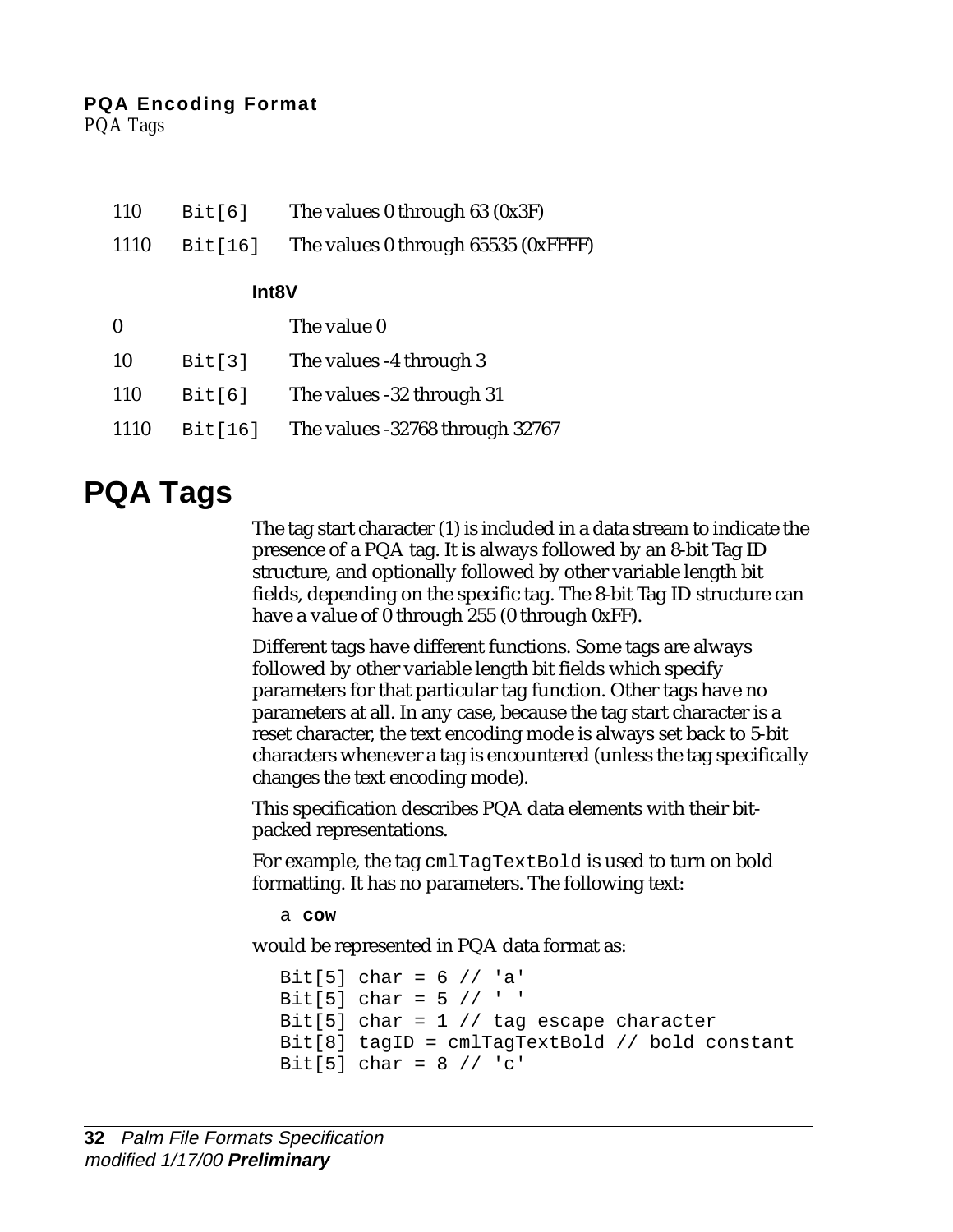```
Bit[5] char = 20 // 'o'
Bit[5] char = 28 // 'w'
```
An example of a tag which has parameters is the cmlTagTextSize tag. This tag is always followed by a UIntV specifying the actual text size to use. For example, the following text:

a dog

would be represented in PQA format as:

```
Bit[5] char = 6 // 'a'
Bit[5] char = 5 // ' 'Bit[5] char = 1 // tag escape character
Bit[8] tagID = cmlTagTextSize // size constant
Bit[3] size = 4Bit[5] char = 9 // 'd'Bit[5] char = 20 // 'o'
Bit[5] char = 12 // 'q'
```
#### **Text Encoding Tags**

Some PQA tags are used to include strings of text that cannot be encoded as 5-bit characters. Conceptually, text encoding tags are merely tags that have a variable number of parameters following them, where each "parameter" is another character in the text stream. The sequence of "parameters" ends as soon as a reset character is encountered (the cmlCharEnd or cmlCharStart character).

For example, the cmlTag8BitEncoding tag indicates a string of 8 bit characters follows. The string of 8 bit characters is assumed to continue in the stream until a reset character is encountered. However, because the stream is now built up of 8 bit characters, all special characters (which includes the reset characters and single character escape) are also now 8 bits long. For example, the cmlCharEnd character becomes the 8 bit sequence 0b00000000 and the cmlCharStart character becomes the 8 bit sequence 0b00000001.

In all cases of alternate text encodings, as soon as a reset character (0 or 1 decimal) is encountered in the stream, the text mode is switched back to 5 bit characters.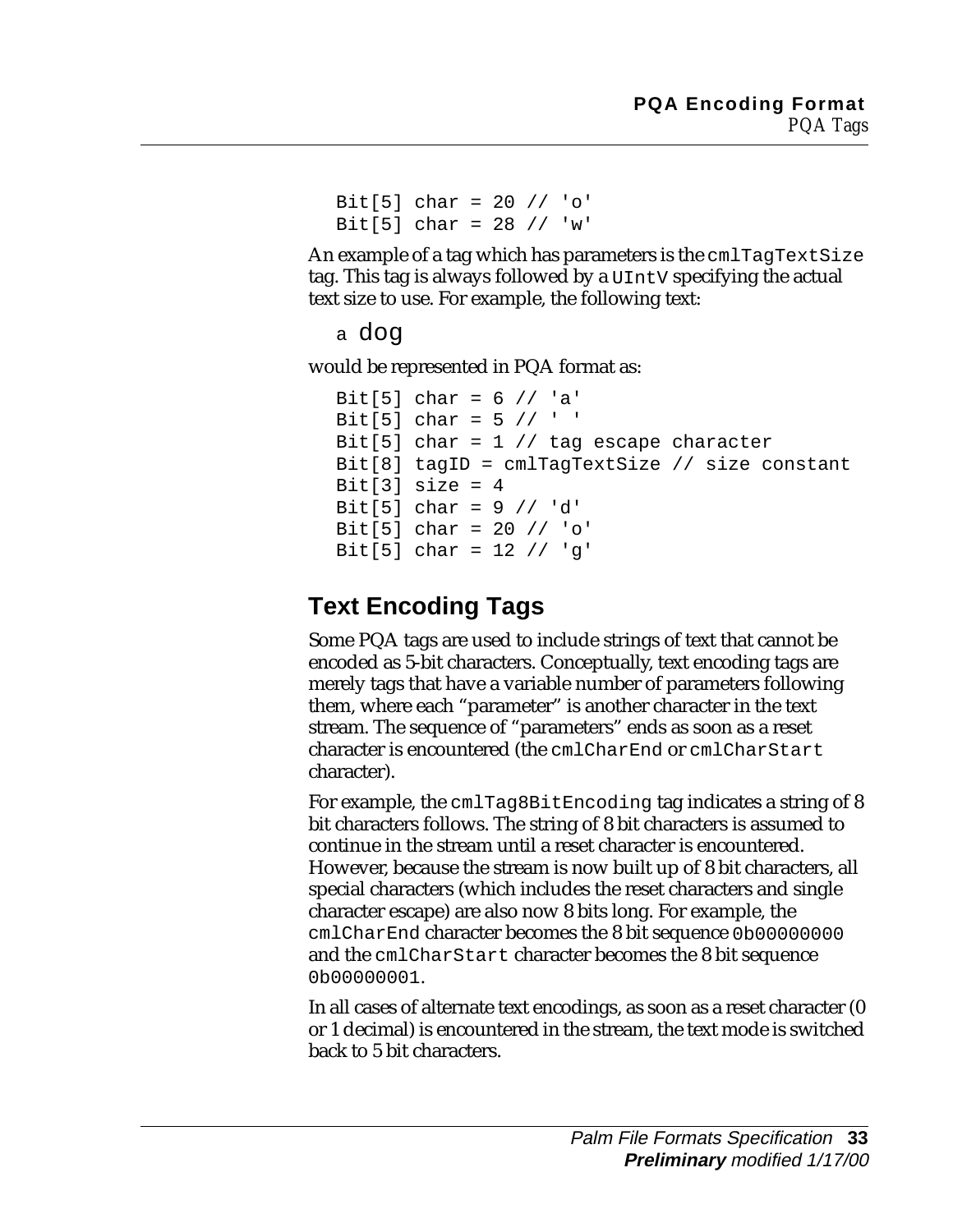The following is an example of how the cmlTag8BitEncoding tag is used. The text:

```
a BIG dog
```
would be represented in PQA format as:

```
Bit[5] char = 6 // 'a'
Bit[5] char = 5 // 'Bit[5] char = 1 // tag escape character
Bit[8] tagID = cmlTag8BitEncoding
Bit[8] char = 'B' // 'B'Bit[8] char = 'I' // 'I'
Bit[8] char = 'G' // 'G'Bit[8] char = 0 // cmlCharEnd, switches text 
                 // encoding back to 5-bit mode
Bit[5] char = 9 // 'd'Bit[5] char = 20 // 'o'
Bit[5] char = 12 // 'g'
```
An important thing to note is the interaction of alternate text encoding sections with the cmlCharEnd character. Besides being used as a way to reset the text encoding mode, the cmlCharEnd character is sometimes used to separate two elements or to indicate the end of a block level element.

For example, when a list needs to be represented in PQA format, the list items are separated from each other by the cmlCharEnd character. In these instances, if a list item was represented using 8 bit encoded text, there would be two cmlCharEnd characters in a row in the stream. The first cmlCharEnd character, needed to end the 8-bit encoded text, would be 8 bits long. Then, to indicate the actual start of another list item, a 5-bit cmlCharEnd character would be placed in the stream.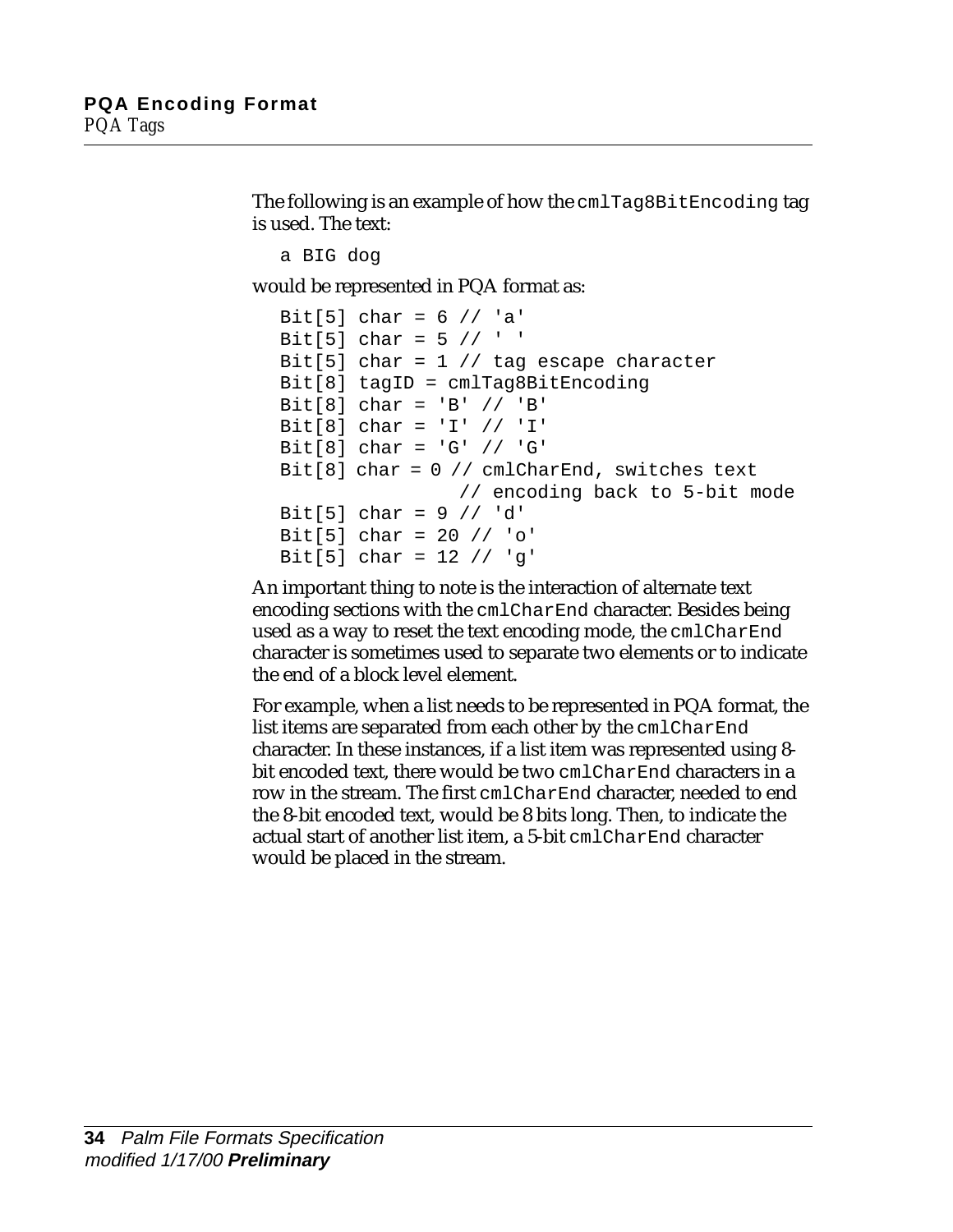**NOTE:** Since there is a fixed amount of overhead associated with adding a cmlCharStart, cmlTag8BitEncoding, and cmlCharEnd to a run of characters, the Query Application Builder application and the Palm Web Clipping Proxy servers do not always encode consecutive runs of uppercase characters as eight-bit encodings. Runs of uppercase characters of length four or less are encoded as sequences of single character escapes. Runs of length five or more are encoded as 8-bit encodings.

### **The Tag Data Type**

Because the sequence of the tag escape character followed by a Tag ID structure is used so often in the documentation, it is given its own data type. It is defined as:

```
Tag tagID: 
  Char cmlCharStart = 1
```

```
Bit[8] tagID
```
## **Text & TextZ Types**

Another common data type is the Text data type. This type is used to represent a string of characters. This type is a powerful data type because it hides the complexity of escaping special characters and the actual number of bits required to represent each character.

For example, here is the sequence used above:

```
Bit[5] char = 6 // 'a'
Bit[5] char = 5 // ' 'Bit[5] char = 1 // tag escape character
Bit[8] tagID = cmlTag8BitEncoding
Bit[8] char = 'B' // 'B'
Bit[8] char = 'I' // 'I'Bit[8] char = 'G' // 'G'Bit[8] char = 0 // cmlCharEnd character
Bit[5] char = 9 // 'd'
Bit[5] char = 20 // 'o'
Bit[5] char = 12 // 'g'
```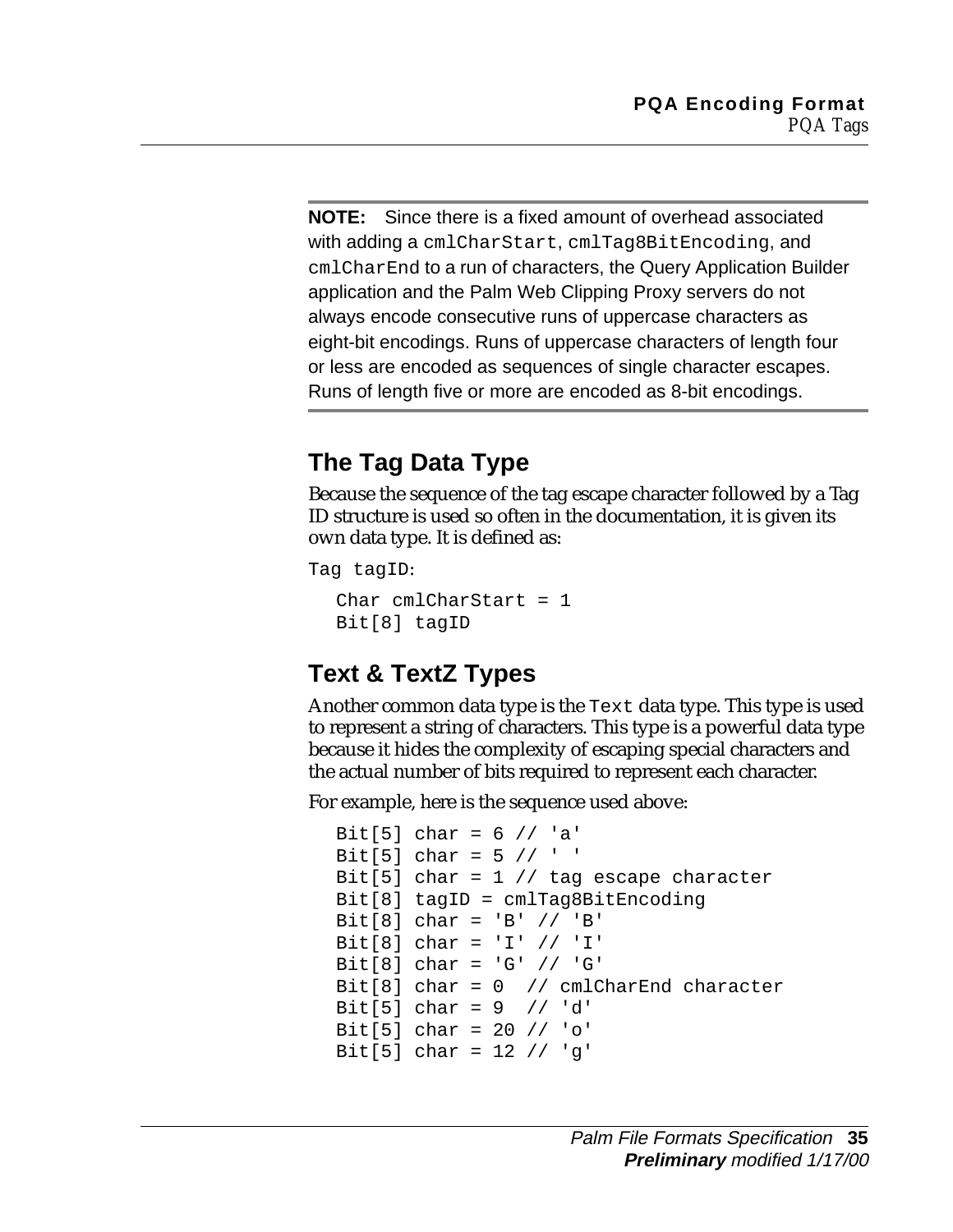This can be represented using the Text data type as:

Text string = "a BIG dog"

Notice, that the Text data type hides the complexities of escaping non-lower case alpha characters as well as the cmlCharEnd character used to switch the mode back from 8-bit to 5-bit ASCII.

The combination of the Tag and Text types makes representing combinations of formatting and text sequences much easier. For example, the sequence used above that showed how bold text would be represented was:

```
Bit[5] char = 6 // 'a'
Bit[5] char = 5 / / 'Bit[5] char = 1 // tag escape character
Bit[8] tagID = cmlTagTextBold // bold constant
Bit[5] char = 8 // 'c'Bit[5] char = 20 // 'o'
Bit[5] char = 28 // 'w'
```
Using the Tag and Text types, this sequence can be represented as:

```
Text string = "a "
Tag tag = cmlTagTextBold
Text string = "cow"
```
#### **TextZ Type**

Another convenient type is the TextZ type. This is basically a Text type with a terminating cmlCharEnd character. This type is most often used in tag parameter lists. It can be defined simply as:

```
TextZ text:
```
Text text Char end = cmlCharEnd

As an example, the format of the anchor tag is defined as:

```
Tag tag = cmlTagAnchor
TextZ name
```
Where the name parameter is a string holding the local anchor name. This string is delimited from any text that might follow the tag by the cmlCharEnd character at the end of it. If a variable is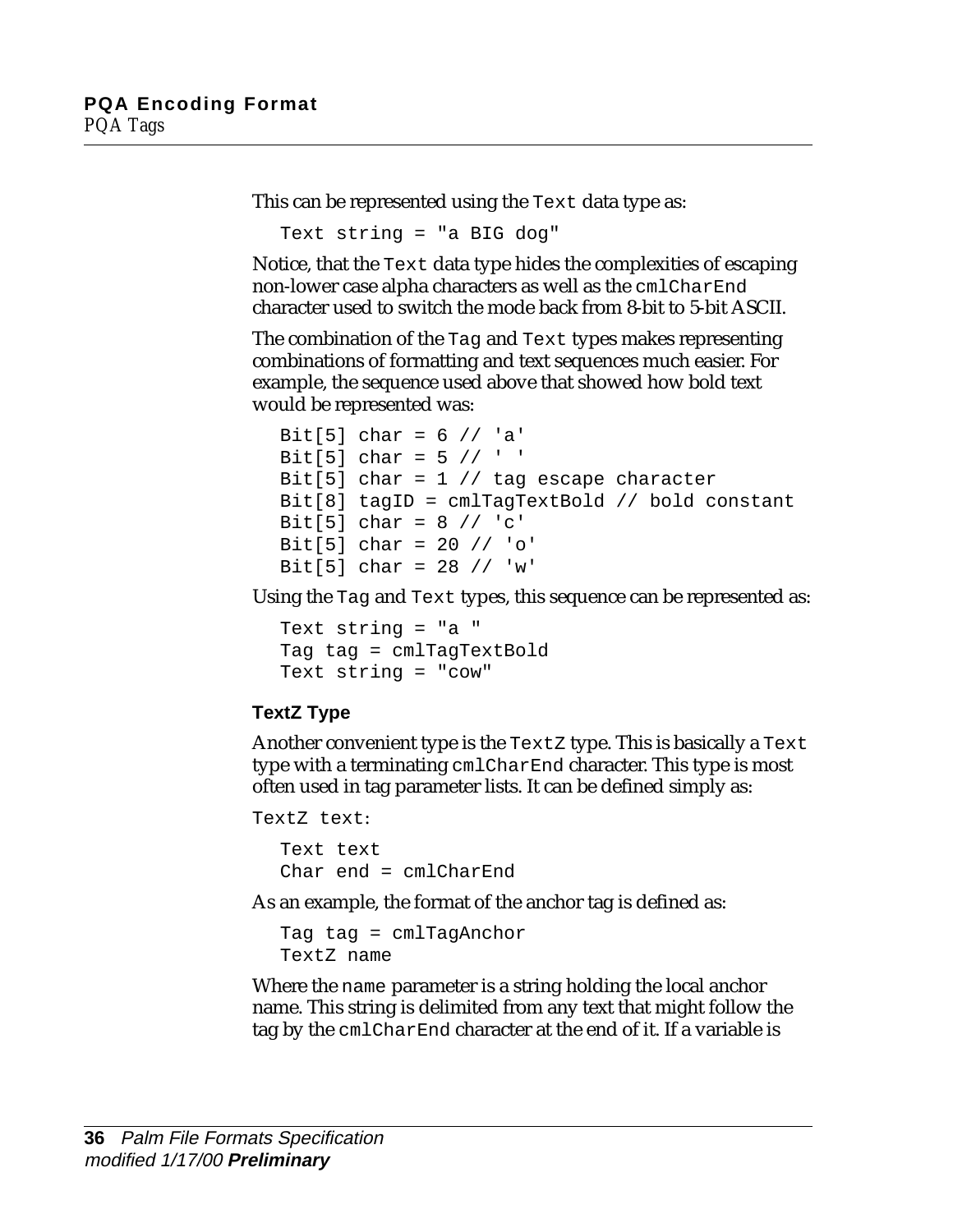defined as a TextZ type, it must have a cmlCharEnd character at the end of it.

## **Unpacked Notation**

Originally, the PQA format was envisioned as a tag-encoding method with one representation: what is currently the cmlCompressionTypeBitPacked compressed form. Later, it became apparent that it would be advantageous to define a bytealigned uncompressed, or unpacked, representation for debugging purposes. This unpacked form became the cmlCompressionTypeNone form.

Unpacked PQA format then was defined to consist of only the tag encoding. PQA data is thus representable in two forms: unpacked and bit-packed compressed. In unpacked form, HTML tags are encoded as PQA tags, including start and end tag characters in byte form. In bit-packed compressed form, text characters (ASCII text, start and end tag characters), tag attribute values, and image data are encoded according to the bit-packed compression scheme.

The encoding module used by the Palm Query Application Builder application and by the Palm Web Clipping Proxy server encodes data in two passes. In the first pass, HTML is encoded as unpacked data (cmlCompressionTypeNone). In the second pass, a bitpacking compressor produces bit-packed (cmlCompressionTypeBitPacked) data.

If one is writing or debugging a PQA encoder, during debugging, you will probably find it useful to view and interpret the intermediate cmlCompressionTypeNone data. This is much easier to debug.

**NOTE:** This documentation and its notation denotes bit-packed compressed content. You must interpret definitions of bit-packed elements to produce the equivalent unpacked elements.

The following sections describe how to interpret the bit-packed notation in this document to identify data elements of cmlCompressionTypeNone.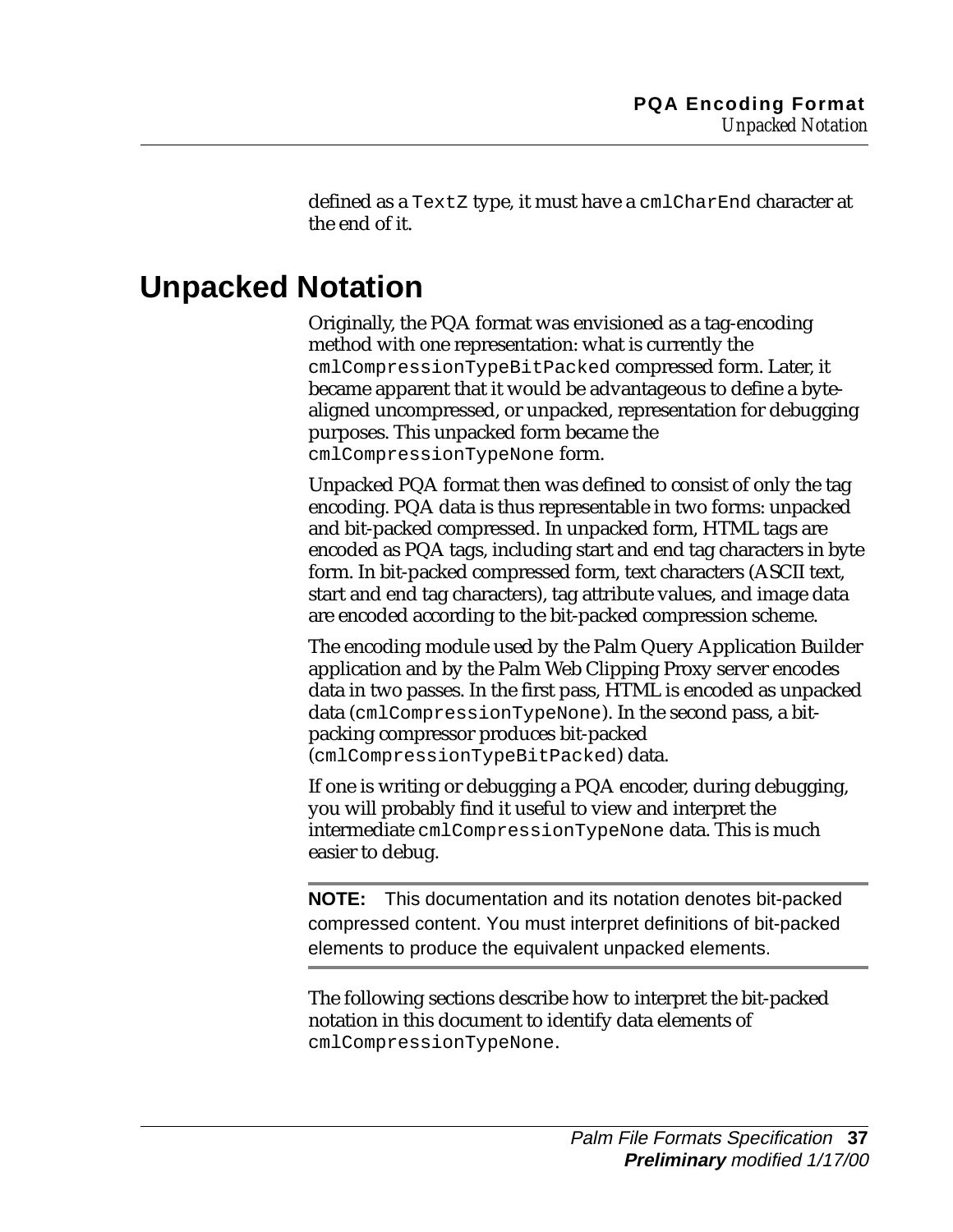#### **Translation of Bit-Packed to Uncompressed Data**

Equivalent content with no compression can be directly translated from the bit-packed element definitions.

Unpacked PQA data includes just two special characters, as shown in Table 3.2.

| <b>Value</b> | <b>Special</b> | <b>Reset</b> | <b>Description</b>                                                 |
|--------------|----------------|--------------|--------------------------------------------------------------------|
|              | Yes.           | Yes          | cmlCharEnd character. Used to<br>end Text Z data and certain tags. |
|              | Yes.           | <b>Yes</b>   | cmlCharStart character,<br>followed by an 8 bit Tag ID.            |

**Table 3.2 Unpacked Encoding Characters**

The translation from bit stream data in

cmlCompressionTypeBitPacked form to byte-oriented data in cmlCompressionTypeNone form is straightforward:

- All bit-packed data elements less than 8 bits in width are coded as one byte.
- All ASCII data is coded as 8-bit.
- All variable length UIntV and IntV types are encoded using four bytes (DWord).
- All variable length Uint16V and Int16V types are encoded using two bytes (Word).
- All variable length Uint8V and Int8V types are encoded using one byte.
- Palm bitmap image data is uncompressed, and no uncompressedDataSize value follows the header bytes, as it does in the compressed form of the bitmap.
- The single character escape and the tag cmlTag8BitEncoding are never used in a cmlCompressionTypeNone byte stream.

All other characters are encoded in their ASCII form.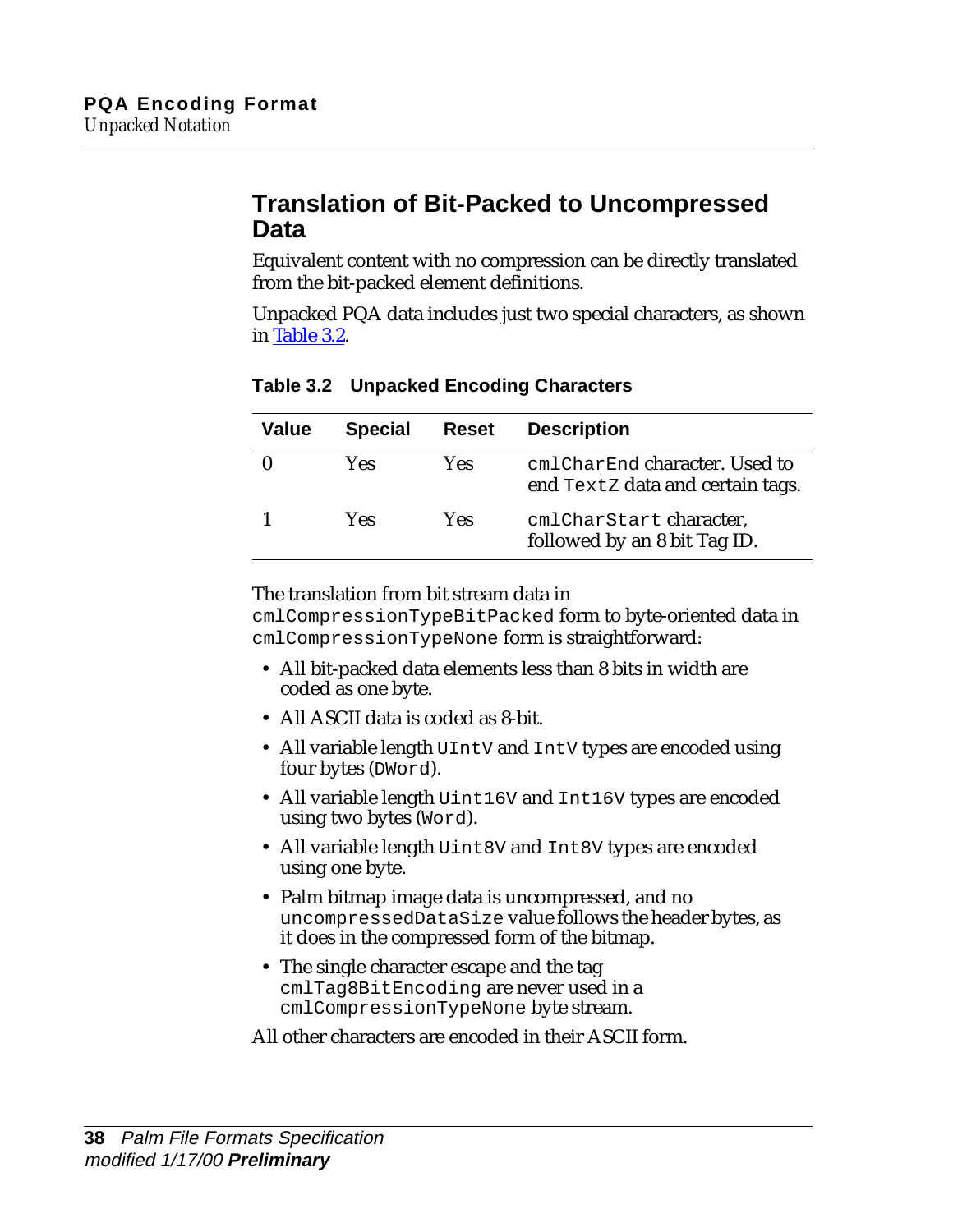| <b>Bit-packed Data</b> | <b>Uncompressed Data</b>            |
|------------------------|-------------------------------------|
| $Bit = 1$              | $Byte = 0x01$                       |
| $Bit[3] = 1, 0, 1$     | $Byte = 0x05$                       |
| $TextZ = "foo"$        | "foo", NULL terminated ASCII string |
| $Byte = 0xCD$          | $Byte = 0xCD$                       |
| $IntV = -1$            | $DWord = 0xFFFFFFFFF(-1)$           |
| $UIntV = 7$            | $DWord = 0x00000007$                |
| Uint $8V = 2$          | $Byte = 0x02$                       |

Here are examples of possible bit-packed data elements and equivalent uncompressed translations:

Five-bit tags are treated in the following manner:

| <b>Bit-packed Data</b>            | <b>Uncompressed Data</b> |
|-----------------------------------|--------------------------|
| $cm1$ CharEnd $(0)$               | $Byte = 0x00$            |
| cm1CharStart(1)                   | $Byte = 0x01$            |
| $cm1$ CharEsc $(2)$               | Unused                   |
| cmlCharFormFeed (3)               | $Byte = 0x0C$            |
| $cm1$ CharLineBreak $(4)$         | $Byte = 0x0D$            |
| $cm1$ CharSpace $(5)$             | $Byte = 0x20$            |
| cmlTaq8BitEncodinq                | Unused                   |
| $cm1CharA(6) \ldots cm1CharZ(31)$ | Byte = $0x610x7a$        |

One can see that there is not a one-to-one mapping from elements of a bit-packed data stream to elements of an unpacked data stream. For example, bit-packed data includes single character escapes, 8-bit character runs and variable-length integers; data encoded without bit-packed compression does not include these escapes and number packings. In other words, the special escape characters and bit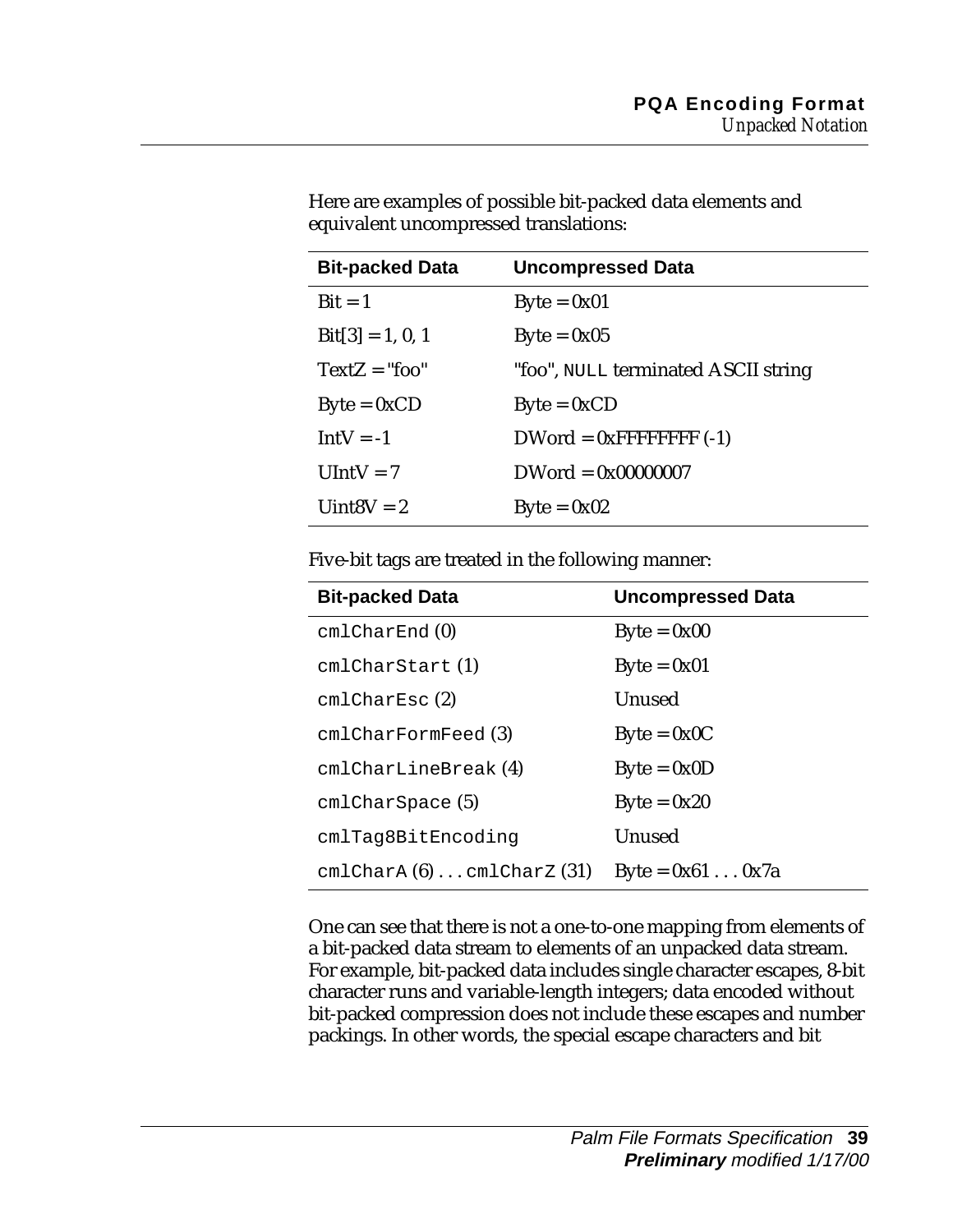encodings are part of the bit-packed compression scheme only, not part of the uncompressed encoding scheme.

### **Example Translation**

Here is an example translation from bit-packed data to unpacked data. The encoding from the previous example is shown.

Given a bit stream containing this bit-packed data (shown here with a break-out of the data elements):

```
 00010 <single character escape>
01000101 E
    11101 x
    00110 a
    10010 m
    10101 p
    10001 l
    01010 e
    00000 <title string textz null terminator>
    00010 <single character escape>
01000010 B
    10100 o
    01001 d
    11110 y
    00101 <space>
    11001 t
    01010 e
    11101 x
    11001 t
    00001 <start of tag>
01110001 cmlTagCMLEnd
```
A byte stream containing the unpacked data (shown in hexadecimal) appears as follows:

45 78 61 6D 70 6C 65 00 42 6F 64 79 20 74 65 78 74 01 71 E x a m p l e \0 B o d y sp t e x t cmlEnd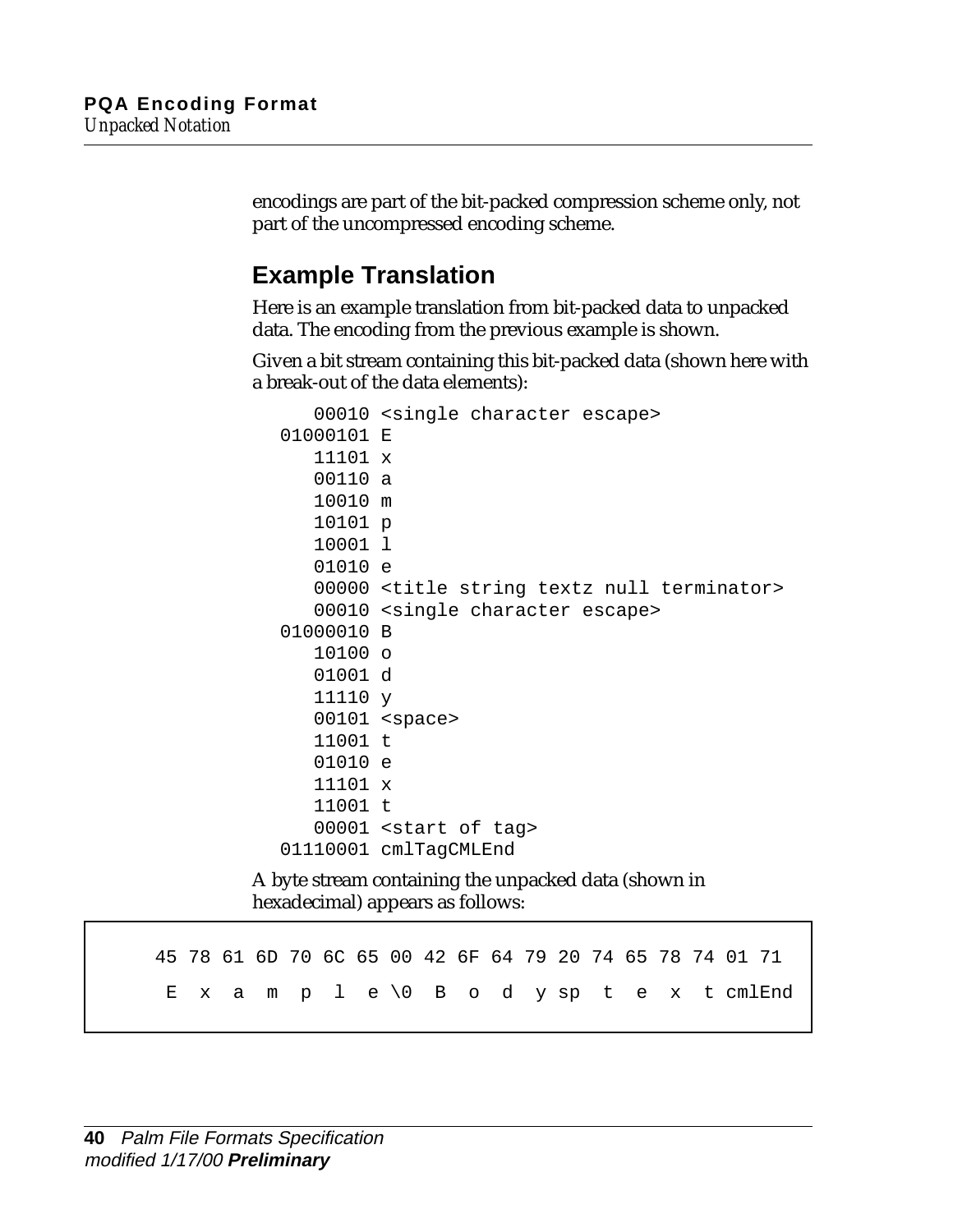## **Data Termination**

A PQA format data stream is terminated with a cmlTagCMLEnd tag.

As an aside, note that a byte buffer containing the complete, terminated bit stream from the previous section, shown as hexadecimal, appears as follows:

12 2F 4D 2A C5 40 12 15 13 E2 E5 5D C8 5C 40

The hexadecimal above shows that the buffer includes extra zero bits at the end to pad the stream's content to a byte boundary. This padding is not part of the PQA format specification; the stream actually ends with the last 1 bit of the cmlTagCMLEnd value. A decoder would discard all bits following the cmlTagCMLEnd.

## **Tag Definitions**

This section lists the various PQA tags available. Each tag is described in detail along with its parameters, if any. This section refers to tags by name, but in the actual implementation a predefined constant is associated with each tag.

Tags are either end tag delimited, meaning that their effects are ended by an appropriate cmlCharEnd character, or not, meaning that their effects persist until another tag of that type is encountered.

### **Background Attributes**

#### **cmlTagBGColor**

**Description** Sets the background color.

**End Tag Delimited** No

**Parameters** Byte red A value from 0 to 255 that indicates the amount of red in the color.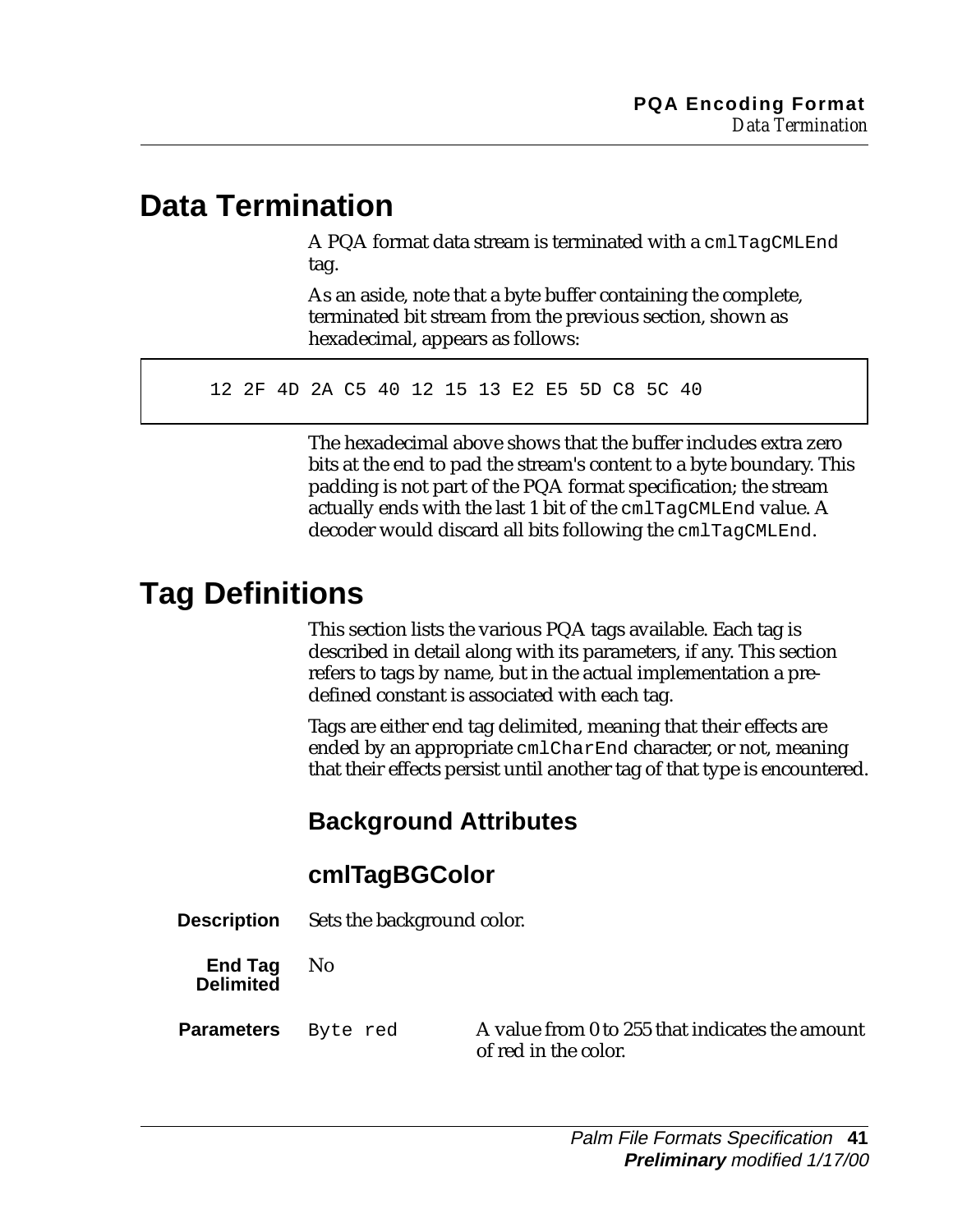|                                    | Byte green                                                                                | A value from 0 to 255 that indicates the amount<br>of green in the color. |
|------------------------------------|-------------------------------------------------------------------------------------------|---------------------------------------------------------------------------|
|                                    | Byte blue                                                                                 | A value from 0 to 255 that indicates the amount<br>of blue in the color.  |
| <b>Example</b>                     | Tag tag = cmlTagBGColor<br>Byte $red = 0xFF$<br>Byte green = $0x80$<br>Byte blue = $0x80$ |                                                                           |
|                                    | <b>Text Attributes</b>                                                                    |                                                                           |
|                                    | cmlTagTextColor                                                                           |                                                                           |
| <b>Description</b>                 | Sets the text color.                                                                      |                                                                           |
| <b>End Tag</b><br><b>Delimited</b> | <b>No</b>                                                                                 |                                                                           |
| <b>Parameters</b>                  | Byte red                                                                                  | A value from 0 to 255 that indicates the amount<br>of red in the color.   |
|                                    | Byte green                                                                                | A value from 0 to 255 that indicates the amount<br>of green in the color. |
|                                    | Byte blue                                                                                 | A value from 0 to 255 that indicates the amount<br>of blue in the color.  |
| <b>Example</b>                     | Byte $red = 0xFF$<br>Byte green = $0x80$<br>Byte $blue = 0x80$                            | Tag tag = cmlTagTextColor                                                 |
|                                    |                                                                                           | Text "This text is reddish"                                               |
|                                    | cmlTagLinkColor                                                                           |                                                                           |

**Description** Sets the text color used to display unvisited, visited, and active links.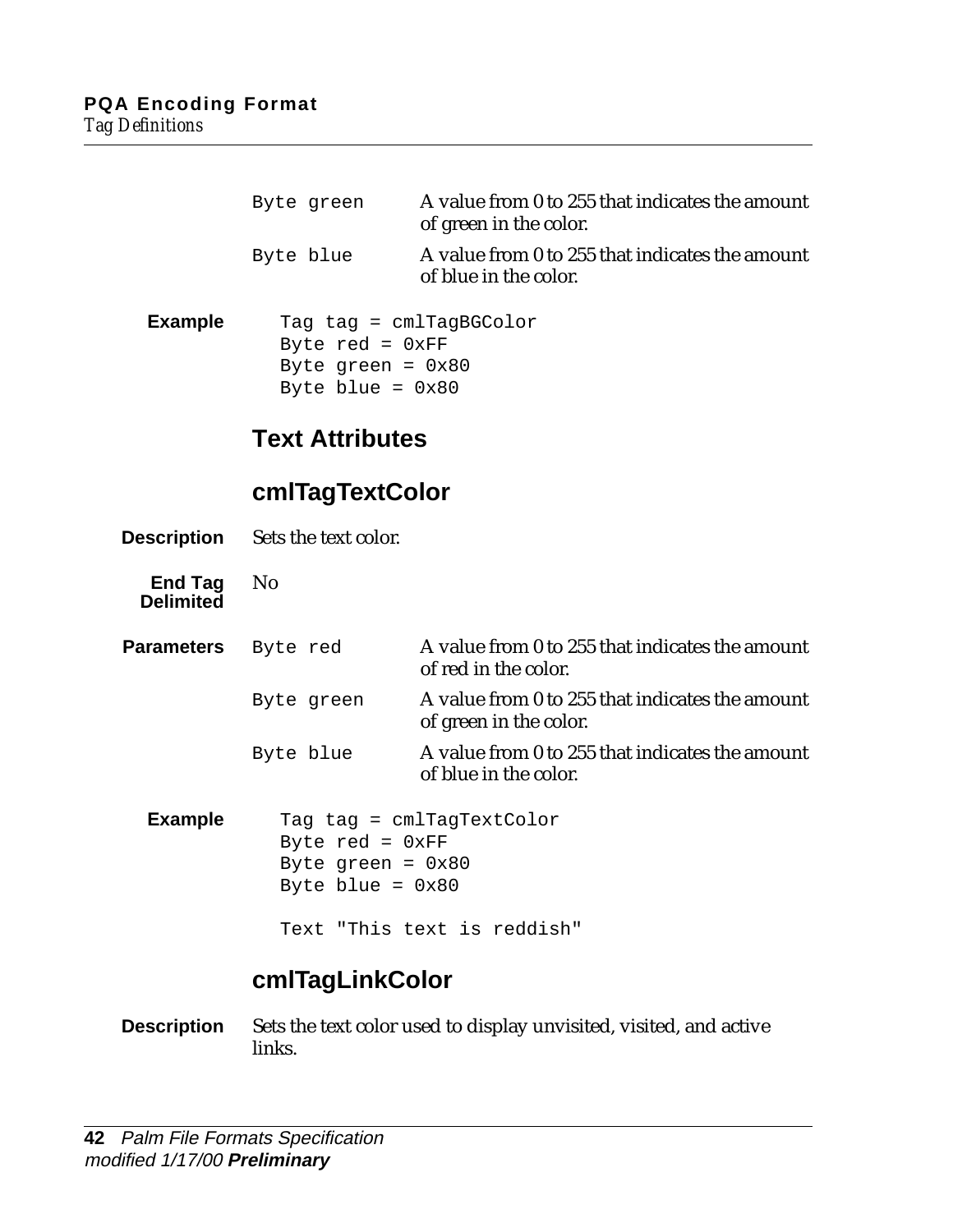| <b>End Tag</b><br><b>Delimited</b> | <b>No</b>                                                                                                                        |                                                                                                                                                               |
|------------------------------------|----------------------------------------------------------------------------------------------------------------------------------|---------------------------------------------------------------------------------------------------------------------------------------------------------------|
| <b>Parameters</b>                  | Bit[2] type                                                                                                                      | An enumerated type that indicates what type of<br>link the color is being set for. One of                                                                     |
|                                    |                                                                                                                                  | cmlLinkColor<br>A link the user has not followed.                                                                                                             |
|                                    |                                                                                                                                  | cmlLinkColorVisited<br>A link the user has followed previously.                                                                                               |
|                                    |                                                                                                                                  | cmlLinkColorActive<br>A link the user is tapping (the pen is<br>down) at the moment. Once the pen is<br>lifted, the color changes to the<br>visitedLinkColor. |
|                                    | Byte red                                                                                                                         | A value from 0 to 255 that indicates the amount<br>of red in the color.                                                                                       |
|                                    | Byte green                                                                                                                       | A value from 0 to 255 that indicates the amount<br>of green in the color.                                                                                     |
|                                    | Byte blue                                                                                                                        | A value from 0 to 255 that indicates the amount<br>of blue in the color.                                                                                      |
| <b>Example</b>                     | Tag tag = cmlTagLinkColor<br>Bit[2] type = cmlLinkColorVisited<br>Byte $red = 0xFF$<br>Byte green = $0x80$<br>Byte blue = $0x80$ |                                                                                                                                                               |
|                                    | cmlTagTextSize                                                                                                                   |                                                                                                                                                               |
| <b>Description</b>                 | Sets the current text size.                                                                                                      |                                                                                                                                                               |
| <b>End Tag</b><br><b>Delimited</b> | N <sub>o</sub>                                                                                                                   |                                                                                                                                                               |
| <b>Parameters</b>                  | Bit[3] size                                                                                                                      | HTML font size; a value from 1-7.                                                                                                                             |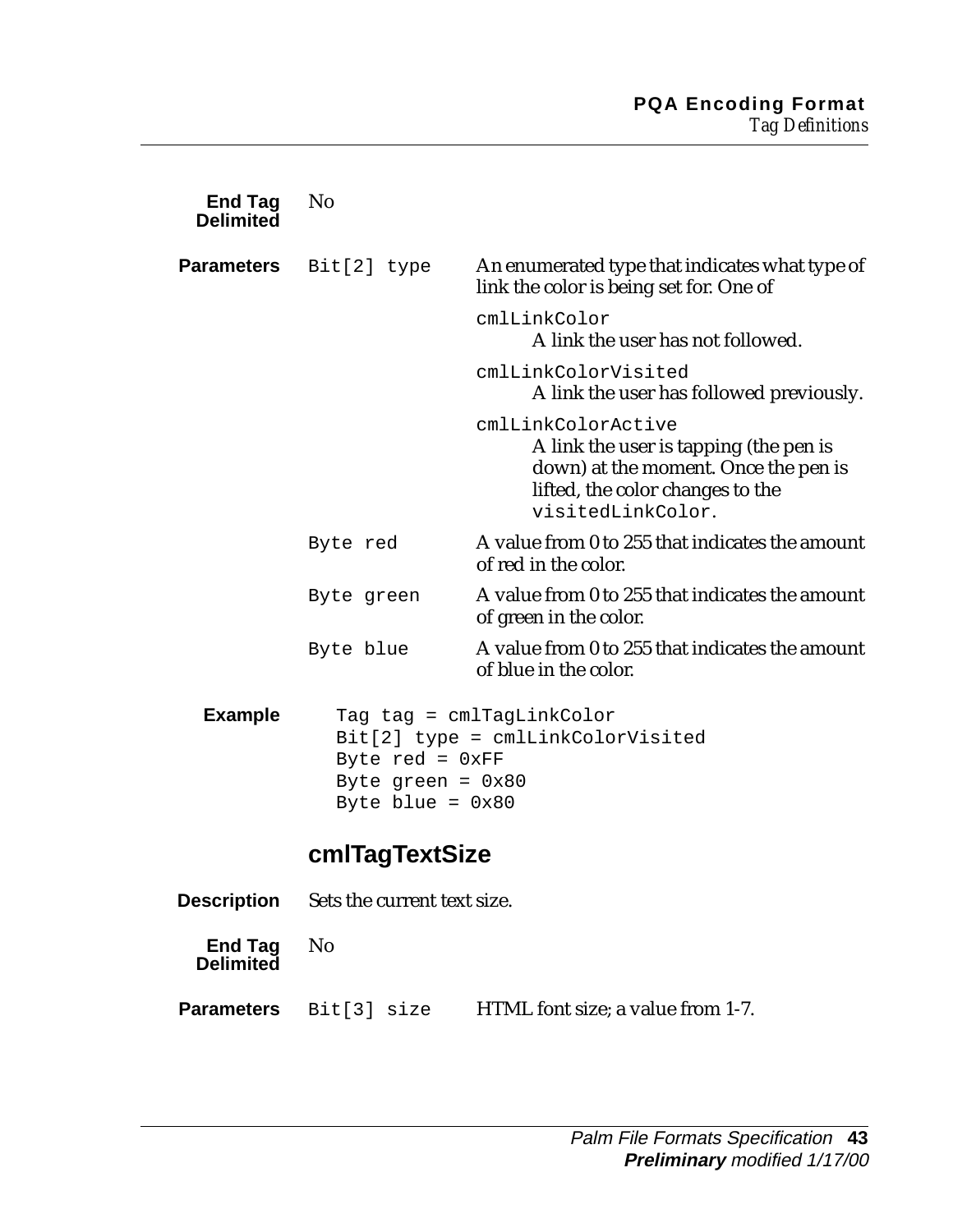**Example** Tag tag = cmlTagTextSize Bit[3]  $size = 3$ 

### **cmlTagTextBold**

- **Description** Marks bold text style.
	- **End Tag Delimited** Yes
- **Parameters** None
	- **Example** // Start bold text Tag tag = cmlTagTextBold Text "This is bold text" // End bold text Char end = cmlCharEnd

### **cmlTagTextItalic**

- **Description** Marks italic text style.
	- **End Tag Delimited** Yes
- **Parameters** None
	- **Example** // Start italic text Tag tag = cmlTagTextItalic Text "This is italic text" // End italic text Char end = cmlCharEnd

### **cmlTagTextStrike**

**Description** Marks strike-through text style.

**End Tag Delimited** Yes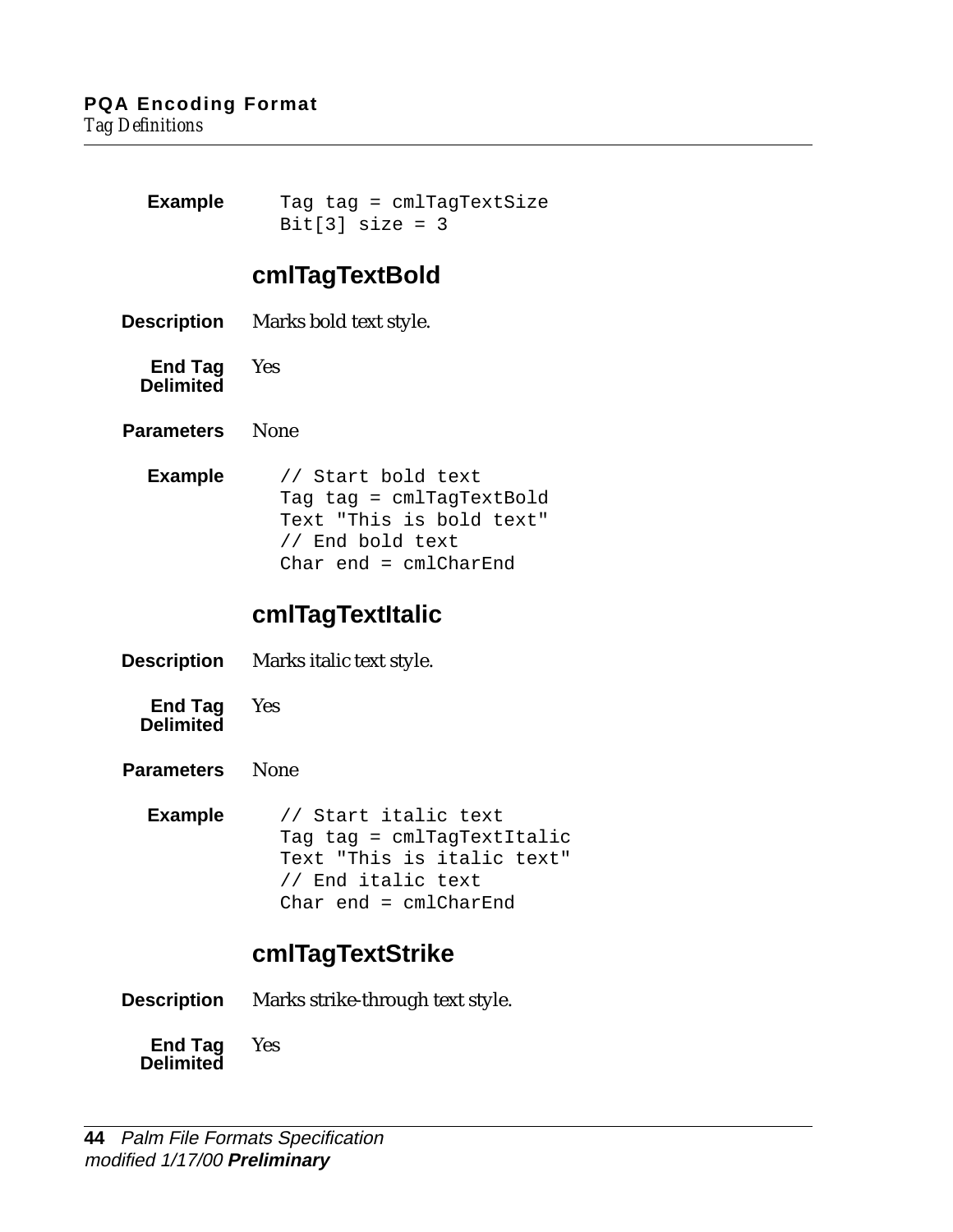**Parameters** None

**Example** // Start Strike-through text Tag tag = cmlTagTextStrike Text "This is strike-through text" // End strike-through text Char end = cmlCharEnd

#### **cmlTagTextMono**

**Description** Marks monospace text style.

**End Tag Delimited** Yes

- **Parameters** None
	- **Example** // Start monospace text Tag tag = cmlTagTextMono Text "This is monospace text" // End monospace text Char end = cmlCharEnd

#### **cmlTagTextSup**

**Description** Marks superscript text style.

Yes

**End Tag Delimited**

- **Parameters** None
	- **Example** // Start superscript text Tag tag = cmlTagTextSup Text "This is superscript text" // End superscript text Char end = cmlCharEnd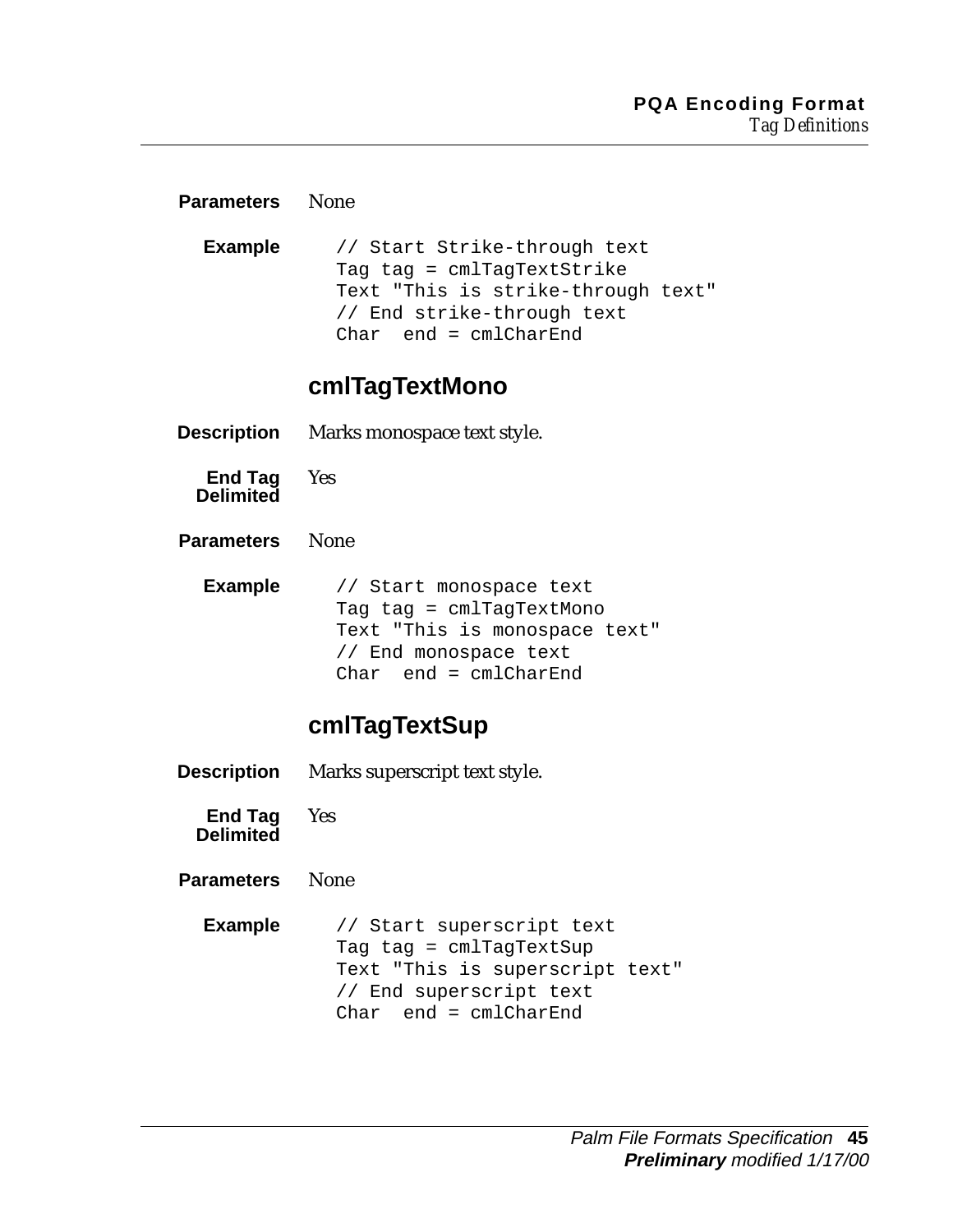#### **cmlTagTextSub**

| <b>Description</b>                 | Marks subscript text style.                                                                                                                        |
|------------------------------------|----------------------------------------------------------------------------------------------------------------------------------------------------|
| <b>End Tag</b><br><b>Delimited</b> | Yes                                                                                                                                                |
| <b>Parameters</b>                  | <b>None</b>                                                                                                                                        |
| <b>Example</b>                     | // Start subscript text<br>Tag tag = cmlTagTextSub<br>Text "This is subscript text"<br>// End subscript text<br>$char$ end = $cm1CharEnd$          |
|                                    | cmlTagTextUnderline                                                                                                                                |
| <b>Description</b>                 | Marks underlined text style.                                                                                                                       |
| <b>End Tag</b><br><b>Delimited</b> | Yes                                                                                                                                                |
| <b>Parameters</b>                  | None                                                                                                                                               |
| <b>Example</b>                     | // Start underlined text<br>Tag tag = cmlTagTextUnderline<br>Text "This is underlined text"<br>// End underlined text<br>$char$ end = $cm1CharEnd$ |
|                                    | cmlTag8BitEncoding                                                                                                                                 |
| <b>Description</b>                 | Marks the beginning of 8-bit encoded text while in 5-bit encoding<br>mode.                                                                         |

Note that in practice this tag is really a 5-bit encoding tag, and is only used within bit-packed data, not unpacked data.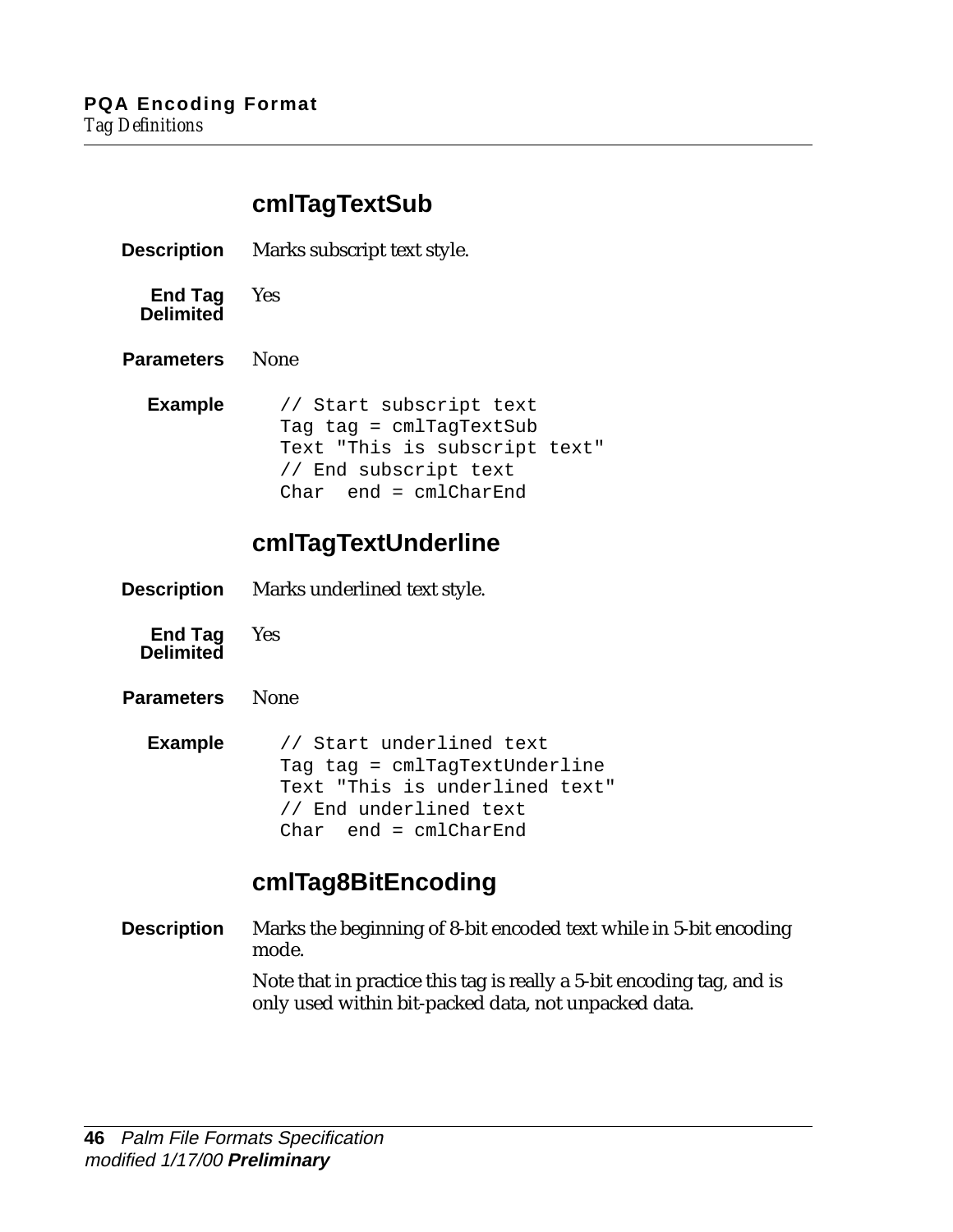| <b>End Tag</b><br><b>Delimited</b> | Yes                                                                                                                                                                                          |                                                                                                                                                          |
|------------------------------------|----------------------------------------------------------------------------------------------------------------------------------------------------------------------------------------------|----------------------------------------------------------------------------------------------------------------------------------------------------------|
| <b>Parameters</b>                  | None                                                                                                                                                                                         |                                                                                                                                                          |
| <b>Example</b>                     | Tag tag = cmlTag8BitEncoding<br>Text "THIS IS 8-BIT ENCODED TEXT"<br>// End 8-bit encoded text<br>$char$ end = $cm1CharEnd$<br>cmlTagH1, cmlTagH2, cmlTagH3,<br>cmlTagH4, cmlTagH5, cmlTagH6 |                                                                                                                                                          |
|                                    |                                                                                                                                                                                              |                                                                                                                                                          |
| <b>Description</b>                 | Marks document headings.                                                                                                                                                                     |                                                                                                                                                          |
| <b>End Tag</b><br><b>Delimited</b> | <b>Yes</b>                                                                                                                                                                                   |                                                                                                                                                          |
| <b>Parameters</b>                  | Bit hasAlign                                                                                                                                                                                 | A flag that is set if the align attribute is used.                                                                                                       |
|                                    | If $(hasAlign)$                                                                                                                                                                              |                                                                                                                                                          |
|                                    | Bit[2] align                                                                                                                                                                                 | An enumerated type that sets how the heading<br>is aligned horizontally in the window. One of<br>{cmlAlignLeft, cmlAlignCenter,<br>$cm1$ AlignRight $\}$ |
| <b>Example</b>                     | Tag tag = cmlTagH1<br>Bit has Align = $1$<br>Bit[2] align = alignCenter<br>Text "This is a Heading"<br>Char cmlCharEnd // end heading tag                                                    |                                                                                                                                                          |
|                                    | cmlTagHistoryListText                                                                                                                                                                        |                                                                                                                                                          |
| <b>Description</b>                 |                                                                                                                                                                                              | Transmits the content attribute of an HTML meta tag with the name<br>attribute = "HistoryListText". The value is stored as a NULL                        |

terminated string.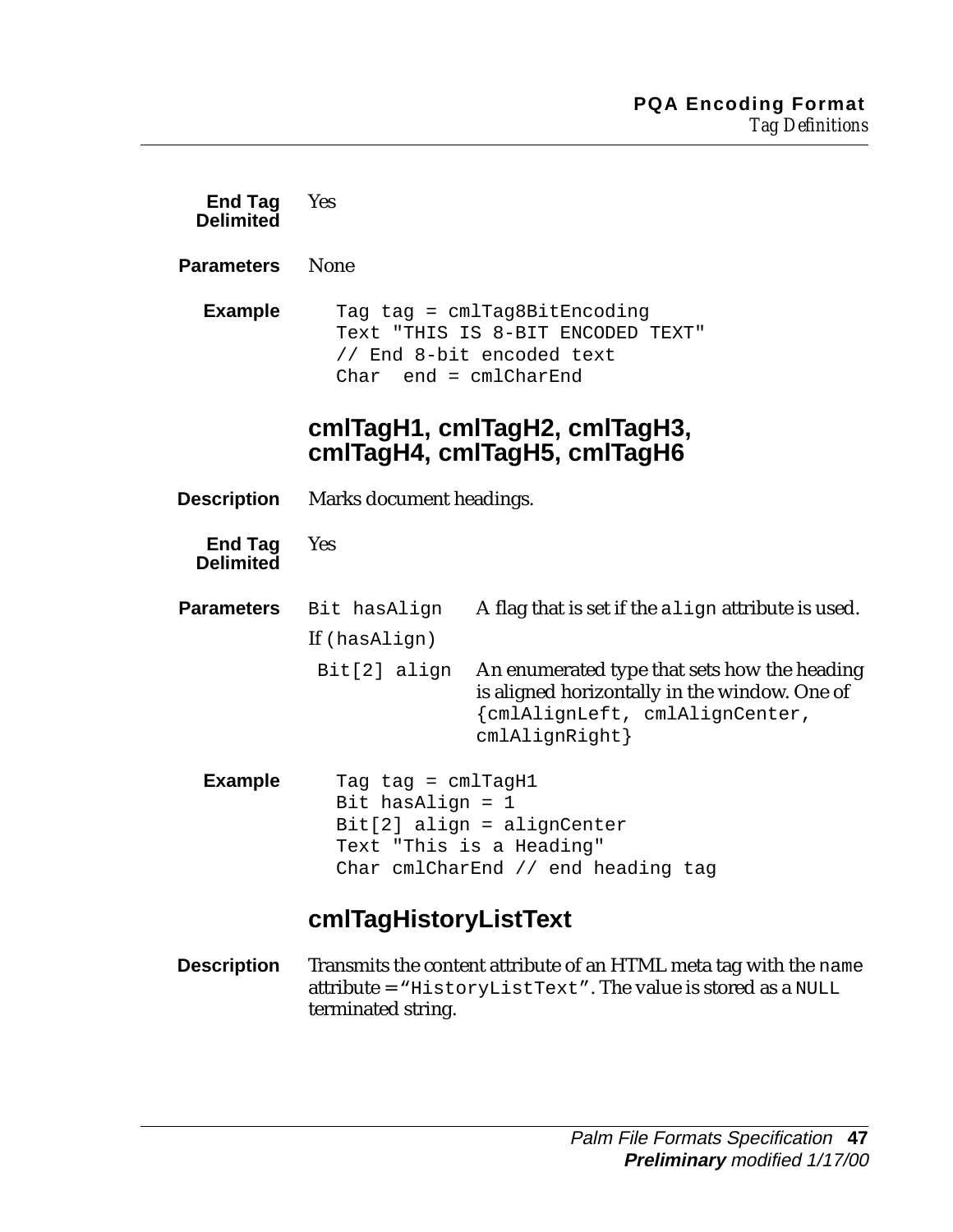| <b>End Tag</b><br><b>Delimited</b> | No                                                                                                                                                                                                                                                                                      |                                                                                                                                                     |
|------------------------------------|-----------------------------------------------------------------------------------------------------------------------------------------------------------------------------------------------------------------------------------------------------------------------------------------|-----------------------------------------------------------------------------------------------------------------------------------------------------|
| <b>Parameters</b>                  | TextZ                                                                                                                                                                                                                                                                                   | NULL terminated string value.                                                                                                                       |
| <b>Example</b>                     |                                                                                                                                                                                                                                                                                         | Tag tag = cmlTagHistoryListText<br>TextZ "Portfolio&Date&Time"                                                                                      |
|                                    | <b>Paragraph Attributes</b>                                                                                                                                                                                                                                                             |                                                                                                                                                     |
|                                    | cmlTagParagraphAlign                                                                                                                                                                                                                                                                    |                                                                                                                                                     |
| <b>Description</b>                 | Sets paragraph alignment.                                                                                                                                                                                                                                                               |                                                                                                                                                     |
| <b>End Tag</b><br><b>Delimited</b> | <b>No</b>                                                                                                                                                                                                                                                                               |                                                                                                                                                     |
|                                    | Parameters Bit[2] align                                                                                                                                                                                                                                                                 | An enumerated type that sets how the<br>paragraph is aligned horizontally in the<br>window. One of {cmlAlignLeft,<br>cmlAlignCenter, cmlAlignRight} |
| <b>Example</b>                     | // Turn on center alignment<br>Tag tag = cmlTagParagraphAlign<br>$Bit[2] align = emlAlignCenter$<br>Text "\nThis paragraph is centered."<br>// Turn off center alignment<br>Tag tag = cmlTagParagraphAlign<br>$Bit[2] align = emlAlignLeft$<br>Text "\nThis paragraph is left aligned." |                                                                                                                                                     |
|                                    | cmlTagBlockQuote                                                                                                                                                                                                                                                                        |                                                                                                                                                     |
| <b>Description</b>                 | Delimits block quotations.                                                                                                                                                                                                                                                              |                                                                                                                                                     |
| <b>End Tag</b><br><b>Delimited</b> | <b>Yes</b>                                                                                                                                                                                                                                                                              |                                                                                                                                                     |
| <b>Parameters</b>                  | None                                                                                                                                                                                                                                                                                    |                                                                                                                                                     |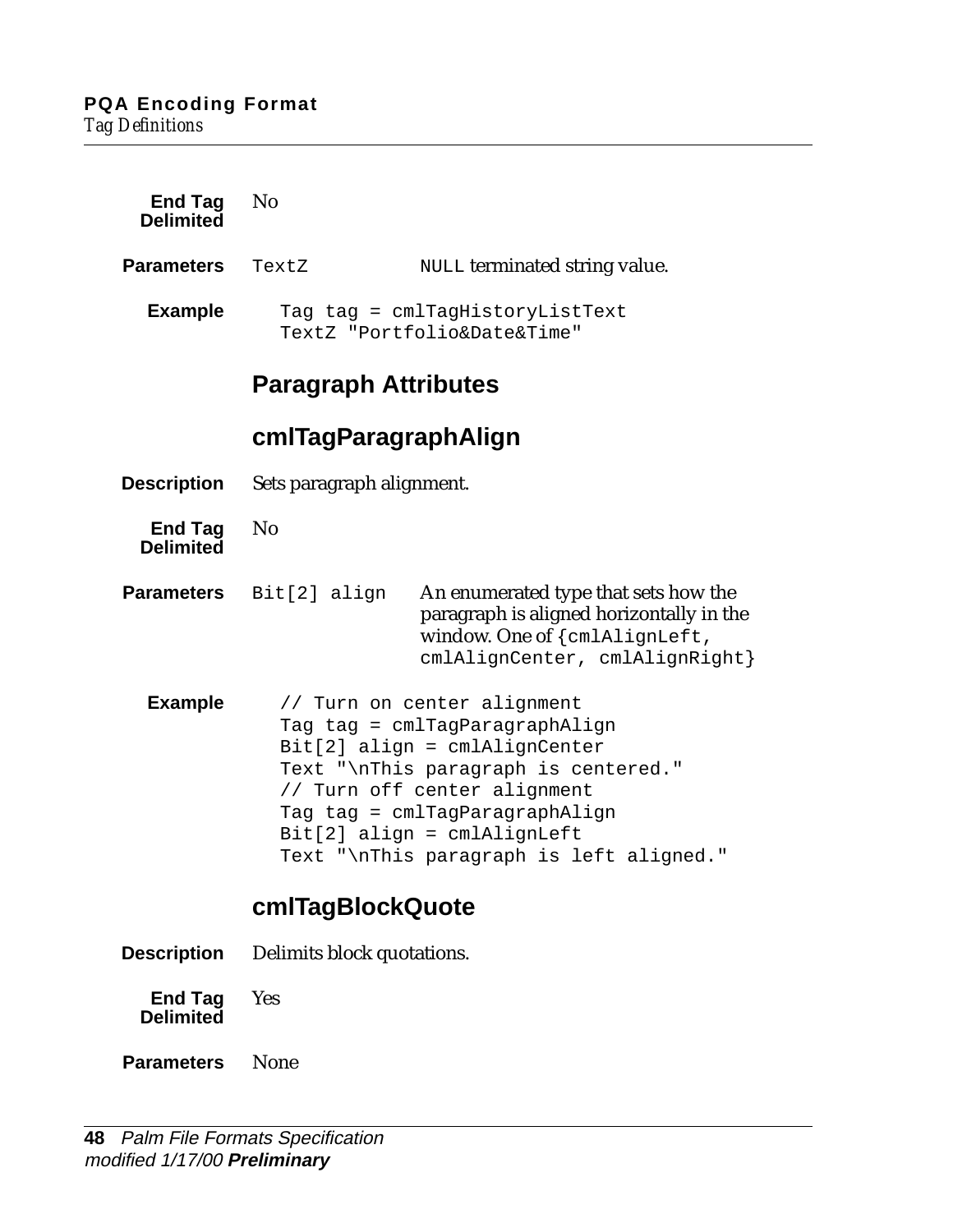**Example** Tag tag = cmlTagBlockQuote Text "The whole problem with the world is that fools and fanatics are always so certain of themselves, but wiser people so full of doubts." Text "- Bertrand Russell" Char cmlCharEnd // end block quote

#### **cmlTagAddress**

**Description** Delimits address data.

**End Tag Delimited** Yes

**Parameters** None

**Example** Tag tag = cmlTagAddress Text "Big Bird\nSesame St.\nNY, NY" Char cmlCharEnd // end address

#### **Lists**

### **cmlTagListOrdered**

**Description** Marks the beginning of an ordered (numbered) list of items. Each item in the list is preceded by either a cmlTagListItemNormal or cmlTagListItemCustom tag. A final cmlCharEnd character indicates the end of the list.

**End Tag Delimited** Yes

**Parameters** Bit<sup>[3]</sup> type An enumerated type that indicates the type of numbering scheme. One of:

> cmlListT1 Counting numbers (1, 2, 3, ...)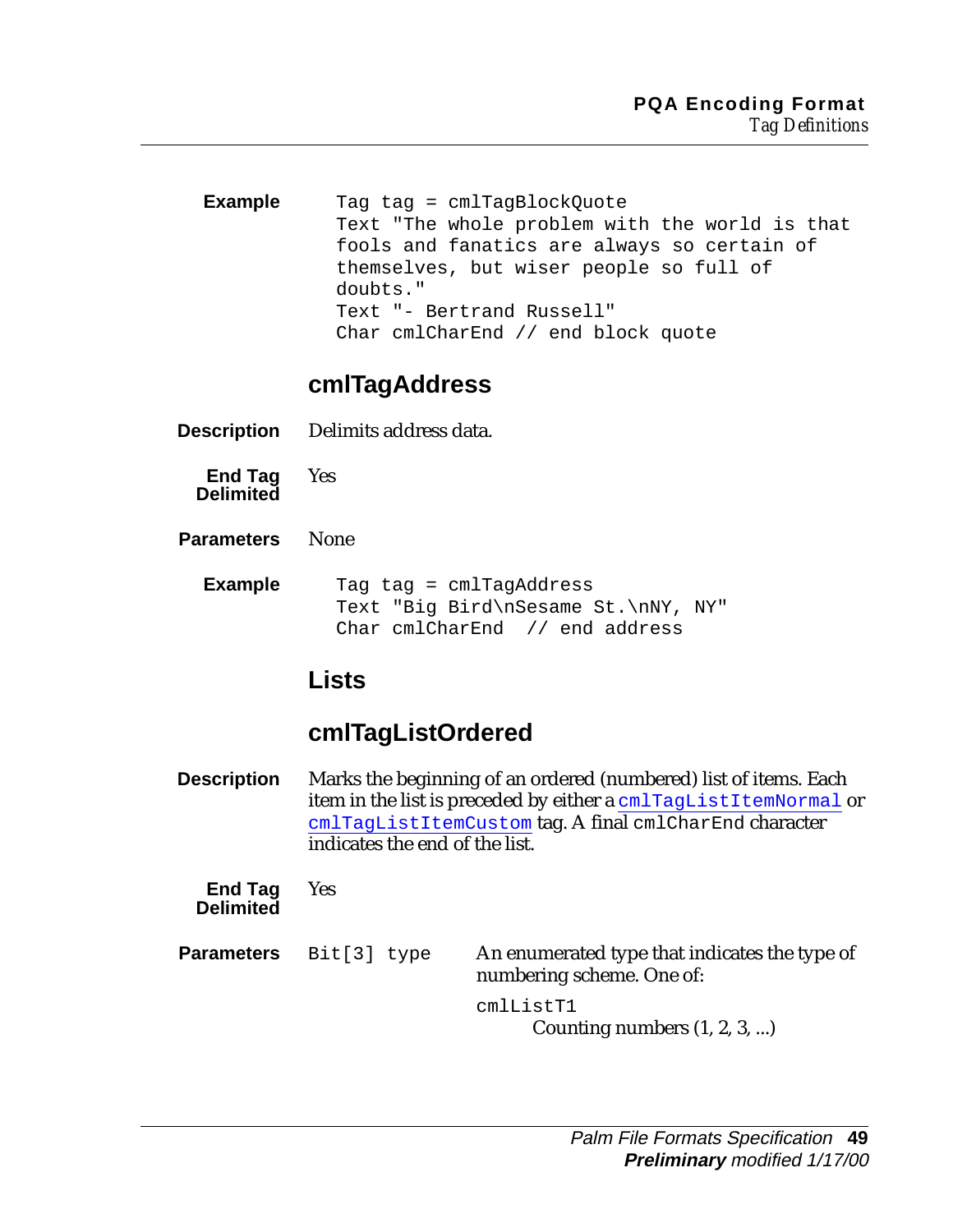cmlListTa Lowercase letters (a, b, c, ...) cmlListTA Uppercase letters (A, B, C, ...) cmlListTi Lowercase Roman numerals (i, ii, iii, ...) cmlListTI Uppercase Roman numerals (I, II, III, ...) Uint16V start The starting sequence number, minus 1. (0 means start numbering with 1.) **Example** // The list header Tag tag = cmlTagListOrdered Bit[3] type = cmlListT1  $Uint16V$  start =  $0$ // The list items. Tag tag = cmlTagListItemNormal Text "First item" Tag tag = cmlTagListItemNormal Text "Second item" Tag tag = cmlTagListItemCustom  $Bit[2] mods = 0x03$ Bit[3] type = cmlListTa Uint $16V$  value =  $4$ Text "Third item" Char end = cmlCharEnd // end of list

#### **cmlTagListUnordered**

**Description** Marks the beginning of an unordered list of items. Either a cmlTagListItemNormal or cmlTagListItemCustom tag precedes each item in the list. A final cmlCharEnd character indicates the end of the list.

**End Tag Delimited** Yes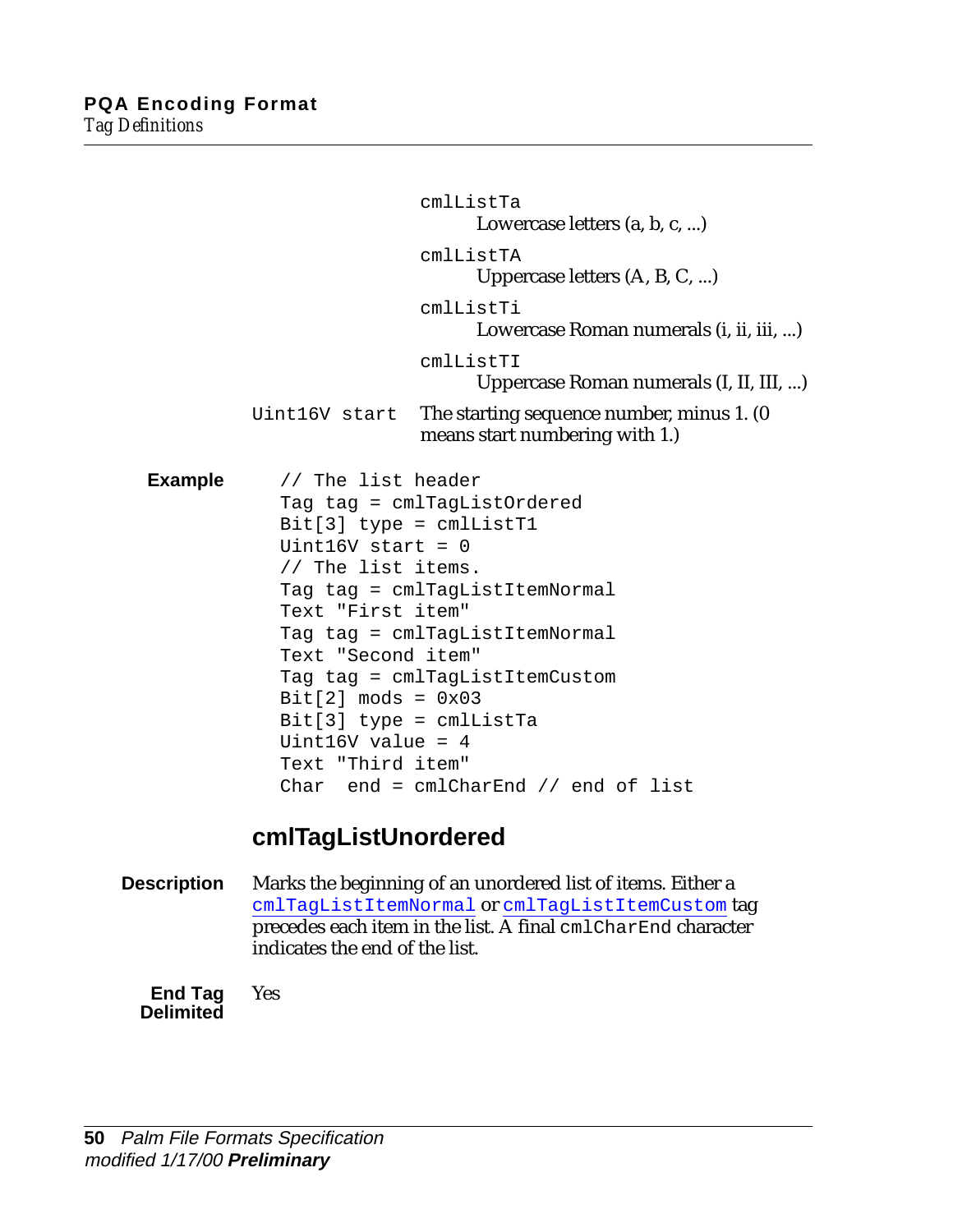|                                    | <b>Parameters</b> Bit[3] type                                                                                                    | An enumerated type that specifies the bullet<br>type. One of:                                                                                                                                                                         |
|------------------------------------|----------------------------------------------------------------------------------------------------------------------------------|---------------------------------------------------------------------------------------------------------------------------------------------------------------------------------------------------------------------------------------|
|                                    |                                                                                                                                  | cmlListTDisc<br><b>Filled circle bullet</b>                                                                                                                                                                                           |
|                                    |                                                                                                                                  | cmlListTSquare<br>Filled square bullet                                                                                                                                                                                                |
|                                    |                                                                                                                                  | cmlListTCircle<br>Open circle bullet                                                                                                                                                                                                  |
| <b>Example</b>                     | // The list header<br>// The list items.<br>Text "First item"<br>Text "Second item"<br>$Bit[2] mods = 0x01$<br>Text "Third item" | Tag tag = cmlTagListUnordered<br>$Bit[3] type = emllistIDisc$<br>Tag tag = cmlTagListItemNormal<br>Tag tag = cmlTagListItemNormal<br>Tag tag = cmlTagListItemCustom<br>Bit[3] type = cmlListTSquare<br>Char cmlCharEnd // end of list |
|                                    | <b>cmlTagListDefinition</b>                                                                                                      |                                                                                                                                                                                                                                       |
| <b>Description</b>                 | entire list.                                                                                                                     | Marks the beginning of a definition list. A cmlTagListItemTerm<br>tag precedes each term and a cmlTagListItemDefinition<br>precedes each definition. An cmlCharEnd character delimits the                                             |
| <b>End Tag</b><br><b>Delimited</b> | Yes                                                                                                                              |                                                                                                                                                                                                                                       |
| <b>Parameters</b>                  | <b>None</b>                                                                                                                      |                                                                                                                                                                                                                                       |
| <b>Example</b>                     |                                                                                                                                  | Tag tag = cmlTagListDefinition                                                                                                                                                                                                        |
|                                    |                                                                                                                                  | Tag tag = cmlTagListItemTerm                                                                                                                                                                                                          |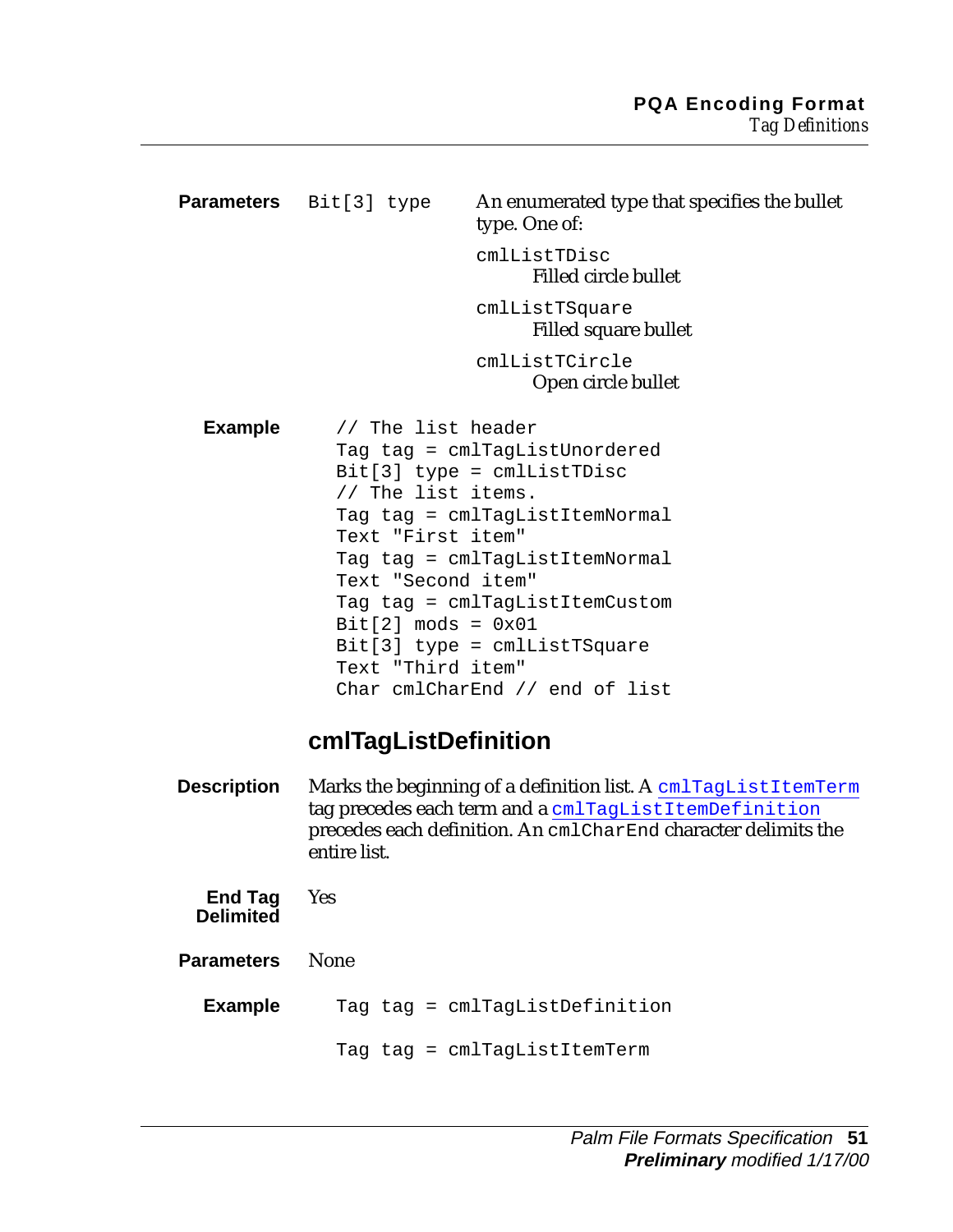Text "This data corresponds to the first <DT> tag's data." Tag tag = cmlTagListItemDefinition Text "This data corresponds to the first <DD> tag's data." Tag tag = cmlTagListItemTerm Text "This data corresponds to the second <DT> tag's data." Tag tag = cmlTagListItemDefinition Text "This data corresponds to the second <DD> tag's data." Char cmlCharEnd // end of list

#### **cmlTagListItemNormal**

**Description** Marks the beginning of a normal list item in either an ordered or unordered list. If the bullet style, numbering style, or sequence number of an item is not the default for the current list, the cmlTagListItemCustom tag must be used.

**End Tag Delimited** No

- **Parameters** None
	- **Example** Tag tag = cmlTagListItemNormal Text "Third item"

#### **cmlTagListItemCustom**

**Description** Marks the beginning of a custom list item in either an ordered or unordered list. If the bullet style, numbering style, or sequence number of an item is not the default for the current list, this tag must be used.

> The mods parameter indicates whether type, value, or both are specified.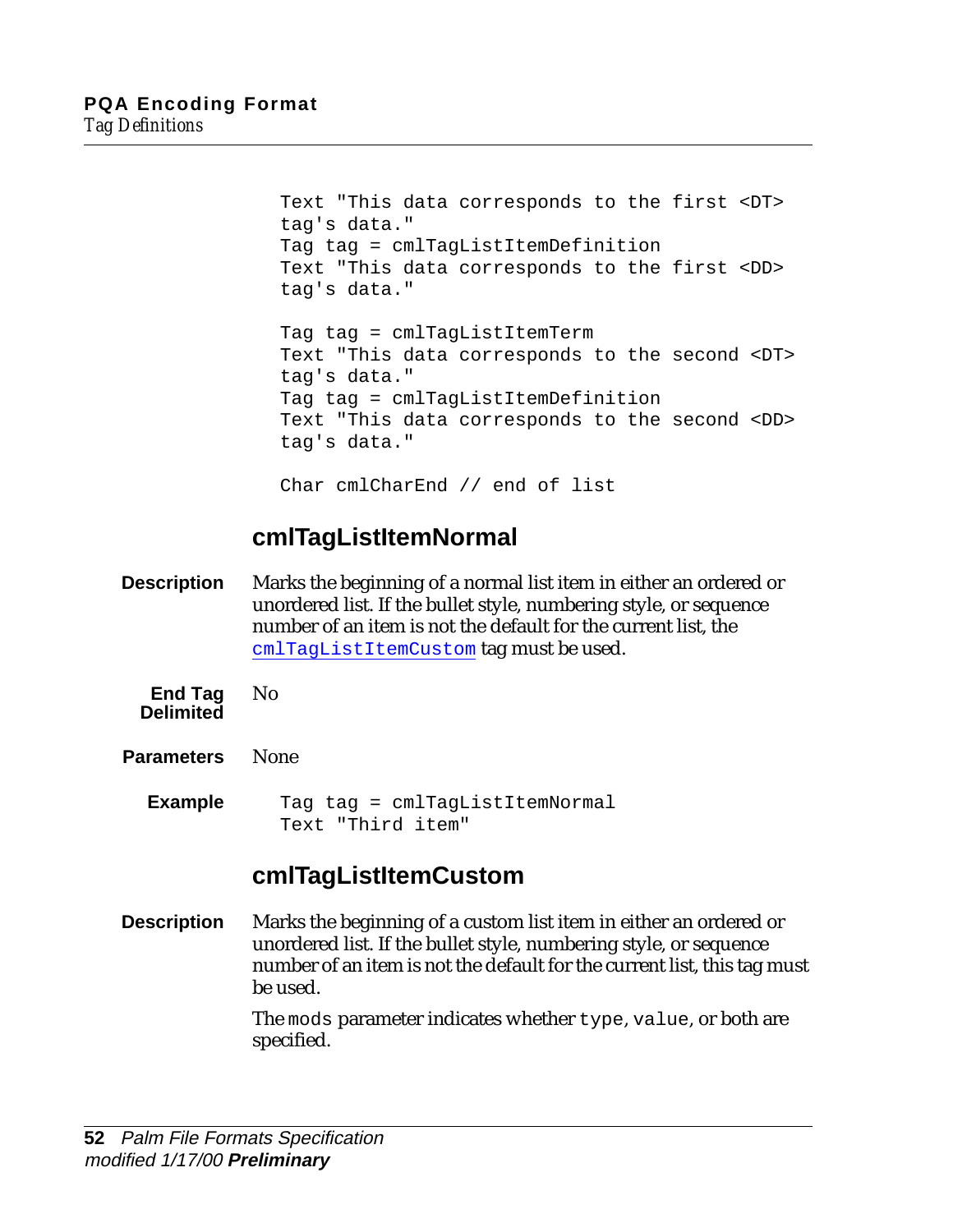| <b>End Tag</b><br><b>Delimited</b> | N <sub>0</sub>           |                                                                                                                          |
|------------------------------------|--------------------------|--------------------------------------------------------------------------------------------------------------------------|
| <b>Parameters</b>                  | Bit[2] mods              | Flags controlling these attributes:                                                                                      |
|                                    |                          | cmlFlagListModValue[1]<br>Set if the value attribute is used.                                                            |
|                                    |                          | cmlFlagListModType[0]<br>Set if the type attribute is used.                                                              |
|                                    | if (cmlFlagListModValue) |                                                                                                                          |
|                                    |                          | Uint16V value Ignored for unordered lists. In ordered lists,<br>value is the numeric value for this element,<br>minus 1. |
|                                    | if (cmlFlagListModType)  |                                                                                                                          |
|                                    | Bit[3] type              | The bullet or number style. An enumerated<br>type. One of:                                                               |
|                                    |                          | cmlListTDisc<br><b>Filled circle bullet</b>                                                                              |
|                                    |                          | cmlListTSquare<br><b>Filled square bullet</b>                                                                            |
|                                    |                          | cmlListTCircle<br>Open circle bullet                                                                                     |
|                                    |                          | cmlListT1<br>Counting numbers (1, 2, 3, )                                                                                |
|                                    |                          | cmlListTa<br>Lowercase letters (a, b, c, )                                                                               |
|                                    |                          | cmlListTA<br>Uppercase letters (A, B, C, )                                                                               |
|                                    |                          | cmlListTi<br>Lowercase Roman numerals (i, ii, iii, )                                                                     |
|                                    |                          | CMLListTI<br>Uppercase Roman numerals (I, II, III, )                                                                     |
| <b>Example</b>                     | $Bit[2] mods = 0x03$     | Tag tag = cmlTagListItemCustom                                                                                           |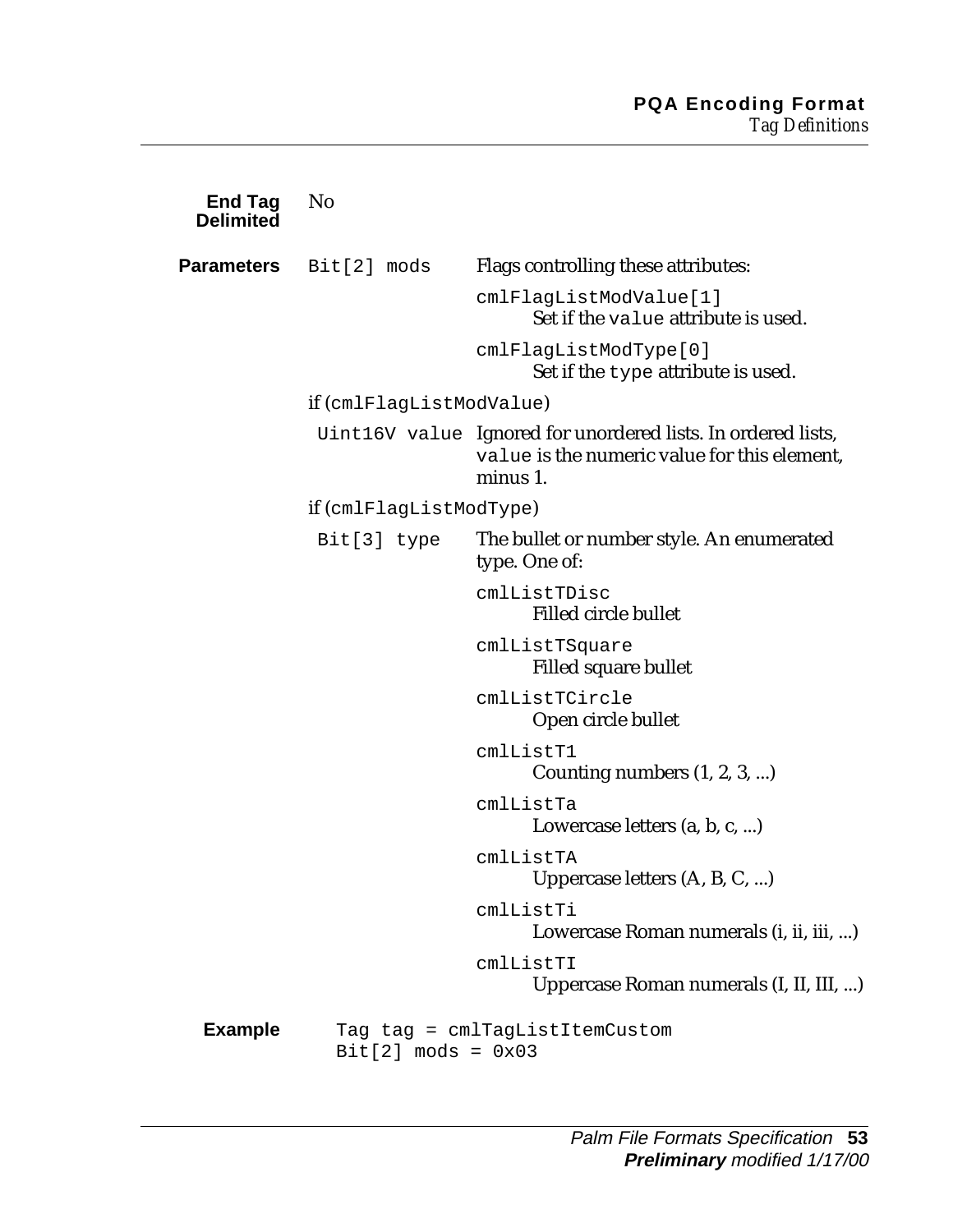```
Bit[3] type = cmlListTSquare
Uint16V value = 0
Text "Third item"
```
#### **cmlTagListItemTerm**

| <b>Description</b>                 | Marks the beginning of a definition term in a definition list.                                                                                                                                           |  |  |
|------------------------------------|----------------------------------------------------------------------------------------------------------------------------------------------------------------------------------------------------------|--|--|
| <b>End Tag</b><br><b>Delimited</b> | No                                                                                                                                                                                                       |  |  |
| <b>Parameters</b>                  | None                                                                                                                                                                                                     |  |  |
| <b>Example</b>                     | Tag tag = cmlTagListItemTerm<br>Text "Term for definition"                                                                                                                                               |  |  |
|                                    | cmlTagListItemDefinition                                                                                                                                                                                 |  |  |
| <b>Description</b>                 | Marks the beginning of a definition of a term in a definition list.                                                                                                                                      |  |  |
| <b>End Tag</b><br><b>Delimited</b> | No                                                                                                                                                                                                       |  |  |
| <b>Parameters</b>                  | None                                                                                                                                                                                                     |  |  |
| <b>Example</b>                     | Tag tag = cmlTagListItemDefinition<br>Text "Definition of term."                                                                                                                                         |  |  |
|                                    | <b>Forms</b>                                                                                                                                                                                             |  |  |
|                                    | cmlTagForm                                                                                                                                                                                               |  |  |
| <b>Description</b>                 | Marks the start of a form. A form encloses one or more input items<br>and is cmlCharEnd delimited.                                                                                                       |  |  |
|                                    | There are essentially two classes of forms: stand-alone forms (like in<br>standard HTML) and server dependent forms. Server dependent<br>forms can be much smaller than standard forms and are typically |  |  |

the only type of form received over a wireless link. Stand-alone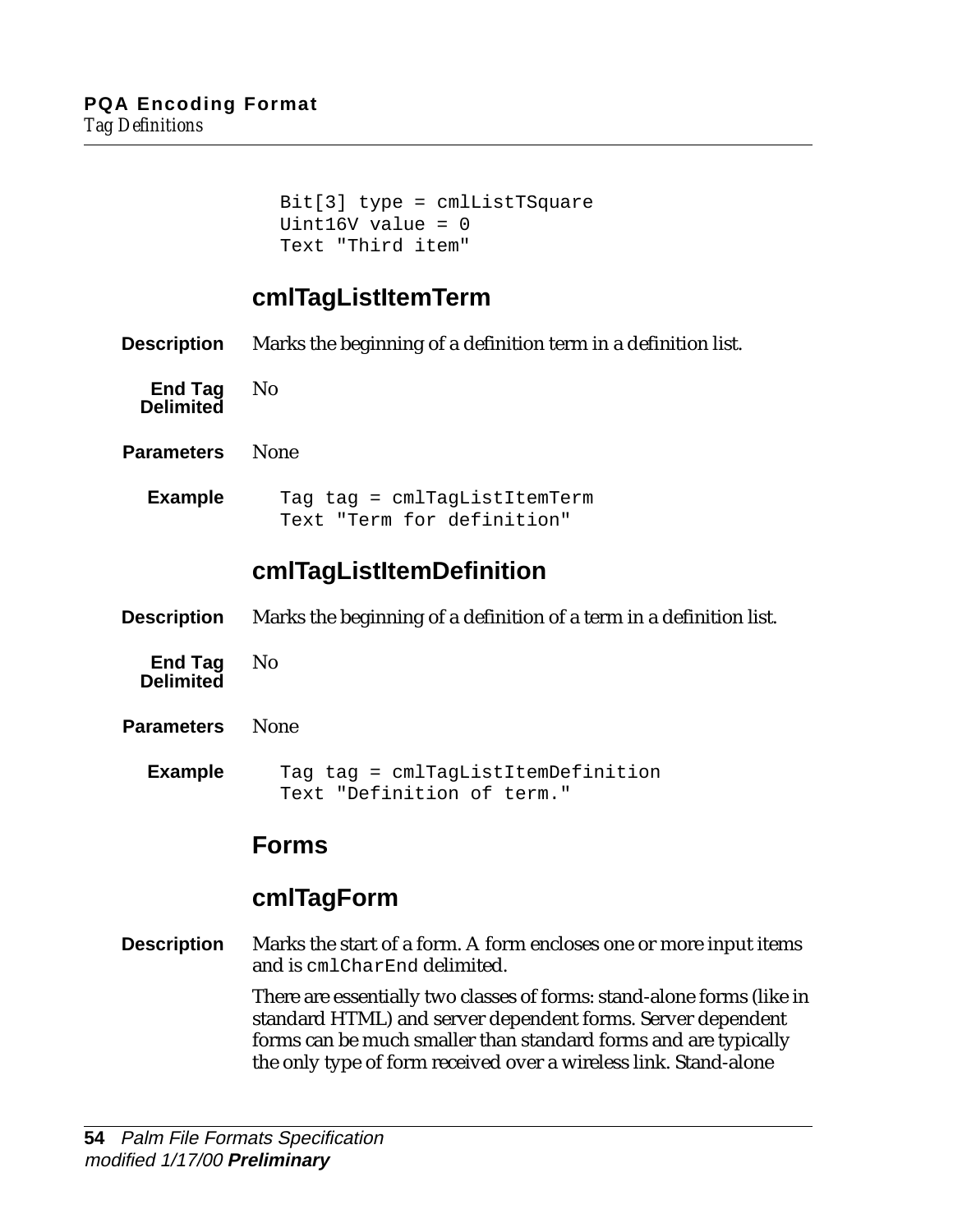forms, on the other hand, are designed to be contained within a PQA resident on the Palm device.

A stand-alone form is indicated by a 1 in the standalone attribute of the form tag. A 1 in this bit indicates that the form also has post and action attributes and that each of its input fields has the necessary attributes (name and value) for submitting the form without making the proxy reference the original HTML form on the Internet first.

A server dependent form is indicated by a 0 in the standalone attribute. A 0 in this bit indicates that the form does not have post or action attributes and that its input fields do not have associated name or value attributes. When this type of form is sent to the proxy server, the proxy server must first reference the original HTML form on the Internet before it can actually submit the request to the CGI script.

#### **End Tag Delimited** Yes

| Parameters | Uint16V formIndex | Assigned by the proxy server; starts at 0 for the<br>first form in a document.                                                                                                                                                                                                                                                                                           |
|------------|-------------------|--------------------------------------------------------------------------------------------------------------------------------------------------------------------------------------------------------------------------------------------------------------------------------------------------------------------------------------------------------------------------|
|            | Bit[3] flags      | Flags controlling these attributes:                                                                                                                                                                                                                                                                                                                                      |
|            |                   | cmlFlagFormIsLocalAction[2]<br>Set when the protocol scheme identifies<br>an action that is local to the device; that<br>is, it is one of the set (file:, mailto:, palm:,<br>palmcall:).                                                                                                                                                                                 |
|            |                   | cmlFlagFormIsSecure[1]<br>Used only for server-dependent forms.<br>Set if the action URL for the form is for<br>a secure site (uses the https scheme). It is<br>used by the client to determine if it<br>should send the form submission to the<br>proxy in encrypted form or not. For<br>stand-alone forms, the client should<br>instead check the scheme that's in the |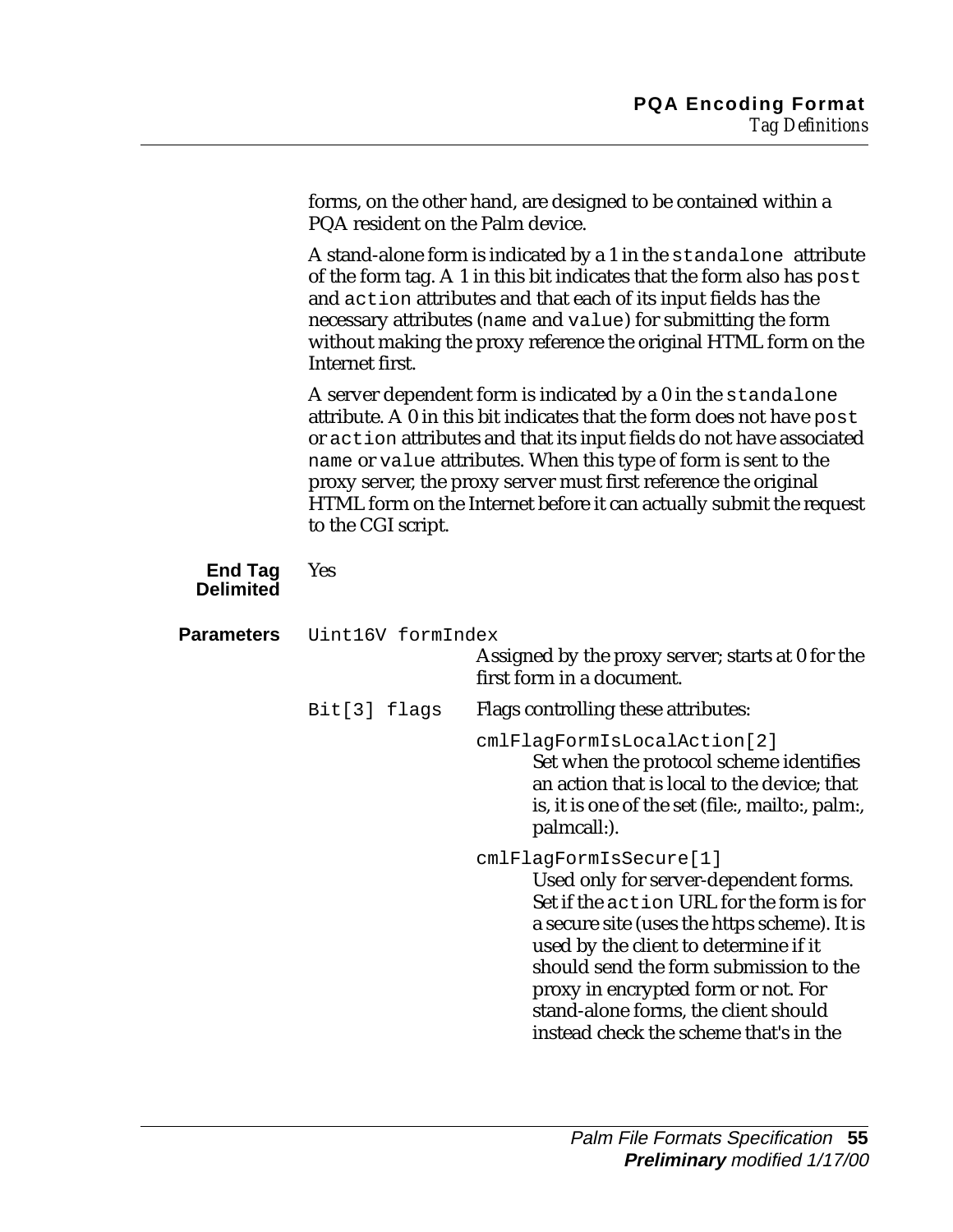|                |                                | action URL parameter so see if the<br>submission should be encrypted or not.                                                                                                                                                                                                                                                                                                                                 |  |
|----------------|--------------------------------|--------------------------------------------------------------------------------------------------------------------------------------------------------------------------------------------------------------------------------------------------------------------------------------------------------------------------------------------------------------------------------------------------------------|--|
|                |                                | cmlFlagFormIsStandalone[0]<br>Set if the form is stand-alone; not set if<br>the form is server dependent.                                                                                                                                                                                                                                                                                                    |  |
|                | if (cmlFlagFormIsStandalone)   |                                                                                                                                                                                                                                                                                                                                                                                                              |  |
|                | Bit post                       | If set to 1, the form is submitted to the CGI<br>script using the HTTP POST method; if set to 0,<br>the form is submitted to the CGI script using<br>the HTTP GET method.                                                                                                                                                                                                                                    |  |
|                |                                | TextZ encType String that specifies the type of form encoding.<br>If no format is specified in the HTML, then this<br>string is NULL and the default, "application/x-<br>www-form-urlencoded" is implied.                                                                                                                                                                                                    |  |
|                | TextZ action                   | URL of the CGI script on the server that<br>handles the form submission.                                                                                                                                                                                                                                                                                                                                     |  |
| <b>Example</b> | submit"                        | Tag tag = cmlTagForm<br>Uint16V formIndex = 0<br>Bit[3] flags = 1 // cmlFlagFormIsStandalone<br>Bit post = $0$<br>TextZ encType = $0$<br>TextZ action = "http://www.server.com/cgi-bin/<br>// The form input items<br>Text "Age 0-12:"<br>Tag tag = cmlTagInputRadio<br>Uint16V group = $0$<br>Bit $[4]$ flags = 3 // has name, value<br>TextZ $name = "age"$<br>TextZ value = $"0-12"$<br>Text "Age 13-17:" |  |
|                | Uint16V group = $0$<br>checked | Tag tag = cmlTagInputRadio<br>Bit $[4]$ flags = 7 // has name, value, is                                                                                                                                                                                                                                                                                                                                     |  |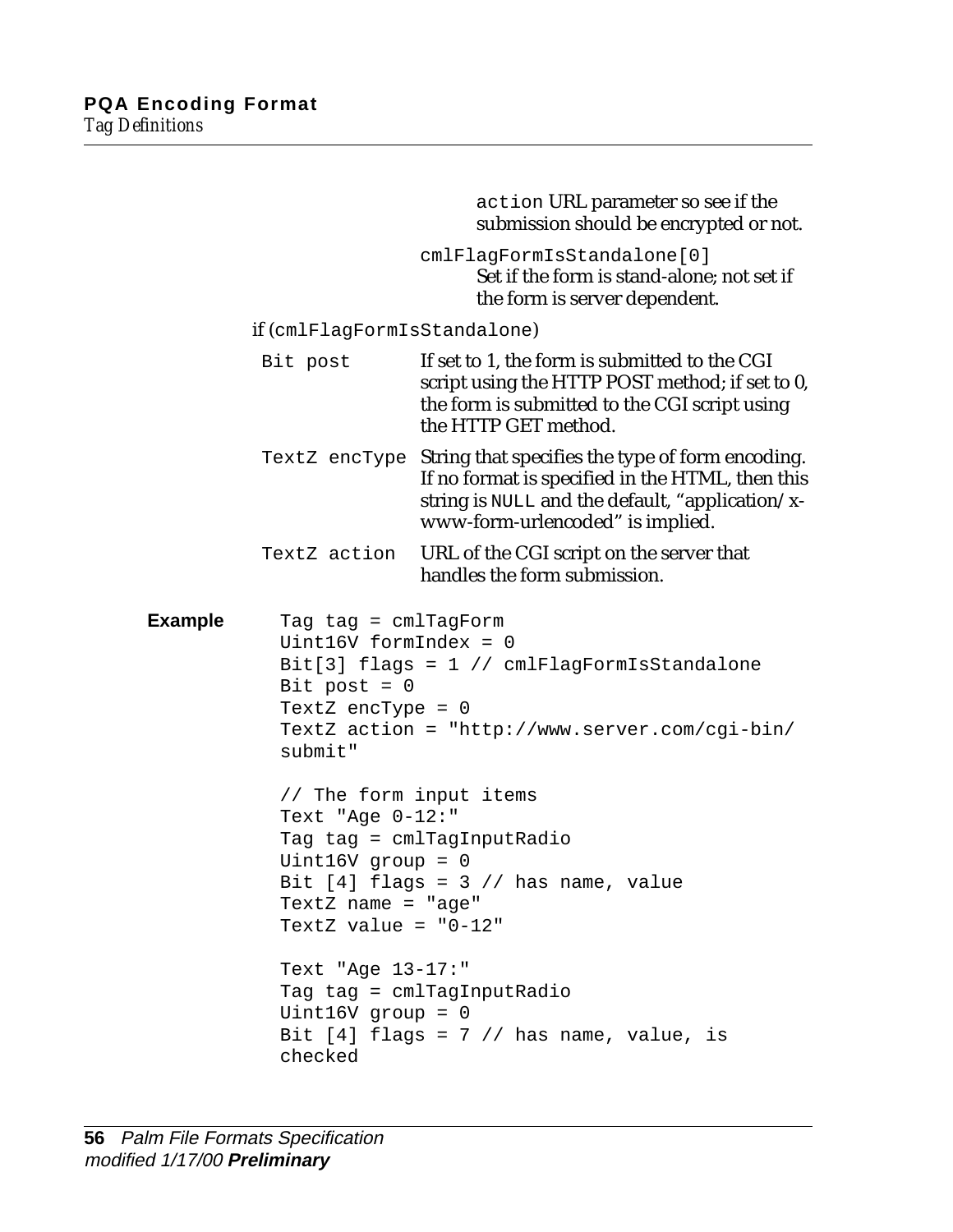```
TextZ name = "age"
TextZ value = "13-17"Tag tag = cmlTagInputSubmit
Bit[2] flags = 2 // has value
TextZ value = "OK" 
Char endForm = cmlCharEnd
```
#### **cmlTagInputTextLine**

| <b>Description</b>                 | Marks a single line input text field in a form. |                                                                                                   |
|------------------------------------|-------------------------------------------------|---------------------------------------------------------------------------------------------------|
| <b>End Tag</b><br><b>Delimited</b> | N <sub>0</sub>                                  |                                                                                                   |
| <b>Parameters</b>                  | Uint16V size                                    | Visible width of field in characters.                                                             |
|                                    | Uint16V maxLength                               | Maximum number of allowed characters. 0<br>means no limit.                                        |
|                                    | Bit[2] flags                                    | Flags controlling these attributes:                                                               |
|                                    |                                                 | cmlFlagInputHasValue[1]<br>Set if the has Value attribute is used.                                |
|                                    |                                                 | cmlFlagInputHasName[0]<br>Set if the hasName attribute is used. Set<br>only in stand-alone forms. |
|                                    | if (cmlFlagInputHasName)                        |                                                                                                   |
|                                    | TextZ name                                      | String holding the name of the input field.                                                       |
| if (cmlFlagInputHasValue)          |                                                 |                                                                                                   |
|                                    | TextZ value                                     | String holding the initial value for the input<br>field.                                          |
| <b>Example</b>                     | Tag $tag Form$<br>Text "Enter Name:"            |                                                                                                   |
|                                    |                                                 | Tag tag = cmlTagInputTextLine                                                                     |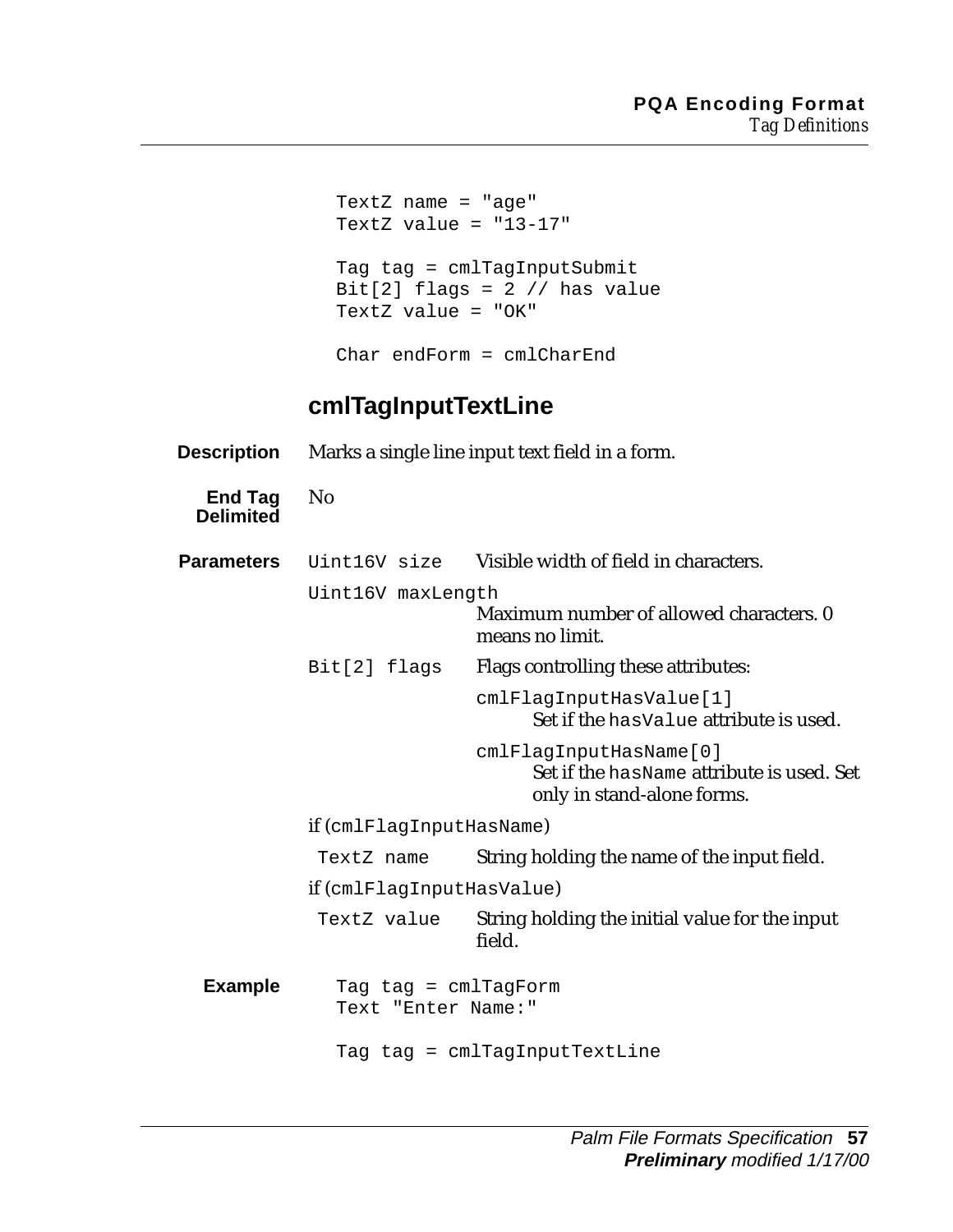```
Uint16V size = 20
Uint16V maxLength = 0
Bit[2] flags = 3TextZ name = "name"
TextZ value = "your name here"
```
### **cmlTagInputPassword**

| <b>Description</b>                 | Marks a single line password input field in a form.                                                                        |                                                                                                   |
|------------------------------------|----------------------------------------------------------------------------------------------------------------------------|---------------------------------------------------------------------------------------------------|
| <b>End Tag</b><br><b>Delimited</b> | <b>No</b>                                                                                                                  |                                                                                                   |
| <b>Parameters</b>                  | Uint16V size                                                                                                               | Visible width of field in characters.                                                             |
|                                    | Uint16V maxLength                                                                                                          | Maximum number of allowed characters.<br>Specify 0 for no limit.                                  |
|                                    | Bit[2] flags                                                                                                               | Flags controlling these attributes:                                                               |
|                                    |                                                                                                                            | cmlFlagInputHasValue[1]<br>Set if the has Value attribute is used.                                |
|                                    |                                                                                                                            | cmlFlagInputHasName[0]<br>Set if the hasName attribute is used. Set<br>only in stand-alone forms. |
|                                    | if (cmlFlagInputHasName)                                                                                                   |                                                                                                   |
|                                    | TextZ name                                                                                                                 | String holding the name of the input field.                                                       |
|                                    | if (cmlFlagInputHasValue)                                                                                                  |                                                                                                   |
|                                    | TextZ value                                                                                                                | String holding the initial value for the input<br>field.                                          |
| <b>Example</b>                     | Text "Enter Password:"<br>Uint16V size = $20$<br>Uint16V maxLength = $0$<br>$Bit[2] \; flags = 1$<br>TextZ name = "passwd" | Tag tag = cmlTagInputPassword                                                                     |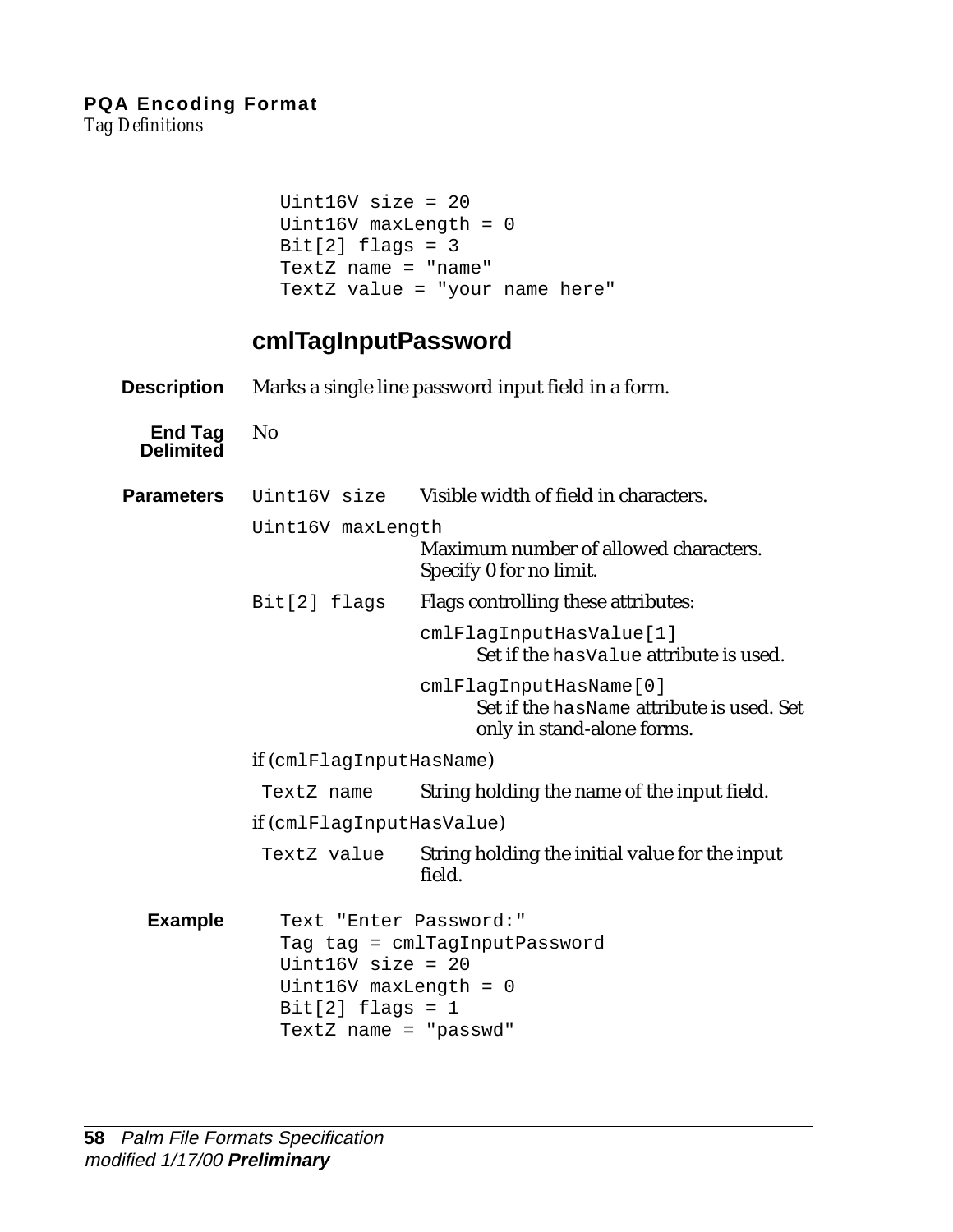### **cmlTagInputRadio**

| <b>Description</b>                 | Marks a radio button in a form. |                                                                                                                                                                                                                                                                                                                                                                                                                                                                              |
|------------------------------------|---------------------------------|------------------------------------------------------------------------------------------------------------------------------------------------------------------------------------------------------------------------------------------------------------------------------------------------------------------------------------------------------------------------------------------------------------------------------------------------------------------------------|
| <b>End Tag</b><br><b>Delimited</b> | <b>No</b>                       |                                                                                                                                                                                                                                                                                                                                                                                                                                                                              |
| <b>Parameters</b>                  | Uint16V group                   | Assigned by the proxy server; it allows the<br>client to perform mutual exclusion selecting.                                                                                                                                                                                                                                                                                                                                                                                 |
|                                    | Bit[4] flags                    | Flags controlling these attributes:                                                                                                                                                                                                                                                                                                                                                                                                                                          |
|                                    |                                 | cmlFlagInputHasText[3]<br>Set if the Text attribute is included as an<br>active part of the radio button; that is, in<br>Clipper, the user can tap the text as well<br>as the button to operate the control. The<br>encoder automatically sets this bit for<br>HTML pages that are identified by the<br>PalmComputingPlatform meta tag. If<br>this bit is not set, then the radio button<br>label appears as a separate text string<br>before or after the radio button tag. |
|                                    |                                 | cmlFlagInputChecked[2]<br>Indicates the initial state of the control. If<br>set, the control is selected.                                                                                                                                                                                                                                                                                                                                                                    |
|                                    |                                 | cmlFlagInputHasValue[1]<br>Set if the has Value attribute is used. If<br>this attribute is not used, the string "on"<br>is sent to the server if the control is<br>selected.                                                                                                                                                                                                                                                                                                 |
|                                    |                                 | cmlFlagInputHasName[0]<br>Set if the has Name attribute is used. Set<br>only in stand-alone forms.                                                                                                                                                                                                                                                                                                                                                                           |
|                                    | if (cmlFlaqInputHasName)        |                                                                                                                                                                                                                                                                                                                                                                                                                                                                              |
|                                    | TextZ name                      | String holding the name of the radio button<br>control.                                                                                                                                                                                                                                                                                                                                                                                                                      |
|                                    | if (cmlFlagInputHasValue)       |                                                                                                                                                                                                                                                                                                                                                                                                                                                                              |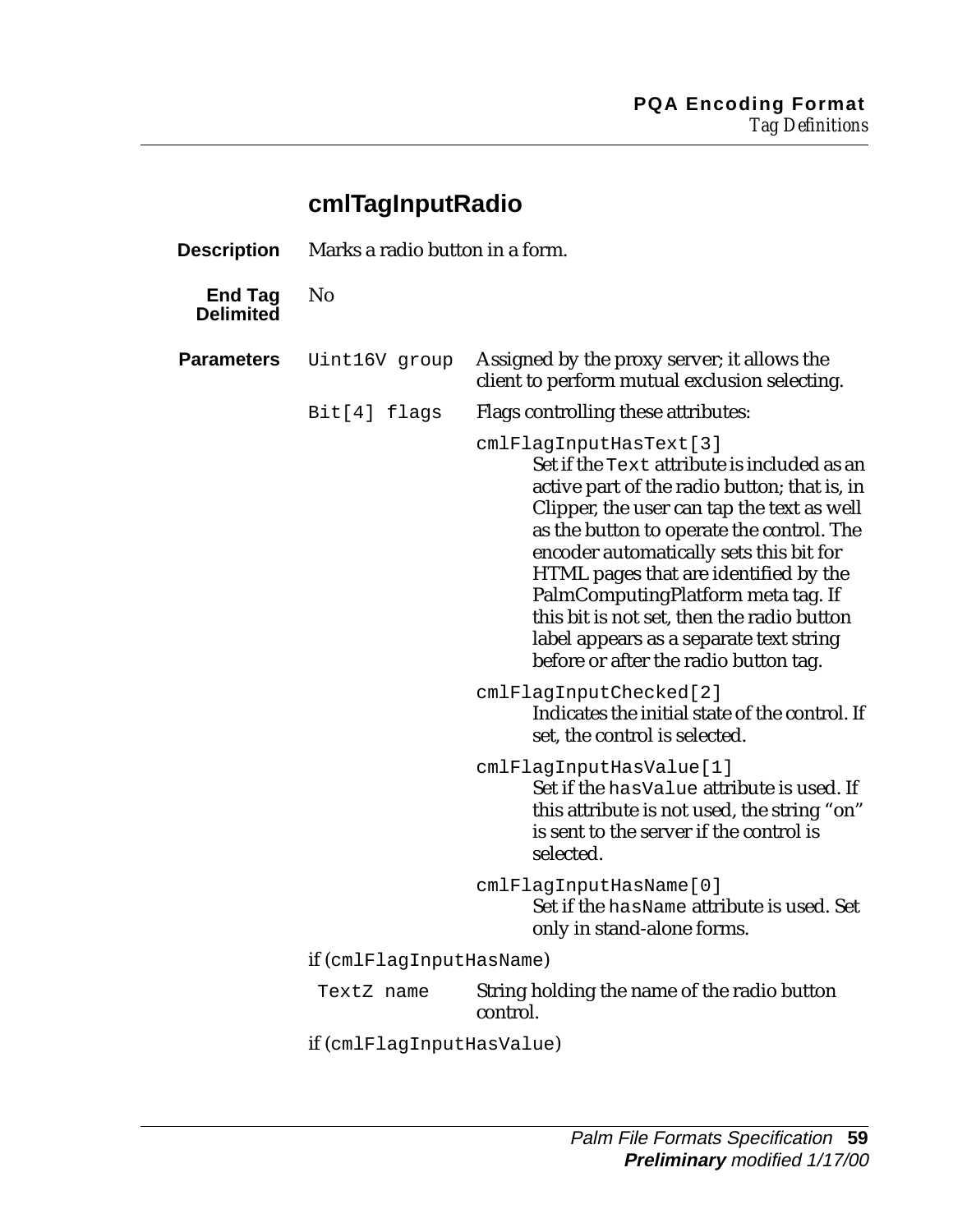|         | TextZ value                                                          | String holding the value for the radio button.<br>This value is sent to the server if the control is<br>selected.      |
|---------|----------------------------------------------------------------------|------------------------------------------------------------------------------------------------------------------------|
|         | if (cmlFlaqInputHasText)                                             |                                                                                                                        |
|         | TextZ Text                                                           | String holding the text label next to the control.<br>This label is included as an active part of the<br>radio button. |
| Example | Uint16V group = $0$<br>TextZ name = "age"<br>TextZ value = $"13-17"$ | Tag tag = cmlTagInputRadio<br>Bit[4] flags = 0xB // cmlFlagInputHasName<br>cmlFlagInputHasValue   cmlFlagInputHasText  |

## **cmlTagInputCheckBox**

TextZ Text = "Age  $13-17$ :"

| <b>Description</b>                 | Marks a checkbox in a form. |                                                                                                                                                                                                                                                                                                                                                                                                                                                                                                           |
|------------------------------------|-----------------------------|-----------------------------------------------------------------------------------------------------------------------------------------------------------------------------------------------------------------------------------------------------------------------------------------------------------------------------------------------------------------------------------------------------------------------------------------------------------------------------------------------------------|
| <b>End Tag</b><br><b>Delimited</b> | N <sub>0</sub>              |                                                                                                                                                                                                                                                                                                                                                                                                                                                                                                           |
| <b>Parameters</b>                  | Bit[4] flags                | Flags controlling these attributes:<br>cmlFlagInputHasText[3]<br>Set if the Text attribute is included as an<br>active part of the checkbox; that is, in<br>Clipper, the user can tap the text as well<br>as the checkbox to operate the control.<br>The encoder automatically sets this bit<br>for HTML pages that are identified by<br>the PalmComputingPlatform meta tag. If<br>this bit is not set, then the checkbox label<br>appears as a separate text string before or<br>after the checkbox tag. |
|                                    |                             | cmlFlagInputChecked[2]<br>Indicates the initial state of the control. If<br>set, the control is checked.                                                                                                                                                                                                                                                                                                                                                                                                  |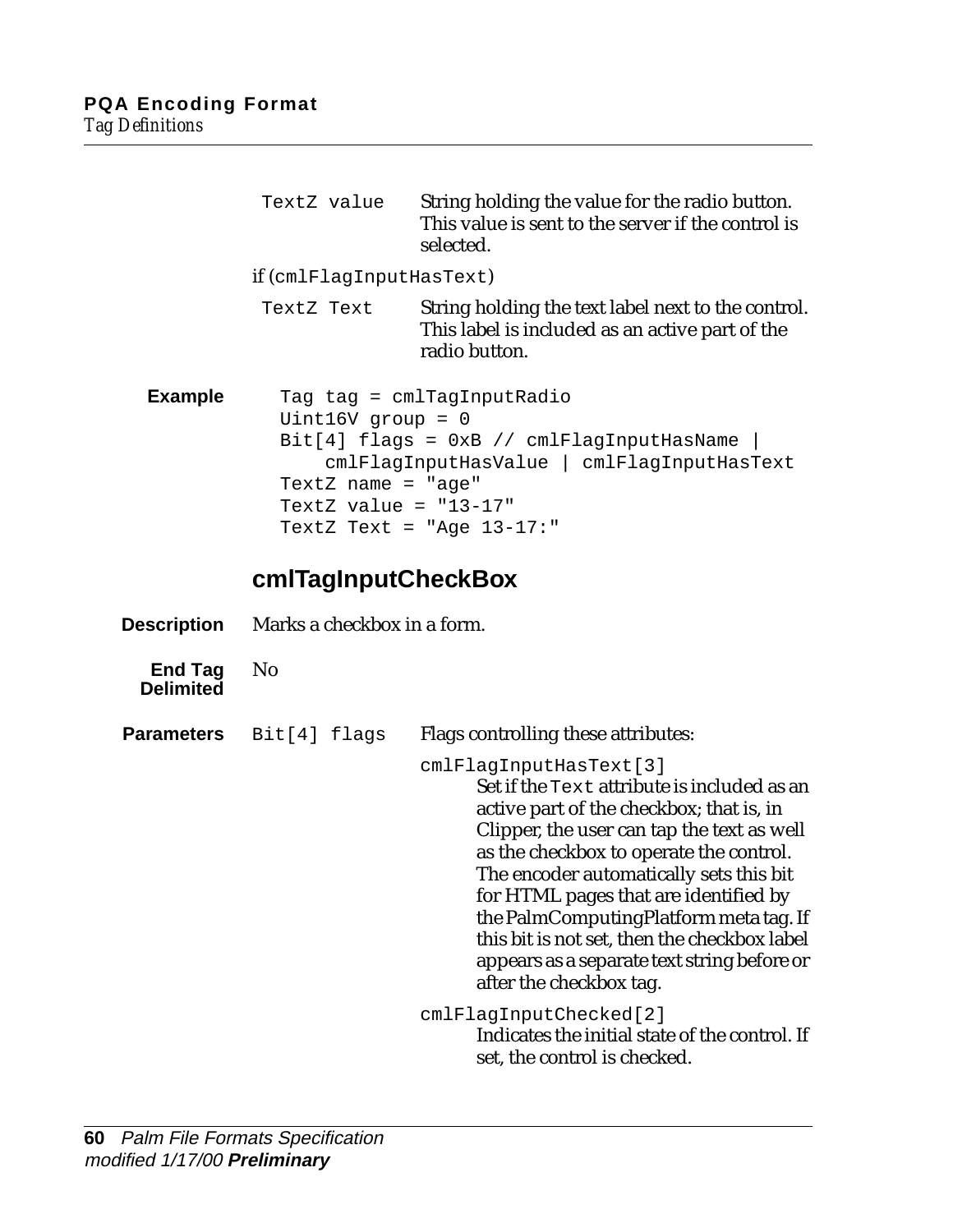|                                    |                                                                                                                                                                                                                                                                                                                            | cmlFlagInputHasValue[1]<br>Set if the has Value attribute is used. If<br>this attribute is not used, the string "on"<br>is sent to the server if the control is<br>selected. |
|------------------------------------|----------------------------------------------------------------------------------------------------------------------------------------------------------------------------------------------------------------------------------------------------------------------------------------------------------------------------|------------------------------------------------------------------------------------------------------------------------------------------------------------------------------|
|                                    |                                                                                                                                                                                                                                                                                                                            | cmlFlagInputHasName[0]<br>Set if the hasName attribute is used. Set<br>only in stand-alone forms.                                                                            |
|                                    | if (cmlFlagInputHasName)                                                                                                                                                                                                                                                                                                   |                                                                                                                                                                              |
|                                    | TextZ name                                                                                                                                                                                                                                                                                                                 | String specifying the name of the checkbox.                                                                                                                                  |
|                                    | if (cmlFlagInputHasValue)                                                                                                                                                                                                                                                                                                  |                                                                                                                                                                              |
|                                    | TextZ value                                                                                                                                                                                                                                                                                                                | String holding the value for the checkbox. This<br>value is sent to the server if the control is<br>selected.                                                                |
|                                    | if (cmlFlagInputHasText)                                                                                                                                                                                                                                                                                                   |                                                                                                                                                                              |
|                                    | TextZ Text                                                                                                                                                                                                                                                                                                                 | String holding the text label next to the control.<br>This label is included as an active part of the<br>checkbox.                                                           |
| <b>Example</b>                     | Tag tag = cmlTagInputCheckBox<br>Bit[4] flags = 3 // cmlFlagInputHasName<br>cmlFlagInputHasValue<br>TextZ name = "newsletter"<br>TextZ value = $"1"$<br>// Checkbox label is not part of the object.<br>// It could be formatted text or an image.<br>Text "Yes" // checkbox label, not active<br><b>cmlTagInputSubmit</b> |                                                                                                                                                                              |
|                                    |                                                                                                                                                                                                                                                                                                                            |                                                                                                                                                                              |
|                                    |                                                                                                                                                                                                                                                                                                                            |                                                                                                                                                                              |
| <b>Description</b>                 | Marks a submit button in a form.                                                                                                                                                                                                                                                                                           |                                                                                                                                                                              |
| <b>End Tag</b><br><b>Delimited</b> | No                                                                                                                                                                                                                                                                                                                         |                                                                                                                                                                              |
| <b>Parameters</b>                  | Bit[2] flags                                                                                                                                                                                                                                                                                                               | Flags controlling these attributes:                                                                                                                                          |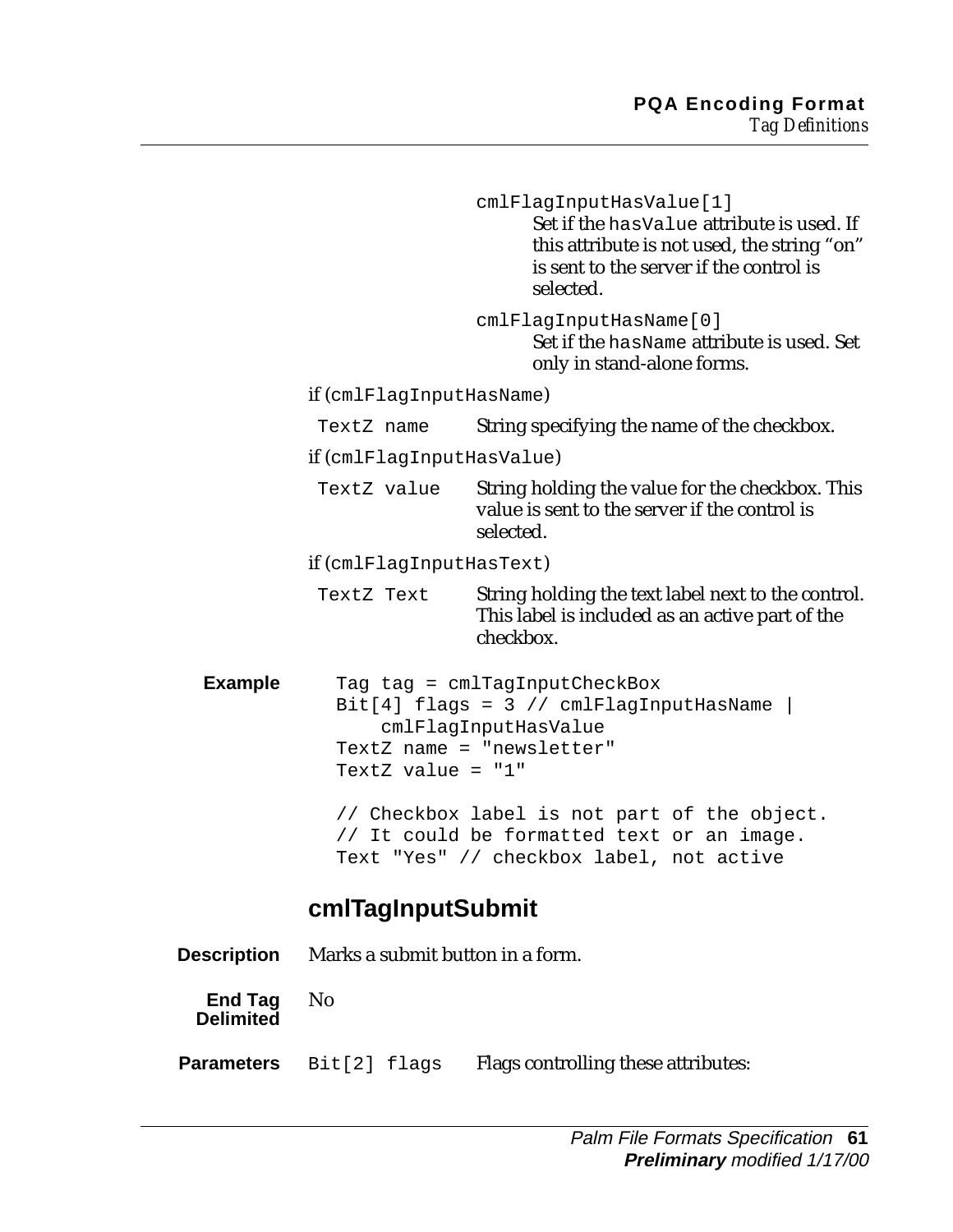|                                    |                                            | cmlFlagInputHasValue[1]<br>Set if the has Value attribute is used to<br>set a custom button label.              |
|------------------------------------|--------------------------------------------|-----------------------------------------------------------------------------------------------------------------|
|                                    |                                            | cmlFlagInputHasName[0]<br>Set if the hasName attribute is used. Set<br>only in stand-alone forms.               |
|                                    | if (cmlFlagInputHasName)                   |                                                                                                                 |
|                                    | TextZ name                                 | String holding the name of the button.                                                                          |
|                                    | if (cmlFlagInputHasValue)                  |                                                                                                                 |
|                                    | TextZ value                                | String holding the button label. If this<br>parameter is not included, the default button<br>label is "submit." |
| <b>Example</b>                     | $Bit[2]$ flags = 2<br>TextZ value = $"OK"$ | Tag tag = cmlTagInputSubmit                                                                                     |
|                                    |                                            |                                                                                                                 |
|                                    | cmlTagInputReset                           |                                                                                                                 |
| <b>Description</b>                 | Marks a reset button in a form.            |                                                                                                                 |
| <b>End Tag</b><br><b>Delimited</b> | N <sub>0</sub>                             |                                                                                                                 |
| <b>Parameters</b>                  | Bit hasValue                               | Set if the has Value attribute is used to set a<br>custom button label.                                         |
|                                    | if (hasValue)                              |                                                                                                                 |
|                                    | TextZ value                                | String holding the button label. If this<br>parameter is not included, the default button<br>label is "reset."  |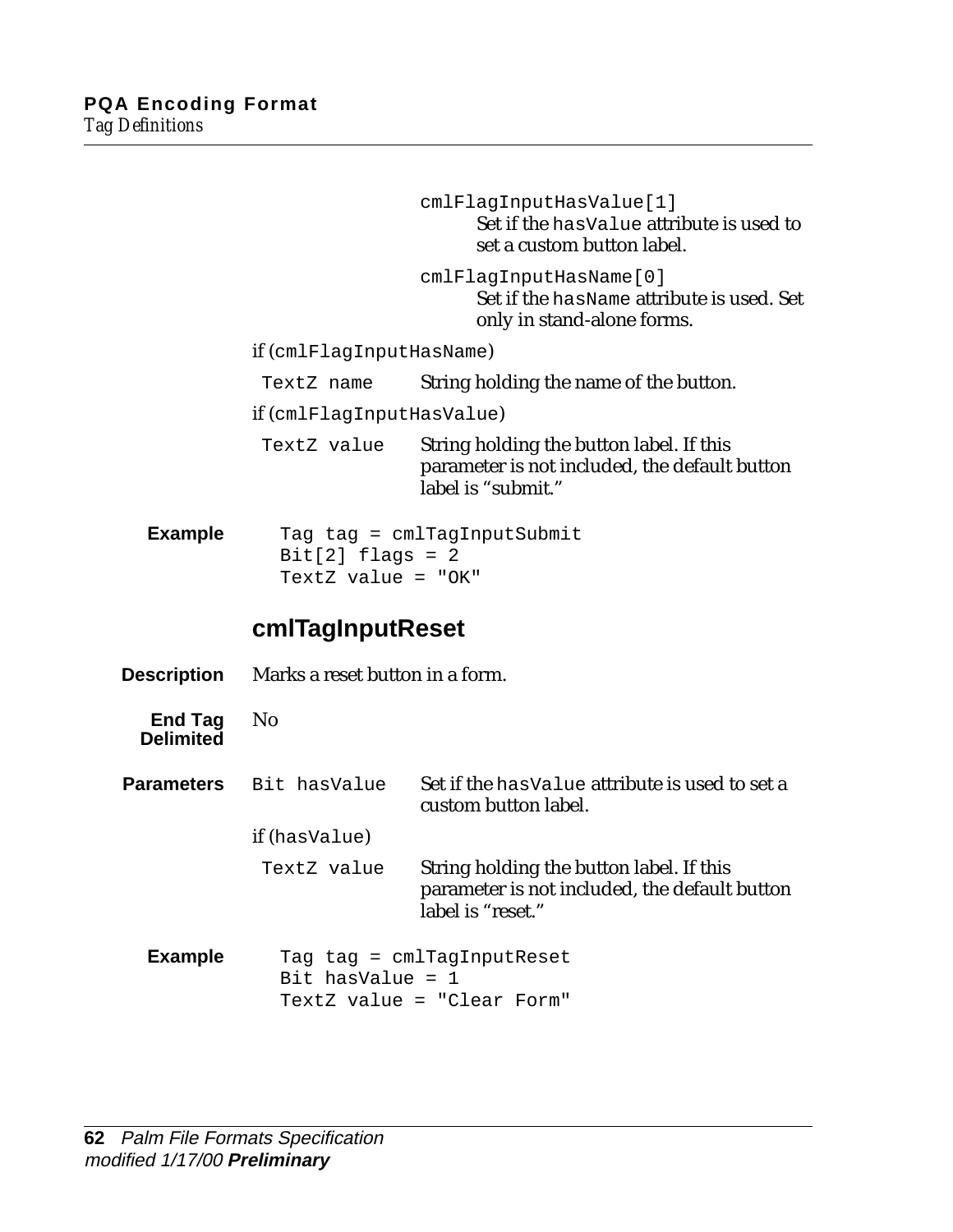### **cmlTagInputHidden**

| <b>Description</b>                 | "%zipcode" or "%deviceid".                                                                         | Marks a hidden input field in a form. This tag is not generated for<br>server supplied forms except for value strings of either |
|------------------------------------|----------------------------------------------------------------------------------------------------|---------------------------------------------------------------------------------------------------------------------------------|
| <b>End Tag</b><br><b>Delimited</b> | No                                                                                                 |                                                                                                                                 |
| <b>Parameters</b>                  | Bit[2] flags                                                                                       | Flags controlling these attributes:                                                                                             |
|                                    |                                                                                                    | cmlFlagInputHasValue[1]<br>Set if the has Value attribute is used to<br>set a custom button label.                              |
|                                    |                                                                                                    | cmlFlagInputHasName[0]<br>Set if the hasName attribute is used. Set<br>only in stand-alone forms.                               |
|                                    | if (cmlFlagInputHasName)                                                                           |                                                                                                                                 |
|                                    | TextZ name                                                                                         | String holding the name of the input field.                                                                                     |
|                                    | if (cmlFlagInputHasValue)                                                                          |                                                                                                                                 |
|                                    | TextZ value                                                                                        | String holding the initial value for the input<br>field.                                                                        |
| <b>Example</b>                     | Tag tag = cmlTagInputHidden<br>$Bit[2] \; flags = 3$<br>TextZ name = "Age"<br>TextZ value = $"21"$ |                                                                                                                                 |
|                                    | <b>cmlTagInputTextArea</b>                                                                         |                                                                                                                                 |

| Marks a multi-line input text field within a form. |
|----------------------------------------------------|
|                                                    |

| End Tag<br><b>Delimited</b> | <b>Yes</b>                     |                                         |
|-----------------------------|--------------------------------|-----------------------------------------|
|                             | <b>Parameters</b> Uint16V rows | Number of rows in the input field.      |
|                             | Uint16V cols                   | Width of the input field in characters. |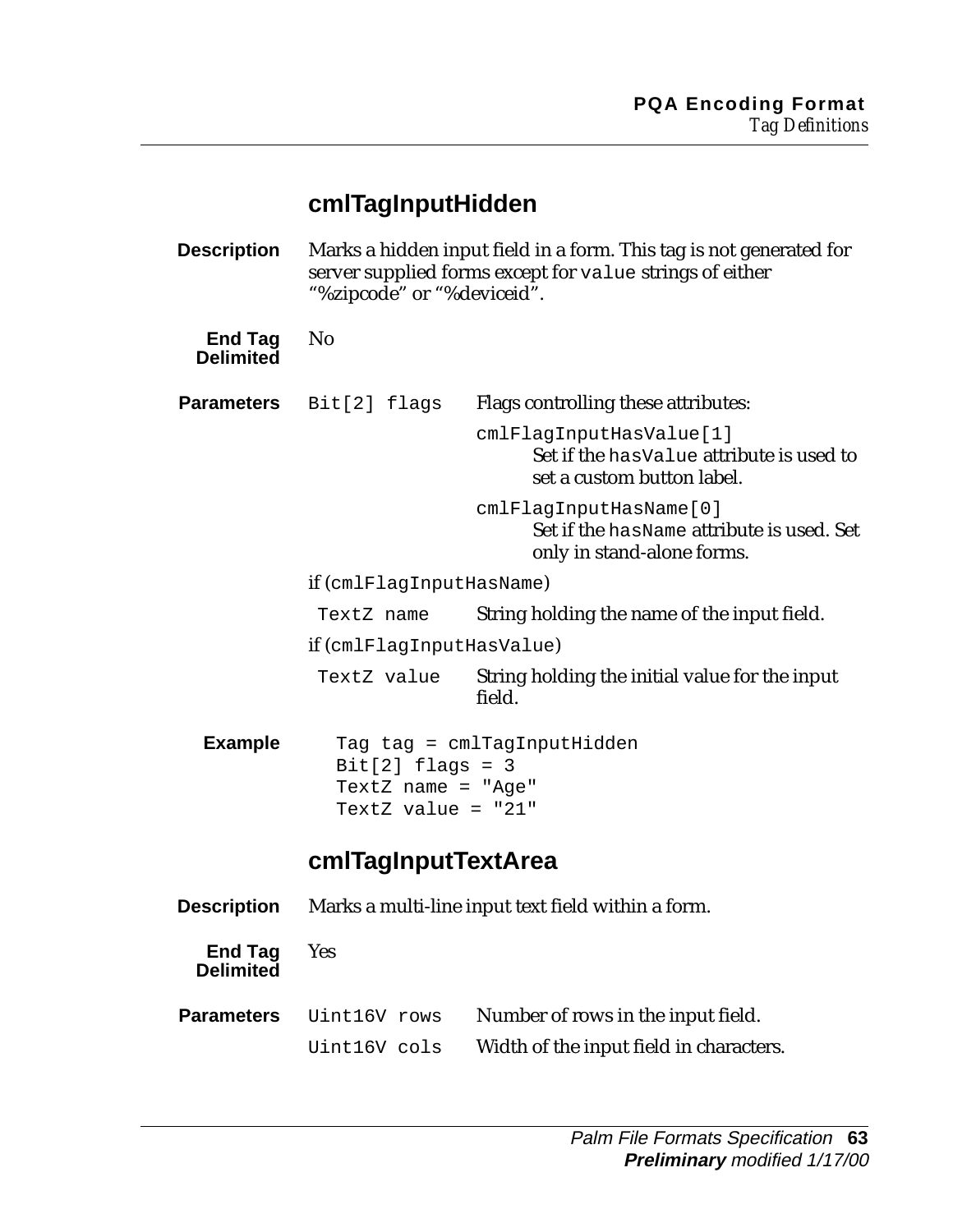**Example** 

| Bit hasName           | Set if the hasName attribute is used to set an<br>input field name. Set only in stand-alone forms.                              |
|-----------------------|---------------------------------------------------------------------------------------------------------------------------------|
| if (hasName)          |                                                                                                                                 |
| TextZ name            | String holding the name of the input field.                                                                                     |
| TextZ value           | String holding the initial value for the input<br>field. The end of the initial text is indicated by a<br>cmlCharEnd character. |
| Text "Enter Address:" | Tag tag = cmlTagInputTextArea                                                                                                   |

Uint16V rows = 2 Uint16V cols = 20 Bit hasName = 1 TextZ name = "address" TextZ value = "your address \nhere: " Char cmlCharEnd

### **cmlTagSelect**

**Description** Marks a selection menu in a form.

This element is always followed by one or more TextZ elements that represent the menu items; these are separated by cmlTagSelectItemNormal or cmlTagSelectItemCustom tags. The cmlTagSelectItemCustom tag is used for preselected items. A cmlCharEnd character follows the last item and indicates the end of the selection menu.

**End Tag Delimited**

Yes

| <b>Parameters</b> | Bit[2] flags | Flags controlling these attributes:                                                               |
|-------------------|--------------|---------------------------------------------------------------------------------------------------|
|                   |              | cmlFlagInputMultiple[1]<br>Set if multiple item selection is allowed.                             |
|                   |              | cmlFlaqInputHasName[0]<br>Set if the hasName attribute is used. Set<br>only in stand-alone forms. |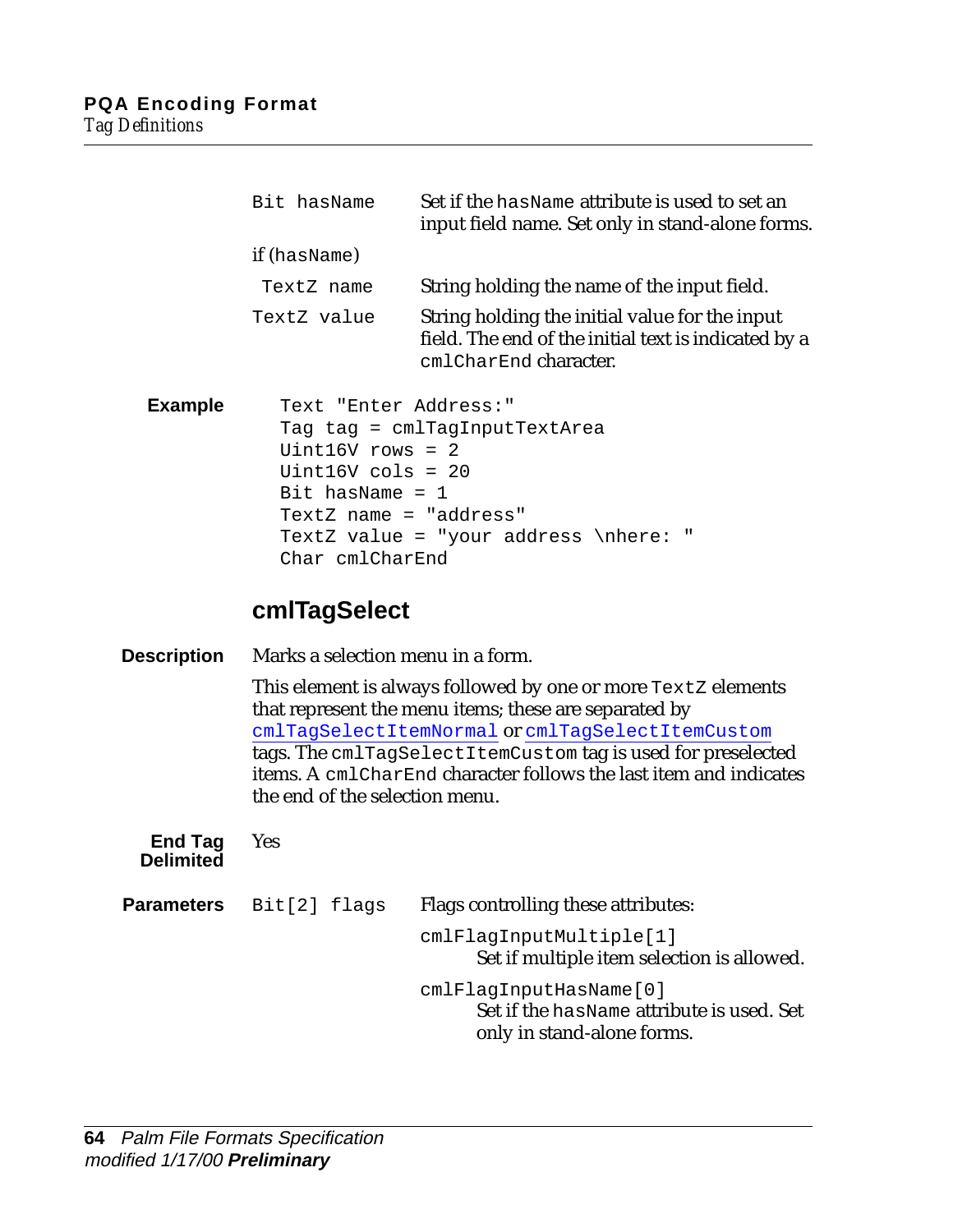|                             |                                                                                                                                                                                                                                 | Uint16V size Number of items visible at once in the selection<br>list, minus 1.                                                           |  |
|-----------------------------|---------------------------------------------------------------------------------------------------------------------------------------------------------------------------------------------------------------------------------|-------------------------------------------------------------------------------------------------------------------------------------------|--|
|                             | if (cmlFlagInputHasName)                                                                                                                                                                                                        |                                                                                                                                           |  |
|                             | TextZ name                                                                                                                                                                                                                      | String holding the name of the selection menu.                                                                                            |  |
| <b>Example</b>              | Tag tag = cmlTagSelect<br>$Bit[2]$ flags = 3<br>Uint16V size = $2$<br>TextZ name = "choice"                                                                                                                                     |                                                                                                                                           |  |
|                             | // The select items.<br>Tag tag = cmlTagSelectItemNormal<br>TextZ "First choice"<br>Tag tag = cmlTagSelectItemCustom<br>$Bit[2]$ flags = 1<br>TextZ "Second choice"<br>Tag tag = cmlTagSelectItemNormal<br>TextZ "Third choice" |                                                                                                                                           |  |
|                             |                                                                                                                                                                                                                                 | Char endSelect = cmlCharEnd                                                                                                               |  |
|                             | cmITagSelectItemNormal                                                                                                                                                                                                          |                                                                                                                                           |  |
| <b>Description</b>          | its text content.                                                                                                                                                                                                               | Precedes a normal item in a selection menu. A normal item means<br>that it is not preselected and it does not have a value different from |  |
| End Tag<br><b>Delimited</b> | <b>No</b>                                                                                                                                                                                                                       |                                                                                                                                           |  |
| <b>Parameters</b>           | <b>None</b>                                                                                                                                                                                                                     |                                                                                                                                           |  |
| <b>Example</b>              | TextZ "Third item"                                                                                                                                                                                                              | Tag tag = cmlTagSelectItemNormal                                                                                                          |  |
|                             | cmlTagSelectItemCustom                                                                                                                                                                                                          |                                                                                                                                           |  |

**Description** Precedes a custom item in a selection menu.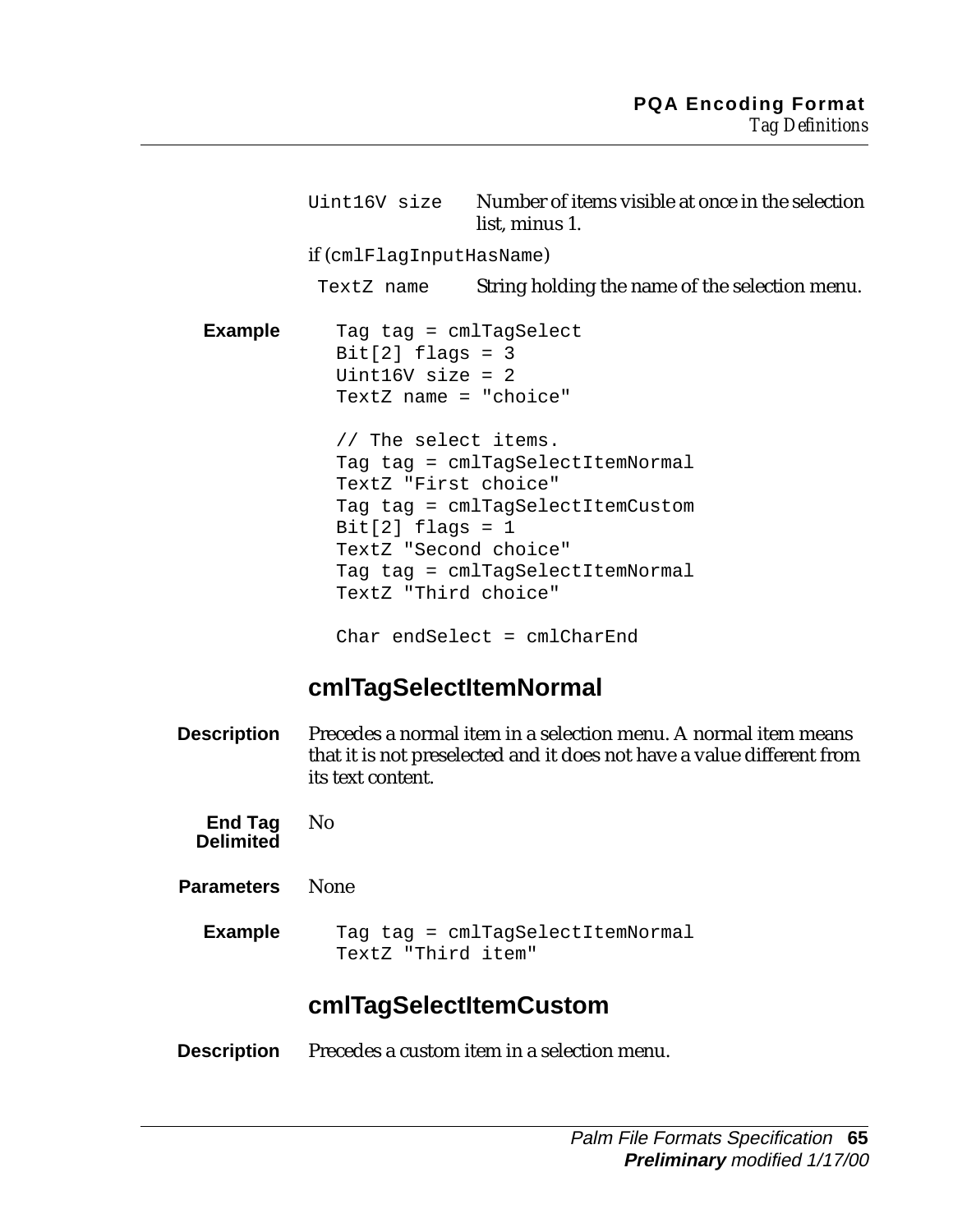| <b>End Tag</b><br><b>Delimited</b> | <b>No</b>                                                                                           |                                                                                                                                                                                                                      |
|------------------------------------|-----------------------------------------------------------------------------------------------------|----------------------------------------------------------------------------------------------------------------------------------------------------------------------------------------------------------------------|
| <b>Parameters</b>                  | Bit[2] flags                                                                                        | Flags controlling these attributes:                                                                                                                                                                                  |
|                                    |                                                                                                     | cmlFlagInputHasValue[1]<br>Set if the has Value attribute is used. Set<br>only in stand-alone forms.                                                                                                                 |
|                                    |                                                                                                     | cmlFlagInputSelected[0]<br>Set if the item is to be preselected in the<br>menu.                                                                                                                                      |
|                                    | if (cmlFlagInputHasValue)                                                                           |                                                                                                                                                                                                                      |
|                                    | TextZ value                                                                                         | A string holding text that should be used as the<br>value of this item at form submission. If this<br>parameter is omitted, then the TextZ string<br>that follows the cmlTagSelectItemCustom<br>tag is used instead. |
| <b>Example</b>                     | Tag tag = cmlTagSelectItemCustom<br>$Bit[2]$ flags = 3<br>TextZ value = $"3"$<br>TextZ "Third item" |                                                                                                                                                                                                                      |
|                                    |                                                                                                     |                                                                                                                                                                                                                      |
|                                    | <b>cmlTagInputDatePicker</b>                                                                        |                                                                                                                                                                                                                      |
| <b>Description</b>                 | Marks a date picker.                                                                                |                                                                                                                                                                                                                      |
| <b>End Tag</b><br><b>Delimited</b> | <b>No</b>                                                                                           |                                                                                                                                                                                                                      |
| <b>Parameters</b>                  | Bit hasName                                                                                         | Set if the name attribute is used to set a name<br>for the date field.                                                                                                                                               |
|                                    | UIntV date                                                                                          | The initial value of the date field; the number of<br>seconds since midnight, $1/1/1904$ GMT.<br>Specify 0 to use the current date.                                                                                  |
|                                    | if (hasName)                                                                                        |                                                                                                                                                                                                                      |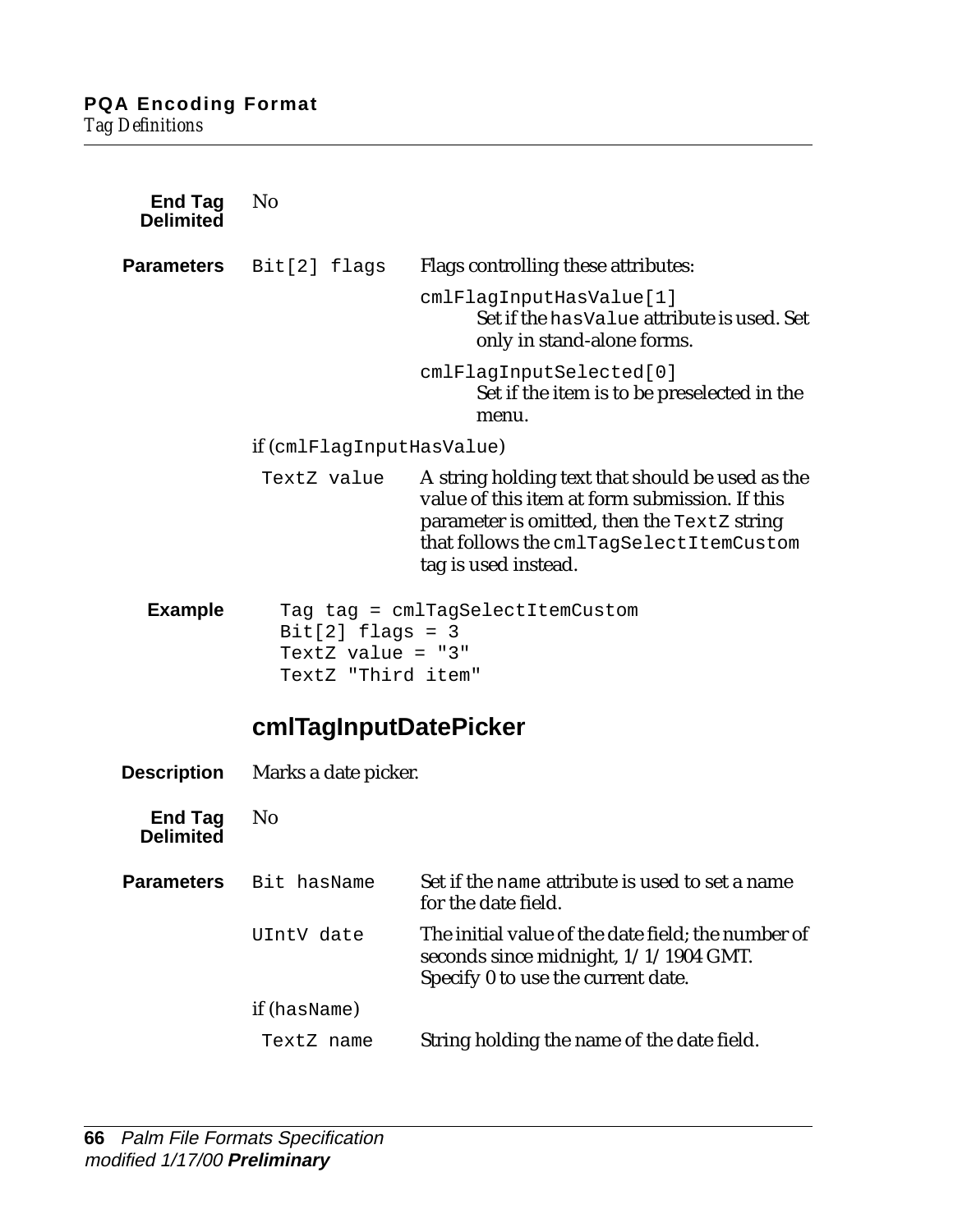| Tag tag = cmlTagInputDatePicker |
|---------------------------------|
| Bit has Name $= 1$              |
| UIntV date = $0xA1234000$       |
| TextZ name = "yesterday"        |
|                                 |

## **cmlTagInputTimePicker**

| Description                 | Marks a time picker.                                                                       |                                                                                                                     |
|-----------------------------|--------------------------------------------------------------------------------------------|---------------------------------------------------------------------------------------------------------------------|
| End Tag<br><b>Delimited</b> | <b>No</b>                                                                                  |                                                                                                                     |
|                             | <b>Parameters</b> Bit hasName                                                              | Set if the name attribute is used to set a name<br>for the time field.                                              |
|                             | UIntV seconds                                                                              | The initial value of the time field; the number of<br>seconds since midnight. Specify 0 to use the<br>current time. |
|                             | if (hasName)                                                                               |                                                                                                                     |
|                             | TextZ name                                                                                 | String holding the name of the time field.                                                                          |
| <b>Example</b>              | Tag tag = cmlTagInputTimePicker<br>Bit has Name = $0$<br>UIntV seconds = $3600$ // 1:00 am |                                                                                                                     |
|                             | <b>Tables</b>                                                                              |                                                                                                                     |
|                             | cmlTagTable                                                                                |                                                                                                                     |

**Description** Indicates the start of a table.

Each row in the table begins with a cmlTagTableRow tag that has optional parameters for the horizontal and vertical alignment of the cells in that row.

Each cell in a row begins with either a cmlTagTableData or a cmlTagTableHeader tag. The only difference is that header cells are rendered in bold typeface. After the last row, an additional cmlCharEnd indicates the end of the table.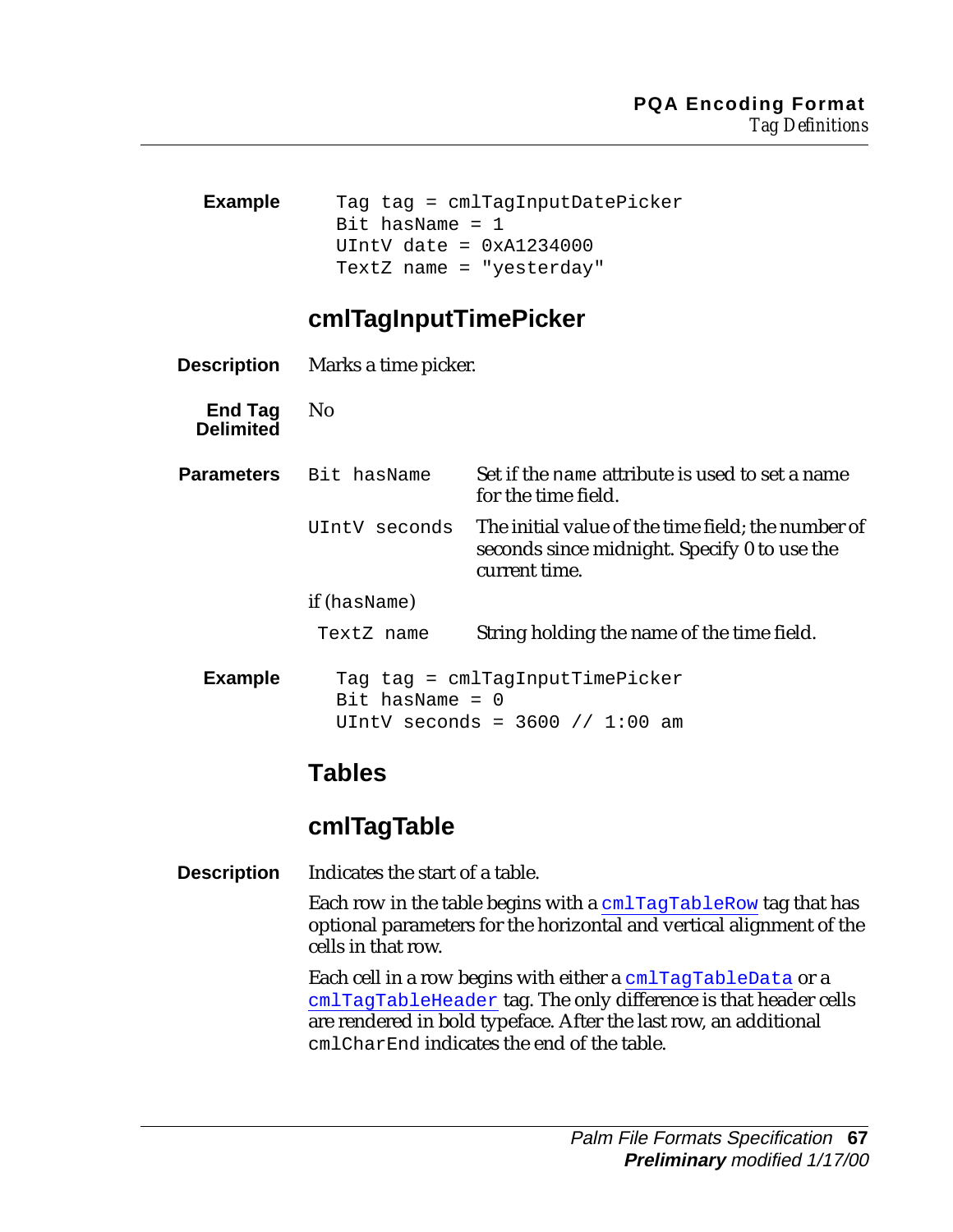| <b>End Tag</b><br><b>Delimited</b> | <b>Yes</b>                      |                                                                                                                                                                                 |  |
|------------------------------------|---------------------------------|---------------------------------------------------------------------------------------------------------------------------------------------------------------------------------|--|
| Parameters                         | Bit[7] flags                    | Flags controlling these attributes:                                                                                                                                             |  |
|                                    |                                 | cmlFlagTableHasAlign[0]<br>Set if the halign attribute is used.                                                                                                                 |  |
|                                    |                                 | cmlFlagTableHasWidth[1]<br>Set if the width attribute is used.                                                                                                                  |  |
|                                    |                                 | cmlFlagTableHasBorder[2]<br>Set if the border attribute is used.                                                                                                                |  |
|                                    |                                 | cmlFlagTableHasCellSpacing[3]<br>Set if the cellspacing attribute is used.                                                                                                      |  |
|                                    |                                 | cmlFlagTableHasCellPadding[4]<br>Set if the cell Padding attribute is used.                                                                                                     |  |
|                                    |                                 | reserved1[5]<br>Not used.                                                                                                                                                       |  |
|                                    |                                 | reserved2[6]<br>Not used.                                                                                                                                                       |  |
|                                    | If (cmlFlagTableHasAlign)       |                                                                                                                                                                                 |  |
|                                    |                                 | Bit[2] hAlign An enumerated type setting how the table is<br>aligned on the page. One of {cmlAlignLeft,<br>cmlAlignCenter, cmlAlignRight }.                                     |  |
|                                    | If (cmlFlagTableHasWidth)       |                                                                                                                                                                                 |  |
|                                    |                                 | Uint16V width Table width in pixels. 0 indicates to calculate<br>the width of the table is from the contents.                                                                   |  |
|                                    | If (cmlFlagTableHasBorder)      |                                                                                                                                                                                 |  |
|                                    |                                 | Uint8V border Border width in pixels. 0 indicates to suppress<br>the border.                                                                                                    |  |
|                                    | If (cmlFlaqTableHasCellSpacinq) |                                                                                                                                                                                 |  |
|                                    | Uint8V cellSpacing              | Cell spacing in pixels. The cell spacing is the<br>distance between the borders of each cell. If<br>non-zero, then cells are spaced apart from each<br>other. The default is 0. |  |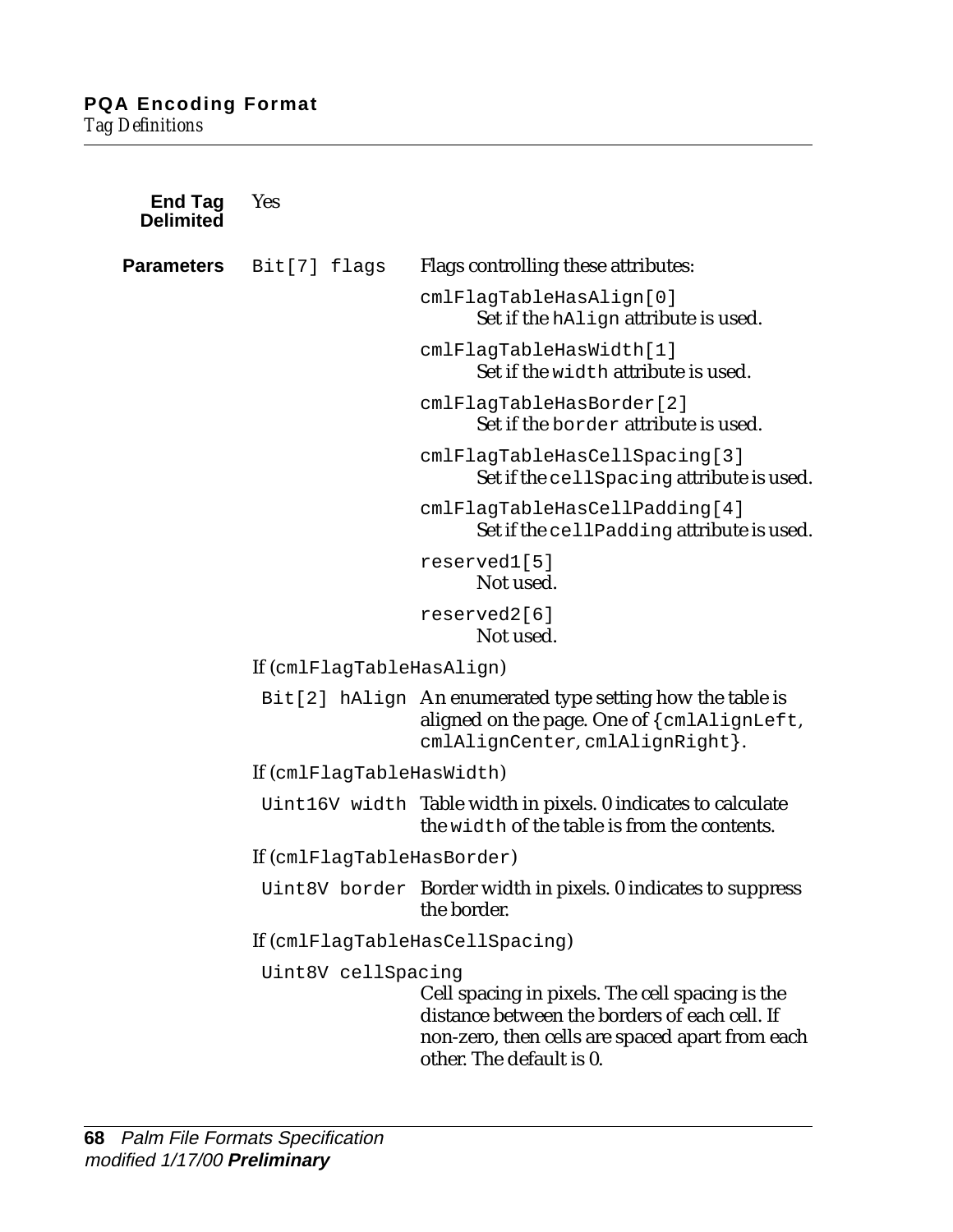If (cmlFlagTableHasCellPadding) Uint8V cellPadding Cell padding in pixels. The cell padding is the distance between the border around each cell and the cell's contents. The default is 0. **Example** Tag tag = cmlTagTable Bit[7] flags = 0x01 // cmlFlagTableHasAlign Bit[2] hAlign = cmlAlignCenter Tag tag = cmlTagTableRow Bit hasAlign = 0 Tag tag = cmlTagTableHeader  $Bit[7]$  flags = 0 Text "Row1, Col2 Head" Char cmlCharEnd Tag tag = cmlTagTableHeader  $Bit[7]$  flags = 0 Text "Row1, Col2 Head" Char cmlCharEnd Tag tag = cmlTagTableRow Bit hasAlign = 0 Tag tag = cmlTagTableData  $Bit[7]$  flags = 0 Text "row2, col1" Char cmlCharEnd Tag tag = cmlTagTableData  $Bit[7]$  flags = 0 Text "row2, col2" Char cmlCharEnd Char cmlCharEnd // end of table

## **cmlTagCaption**

**Description** Marks the caption to be placed above or below a table. It can appear anywhere in a table.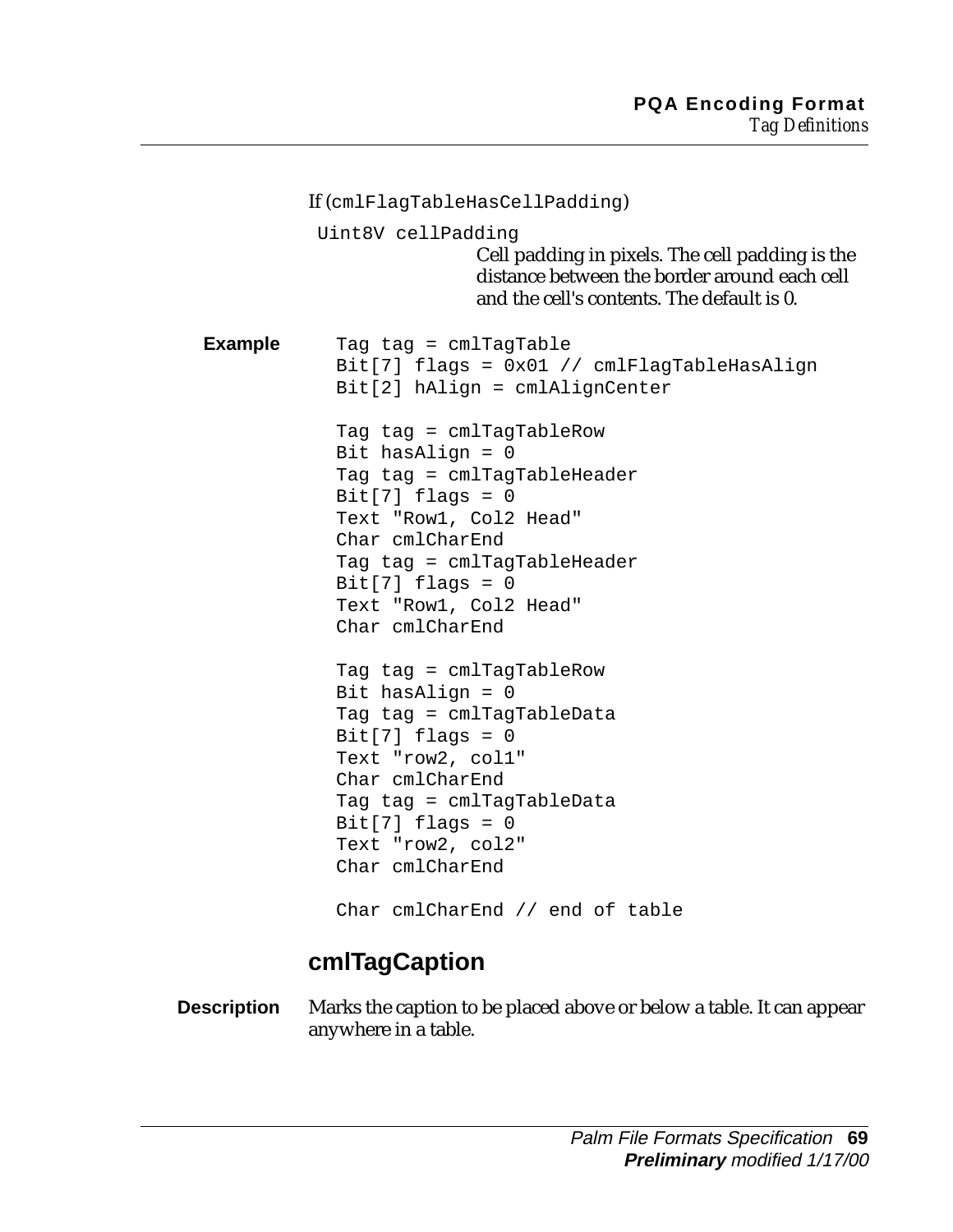| <b>End Tag</b><br><b>Delimited</b> | Yes                                                                       |                                                                                                                                                                          |
|------------------------------------|---------------------------------------------------------------------------|--------------------------------------------------------------------------------------------------------------------------------------------------------------------------|
| <b>Parameters</b>                  | Bit captionAtTop                                                          | A Boolean value. 0 means place the caption<br>below the table; 1 means place the caption<br>above the table.                                                             |
| <b>Example</b>                     | Tag tag = cmlTagCaption<br>Bit caption At Top = $1$<br>Text "Table Title" | Char cmlCharEnd // end of caption                                                                                                                                        |
|                                    | cmlTagTableRow                                                            |                                                                                                                                                                          |
| <b>Description</b>                 | Separates rows of a table.                                                | Each row in the table begins with a cmlTagTableRow tag.                                                                                                                  |
| <b>End Tag</b><br><b>Delimited</b> | <b>Yes</b>                                                                |                                                                                                                                                                          |
| <b>Parameters</b>                  | Bit hasAlign                                                              | Set if the halign and valign attributes are<br>used.                                                                                                                     |
|                                    | if (hasAlign)                                                             |                                                                                                                                                                          |
|                                    |                                                                           | Bit[2] hAlign An enumerated type that sets how text is<br>aligned horizontally within the cells in the row.<br>One of {cmlAlignLeft, cmlAlignCenter,<br>cmlAlignRight}.  |
|                                    |                                                                           | Bit[2] vAlign An enumerated type that sets how text is<br>aligned vertically within the cells in the row.<br>One of {cmlVAlignTop,<br>cmlVAlignCenter, cmlVAlignBottom}. |
| <b>Example</b>                     | Bit hasAlign = 0<br>$Bit[7]$ flags = 0<br>Text "rowl, coll"               | Tag tag = cmlTagTableRow<br>Tag tag = cmlTagTableHeader                                                                                                                  |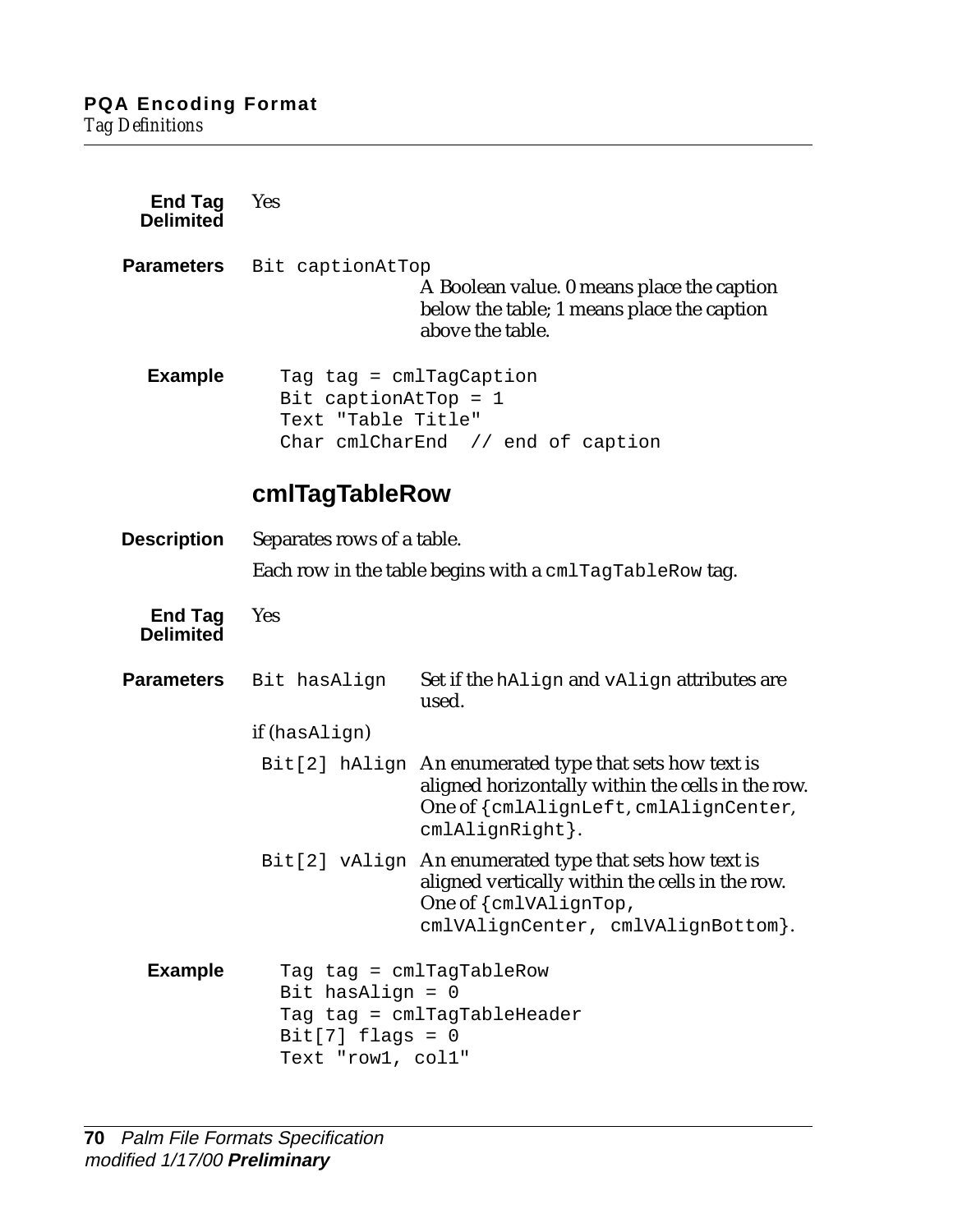Char cmlCharEnd Tag tag = cmlTagTableRow Bit hasAlign = 1 Bit[2] hAlign = cmlAlignRight Bit[2] vAlign = cmlVAlignTop Tag tag = cmlTagTableData  $Bit[7]$  flags = 0 Text "row2, col1" Char cmlCharEnd

## **cmlTagTableData**

| <b>Description</b> | Marks a data cell in a table. Contrast this tag with |
|--------------------|------------------------------------------------------|
|                    | cmlTagTableHeader.                                   |

#### **End Tag Delimited** Yes

| <b>Parameters</b> | Bit[7] flags | Flags controlling these attributes:                                                                |
|-------------------|--------------|----------------------------------------------------------------------------------------------------|
|                   |              |                                                                                                    |
|                   |              | cmlFlagCellHasHAlign[0]<br>Set if the halign attribute is used.                                    |
|                   |              | cmlFlagCellHasVAlign[1]<br>Set if the valign attribute is used.                                    |
|                   |              | cmlFlagCellHasColSpan[2]<br>Set if the colspan attribute is used.                                  |
|                   |              | cmlFlagCellHasRowSpan[3]<br>Set if the rowSpan attribute is used.                                  |
|                   |              | cmlFlagCellHasHeight[4]<br>Set if the height attribute is used.                                    |
|                   |              | cmlFlagCellHasWidth[5]<br>Set if the width attribute is used.                                      |
|                   |              | cmlFlagCellNoWrap[6]<br>Set if automatic word wrap within the<br>contents of the cell is disabled. |

**Parameters** If (cmlFlagCellHasHAlign)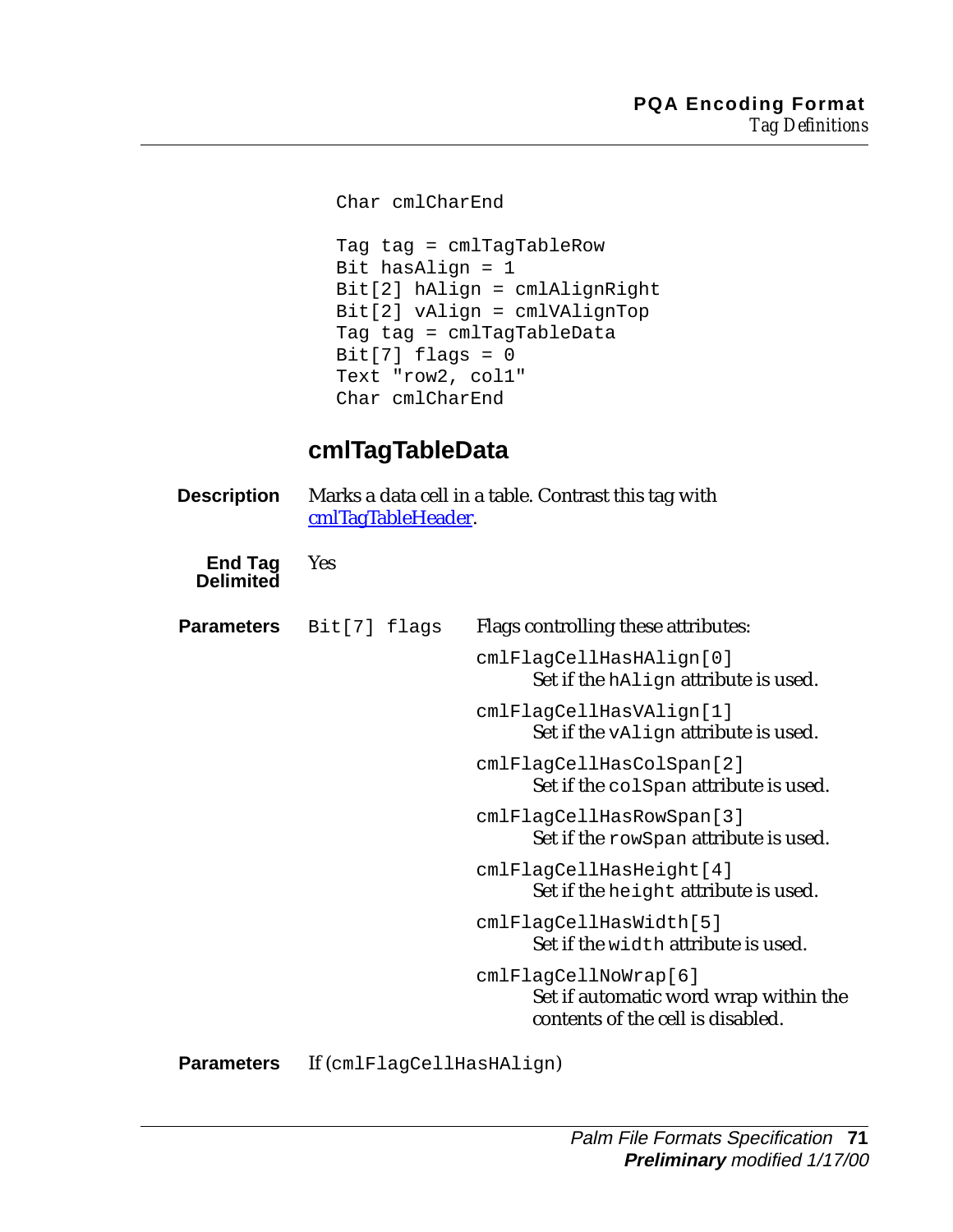Bit[2] hAlign An enumerated type that sets horizontal cell alignment. One of {cmlAlignLeft, cmlAlignCenter, cmlAlignRight}. If (cmlFlagCellHasVAlign) Bit[2] vAlign An enumerated type that sets vertical cell alignment. One of {cmlVAlignTop, cmlVAlignCenter, cmlVAlignBottom}. If (cmlFlagCellHasColSpan) Uint8V colSpan Number of columns spanned by the cell, minus 1. For example, if the cell spans one column, this is set to 0. If (cmlFlagCellHasRowSpan) Uint8V rowSpan Number of rows spanned by the cell, minus 1. If (cmlFlagCellHasHeight) Uint16V height Height of the cell in pixels. If (cmlFlagCellHasWidth) Uint16V width Width of the cell in pixels. **Example** Tag tag = cmlTagTableData Bit[7] flags = 0x11 // cmlFlagCellHasColSpan | cmlFlagCellHasHAlign Uint8V colSpan = 1 Bit[2] hAlign = cmlAlignCenter Text "row2, col2"

## **cmlTagTableHeader**

Char cmlCharEnd

**Description** Marks a header cell in a table. Header cells are rendered in bold typeface. Contrast this tag with cmlTagTableData.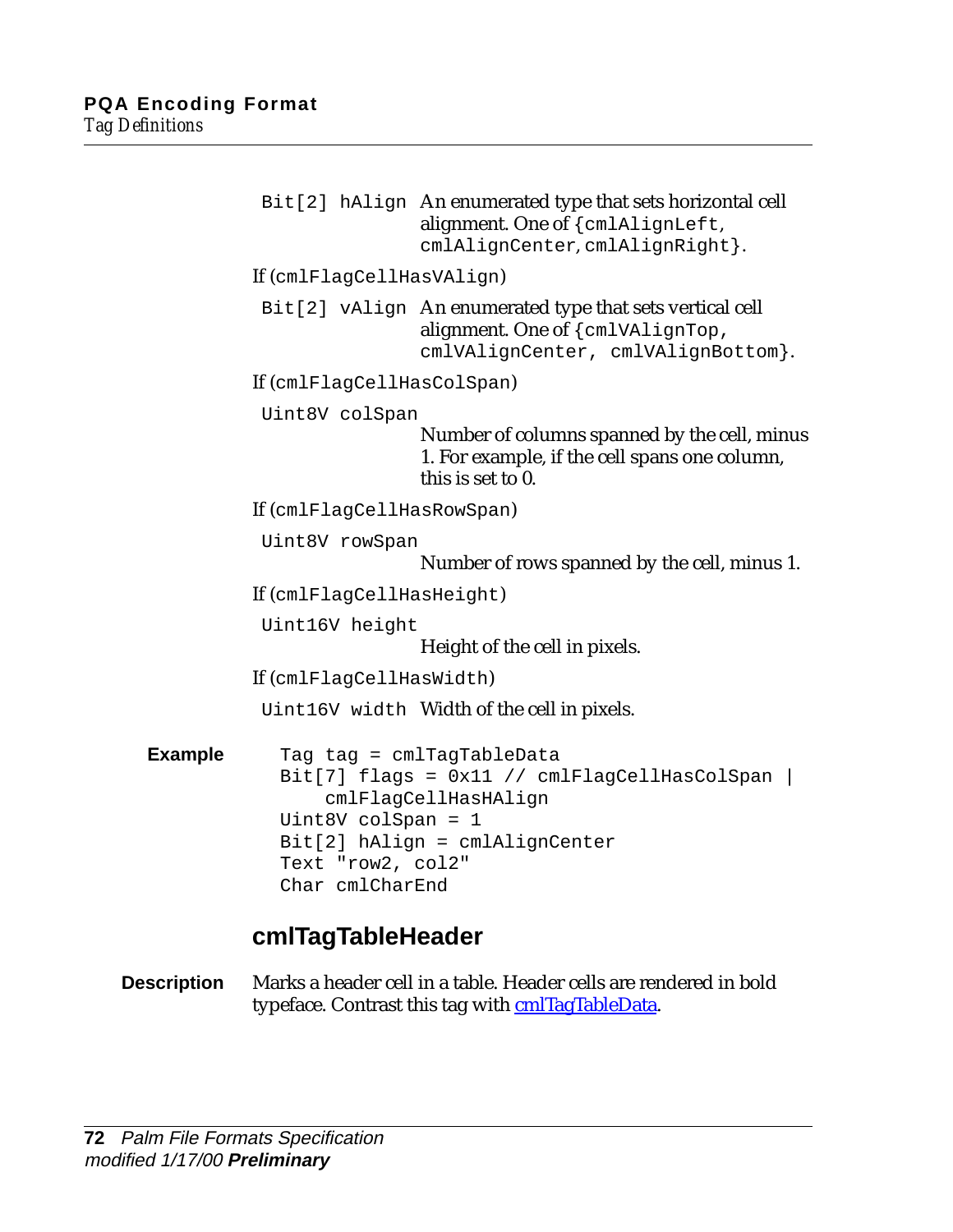| <b>End Tag</b><br><b>Delimited</b> | <b>Yes</b>                 |                                                                                                                                                |
|------------------------------------|----------------------------|------------------------------------------------------------------------------------------------------------------------------------------------|
| <b>Parameters</b>                  | Bit[7] flags               | Flags controlling these attributes:                                                                                                            |
|                                    |                            | cmlFlagCellHasHAlign[0]<br>Set if the halign attribute is used.                                                                                |
|                                    |                            | cmlFlagCellHasVAlign[1]<br>Set if the valign attribute is used.                                                                                |
|                                    |                            | cmlFlagCellHasColSpan[2]<br>Set if the colspan attribute is used.                                                                              |
|                                    |                            | cmlFlagCellHasRowSpan[3]<br>Set if the rowSpan attribute is used.                                                                              |
|                                    |                            | cmlFlagCellHasHeight[4]<br>Set if the height attribute is used.                                                                                |
|                                    |                            | cmlFlagCellHasWidth[5]<br>Set if the width attribute is used.                                                                                  |
|                                    |                            | cmlFlagCellNoWrap[6]<br>Set if automatic word wrap within the<br>contents of the cell is disabled.                                             |
| <b>Parameters</b>                  | If (cmlFlagCellHasHAlign)  |                                                                                                                                                |
|                                    |                            | Bit[2] hAlign An enumerated type that sets horizontal cell<br>alignment. One of {cmlAlignLeft,<br>cmlAlignCenter, cmlAlignRight }.             |
|                                    | If (cmlFlagCellHasVAlign)  |                                                                                                                                                |
|                                    |                            | Bit[2] vAlign An enumerated type that sets vertical cell<br>alignment. One of $\{\text{cmIValignTop},\}$<br>cmlVAlignCenter, cmlVAlignBottom}. |
|                                    | If (cmlFlagCellHasColSpan) |                                                                                                                                                |
|                                    | Uint8V colSpan             | Number of columns spanned by the cell, minus<br>1. For example, if the cell spans one column,<br>this is set to 0.                             |
|                                    | If (cmlFlagCellHasRowSpan) |                                                                                                                                                |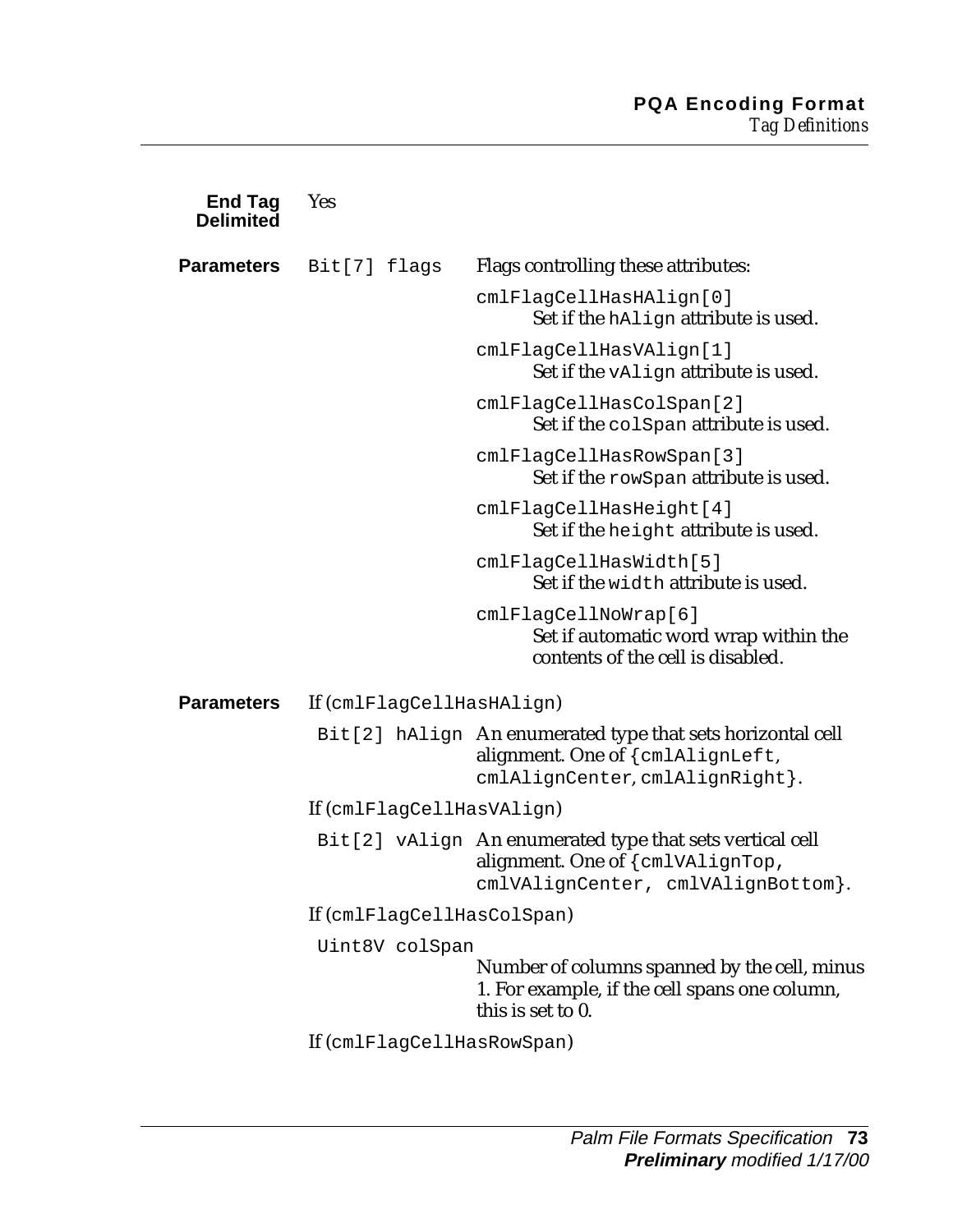Uint8V rowSpan Number of rows spanned by the cell, minus 1. If (cmlFlagCellHasHeight) Uint16V height Height of the cell in pixels. If (cmlFlagCellHasWidth) Uint16V width Width of the cell in pixels. **Example** Tag tag = cmlTagTableHeader Bit[7] flags = 0x14 // cmlFlagCellHasColSpan | cmlFlagCellHasHeight Uint8V colSpan = 1 Uint16V height = 10 Text "row1, col2" Char cmlCharEnd

## **Hyperlinks**

## **cmlTagHyperlink**

| <b>Description</b>                 | Marks a hyperlink. All text enclosed between the<br>cmlTagHyperlink tag and the terminating cmlCharEnd is part of<br>the hyperlink.                                                                                                                                                                                                     |                                               |  |
|------------------------------------|-----------------------------------------------------------------------------------------------------------------------------------------------------------------------------------------------------------------------------------------------------------------------------------------------------------------------------------------|-----------------------------------------------|--|
|                                    | Unlike the anchor $\langle A \rangle$ element in HTML, which can be used to<br>define both hyperlinks and named anchors (that is, fragment<br>identifiers using the NAME attribute), the cmlTagHyperlink tag<br>is used only to define hyperlinks. The cmlTagAnchor tag, defined<br>below, is used exclusively to define named anchors. |                                               |  |
| <b>End Tag</b><br><b>Delimited</b> | Yes                                                                                                                                                                                                                                                                                                                                     |                                               |  |
| <b>Parameters</b>                  | Bit[2] flags2                                                                                                                                                                                                                                                                                                                           | Flags controlling these attributes:           |  |
|                                    |                                                                                                                                                                                                                                                                                                                                         | cmlFlagLinkIsBinary[1]<br>Not currently used. |  |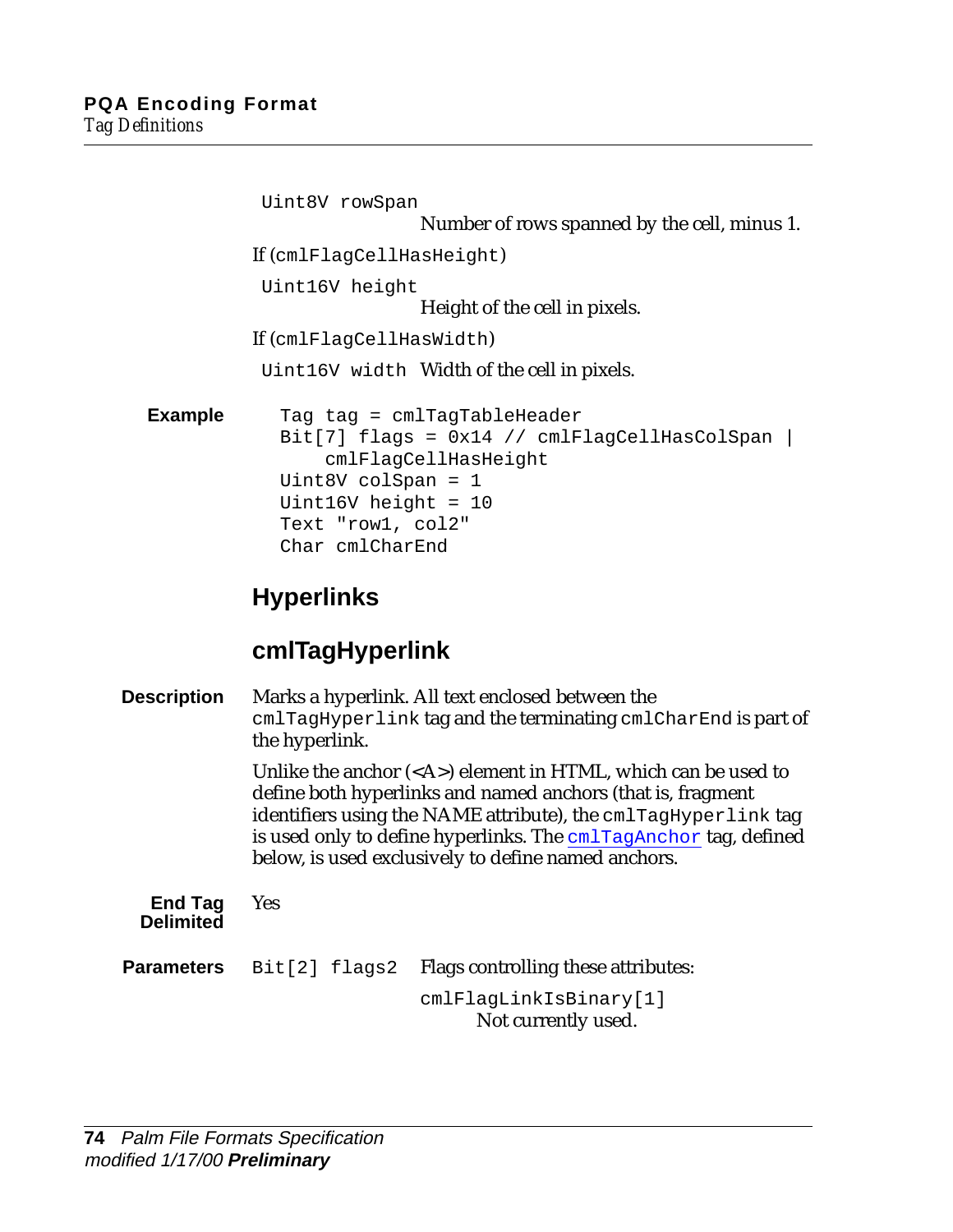|              |                                                                                                                                                                                    | cmlFlagLinkIsLocalRef[0]<br>Set if this hyperlink's URL specifies a<br>device-side scheme (e.g. file:).                                                                                                                                                                                                                               |
|--------------|------------------------------------------------------------------------------------------------------------------------------------------------------------------------------------|---------------------------------------------------------------------------------------------------------------------------------------------------------------------------------------------------------------------------------------------------------------------------------------------------------------------------------------|
| Bit[8] flags |                                                                                                                                                                                    | Flags controlling these attributes:                                                                                                                                                                                                                                                                                                   |
|              | cmlFlagLinkIsFakeRemote[7]<br>Set if this hyperlink is used by the<br>Palm OS and is set to simulate a wireless<br>request by delaying access to the<br>(hopefully) internal data. |                                                                                                                                                                                                                                                                                                                                       |
|              |                                                                                                                                                                                    | cmlFlagLinkIsSameDoc[6]<br>Set if this is a hyperlink into the current<br>document.                                                                                                                                                                                                                                                   |
|              |                                                                                                                                                                                    | cmlFlagLinkHasHref[5]<br>Set if an hRef attribute is included. If<br>hasHRef is false, then the<br>extLinkIndex and hashValue<br>attributes are provided. In this case, the<br>data was probably received via the server<br>and the enumeration of hyperlinks<br>present in the current file must be used in<br>the data request. $1$ |
|              |                                                                                                                                                                                    | cmlFlagLinkIsSecure[4]<br>Set if the hyperlink is to a secure page.                                                                                                                                                                                                                                                                   |
|              |                                                                                                                                                                                    | cmlFlagLinkIsFragment[3]<br>Set if the hyperlink references a fragment<br>within the same page; the<br>fragmentName attribute is provided.                                                                                                                                                                                            |
|              |                                                                                                                                                                                    | cmlFlagLinkInternal[2]<br>Set if this hyperlink references a<br>document in the current PQA file. In this<br>case, the PQFIndex attribute is<br>provided. If internal is false, then a                                                                                                                                                |

<sup>&</sup>lt;sup>1</sup>: Normally, in pages received from the Palm Web Clipping Proxy server, all hyperlink URLs are removed before the page is sent to the Palm VII unit. If the user taps a hyperlink, the index of that link is sent back to the server, which refetches the page and finds the corresponding URL.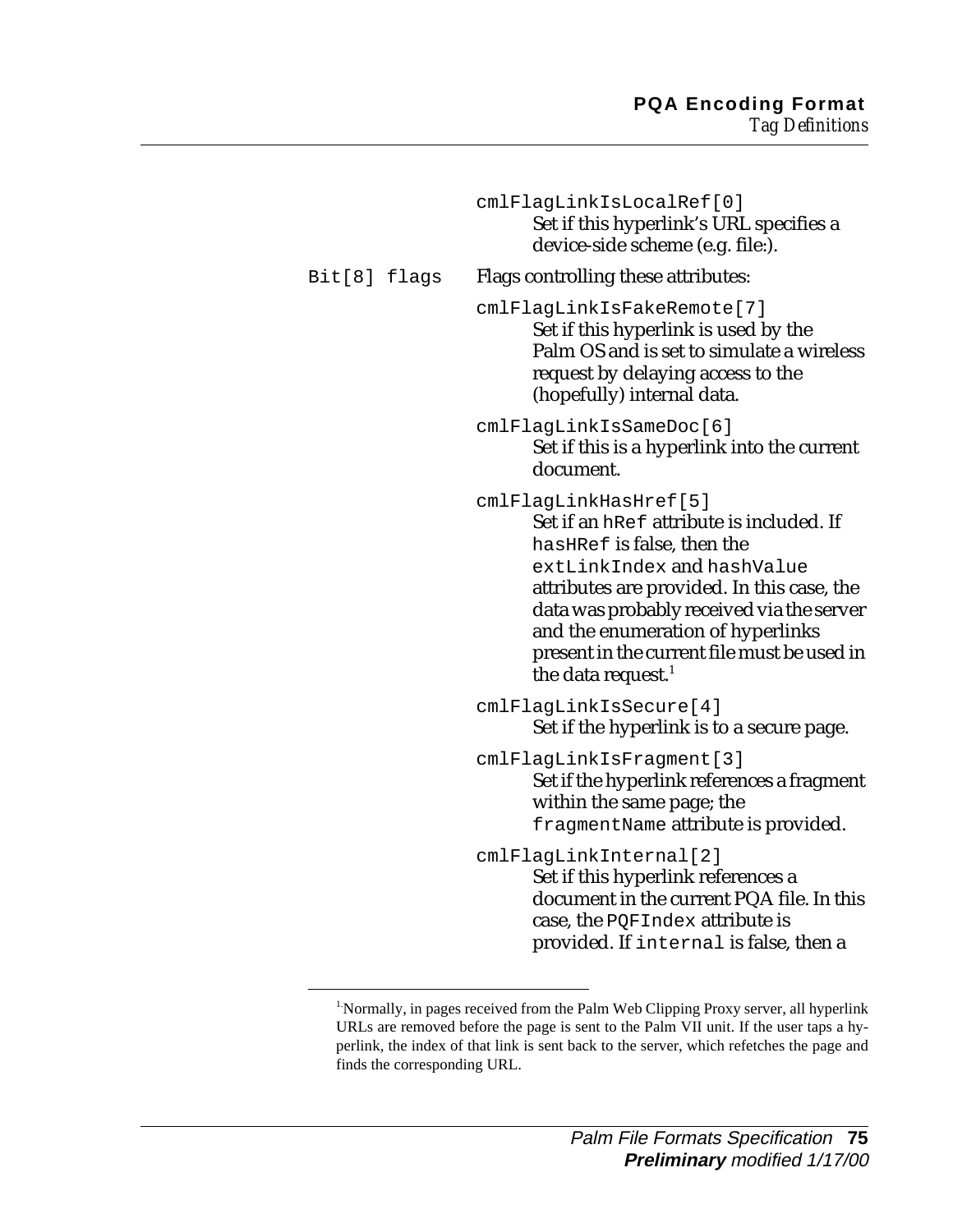complete representation of the URL is provided if the hasHRef bit is true.

cmlFlagLinkHasTitle[1] Set if a title attribute is included.

cmlFlagLinkIsButton[0] Set if this hyperlink should be displayed as a button rather than text.

if (cmlFlagLinkIsSameDoc)

if (cmlFlagLinkIsFragment)

TextZ fragmentName

String holding the fragment portion of the URL. For example, if the URL is "file:\foo.htm#section1", then the fragment is "section1".

Else if (cmlFlagLinkInternal)

Uint16V PQFIndex

The index of the resource (referenced by the hyperlink) in the current PQA file. The first resource has an index of 1.

If (cmlFlagLinkIsFragment)

TextZ fragmentName

String holding the fragment portion of the URL.

Else // cmlFlagLinkInternal is false

If (!cmlFlagLinkHasHref) // cmlFlagLinkHasHref is false

Uint16V extLinkIndex

The index of the link on the page. This is used only for external links from external (non-PQA) pages.

Uint16V hashValue

A hash value for the page that is used to check if the page source has changed when it is refetched to retrieve a URL. (See the previous footnote.) This is used only for external links from external (non-PQA) pages.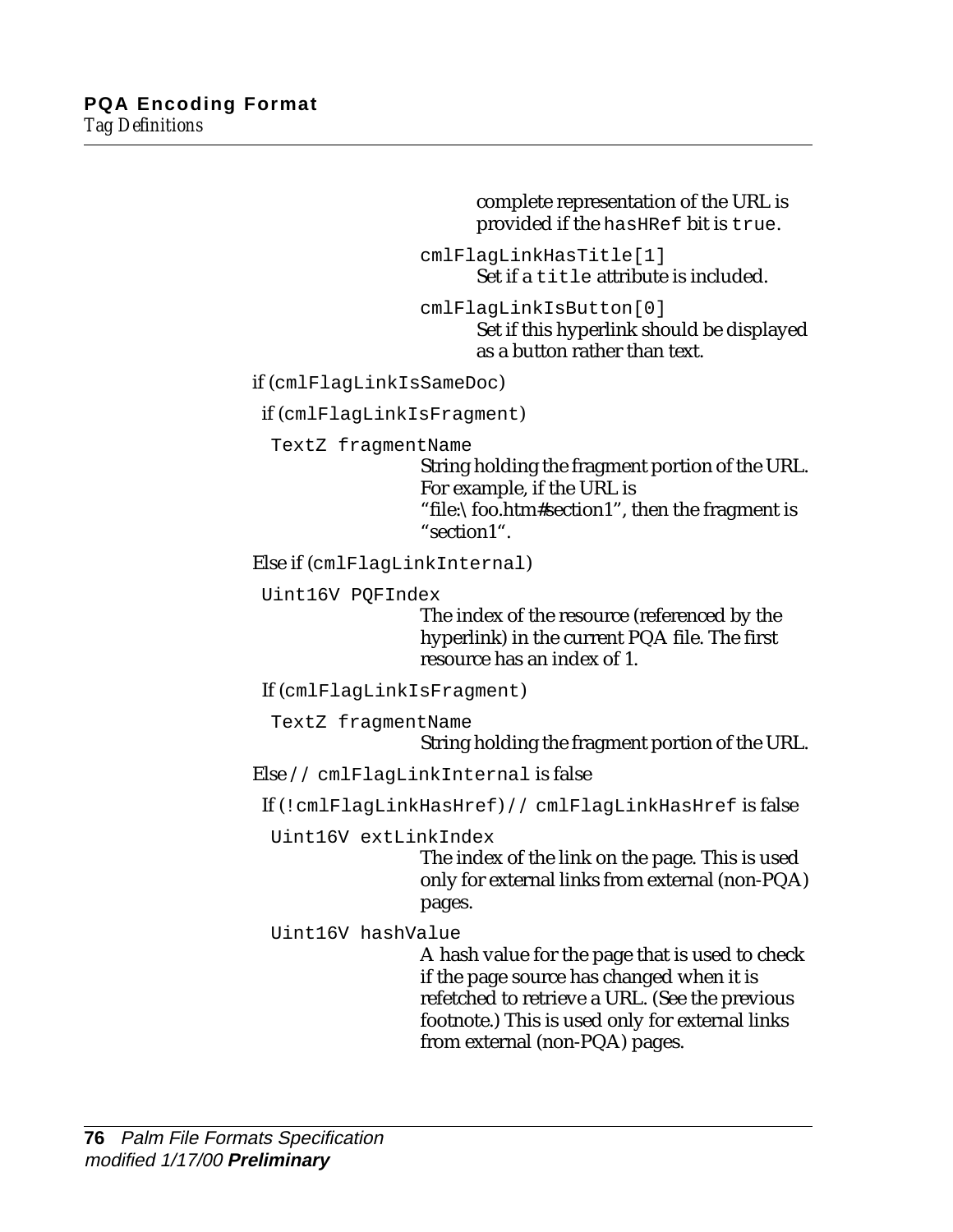```
 else // cmlFlagLinkHasHref is true
  TextZ href String holding the complete URL.
if (cmlFlagLinkHasTitle)
 TextZ title String holding the title of the referenced page.
```
**Example** Here is an example of an external explicit link that would typically be used by a document designed to be loaded onto a Palm device through the HotSync mechanism or some other non-wireless means:

```
Tag tag = cmlTagHyperlink
Bit[2] flags 2 = 0Bit[8] flags = 0x22 // cmlFlagLinkHasTitle,
    cmlFlagLinkHasHref
TextZ href = "http://www.Palm.com/" 
TextZ title = "Palm home page"
Text "Click on this text"
Char cmlCharEnd // terminates cmlTagHyperlink
```
Here is an example of an external indexed link that would typically be used by a document that was obtained from a wireless link. Notice that it does not include a URL or a title in order to conserve space.

```
Tag tag = cmlTagHyperlink
Bit[2] \ \text{flags2} = 0Bit[8] flags = 0
Uint16V extLinkIndex = 14
Uint16V hashValue = 3056
Text "Click on this text"
Char cmlCharEnd // terminates cmlTagHyperlink
```
Here is an example of an internal link that is used to jump to another document within the same PQA. It indicates to jump to the fourth resource in the current PQA file.

```
Tag tag = cmlTagHyperlink
Bit[2] \; flags2 = 0Bit[6] flags = 4 // cmlFlagLinkInternal
Uint16V POFIndex = 4Text "Click on this text"
Char cmlCharEnd // terminates cmlTagHyperlink
```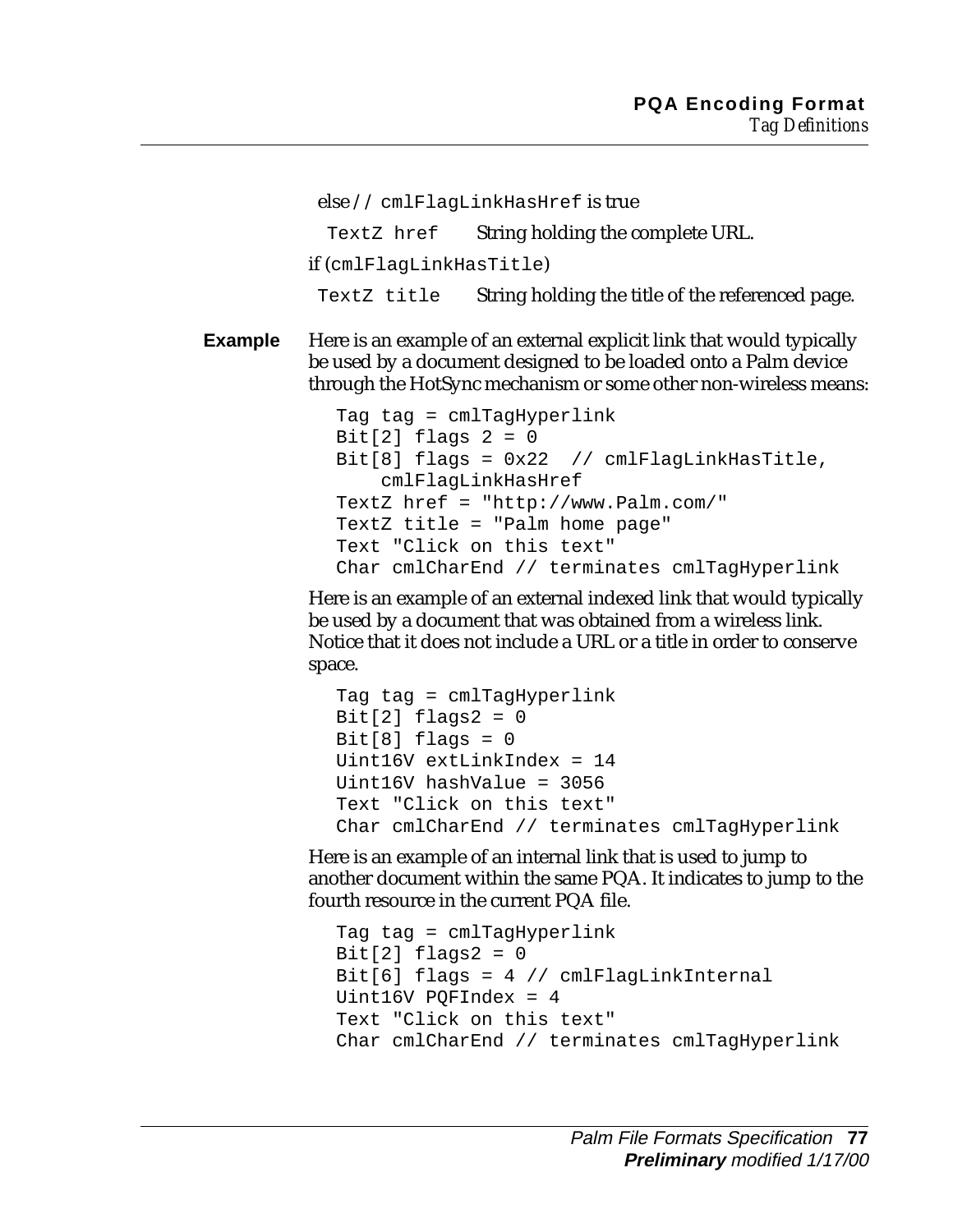## **cmlTagAnchor**

| <b>Description</b>                 | document.                                         | Marks a named document anchor, or fragment identifier, within a                                                           |
|------------------------------------|---------------------------------------------------|---------------------------------------------------------------------------------------------------------------------------|
|                                    | hyperlinks.                                       | The cmlTagAnchor tag is used only to define local named anchors.<br>The cmlTagHyperlink tag is used exclusively to define |
| <b>End Tag</b><br><b>Delimited</b> | Yes                                               |                                                                                                                           |
| <b>Parameters</b>                  | TextZ name                                        | String holding the local anchor name (not<br>including the preceding "#" character).                                      |
| <b>Example</b>                     | Tag tag = cmlTagAnchor<br>TextZ $name = "anchor"$ |                                                                                                                           |
|                                    | <b>Graphical Elements</b>                         |                                                                                                                           |
|                                    | cmlTagImage                                       |                                                                                                                           |
| <b>Description</b>                 | Marks an image.                                   |                                                                                                                           |
| <b>End Tag</b><br><b>Delimited</b> | N <sub>o</sub>                                    |                                                                                                                           |
| <b>Parameters</b>                  | Bit[8] flags                                      | Flags controlling these attributes:                                                                                       |
|                                    |                                                   | cmlFlagImageLocalPQA[7]<br>Set if the image is a resource in the<br>current PQA.                                          |
|                                    |                                                   | cmlFlagImageHasAlt[6]<br>Set if an alt attribute is included.                                                             |
|                                    |                                                   | cmlFlagImageHasSrc[5]<br>Set if a src attribute is included.                                                              |
|                                    |                                                   | cmlFlagImageHasVSpace[4]<br>Set if a vSpace attribute is included.                                                        |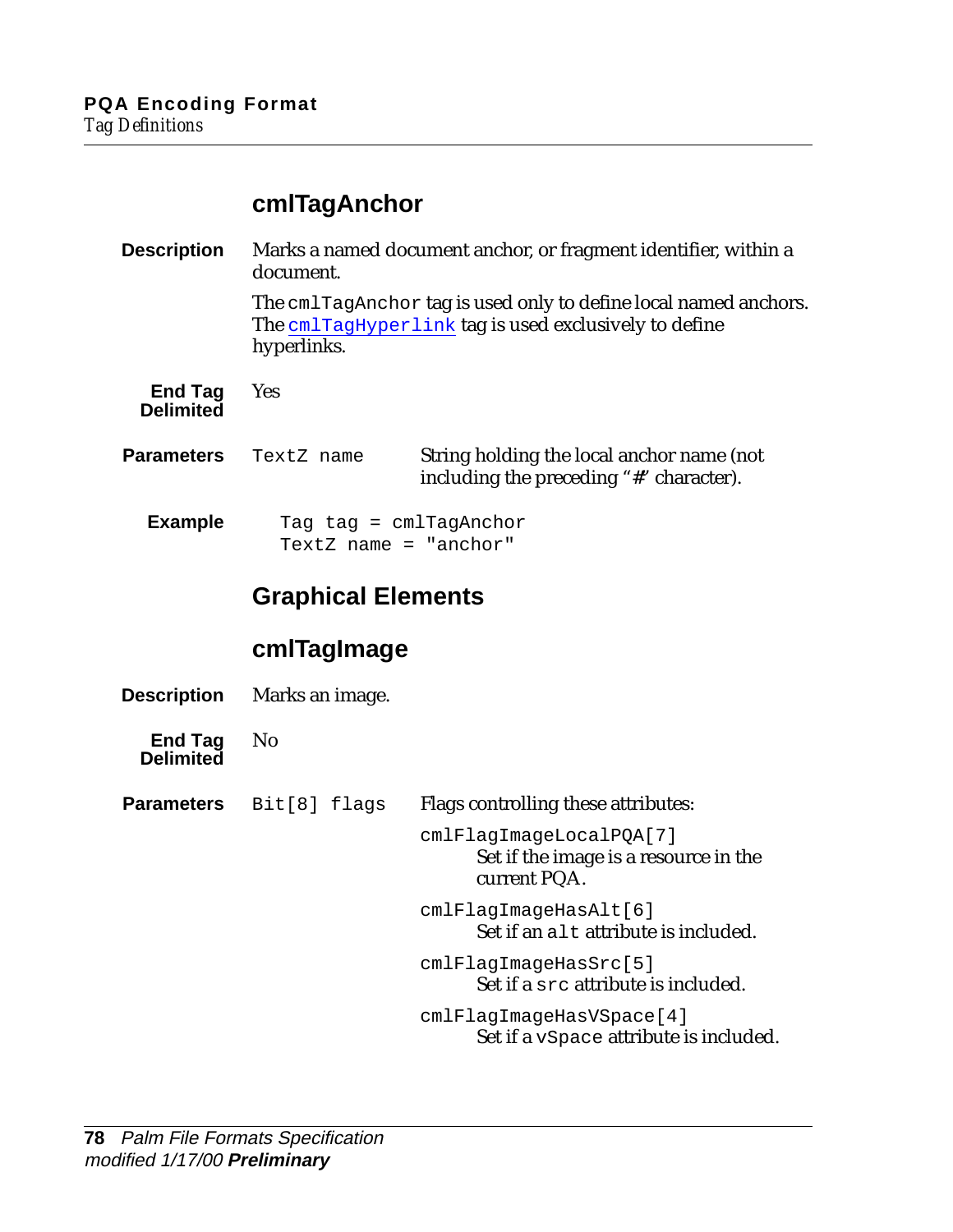cmlFlagImageHasHSpace[3] Set if an hSpace attribute is included.

cmlFlagImageHasBorder[2] Set if a border attribute is included.

cmlFlagImageHasAlign[1] Set if an align attribute is included.

cmlFlagImageEmbedded[0] Set if the image is embedded into the data stream received from the Palm Web Clipping Proxy server. The image data is included in the imageData attribute.

If (cmlFlagImageLocalPQA)

Uint16V PQFLinkIndex

The index of the image resource in the current PQA file. The first resource has an index of 1.

if (cmlFlagImageHasAlt)

TextZ alt Alternate text string for the image.

if (cmlFlagImageHasSrc)

TextZ src Source URL; only for references to resources in other (than the current) PQA files.

if (cmlFlagImageHasVSpace)

 Uint8V vSpace Vertical space between the image and the text above and below, in pixels, minus 1.

if (cmlFlagImageHasHSpace)

 Uint8V hSpace Horizontal space between the image and the text to the left and right, in pixels, minus 1.

if (cmlFlagImageHasBorder)

Uint8V border Border width in pixels, minus 1.

If (cmlFlagImageHasAlign)

 Bit[3] align An enumerated type that sets how the image is aligned relative to the text. One of: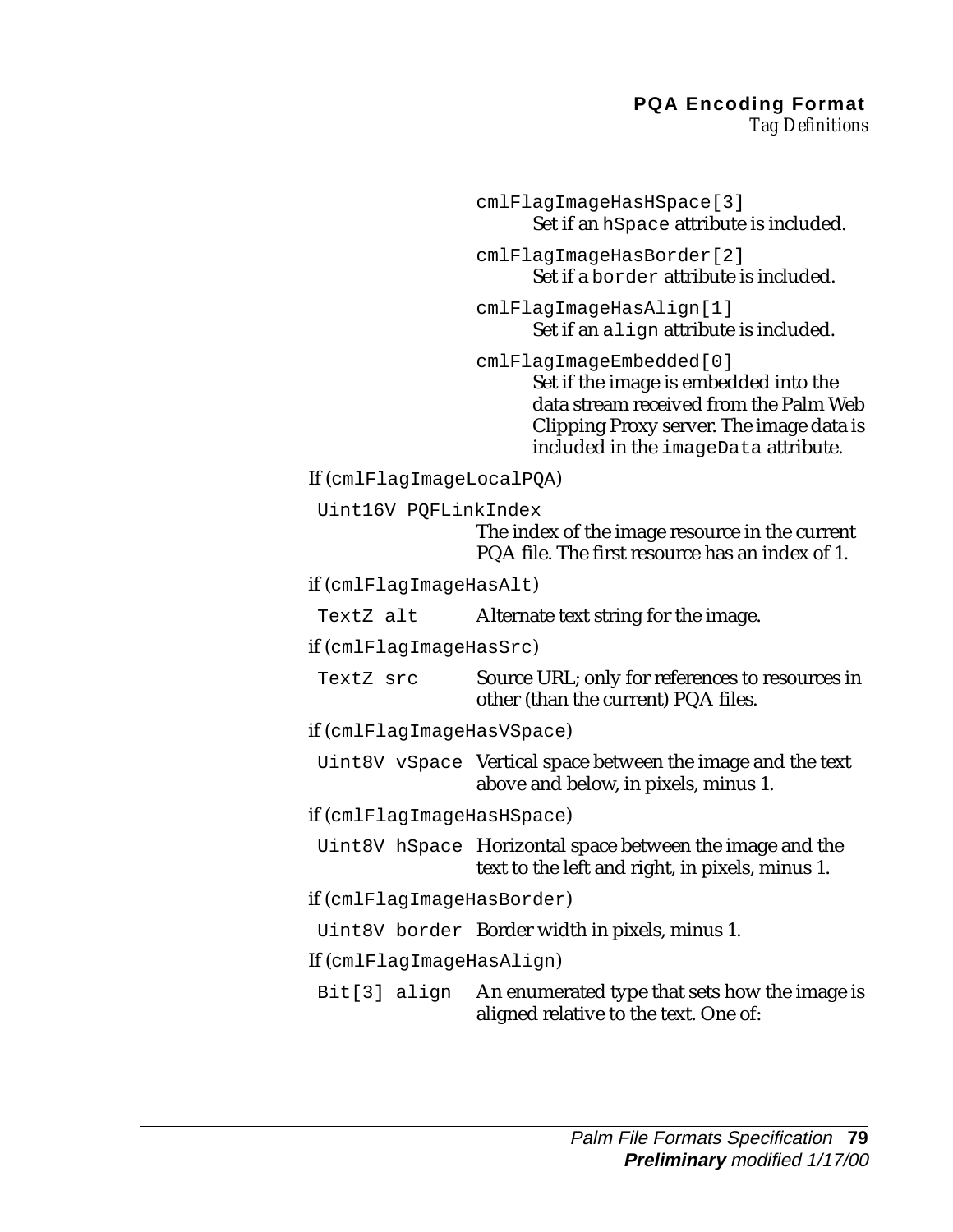cmlIAlignLeft

Image is aligned to left side of window, and subsequent text wraps around right side of image. Creates a "floating" image.

cmlIAlignRight

Image is aligned to right side of window, and subsequent text wraps around left side of image. Creates a "floating" image.

cmlIAlignTop

Subsequent text is aligned to the top of the image.

cmlIAlignMiddle

Baseline of the current text line is aligned with the middle of the image.

cmlIAlignBottom

Bottom of the image is aligned with the baseline of the current text line.

If (cmlFlagImageEmbedded)

Image imageData

Image data in Palm OS bitmap format.

**Example** Tag tag = cmlTagImage Bit[8] flags = 0x01 // IsEmbedded Image imageData = //image data stream

> Tag tag = cmlTagImage  $Bit[8]$  flags =  $0x86$  // cmlFlagImageHasAlign, cmlFlagImageHasBorder, cmlFlagImageLocalPQA Uint16V PQFLinkIndex = 4 Bit[3] Align = cmlIAlignTop Uint8V Border = 3 // border of 4 pixels

## **cmlTagHorizontalRule**

**Description** Places a horizontal rule graphic in the window. If no attributes are specified, the default rule appearance is set by the Clipper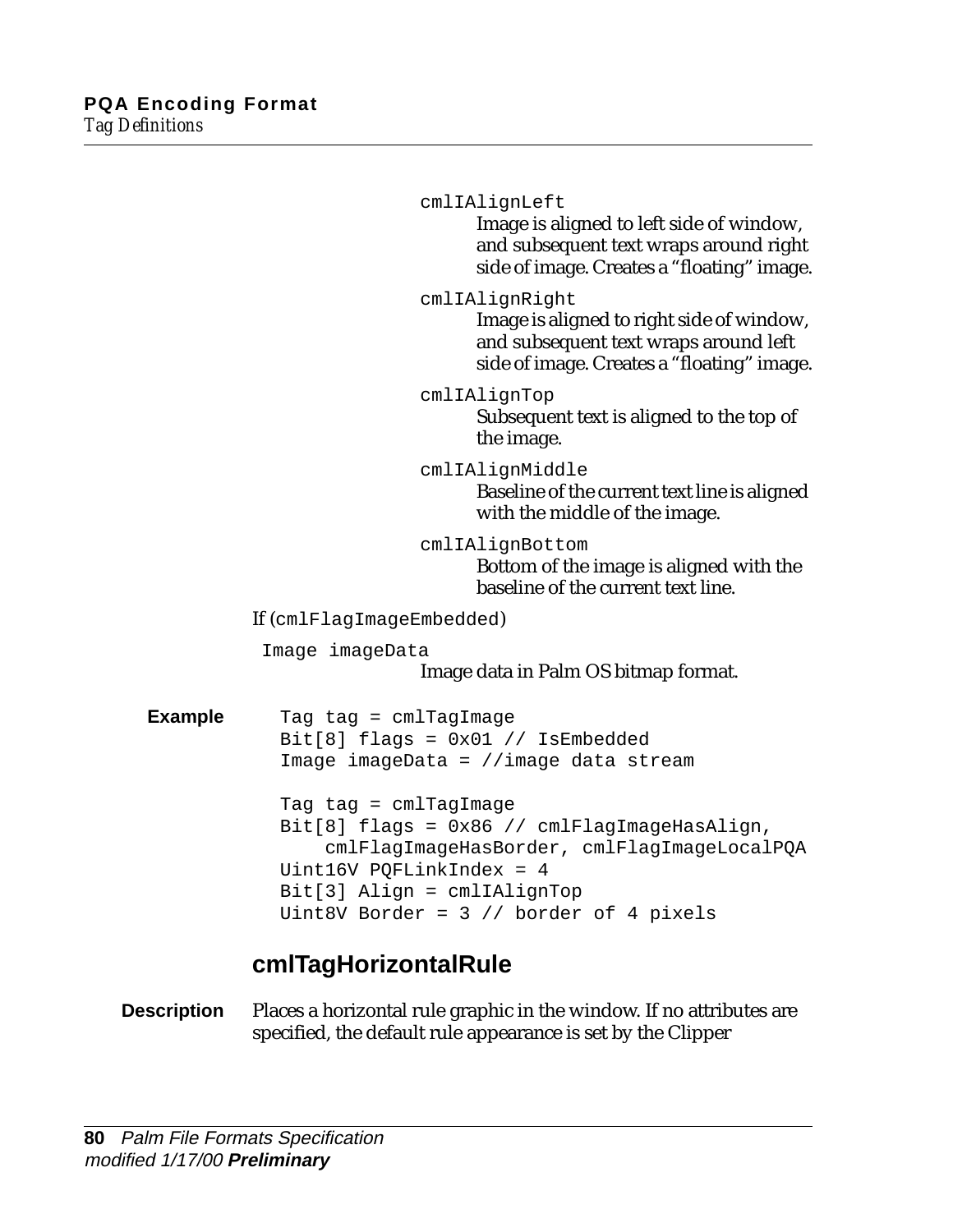|                                    | application. However, if one or more attributes are specified, the<br>defaults listed below apply (which may be different from Clipper). |                                                                                                                                                                                                             |
|------------------------------------|------------------------------------------------------------------------------------------------------------------------------------------|-------------------------------------------------------------------------------------------------------------------------------------------------------------------------------------------------------------|
| <b>End Tag</b><br><b>Delimited</b> | N <sub>0</sub>                                                                                                                           |                                                                                                                                                                                                             |
| <b>Parameters</b>                  | Bit[5] flags                                                                                                                             | Flags controlling these attributes:                                                                                                                                                                         |
|                                    |                                                                                                                                          | cmlFlagHRIsPercent[4]<br>Set if the percent or width attributes<br>are included to specify rule width. The<br>default is true.                                                                              |
|                                    |                                                                                                                                          | cmlFlagHRNoShade[3]<br>Set if the rule is not shaded. Not set if the<br>rule is shaded.                                                                                                                     |
|                                    |                                                                                                                                          | cmlFlagHRAlign[2-1]<br>An enumerated type that sets how the<br>rule is horizontally aligned if it is less<br>than the full width of the window. One of<br>{cmlAlignLeft, cmlAlignCenter,<br>cmlAlignRight}. |
|                                    |                                                                                                                                          | cmlFlagHRCustom[0]<br>Set if other parameters are used. If not<br>set, this indicates that no other<br>parameters follow and a default rule is<br>used, as determined by the Clipper<br>application.        |
|                                    | if (cmlFlagHRCustom)                                                                                                                     |                                                                                                                                                                                                             |
|                                    | Uint16V size                                                                                                                             | Height (thickness) of the rule in pixels. The<br>default is 1.                                                                                                                                              |
|                                    | if (cmlFlagHRIsPercent)                                                                                                                  |                                                                                                                                                                                                             |
|                                    | Byte percent                                                                                                                             | Relative width of the rule in percentage of<br>display width. The default is 100.                                                                                                                           |
|                                    | else                                                                                                                                     |                                                                                                                                                                                                             |
|                                    |                                                                                                                                          | Uint16V width Absolute width of the rule in pixels.                                                                                                                                                         |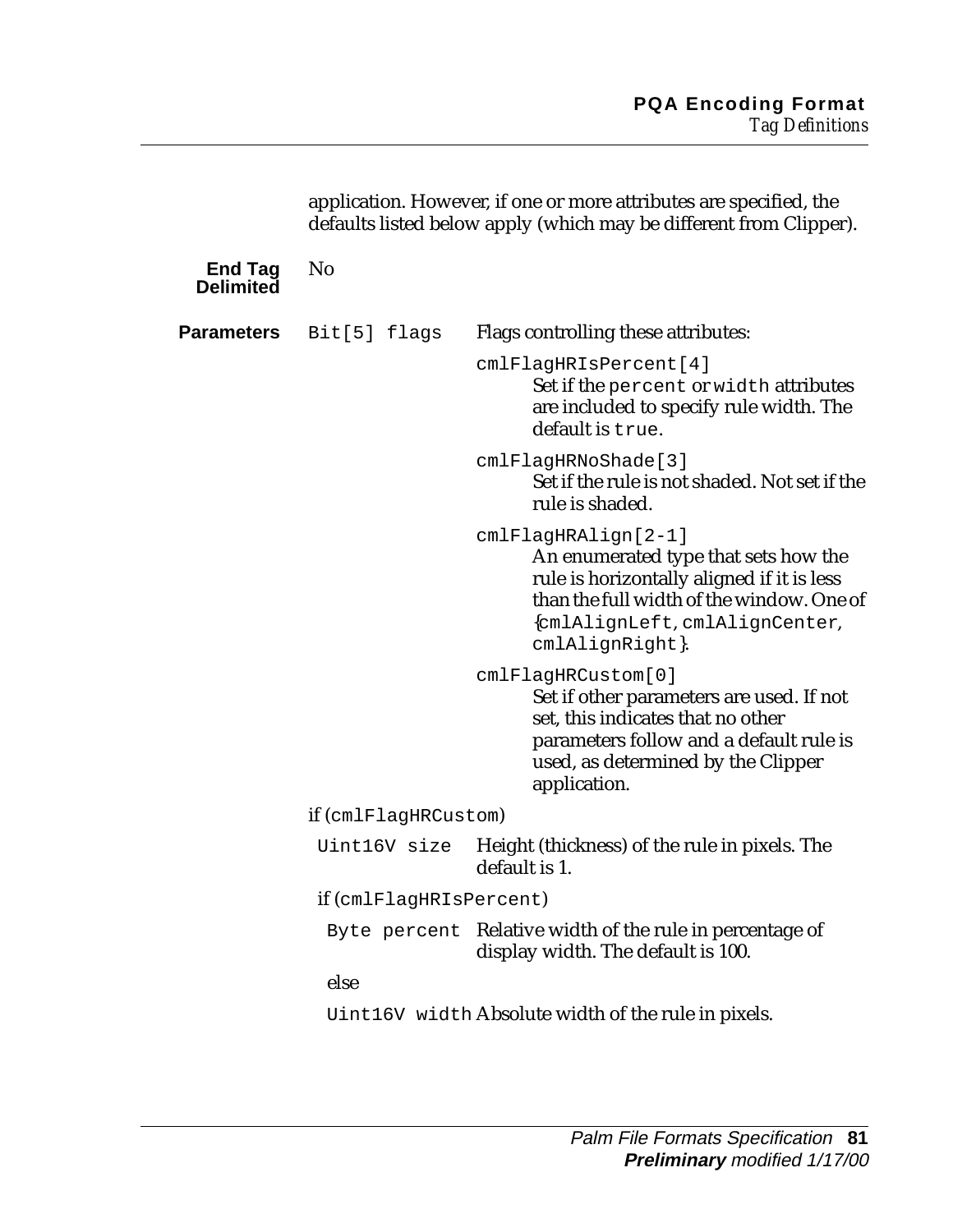**Example** // A default rule Tag tag = cmlTagHorizontalRule  $Bit[5] \; flags = 0$ Text "Some random text" // A custom rule Tag tag = cmlTagHorizontalRule Bit[5] flags = 0x13 // cmlFlagHRCustom, cmlAlignCenter, cmlFlagHRIsPercent Uint $16V$  size = 3 Byte percent = 20

## **Other Elements**

## **cmlTagClear**

**Description** Indicates that the browser should insert a line break and avoid floating images before continuing to draw text. Corresponds to the HTML element <BR CLEAR>.

**End Tag Delimited** No

**Parameters** Bit[2] clearAlign

An enumerated type. One of:

cmlClearLeft

Break the line, and move vertically down until there is a clear left margin (where there are no floating images).

cmlClearAll

Break the line, and move vertically down until there is a clear right margin (where there are no floating images).

cmlClearRight

Break the line, and move vertically down until both margins are clear of images.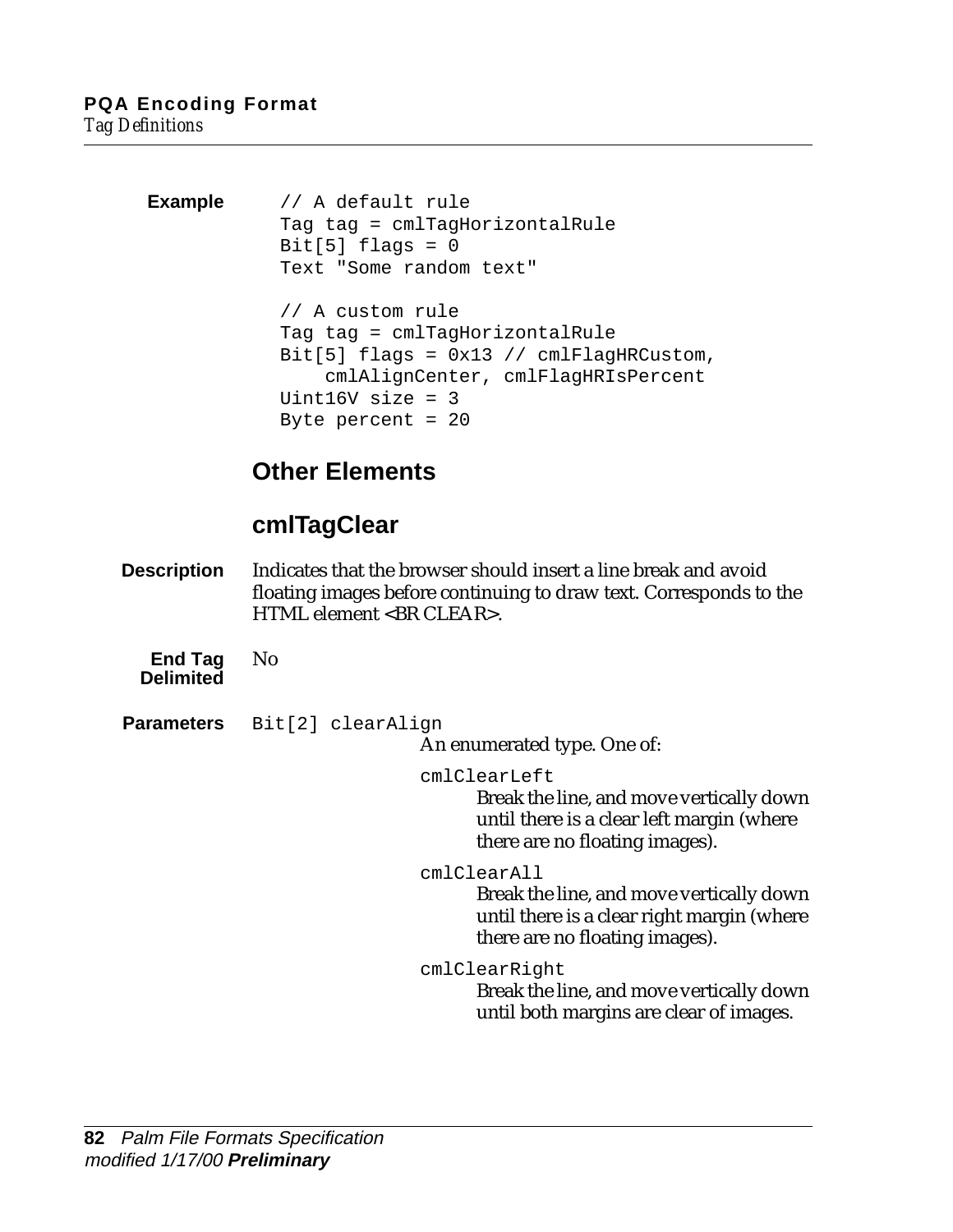| Example | Tag tag = cmlTagClear           |
|---------|---------------------------------|
|         | Bit[2] clearAlign = cmlClearAll |

## **cmlTagCMLEnd**

|                                    | <b>Description</b> Indicates the end of data for this resource. |
|------------------------------------|-----------------------------------------------------------------|
| <b>End Tag</b><br><b>Delimited</b> | N <sub>0</sub>                                                  |
| Parameters                         | <b>None</b>                                                     |
| <b>Example</b>                     | Tag tag = cmlTagCMLEnd                                          |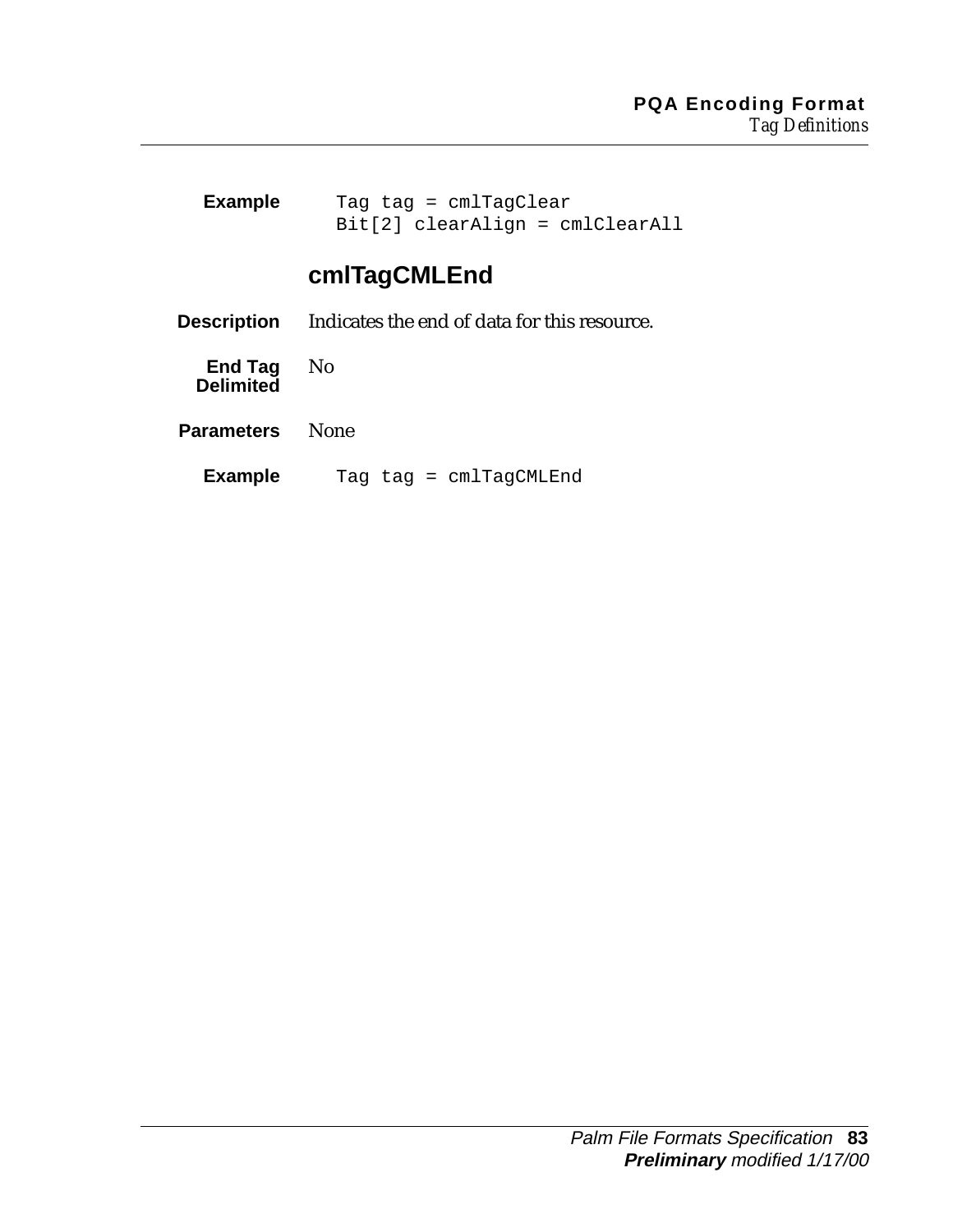#### **PQA Encoding Format** *Tag Definitions*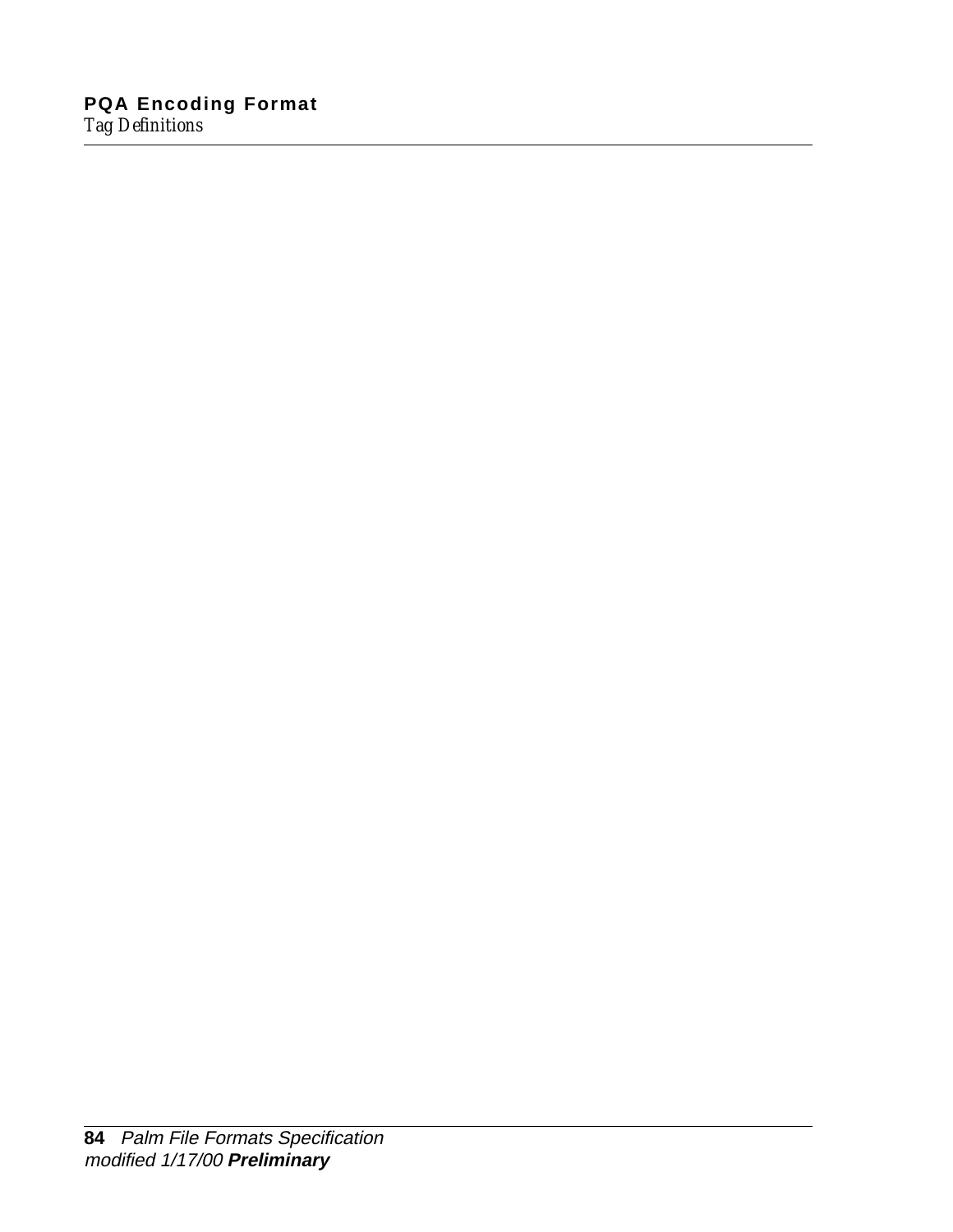### **Numerics**

5-bit special characters 25 8-bit encoding tag 46

## **A**

address tag 49 alignment of paragraphs 48 anchor tag 74 anchor, named 78 appInfo block 8 ASCII encoding 28

## **B**

background color 41 bit packed compression 24 ASCII encoding 28 image encoding 29 numeric parameter encoding 29 tag encoding 28 translating to uncompressed data 38 block quote tag 48 bold text 44

## **C**

checkbox 60 clear tag 82 cmlCompressionTypeBitPacked 18 cmlCompressionTypeNone 18 cmlContentTypeImagePalmOS 18 cmlContentTypeTextCml 18 cmlTag8BitEncoding 46 cmlTagAddress 49 cmlTagAnchor 78 cmlTagBGColor 41 cmlTagBlockQuote 48 cmlTagCaption 69 cmlTagClear 82 cmlTagCMLEnd 41, 83 cmlTagForm 54 cmlTagH1 47 cmlTagH2 47 cmlTagH3 47 cmlTagH4 47

cmlTagH5 47 cmlTagH6 47 cmlTagHistoryListText 47 cmlTagHorizontalRule 80 cmlTagHyperlink 74 cmlTagImage 78 cmlTagInputCheckBox 60 cmlTagInputDatePicker 66 cmlTagInputHidden 63 cmlTagInputPassword 58 cmlTagInputRadio 59 cmlTagInputReset 62 cmlTagInputSubmit 61 cmlTagInputTextArea 63 cmlTagInputTextLine 57 cmlTagInputTimePicker 67 cmlTagLinkColor 42 cmlTagListDefinition 51 cmlTagListItemCustom 52 cmlTagListItemDefinition 54 cmlTagListItemNormal 52 cmlTagListItemTerm 54 cmlTagListOrdered 49 cmlTagListUnordered 50 cmlTagParagraphAlign 48 cmlTagSelect 64 cmlTagSelectItemCustom 65 cmlTagSelectItemNormal 65 cmlTagTable 67 cmlTagTableData 71 cmlTagTableHeader 72 cmlTagTableRow 70 cmlTagTextBold 44 cmlTagTextColor 42 cmlTagTextItalic 44 cmlTagTextMono 45 cmlTagTextSize 43 cmlTagTextStrike 44 cmlTagTextSub 46 cmlTagTextSup 45 cmlTagTextUnderline 46 color background 41 link 42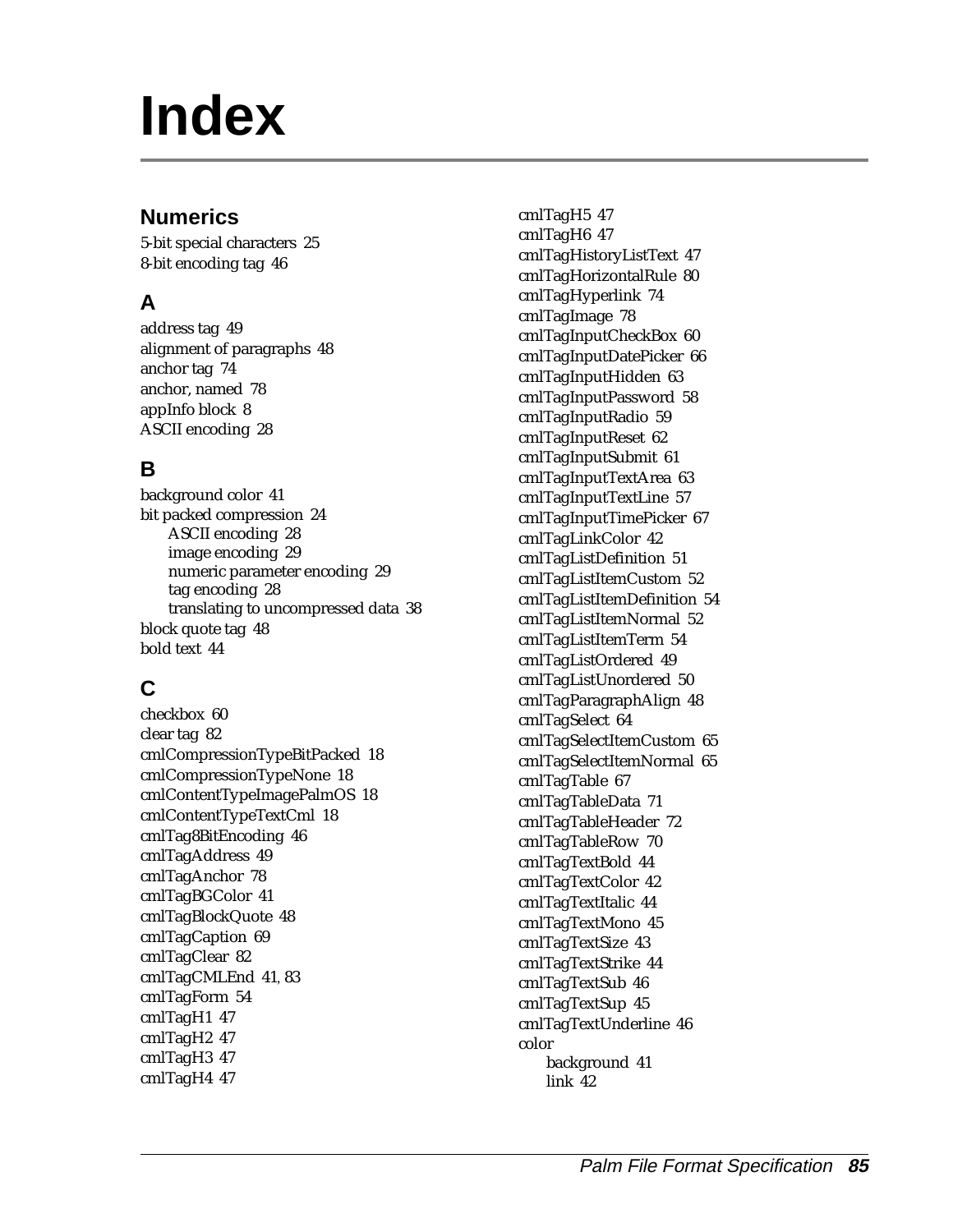text 42 compact data structure notation 29 data types 30 compressed PQA data 24 compression types 17 content types 17

#### **D**

data cell of table 71 data termination 41 database format 2 DatabaseHdrType 3 date picker 66 definition list start 51 definition, list 54

#### **E**

encoding format 21

## **F**

form checkbox 60 date picker 66 hidden field 63 password input line 58 radio button 59 reset button 62 selection item, custom 65 selection item, normal 65 selection menu 64 submit button 61 text area 63 text input line 57 time picker 67 form tag 54 format of PQA 21

#### **G**

graphic tag 78

#### **H**

header cell of table 72 heading tags 47

**86** Palm File Format Specification modified 1/17/00 **Preliminary** 

hidden field 63 history list tag 47 horizontal rule 80 HTML differences 23 HTML text content 18 hyperlink tag 74

#### **I**

image content 18 image encoding 29 image tag 78 input line 57 Int16V 31 Int8V 32 IntV 31 italic text 44

#### **L**

link color 42 list custom item 52 definition in 54 definition start 51 normal item 52 ordered 49 term 54 unordered 50

#### **M**

monospace text 45

#### **N**

named anchor 78 numeric parameter encoding 29

#### **O**

ordered list 49

#### **P**

paragraph alignment 48 password input line 58 PDB header 3 record list 7